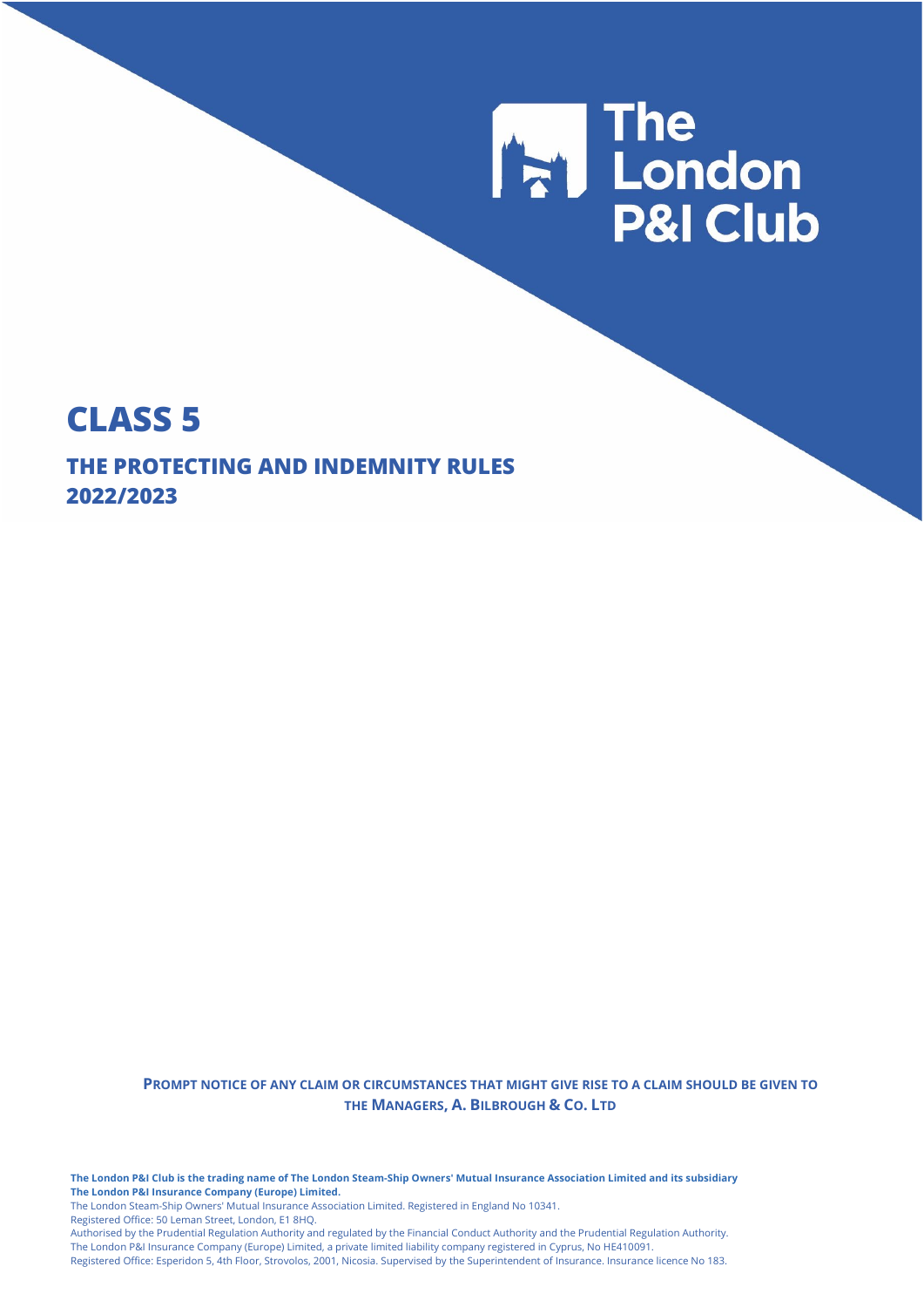- 1 Introductory
- 2 Calls and Premiums<br>3 Right to Recover and
- Right to Recover and Subrogation
- 4 Unreasonable Conduct<br>5 Application for Insurance
- 5 Application for Insurance and Conditions
- 6 Certificates of Entry and Endorsement Slips<br>7 Less than full tonnage entered
- Less than full tonnage entered
- 8 Classification, Inspections of Ships and Statutory Requirements
- 9 **Risks Covered** *(see right panel)*
- 10 Special Cover for Charterers
- 11 Limitations on Cover
- 12 Other Insurances
- 13 Exclusion of damage to entered Ship, loss of hire, sanctions, etc.
- 14 Illegal, Hazardous or Improper Adventures
- 15 Liability excluded for War Risks and Nuclear Risks
- 16 Guaranties, Certificates and Undertakings
- 17 Exclusion of Risks arising from Salvage and Specialist Operations, Drilling Vessels and Waste Disposal and Sub-Sea Activities
- 18 Obligation of the Assured in respect of claims
- 19 Time-Bar
- 20 Bail
- 21 Powers of the Association relating to the handling and settlement of claims
- 22 Settlement of claims
- 23 Cover for Co-Assureds and Other Assureds
- 24 Affiliates and Associates
- 25 Fleet Entries
- 26 Assignment
- 27 Period of Insurance, Termination by Contractual Notice and Novation
- 28 Termination upon Sale, Loss, etc.
- 29 Termination upon Insolvency or Liquidation
- 30 Termination
- 31 Reinsurances
- 32 Annual and Supplementary Calls
- 33 Overspill Claims/Calls
- 34 Closing of Policy Years
- 35 Payment of Calls and Premiums
- 36 Release Calls
- 37 Laid-Up Returns
- 38 Reserves
- 39 Investments
- 40 Provision for Expenses
- 41 Notices
- 42 Forbearance
- 43 Jurisdiction and Law

#### **SUMMARY OF CLASS 5 RULES SUMMARY OF RISKS COVERED UNDER RULE 9**

- 9.1 Risks Covered
- 9.2 Liability to Persons other than Seamen
- 9.3 Injury and Death Seamen
- 9.4 Illness Seamen
- 9.5 Wages and Shipwreck Unemployment Indemnity
- 9.6 Repatriation and Substitutes
- 9.7 Diversion
- 9.8 Spouses and Children
- 9.9 Stowaways, Deserters and Refugees
- 9.10 Life Salvage
- 9.11 Effects of Seamen and Others
- 9.12 Quarantine
- 9.13 Collision with Other Vessels
- 9.14 Property not on board an Entered Ship
- 9.15 Pollution
- 9.16 Towage
- 9.17 Indemnities and Contracts for other Services
- 9.18 Wreck Removal
- 9.19 Cargo
- 9.20 Irrecoverable General Average Contributions
- 9.21 Ship's Proportion of General Average
- 9.22 Property other than Cargo on board an Entered Ship
- 9.23 Fines
- 9.24 Confiscation
- 9.25 Official Inquiries
- 9.26 Special Direction of the Members' Committee
- 9.27 Sue and Labour and Legal Costs
- 9.28 Omnibus Rule
- 9.29 Special Cover for Salvors

**The London P&I Club is the trading name of The London Steam-Ship Owners' Mutual Insurance Association Limited and its subsidiary The London P&I Insurance Company (Europe) Limited.**

The London Steam-Ship Owners' Mutual Insurance Association Limited. Registered in England No 10341.

Registered Office: 50 Leman Street, London, E1 8HQ.

Authorised by the Prudential Regulation Authority and regulated by the Financial Conduct Authority and the Prudential Regulation Authority.

The London P&I Insurance Company (Europe) Limited, a private limited liability company registered in Cyprus, No HE410091.

Registered Office: Esperidon 5, 4th Floor, Strovolos, 2001, Nicosia. Supervised by the Superintendent of Insurance. Insurance licence No 183.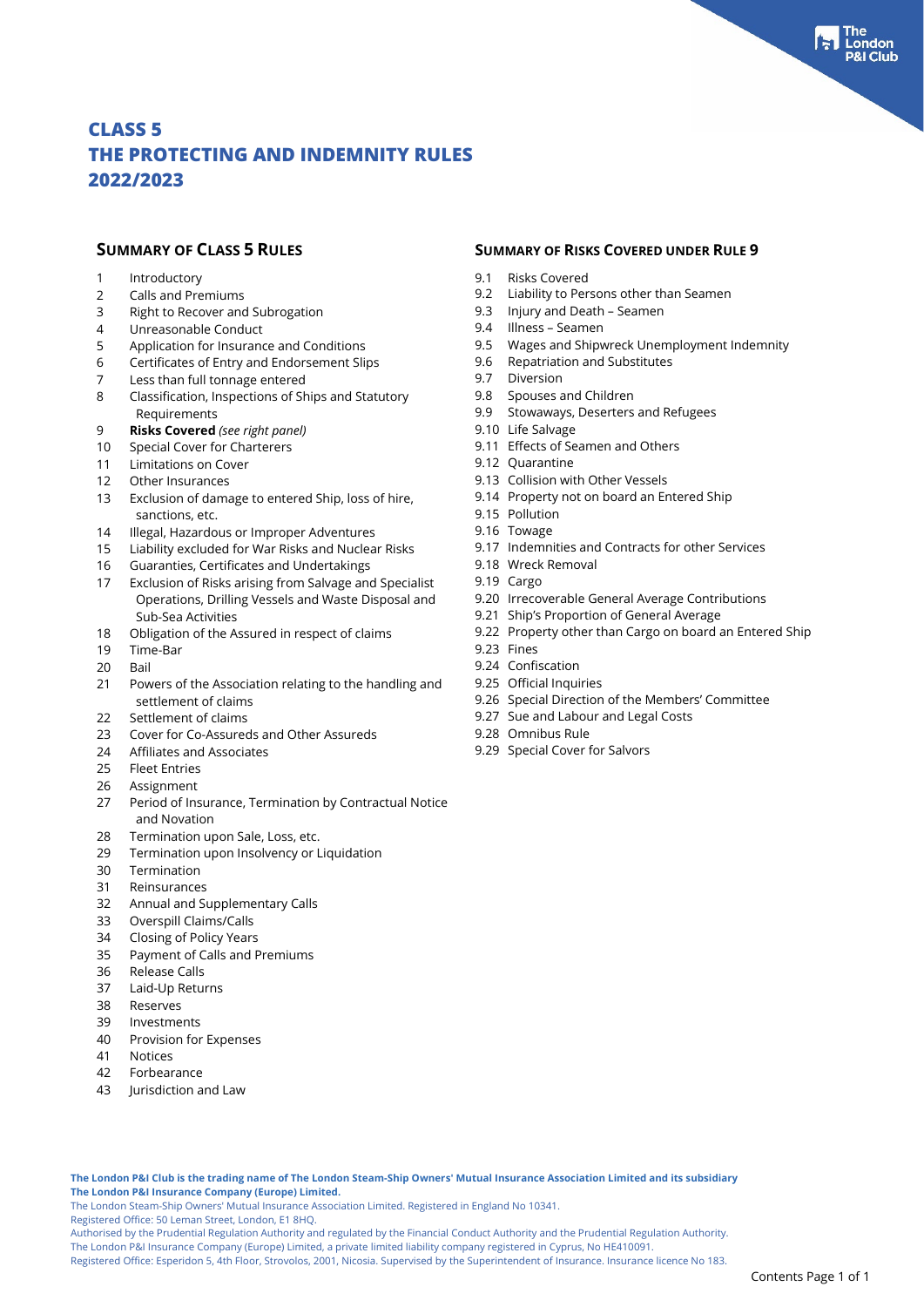#### **RULE 1 – INTRODUCTORY**

**1.1** In these Rules, unless the context requires otherwise:

| "Annual Call"             | means an annual call levied pursuant to Rule 32.2;                                                                                                                                                                                                                                                                                                                                                                                                                                                                                                                                                                                                                   |
|---------------------------|----------------------------------------------------------------------------------------------------------------------------------------------------------------------------------------------------------------------------------------------------------------------------------------------------------------------------------------------------------------------------------------------------------------------------------------------------------------------------------------------------------------------------------------------------------------------------------------------------------------------------------------------------------------------|
| "the Articles"            | means the Articles of Association of the Association in force from time to<br>time;                                                                                                                                                                                                                                                                                                                                                                                                                                                                                                                                                                                  |
| "the Association"         | means The London Steam-Ship Owners' Mutual Insurance Association<br>Limited, a company limited by guarantee registered in England under<br>number 10341;                                                                                                                                                                                                                                                                                                                                                                                                                                                                                                             |
| "Assured"                 | means a person whose application for insurance within this Class of any<br>interest in a Ship has been accepted by the Association and includes, for<br>the avoidance of doubt, a Principal Assured, a Co-assured, an Other<br>Assured and persons with Fixed Premium Entries;                                                                                                                                                                                                                                                                                                                                                                                       |
| "Board"                   | means the board of Directors for the time being of the Association;                                                                                                                                                                                                                                                                                                                                                                                                                                                                                                                                                                                                  |
| "Brexit Event"            | has the meaning given in Rule 1.14;                                                                                                                                                                                                                                                                                                                                                                                                                                                                                                                                                                                                                                  |
| "Call"                    | means a call levied pursuant to these Rules;                                                                                                                                                                                                                                                                                                                                                                                                                                                                                                                                                                                                                         |
| "Certificate of Entry"    | means a certificate issued by the Association pursuant to Rule 6;                                                                                                                                                                                                                                                                                                                                                                                                                                                                                                                                                                                                    |
| "Charterer"               | means any Assured who has an interest in a Ship other than as an owner<br>or disponent owner; and, subject to the terms and conditions as agreed<br>by the Managers in writing and as provided for in the Certificate of Entry,<br>may include inter alia an Assured engaged in time charters, voyage<br>charters, space charters, slot charters, slot swaps, slot contracts, freight<br>forwarding contracts, contracts of affreightment, shipping and/or trading<br>and/or receiving cargo, and pool operations. For the purposes of Rule 10,<br>the term 'entered ship' shall be deemed to mean any Ship on which cargo<br>has been, is, or is yet to be carried; |
| "Class"                   | means a class of the Association and "this Class" means Class 5, the<br>Protecting and Indemnity Class of the Association;                                                                                                                                                                                                                                                                                                                                                                                                                                                                                                                                           |
| "Co-assureds"             | means Assureds whose application for insurance of their respective<br>interests in the same Ship has been accepted by the Association pursuant<br>to Rule 23.1 and "Co-assured" shall be construed accordingly;                                                                                                                                                                                                                                                                                                                                                                                                                                                      |
| "Communicable<br>Disease" | Any disease, known or unknown, which can be transmitted by means of<br>any substance or agent from any organism to another organism where:                                                                                                                                                                                                                                                                                                                                                                                                                                                                                                                           |
|                           | (a) the substance or agent includes but is not limited to a virus, bacterium,<br>parasite or other organism or any variation or mutation of any of the<br>foregoing, whether deemed living or not, and                                                                                                                                                                                                                                                                                                                                                                                                                                                               |

**The London P&I Club is the trading name of The London Steam-Ship Owners' Mutual Insurance Association Limited and its subsidiary The London P&I Insurance Company (Europe) Limited.**

The London Steam-Ship Owners' Mutual Insurance Association Limited. Registered in England No 10341.

Registered Office: 50 Leman Street, London, E1 8HQ.

Authorised by the Prudential Regulation Authority and regulated by the Financial Conduct Authority and the Prudential Regulation Authority.

The London P&I Insurance Company (Europe) Limited, a private limited liability company registered in Cyprus, No HE410091. Registered Office: Esperidon 5, 4th Floor, Strovolos, 2001, Nicosia. Supervised by the Superintendent of Insurance. Insurance licence No 183. The<br>London **Club**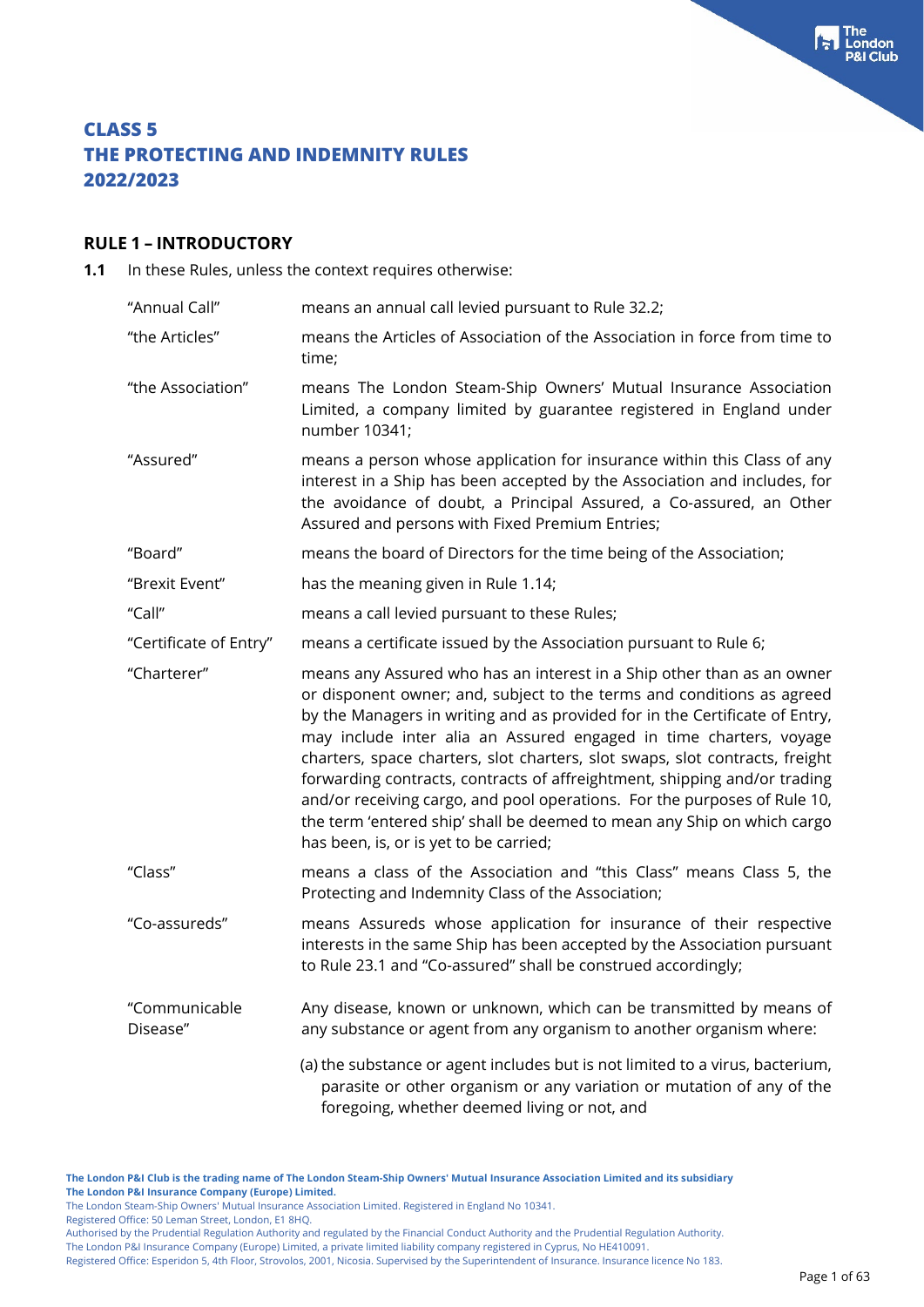|                                                                     | (b) the method of transmission, whether direct or indirect, includes but is<br>not limited to human touch or contact, airborne transmission, bodily<br>fluid transmission, transmission to or from or via any solid object or<br>surface or liquid or gas, and                                                                                                                                   |
|---------------------------------------------------------------------|--------------------------------------------------------------------------------------------------------------------------------------------------------------------------------------------------------------------------------------------------------------------------------------------------------------------------------------------------------------------------------------------------|
|                                                                     | (c) the disease, substance or agent may, acting alone or in conjunction with<br>other co-morbidities, conditions, genetic susceptibilities, or with the<br>human immune system, cause death, illness or bodily harm or<br>temporarily or permanently impair human physical or mental health or<br>adversely affect the value of or safe use of property of any kind.                             |
| "Consortium<br>Agreement",<br>"Consortium Claim"<br>and "Consortium |                                                                                                                                                                                                                                                                                                                                                                                                  |
| Ship"                                                               | have the meanings given in Rule 11.6.1;                                                                                                                                                                                                                                                                                                                                                          |
| "Convention Limit"<br>"Declared                                     | has the meaning given in Rule 33.1.1;<br>A Communicable Disease which outbreak the World Health Organisation                                                                                                                                                                                                                                                                                     |
| Communicable<br>Disease"                                            | ("WHO") has determined to be a public health emergency of international<br>concern;                                                                                                                                                                                                                                                                                                              |
| "Directors"                                                         | means the directors for the time being of the Association;                                                                                                                                                                                                                                                                                                                                       |
| "Electronic Form"                                                   | has the meaning given in section 1168(3) of the Companies Act 2006;                                                                                                                                                                                                                                                                                                                              |
| "Electronic Means"                                                  | has the meaning given in section 1168(4) of the Companies Act 2006;                                                                                                                                                                                                                                                                                                                              |
| "Endorsement Slip"                                                  | means an endorsement slip issued by the Association pursuant to<br>Rule 6.2;                                                                                                                                                                                                                                                                                                                     |
| "Fixed Premium<br>Entry"                                            | has the meaning given in Rule 1.6;                                                                                                                                                                                                                                                                                                                                                               |
| "Group General<br><b>Excess Loss Contract"</b>                      | has the meaning given in Rule 33.1.1;                                                                                                                                                                                                                                                                                                                                                            |
| "Group Reinsurance<br>Limit"                                        | has the meaning given in Rule 33.1.1;                                                                                                                                                                                                                                                                                                                                                            |
| "Himalaya Clause"                                                   | means a clause stipulating that the servant, agent, or independent<br>contractor employed by the contracting party shall be entitled to the<br>protection and benefit of every right, exemption, limitation, immunity or<br>defence available to that contracting party and that the contracting party<br>is contracting not only on his own behalf but as agent or trustee for such<br>persons; |

Registered Office: 50 Leman Street, London, E1 8HQ.

The London P&I Insurance Company (Europe) Limited, a private limited liability company registered in Cyprus, No HE410091.

**Fall** The<br>P&I Club<br>P&I Club

The London Steam-Ship Owners' Mutual Insurance Association Limited. Registered in England No 10341.

Authorised by the Prudential Regulation Authority and regulated by the Financial Conduct Authority and the Prudential Regulation Authority.

Registered Office: Esperidon 5, 4th Floor, Strovolos, 2001, Nicosia. Supervised by the Superintendent of Insurance. Insurance licence No 183.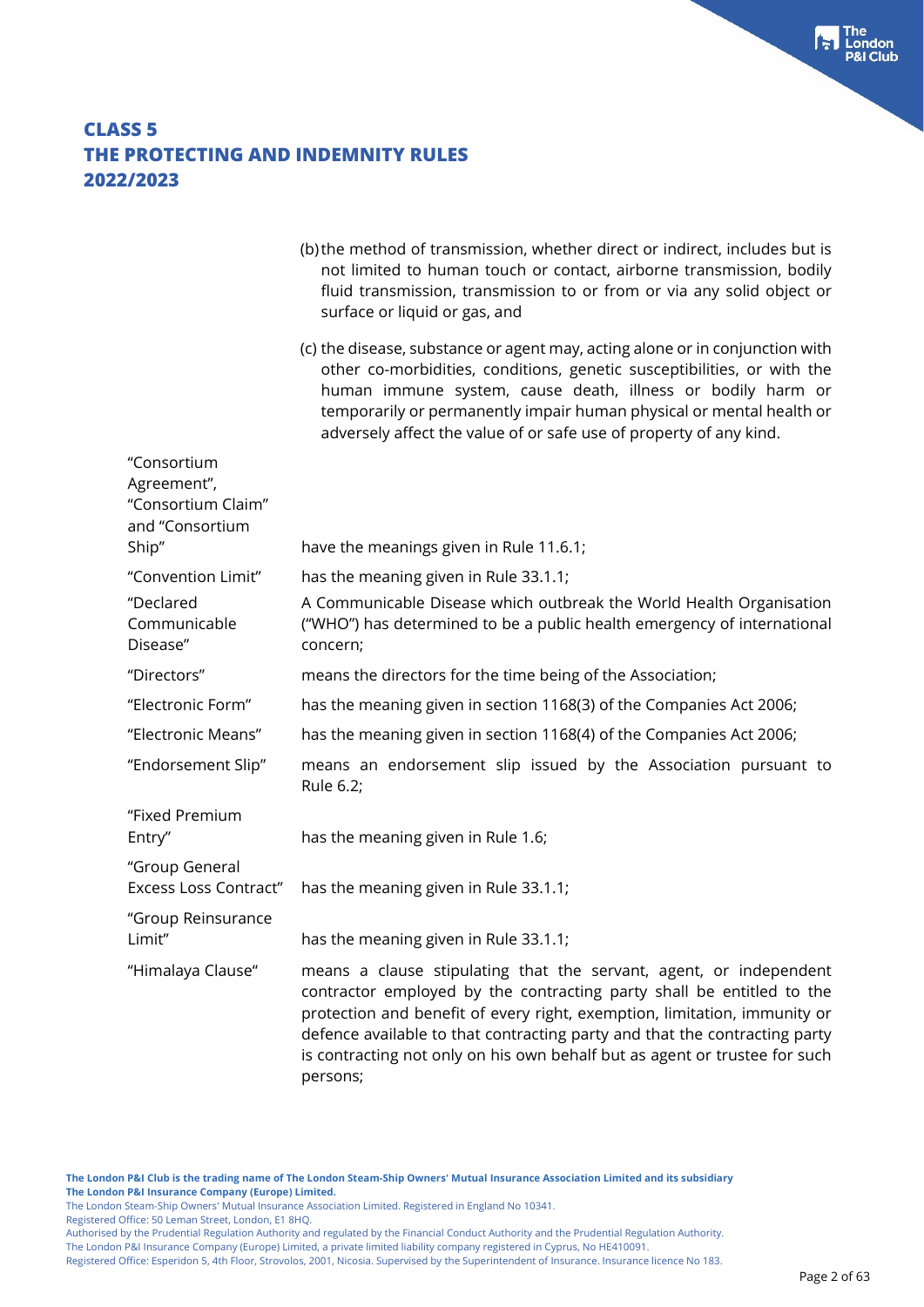| "in writing"              | means written, printed, lithographed, Electronic Form, or visibly expressed<br>in all or any of those or any other modes of representing or reproducing<br>words;                                                                                                                     |  |
|---------------------------|---------------------------------------------------------------------------------------------------------------------------------------------------------------------------------------------------------------------------------------------------------------------------------------|--|
| "Knock for Knock"         | means a provision or provisions stipulating that:                                                                                                                                                                                                                                     |  |
|                           | (a) each party to a contract shall be similarly responsible for                                                                                                                                                                                                                       |  |
|                           | loss of or damage to, and/or death of or injury to, any of its own<br>(i)<br>property or personnel, and/or the property or personnel of its<br>contractors and/or of its and their subcontractors and/or of other<br>parties and/or                                                   |  |
|                           | (ii) liability arising out of the ownership or operation of its own<br>property, and that                                                                                                                                                                                             |  |
|                           | (b) such responsibility shall be without recourse to the other party and<br>arise notwithstanding any fault or neglect of any party, and that                                                                                                                                         |  |
|                           | (c) each party shall, in respect of those losses, damages or liabilities for<br>which it has assumed responsibility, correspondingly indemnify the<br>other against any liability that that party shall incur in relation thereto.                                                    |  |
| "Managers"                | means the managers from time to time of the Association;                                                                                                                                                                                                                              |  |
| "Member"                  | means an Assured who is a member of the London Steam-Ship Owners'<br>Mutual Insurance Association Limited (a company limited by guarantee<br>registered in England under number 10341), in accordance with the<br>Companies Act 2006 and the Articles of Association of such company; |  |
| "Members'<br>Committee"   | means the Members' Committee for the time being of the Association's<br>group;                                                                                                                                                                                                        |  |
| "Other Assured"           | means a person to whom the benefit of an Assured's insurance is agreed<br>to be extended by the Association pursuant to Rule 23.2;                                                                                                                                                    |  |
| "Overspill Call"          | has the meaning given in Rule 33.1.1;                                                                                                                                                                                                                                                 |  |
| "Overspill Claim"         | has the meaning given in Rule 33.1.1;                                                                                                                                                                                                                                                 |  |
| "Overspill Claim<br>Date" | has the meaning given in Rule 33.1.1;                                                                                                                                                                                                                                                 |  |
| "Overspill Reserve"       | has the meaning given in Rule 33.1.1;                                                                                                                                                                                                                                                 |  |
| "Policy Year"             | has the meaning given in Rule 2.2;                                                                                                                                                                                                                                                    |  |
| "Pooling Agreement"       | has the meaning given in Rule 33.1.1;                                                                                                                                                                                                                                                 |  |
| "Principal Assured"       | means the Assured who is named as Principal Assured in the Certificate of<br>Entry (or any amendment thereto);                                                                                                                                                                        |  |

**The London P&I Club is the trading name of The London Steam-Ship Owners' Mutual Insurance Association Limited and its subsidiary The London P&I Insurance Company (Europe) Limited.**

The London Steam-Ship Owners' Mutual Insurance Association Limited. Registered in England No 10341.

Registered Office: 50 Leman Street, London, E1 8HQ.

Authorised by the Prudential Regulation Authority and regulated by the Financial Conduct Authority and the Prudential Regulation Authority.

The London P&I Insurance Company (Europe) Limited, a private limited liability company registered in Cyprus, No HE410091.

Registered Office: Esperidon 5, 4th Floor, Strovolos, 2001, Nicosia. Supervised by the Superintendent of Insurance. Insurance licence No 183.

**Fall** The<br>P&I Club<br>P&I Club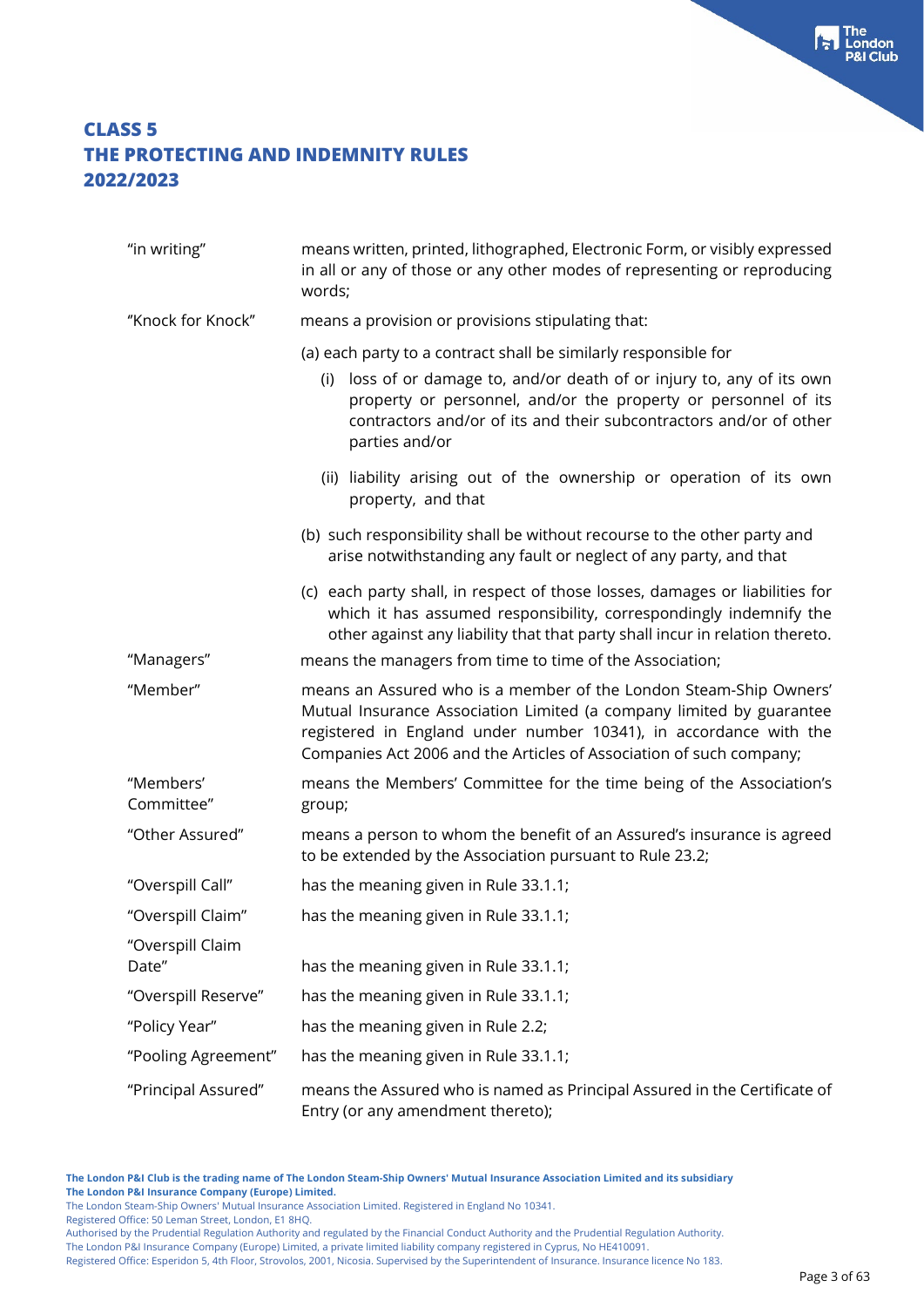"Release Call" means a release call charged pursuant to Rule 36.1;

"Rules" means the rules of this Class in force from time to time and "Rule" shall be construed accordingly;

- "Ship" means any ship, boat, hydrofoil, hovercraft or other description of vessel or structure (including a lighter, barge or similar vessel or structure under construction howsoever propelled, but excluding (a) a unit or vessel constructed or adapted for the purpose of carrying out drilling operations in connection with oil and gas exploration or production, (b) a fixed platform or fixed rig and (c) a wing-in ground craft), used or intended to be used for any purpose whatsoever in navigation or otherwise on, under, over or in water or any part thereof or any proportion of the tonnage thereof or any share therein; and
- "Subsidiary" means any Subsidiary (within the meaning of section 1159 of the Companies Act 2006) of The London Steam-Ship Owners' Mutual Insurance Association Limited (a company limited by guarantee registered in England under number 10341) providing insurance in its Protecting and Indemnity Class to Members; and

"Supplementary Call" means a supplementary call levied pursuant to Rule 32.3.

In addition, in these Rules: words importing the singular number only shall include the plural number and vice versa;

> words importing the masculine gender only shall include the feminine gender;

> words importing persons shall include individuals, corporations, partnerships and firms (whether or not having a separate legal personality); and

> the headings in these Rules are for convenience only and shall not affect their interpretation.

- **1.2** These Rules and all contracts entered into by the Association relating to any insurance afforded by the Association within this Class (which shall hereinafter be understood to include also any reinsurance which may be afforded by the Association within this Class in accordance with Rule 31.1.1) shall be subject to the Articles, and words as defined in the Articles shall have the same meaning in these Rules unless the context requires otherwise or unless they are defined differently in these Rules. Without prejudice to the generality of the foregoing, the provisions of the Articles relating to Co-assureds shall be binding on all Co-assureds notwithstanding that not all Co-assureds are Members.
- **1.3** All insurance afforded by the Association within this Class and all contracts relating thereto shall be deemed to incorporate the provisions of these Rules, save insofar as those provisions are varied by any special terms which have been agreed pursuant to these Rules or amended pursuant to the

The London Steam-Ship Owners' Mutual Insurance Association Limited. Registered in England No 10341.

Registered Office: 50 Leman Street, London, E1 8HQ.

Authorised by the Prudential Regulation Authority and regulated by the Financial Conduct Authority and the Prudential Regulation Authority.

Registered Office: Esperidon 5, 4th Floor, Strovolos, 2001, Nicosia. Supervised by the Superintendent of Insurance. Insurance licence No 183.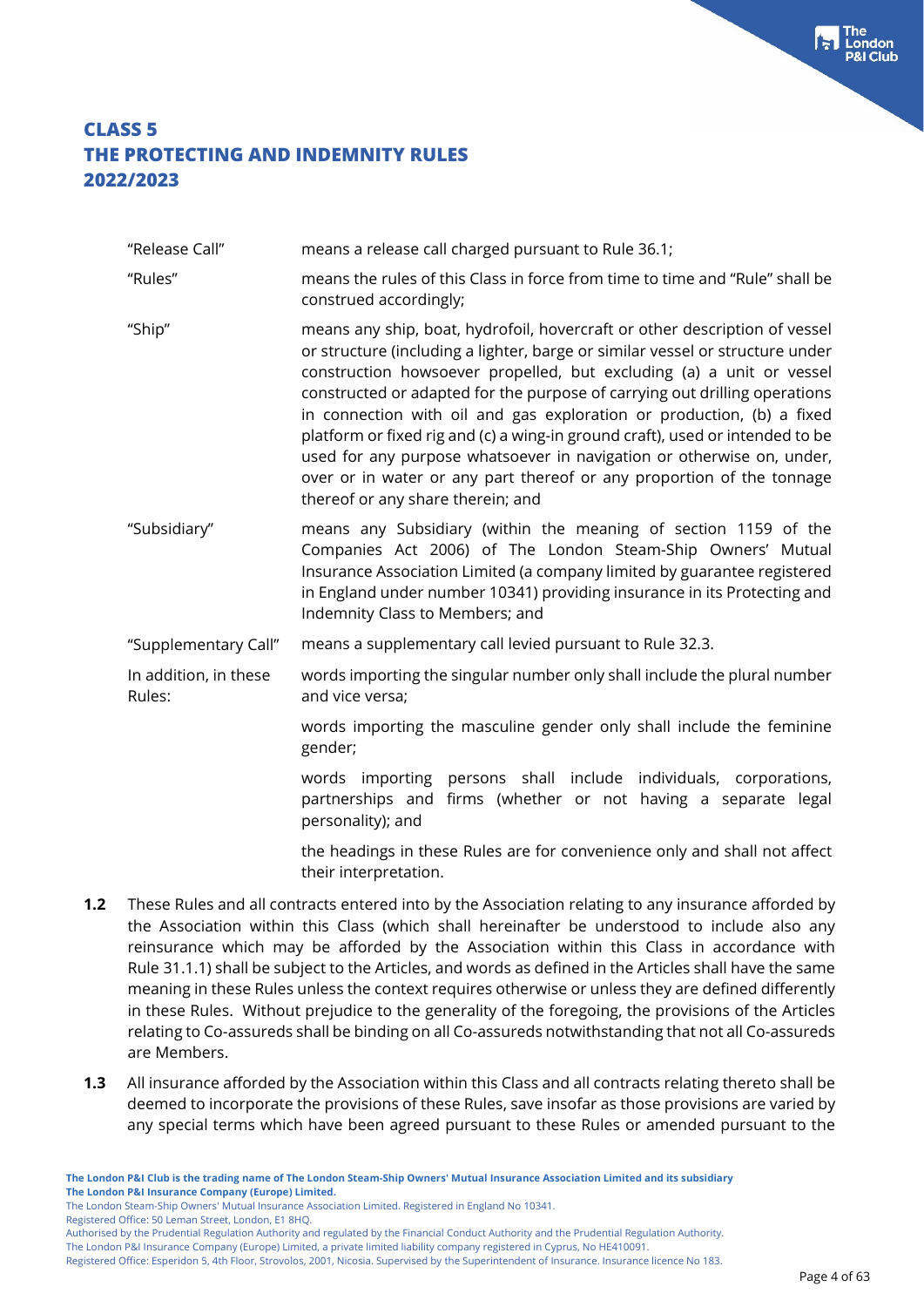powers of the Board as set out in the Articles or these Rules, and all insurance afforded by the Association is by way of indemnity save insofar as the liabilities, costs and expenses of or attributable to an Assured are discharged by the Association whether on behalf of the Assured or in consequence of the direct liability of the Association pursuant to a demand made or liability being established under any guarantee, certificate or undertaking given pursuant to the grant of authority by the Board from time to time, or any convention, direct action law, statute or regulation.

- **1.4** All insurance afforded by a Subsidiary within its Protecting and Indemnity Class and all contracts relating thereto shall be deemed to incorporate the provisions of these Rules, save in so far as those provisions are varied as follows:
	- **1.4.1** unless the context requires otherwise, all references in these Rules to "the Articles" shall be to the Articles of Association (or foreign equivalent) of the relevant Subsidiary;
	- **1.4.2** unless the context requires otherwise, all references in these Rules to "the Association" shall be to that Subsidiary;
	- **1.4.3** unless the context requires otherwise, all references in these Rules to "the Rules" shall be to these Rules as varied by this Rule 1.4; and
	- **1.4.4** in Rule 1.2, the final sentence shall be replaced with the following: "Without prejudice to the generality of the foregoing, the provisions of the Articles relating to Assureds and/or to Coassureds shall be binding on all Assureds and Co-assureds notwithstanding that they are not members of that Subsidiary.
- **1.5** The standard insurance afforded by the Association within this Class is set out in Rule 9, but additional risks may be covered and whatever insurance is afforded by the Association within this Class shall always be subject to the provisos, warranties, conditions, exceptions, limitations and other terms set out in the Articles and the remainder of these Rules.
	- **1.5.1** In the case of additional risks that may be covered by the Association and, in the case of Assureds with a Fixed Premium Entry, the risks set out in Rule 9, the Association may reinsure in whole or in part such risks and where such reinsurance is arranged:
		- **1.5.1.1** the Assured shall be entitled to recover only the net amount actually recovered under such reinsurance arrangements, together with that portion (if any) of the risk or risks retained by the Association; and
		- **1.5.1.2** the Managers shall be at liberty in their sole discretion to delay making payment to the Assured until after recovery under such reinsurance.
- **1.6** Notwithstanding the Articles and these Rules, an Assured may be insured within this Class on special terms that he is liable to pay a fixed premium to the Association (a "Fixed Premium Entry'') and/or upon such special terms as to the nature and extent of the risks covered, as to policy terms and conditions and otherwise howsoever as the Board may think fit, and may accept as such entries reinsurance from other insurers.
- **1.7** On acceptance by the Association of an application from any person for insurance within this Class of any interest in a Ship, that Ship shall thereupon be entered in this Class in respect of the interest of such person who (if not already) shall become a Member in this Class (and any such application shall constitute such person's agreement to so become or continue as a Member in accordance with the provisions of the Companies Act 2006), and shall so continue until such time as all entries

The London Steam-Ship Owners' Mutual Insurance Association Limited. Registered in England No 10341.

Registered Office: 50 Leman Street, London, E1 8HQ.

Authorised by the Prudential Regulation Authority and regulated by the Financial Conduct Authority and the Prudential Regulation Authority.

Registered Office: Esperidon 5, 4th Floor, Strovolos, 2001, Nicosia. Supervised by the Superintendent of Insurance. Insurance licence No 183.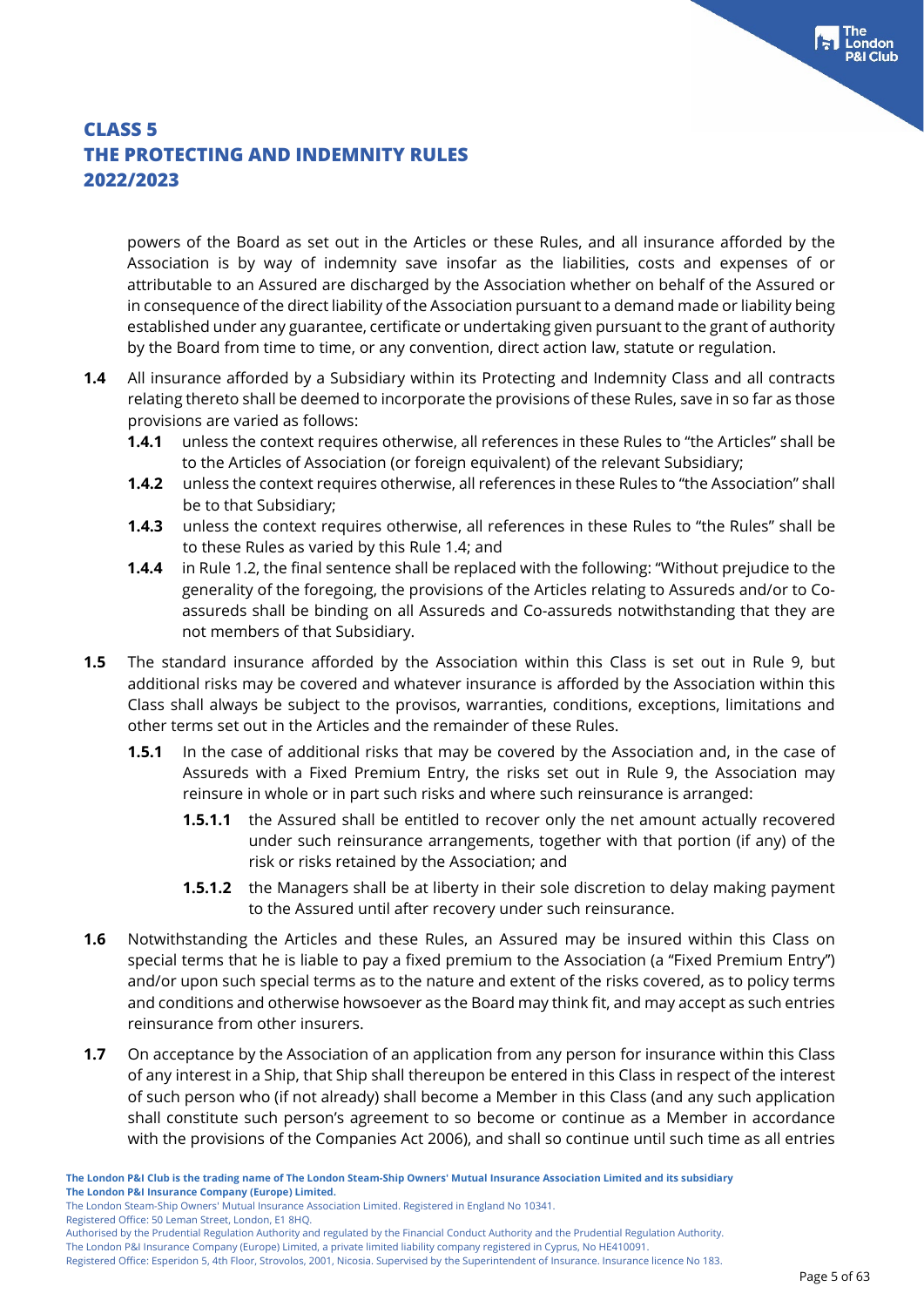of Ships by that Assured for insurance within this Class (or the corresponding Class of a Subsidiary) of any interest in them shall have terminated under these Rules (or the Rules of the corresponding Class of a Subsidiary),

- **1.7.1** PROVIDED that a person whose only interest in a Ship is insurance or reinsurance which he has afforded in respect of the same and which the Association has agreed wholly or partly to reinsure within this Class, shall not thereby become a Member in this Class nor shall such Ship be entered unless the premium payable to the Association for such reinsurance shall be by way of Calls determined by the Board in accordance with Rules 32 and 33; and
- **1.7.2** PROVIDED that no person shall by virtue of being an Other Assured be entitled to be a Member and no more than one Co-assured in respect of such entry shall be entitled to be a Member and the Association shall have the right to designate one Co-assured in respect of an entry as a Member in this Class;
- **1.7.3** PROVIDED that no person shall by virtue of being an Assured with a Fixed Premium Entry be entitled to be a Member; and
- **1.7.4** PROVIDED that no person shall become a member of a Subsidiary following the acceptance by the Association or a Subsidiary of an application made by or on behalf of such person for insurance of that person's insurable interest in any Ship.
- **1.8** All the Members for the time being in this Class shall form one separate Class of the Association. The Board and Managers of the Association shall be the Board and Managers of this Class.
- **1.9** References to entered Ships, Assureds, Co-assureds, Other Assureds, Fixed Premium Entries, insurance and reinsurance afforded by the Association (howsoever the same may be expressed) shall hereinafter be understood as relating exclusively to this Class unless otherwise expressly stated and where appropriate to the context references to entered Ships, Assureds, Co-assureds, Other Assureds and Fixed Premium Entries, shall be understood to include formerly entered Ships, former Assureds, former Co-assureds, former Other Assureds and former Fixed Premium Entries.
- **1.10** A person by whom or on whose behalf an application has been made and accepted by the Association for insurance shall be deemed to have agreed not only on his own behalf but also on behalf of his successors and assigns and each of them that both he and they will in every respect be subject to and bound by any such resulting contract of insurance with the Association, including the provisions of these Rules incorporated as aforesaid.
- **1.11** In the event of any conflict between the English text of these Rules and any text thereof written in any other language the English text shall prevail.
- **1.12** The business of this Class shall, subject to the Articles, be conducted according to these Rules and shall be managed by the Board which may, subject to the Articles, exercise all powers of the Association and do on behalf of the Association all acts as may be exercised and done by the Association. The Board may delegate any of its powers to sub-committees consisting of such member or members of the Board or such other persons in each case as it thinks fit.
- **1.13** Without prejudice to the generality of Rule 1.12, the Board may from time to time appoint any person, firm or corporation to be the Manager or Managers of the Association for such period and

The London Steam-Ship Owners' Mutual Insurance Association Limited. Registered in England No 10341.

Registered Office: 50 Leman Street, London, E1 8HQ.

The London P&I Insurance Company (Europe) Limited, a private limited liability company registered in Cyprus, No HE410091. Registered Office: Esperidon 5, 4th Floor, Strovolos, 2001, Nicosia. Supervised by the Superintendent of Insurance. Insurance licence No 183.

Authorised by the Prudential Regulation Authority and regulated by the Financial Conduct Authority and the Prudential Regulation Authority.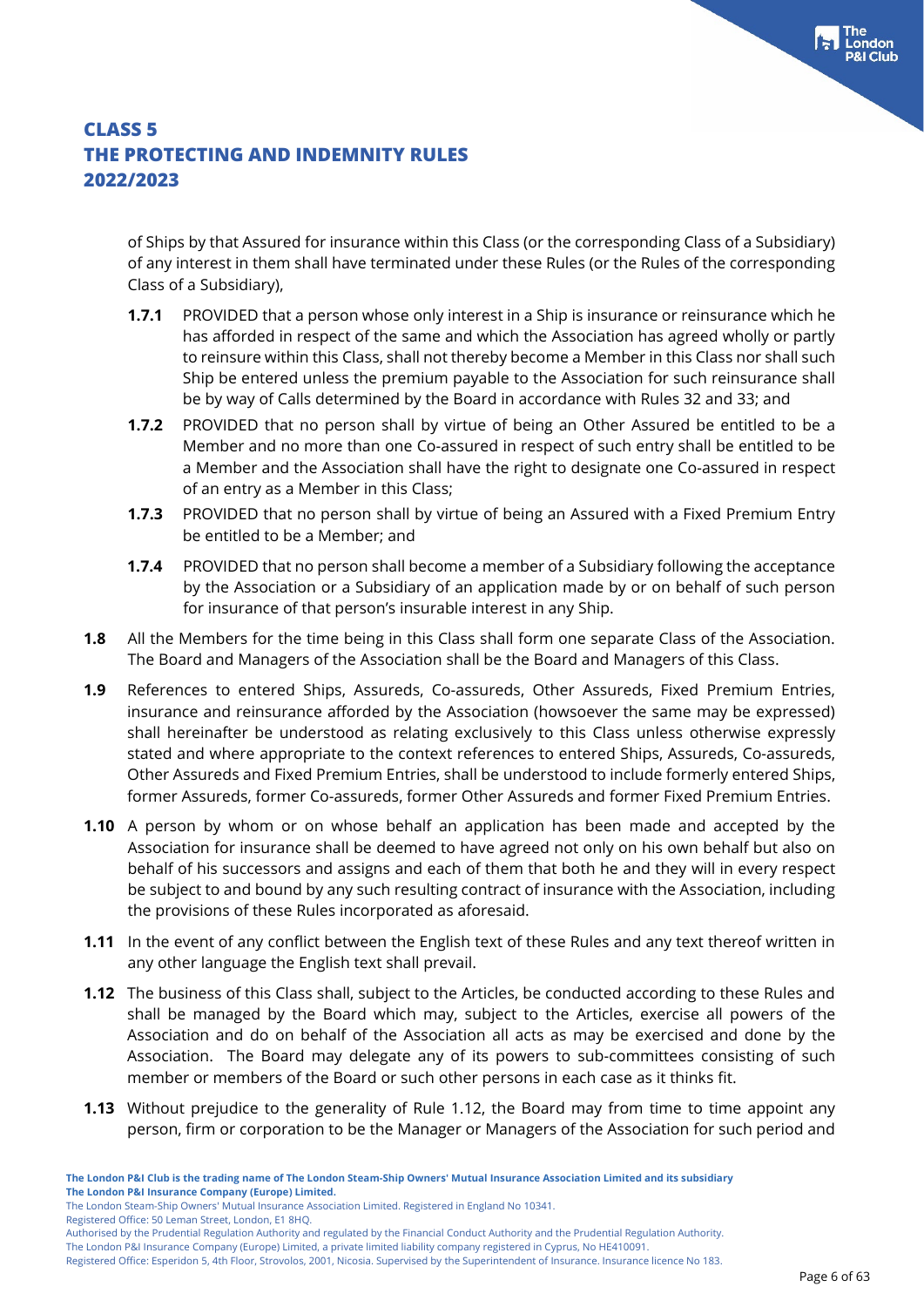upon such terms as it thinks fit, and may vest in such Manager or Managers such of the powers vested in the Board as it may think fit, and such powers may be exercisable for such period and upon such conditions and subject to such restrictions and generally upon such terms as the Board may determine. The Board may make such arrangements as it thinks fit for the management of the Association's affairs in the United Kingdom or abroad, and may for this purpose appoint local boards, attorneys and agents, and delegate to them such powers as it may deem requisite or expedient.

- **1.14** This Rule 1.14 shall only apply following the withdrawal from the European Union by the United Kingdom, including where a transition agreement has been effected ("Brexit Event").
	- **1.14.1** Subject to Rule 1.14.2 and to the extent that the Association as a consequence of a Brexit Event is:
		- **1.14.1.1** not permitted by applicable law or regulation to perform any contract of insurance (including in respect of this or any other prior Policy Year) within this Class (or any part thereof); and/or
		- **1.14.1.2** would become exposed to any legal or regulatory sanction as a consequence of performing such a contract (or any part thereof),

such contract or such part that cannot be performed (per Rules 1.14.1.1 or 1.14.1.2) may instead be performed by a Subsidiary.

- **1.14.2** If and from such time as Rule 1.14.1 applies:
	- **1.14.2.1** The Association shall no longer be obliged to perform the contract or such part that cannot be performed (per Rules 1.14.1.1 or 1.14.1.2) and which is instead performed by a Subsidiary and shall have no liability whatsoever for such nonperformance.
	- **1.14.2.2** The Subsidiary will only perform the contract to the extent to which the Association would have been obliged to do so.
	- **1.14.2.3** Accordingly, the contract will be performed as if only one of the Association and such Subsidiary were a party to it, including (but not limited to) the following respects:
		- **1.14.2.3.1** All limits of cover and insurance, aggregate limits of cover and insurance (including the overall aggregate limit) and excesses; and
		- **1.14.2.3.2** The Assured's obligations in respect of Calls and premiums and otherwise will be discharged by making payment to the Association or such Subsidiary, as the Association directs.

#### **RULE 2 – CALLS AND PREMIUMS**

- **2.1** The funds necessary for the purposes described in Rule 32 shall be determined by the Board with reference to each successive period of 12 months commencing at noon GMT on 20th February each calendar year and such funds shall be contributed mutually by Assureds (without prejudice to Rule 23) by way of Calls determined in accordance with these Rules or as may otherwise have been agreed in writing,
- **2.2** Each successive 12-month period described in Rule 2.1 shall hereinafter be referred to as a "Policy Year" but notwithstanding any such references to separate Policy Years, or the issuing of fresh

The London Steam-Ship Owners' Mutual Insurance Association Limited. Registered in England No 10341.

Registered Office: 50 Leman Street, London, E1 8HQ.

Authorised by the Prudential Regulation Authority and regulated by the Financial Conduct Authority and the Prudential Regulation Authority.

Registered Office: Esperidon 5, 4th Floor, Strovolos, 2001, Nicosia. Supervised by the Superintendent of Insurance. Insurance licence No 183.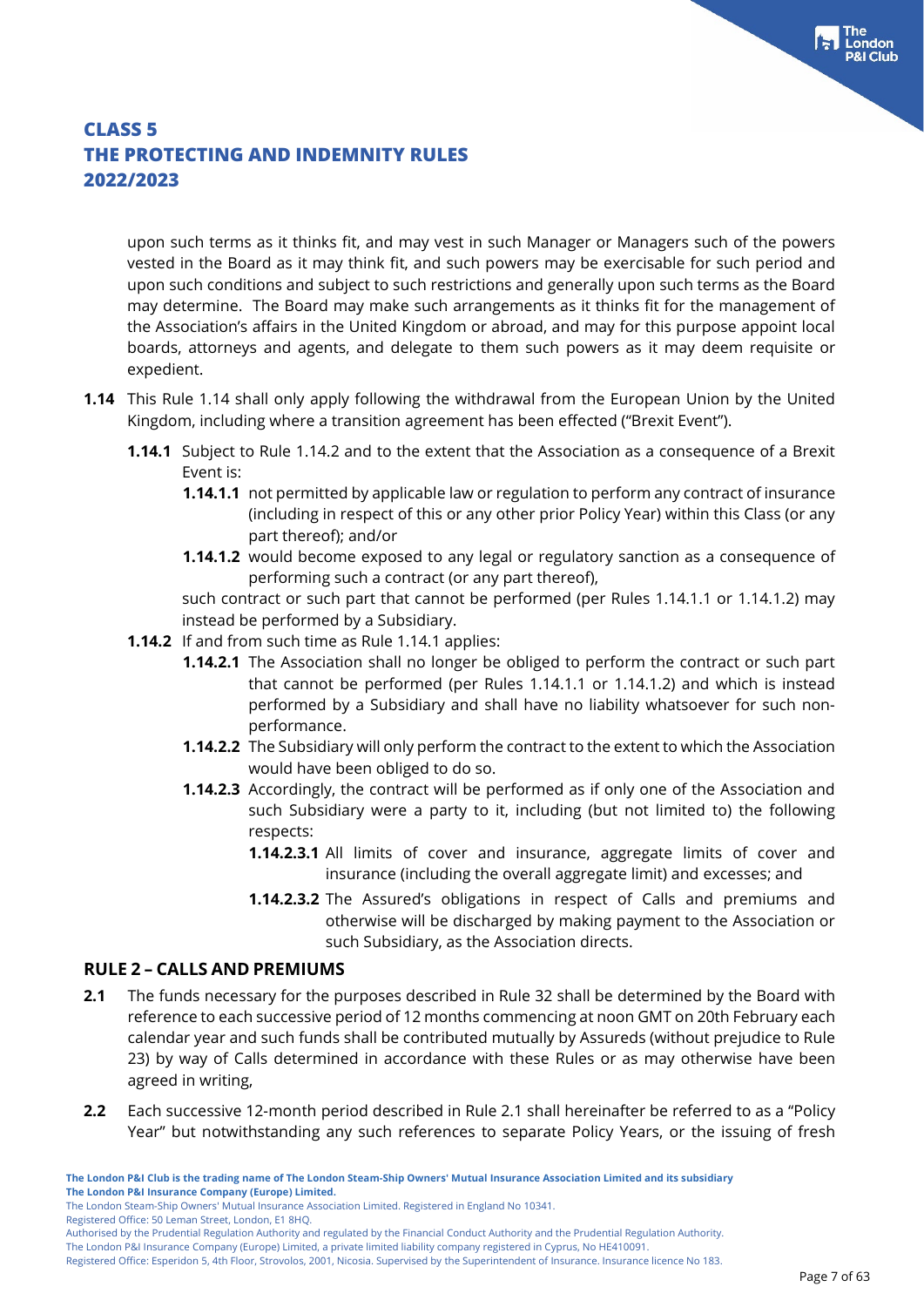Certificates of Entry for each new Policy Year in accordance with Rule 6.3, an Assured's rights and obligations shall be determined within the total continuity of the period of, and with regard to, all entries of Ships by him during that period.

**2.3** Assureds whose application for a Fixed Premium Entry has been accepted by the Association in accordance with Rule 1(5) shall be liable to pay a fixed premium to the Association of such amount and at such times as is determined by the Association.

### **RULE 3 – RIGHT TO RECOVER AND SUBROGATION**

**3.1** If any Assured shall incur liabilities, costs or expenses for which he is insured, he shall be entitled to recovery from the Association out of the funds of this Class,

PROVIDED that:

- **3.1.1** actual payment (out of monies belonging to him absolutely and not by way of loan or otherwise) by the Assured of the full amount of such liabilities, costs and expenses shall be a condition precedent to his right of recovery;
- **3.1.2** any Assured who fails to pay promptly any amount due by him to the Association on account of Calls or otherwise shall thereupon without further notice cease to have any rights of recovery, notwithstanding that the liabilities, costs or expenses in relation to which such rights of recovery would otherwise have been exercisable may have been incurred by the Assured at a time when all amounts due to the Association may have been paid by the Assured in full, or may have been incurred during periods of cover or in respect of an entered Ship for which all amounts so due may similarly have been paid.
- **3.2** The Association shall be subrogated to all rights and claims which an Assured may have against any person in relation to any matter and/or claim giving rise to a right of recovery by that Assured against the Association or in relation to any matter and/or claim in respect of and/or as a result of which the Association incurs or may incur liability under any security the Association provides on behalf of an Assured. Each Assured shall notify the Association of any such rights or claims immediately upon becoming aware of the same and shall do all such things and execute all such documents as the Association may require in relation to such rights and claims, including the execution of any assignment of such rights or claims in favour of the Association. Until any such assignment, an Assured shall hold all such rights and claims on trust for the benefit of the Association to the extent of any right of recovery by that Assured from the Association from the time of the relevant incident. All of the foregoing provisions of this Rule shall be without limitation of and without prejudice to any right of subrogation which the Association may have by operation of law.

### **RULE 4 – UNREASONABLE CONDUCT**

**4.1** The Members' Committee may reject or reduce any recovery by an Assured where in its sole discretion it determines that the Assured has not at any time (whether before, at the time of, during or after any casualty, event or matter liable to give rise to a claim upon the Association) taken such steps to protect his interests as the Members' Committee in its sole discretion would have expected an uninsured person acting reasonably in similar circumstances to have taken.

Registered Office: 50 Leman Street, London, E1 8HQ.

The London Steam-Ship Owners' Mutual Insurance Association Limited. Registered in England No 10341.

Authorised by the Prudential Regulation Authority and regulated by the Financial Conduct Authority and the Prudential Regulation Authority.

Registered Office: Esperidon 5, 4th Floor, Strovolos, 2001, Nicosia. Supervised by the Superintendent of Insurance. Insurance licence No 183.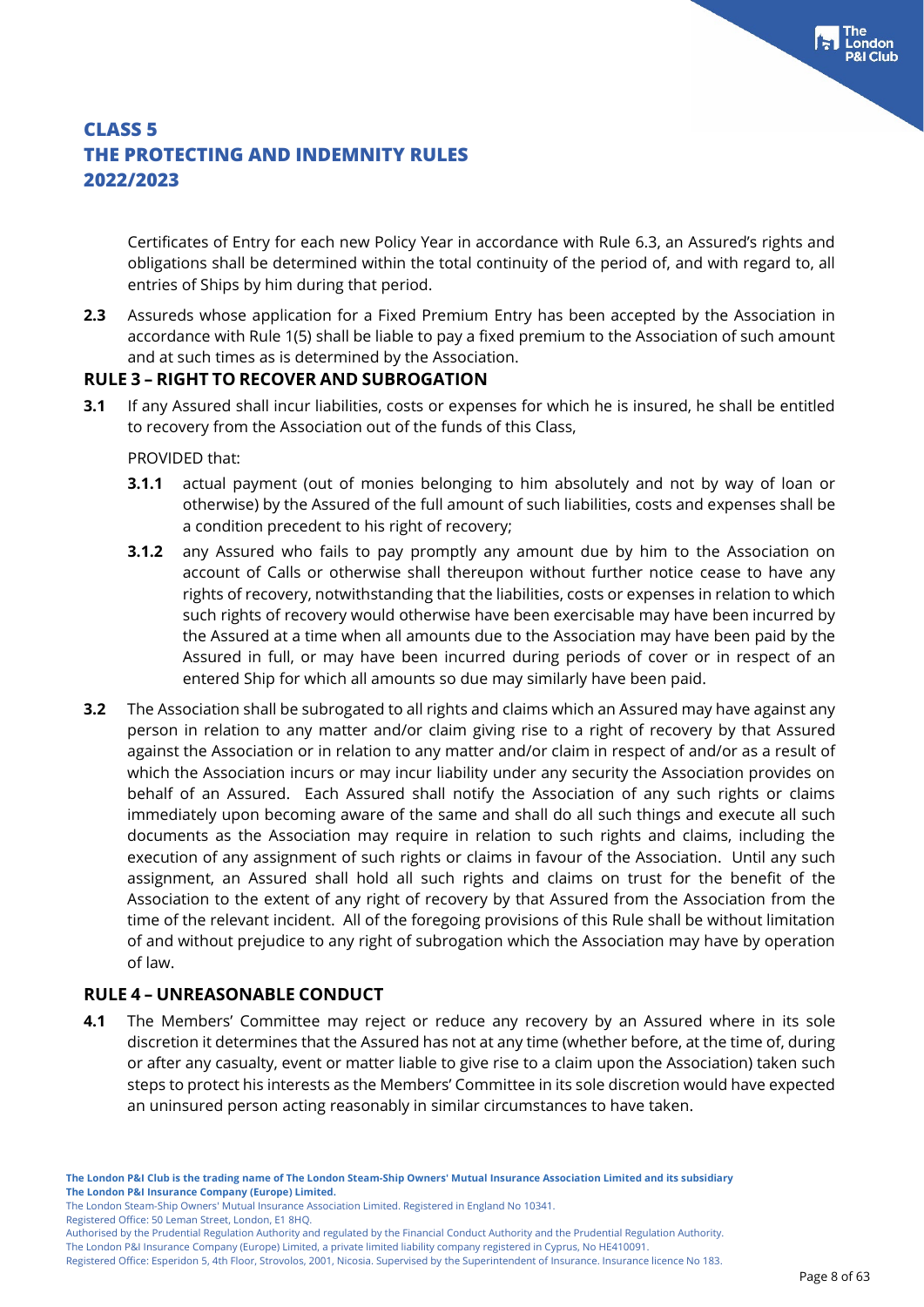ondon

### **CLASS 5 THE PROTECTING AND INDEMNITY RULES 2022/2023**

#### **RULE 5 – APPLICATION FOR INSURANCE AND CONDITIONS**

- **5.1** Any application for insurance shall be on such form and in such medium as may from time to time be prescribed by the Association and the applicant shall at the time of the application and at all times thereafter provide all material particulars and information and any further particulars and information requested by the Association. The Association shall be entitled to receive and process applications for insurance which are submitted by Electronic Means or by any other means agreed by the Association.
	- **5.2.1** The Assured must make a fair presentation of the risk to the Association by providing the Association with all material facts and must ensure that every material representation as to a matter of fact is both complete and accurate and that every material representation as to a matter of expectation is made in good faith. This duty exists not only prior to the conclusion of the contract of insurance but also at the time of any variation thereof and on renewal.
	- **5.2.2** The Assured must disclose to the Association in writing any material changes to those facts during the period of this insurance. Upon such disclosure, or failure to disclose, the Association may terminate the Assured's entry or amend the Assured's premium rating and/or terms of entry with effect from the time of disclosure or failure to disclose.
	- **5.2.3** A material fact or a material change to those facts is a fact which may influence an underwriter's judgement in his or her assessment of a risk, including its terms and pricing. If the Assured is in any doubt as to whether a fact is material the Association recommends that the Assured should disclose it.
- **5.3** The Association shall in its sole discretion be entitled to refuse any application for insurance without stating reasons, whether or not the applicant is already an Assured.
- **5.4** The Association may accept separate applications for insurance in respect of different interests in the same Ship without any obligation to disclose any one to any other.
- **5.5** Notwithstanding and without prejudice to any other provision of these Rules or the Articles relating to the amendment of these Rules, these Rules may, on such notice as the Board may in its sole discretion decide, be amended at any time (including with effect from any time during the course of any current or future Policy Year) to such extent as the Board may in its sole discretion determine is necessary as a result of the implementation of or any change in, or potential or proposed implementation of or any change in, any sanction, prohibition, restriction, legislation, regulation or requirement to obtain any licence, consent, permission or approval, by any government, state, international organisation, regulatory or competent authority, official body or the like.

#### **RULE 6 – CERTIFICATES OF ENTRY AND ENDORSEMENT SLIPS**

- **6.1** After accepting an application for insurance the Association shall issue a Certificate of Entry of the Ship concerned setting out:
	- **6.1.1** the date of commencement of risk;
	- **6.1.2** the Annual Call Rate, or such other basis of contribution as may be applicable;
	- **6.1.3** the gross tonnage, or where not determined gross registered tonnage, of the entered Ship and, if less, the tonnage entered in accordance with Rule 7.1;

Registered Office: 50 Leman Street, London, E1 8HQ.

Authorised by the Prudential Regulation Authority and regulated by the Financial Conduct Authority and the Prudential Regulation Authority.

The London P&I Insurance Company (Europe) Limited, a private limited liability company registered in Cyprus, No HE410091.

Registered Office: Esperidon 5, 4th Floor, Strovolos, 2001, Nicosia. Supervised by the Superintendent of Insurance. Insurance licence No 183.

**The London P&I Club is the trading name of The London Steam-Ship Owners' Mutual Insurance Association Limited and its subsidiary The London P&I Insurance Company (Europe) Limited.**

The London Steam-Ship Owners' Mutual Insurance Association Limited. Registered in England No 10341.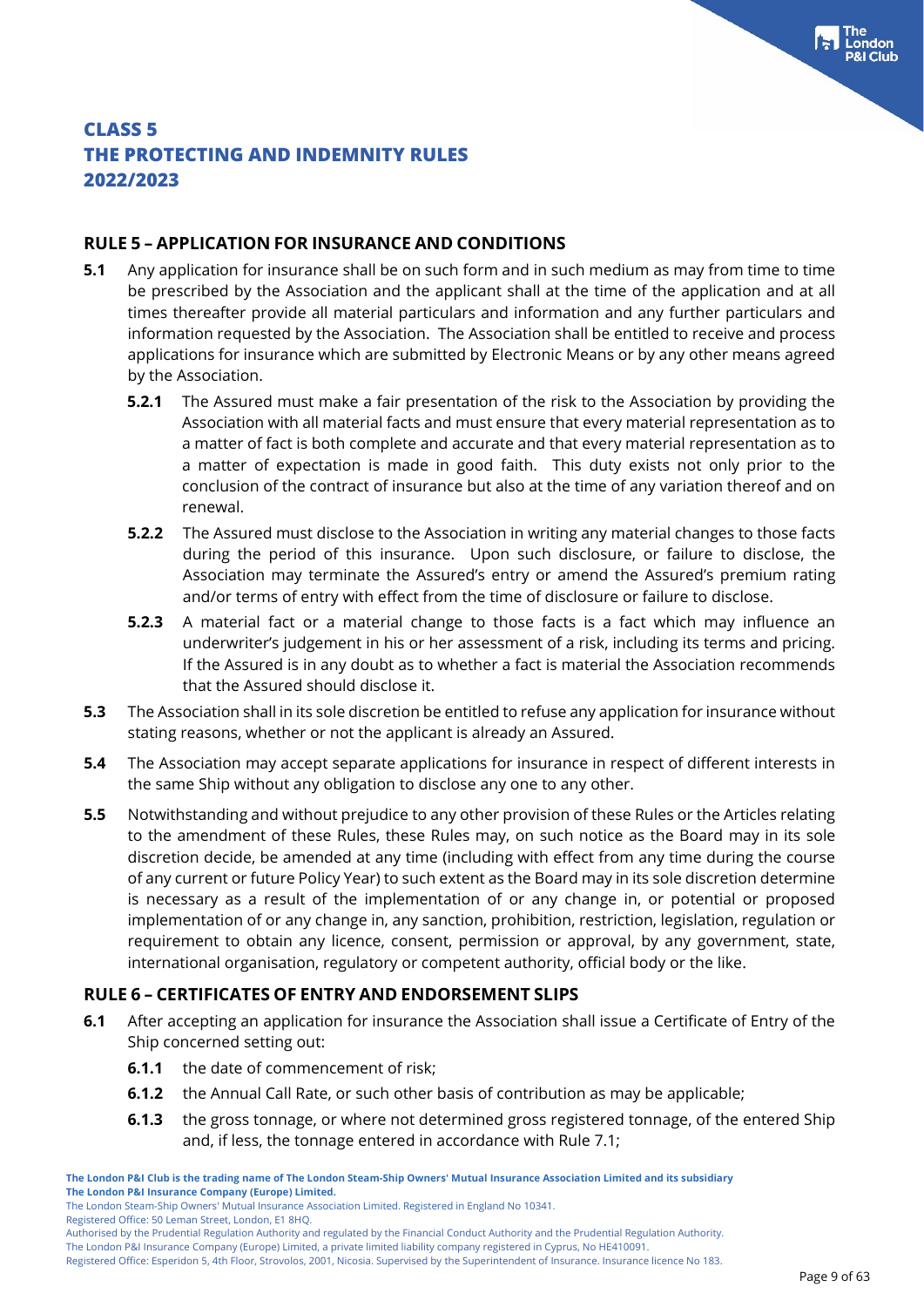- **6.1.4** the names of all Assureds and their respective interests in the entered Ship;
- **6.1.5** any special terms of entry, including any special deductibles.
- **6.2** If at any time it is mutually agreed to vary the terms of any insurance the Association shall at its option issue an Endorsement Slip detailing such variation and the date from which the same is to be effective.
- **6.3** Fresh Certificates of Entry shall be issued setting out the terms effective from noon GMT each successive 20th February for all Ships whose entries are then continuing.

### **RULE 7 – LESS THAN FULL TONNAGE ENTERED**

- **7.1** Application for insurance of any interest in a Ship may be for less than her full gross tonnage, or where not determined gross registered tonnage, in which event, if accepted by the Association, she shall be entered for the reduced tonnage on which Calls shall be payable in accordance with Rules 32 and 33, and any recovery from the Association shall only be in that proportion which the entered tonnage bears to the Ship's full gross tonnage, or where not determined gross registered tonnage.
- **7.2** Where by these Rules or any special terms a limit is set to all or part of the insurance afforded by the Association, such limit shall also be reduced proportionately as in Rule 7.1.

### **RULE 8 – CLASSIFICATION, INSPECTIONS OF SHIPS AND STATUTORY REQUIREMENTS**

- **8.1** Unless otherwise previously agreed by the Association in writing, every entered Ship shall be fully classed throughout her period of entry with a classification society approved by the Association, regardless of any separate inspections which the Association may have required. The Association shall be given 30 days' notice preceding any proposed change of classification society.
- **8.2** Any occurrence known or likely to have caused damage to the entered Ship in respect of which the classification society might reasonably be expected to make recommendations as to repairs or other action to be taken, must be promptly called to the attention of the classification society.
- **8.3** All the rules, recommendations and requirements of the classification society relating to the entered Ship must, within the time or times specified by the classification society, be complied with.
- **8.4** The Association shall have the right to inspect any records or information relating to the classification of an entered Ship during any period of entry and if required, the Assured shall authorise the classification society to make available all such records and information to the Association.
- **8.5** Without derogation from and in addition to Rules 8.1 8.4, the Association may but shall not be obliged to require any Ship to be submitted to inspection of her condition and structure or any part thereof and her safety management (including the Ship's managers and/or operators) by an inspector nominated by the Association at any time or within any period of time as may be specified by the Association.
- **8.6** Any deficiencies noted and/or any recommendations made as to repair or remedy as a result of any inspection undertaken in accordance with Rule 8.5 shall be corrected and/or carried out forthwith or within such period of time as may be specified by the Association. Notwithstanding anything herein, no action, lack of action or omission by the Association with regard to any

Registered Office: 50 Leman Street, London, E1 8HQ.

The London Steam-Ship Owners' Mutual Insurance Association Limited. Registered in England No 10341.

Authorised by the Prudential Regulation Authority and regulated by the Financial Conduct Authority and the Prudential Regulation Authority.

Registered Office: Esperidon 5, 4th Floor, Strovolos, 2001, Nicosia. Supervised by the Superintendent of Insurance. Insurance licence No 183.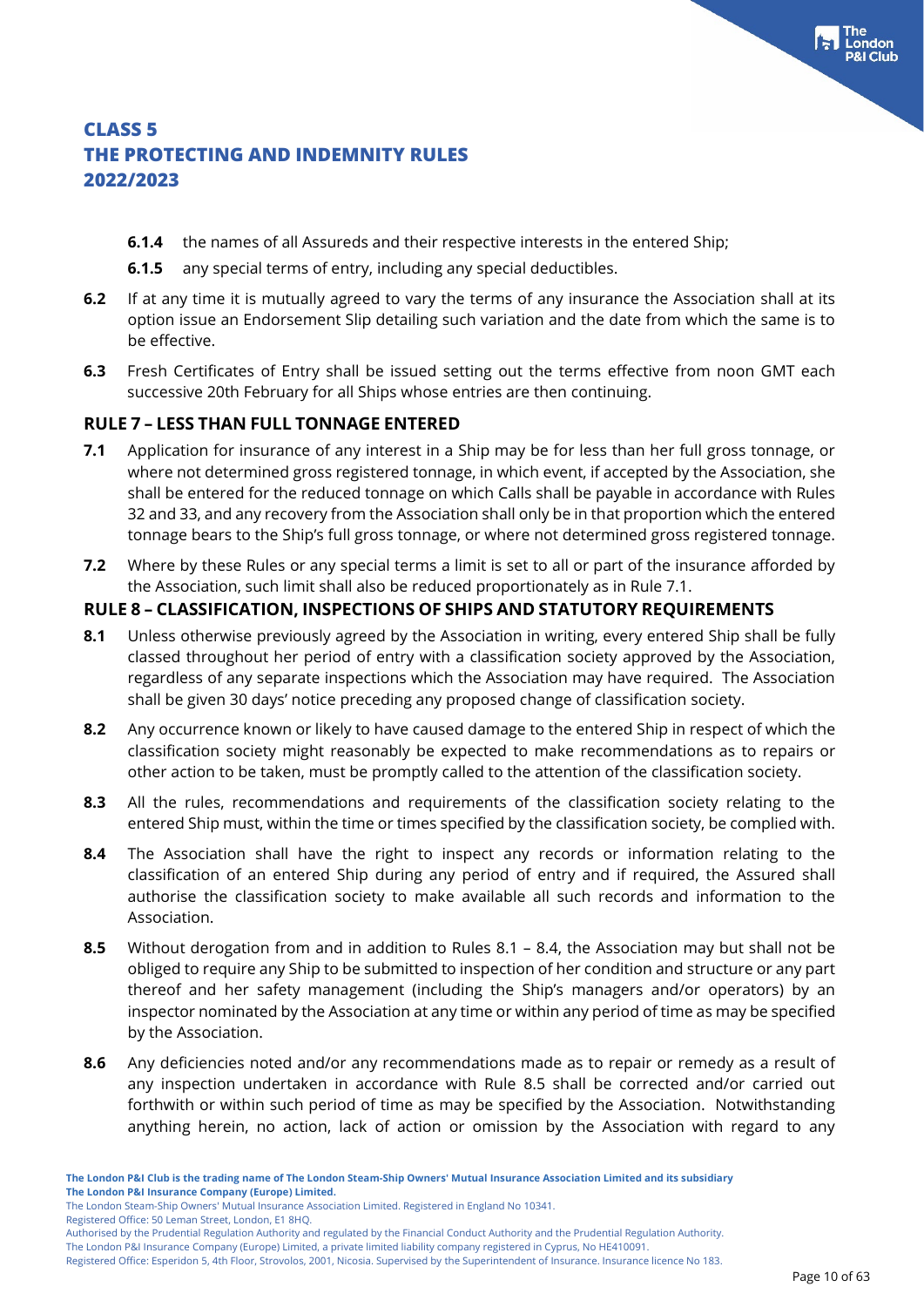inspection, noting of deficiency, recommendation, or lack thereof by the Association or its nominated inspector under this Rule 8 shall constitute an approval, disapproval, warranty, undertaking, certification, or assumption of responsibility of any kind by the Association regarding the Assured, his Ship(s) or management, nor shall any such action, lack of action or omission by the Association relieve the Assured of any of his responsibilities or obligations under the Rules.

- **8.7** The Assured shall ensure compliance with all the statutory requirements of the state of the Ship's flag relating to the construction, adaptation, condition, fitment, equipment, manning, safety management and ship security of the entered Ship and ensure at all times the maintenance of the validity of such statutory certificates as are required to be issued by or on behalf of the state of the Ship's flag.
- **8.8** Save to the extent that the Members' Committee in its sole discretion may otherwise determine, there shall be no recovery in respect of any liability, costs or expenses arising during a period when any of the foregoing requirements have not been fulfilled. However, where the entry of a Ship is in the name of an Assured who is a charterer (other than a demise charterer), the rights of recovery of such charterer shall not be dependent upon fulfilment of the requirements of Rules 8.2, 8.3 and 8.4.
- **8.9** Without prejudice to Rule 8.8, the Association may:
	- **8.9.1** immediately terminate any contract of insurance in respect of any Assured's interest in an entered Ship or Ships (together with the entry of that Ship or Ships in respect of that interest) after deficiencies or failures have been noted under Rule 8.6, in which case a pro rata return of Calls (other than of Overspill Calls) shall be allowed;
	- **8.9.2** exclude cover for any liability, costs or expenses arising out of any accident or occurrence which is caused in whole or in part by any deficiency in or condition of the entered Ship and/or her safety management (including the Ship's managers and/or operators) in respect of which an inspector has made any recommendations under Rule 8.6;
	- **8.9.3** from a specified date exclude cover for any liability, costs or expenses arising out of any accident or occurrence, caused in whole or in part by any deficiency in or condition of the entered Ship and/or her safety management (including the Ship's managers and/or operators) in respect of which an inspector has made any recommendations, unless by that date the Assured has submitted the entered Ship for a further inspection and the recommended repairs have been effected to the satisfaction of the Association.

#### **RULE 9 – RISKS COVERED**

**9.1 SUBJECT TO ANY SPECIAL TERMS WHICH MAY BE AGREED IN WRITING AND TO THE PROVISIONS OF RULES 1.5, 23 AND 24, AN ASSURED IS INSURED IN RESPECT OF EACH SHIP ENTERED BY HIM IN THIS CLASS AGAINST THE RISKS SET OUT IN RULES 9.2 – 9.28,**

PROVIDED that such risks arise:

- **9.1.1** in respect of the Assured's interest in such Ship; and
- **9.1.2** in connection with the operation of such Ship by or on behalf of the Assured; and
- **9.1.3** out of events occurring during the period of entry of such Ship.

Registered Office: 50 Leman Street, London, E1 8HQ.

Authorised by the Prudential Regulation Authority and regulated by the Financial Conduct Authority and the Prudential Regulation Authority.

The London P&I Insurance Company (Europe) Limited, a private limited liability company registered in Cyprus, No HE410091. Registered Office: Esperidon 5, 4th Floor, Strovolos, 2001, Nicosia. Supervised by the Superintendent of Insurance. Insurance licence No 183.

The London Steam-Ship Owners' Mutual Insurance Association Limited. Registered in England No 10341.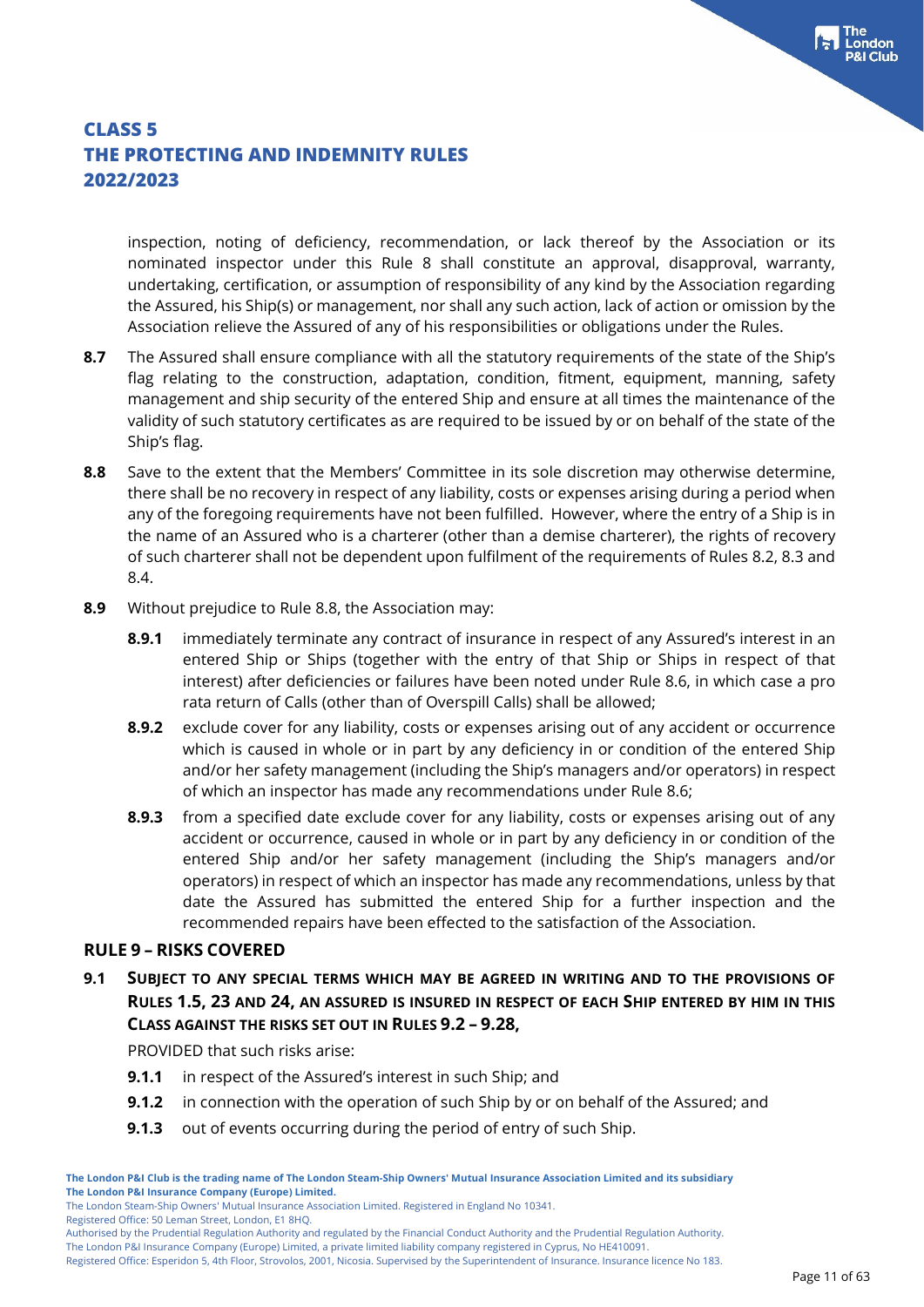ondon

# **THE PROTECTING AND INDEMNITY RULES**

### **2022/2023**

**CLASS 5**

### **9.2 LIABILITY TO PERSONS OTHER THAN SEAMEN**

- **9.2.1** Liability to pay damages or compensation for personal injury, illness or death of any person (other than a seaman of an entered Ship, a person engaged to handle the cargo of an entered Ship or a passenger on board an entered Ship) and hospital, medical, funeral and other expenses necessarily incurred in relation to such injury, illness or death,
- **9.2.2** Liability to pay damages or compensation for personal injury, illness or death of any person engaged to handle the cargo of an entered Ship,

PROVIDED that:

- (i) cover under Rule 9.2.1 and Rule 9.2.2 is limited to liabilities arising out of a negligent act or omission on board or in relation to an entered Ship or in relation to the handling of her cargo from the time of receipt of that cargo from the shipper or pre-carrier at the port of shipment until delivery of that cargo to the consignee or onward carrier at the port of discharge;
- (ii) where the liability arises under the terms of any contract or indemnity and would not have arisen but for those terms, such liability is not covered under Rule 9.2 but may be recoverable under Rule 9.16 or 9.17;
- (iii) where the liability is in respect of a person on another Ship, and arises out of a collision between that Ship and the entered Ship, such liability is not covered under Rule 9.2 but may be recoverable under Rule 9.13.
- **9.2.3** Liability to pay damages or compensation to passengers (persons holding passage tickets):
	- (i) for personal injury, illness or death of any passenger and hospital, medical or funeral expenses incurred in relation to such injury, illness or death;
	- (ii) to or in respect of passengers on board an entered Ship arising as a consequence of a casualty to that Ship, including the cost of forwarding passengers to destination or return to port of embarkation and of maintenance of passengers ashore;
	- (iii) for loss of or damage to the effects of any passenger;

PROVIDED that:

- **9.2.3.1** the terms of the passage ticket or other contract between the passenger and the Assured have been approved by the Association in writing and cover for the liabilities set out in this Rule has been agreed between the Assured and the Association in writing on such terms as the Association may require;
- **9.2.3.2** there shall be no recovery from the Association under this Rule in respect of liabilities for personal injury or death, or loss of or damage to property, delay or any other consequential loss sustained by any passenger by reason of carriage by air, except where such liability occurs either:
	- (i) during repatriation by air of injured or sick passengers or of passengers following a casualty to the entered Ship; or
	- (ii) subject always to Rule 9.2.3.3, during an excursion from the entered Ship;

The London Steam-Ship Owners' Mutual Insurance Association Limited. Registered in England No 10341.

Registered Office: 50 Leman Street, London, E1 8HQ.

Authorised by the Prudential Regulation Authority and regulated by the Financial Conduct Authority and the Prudential Regulation Authority.

The London P&I Insurance Company (Europe) Limited, a private limited liability company registered in Cyprus, No HE410091. Registered Office: Esperidon 5, 4th Floor, Strovolos, 2001, Nicosia. Supervised by the Superintendent of Insurance. Insurance licence No 183.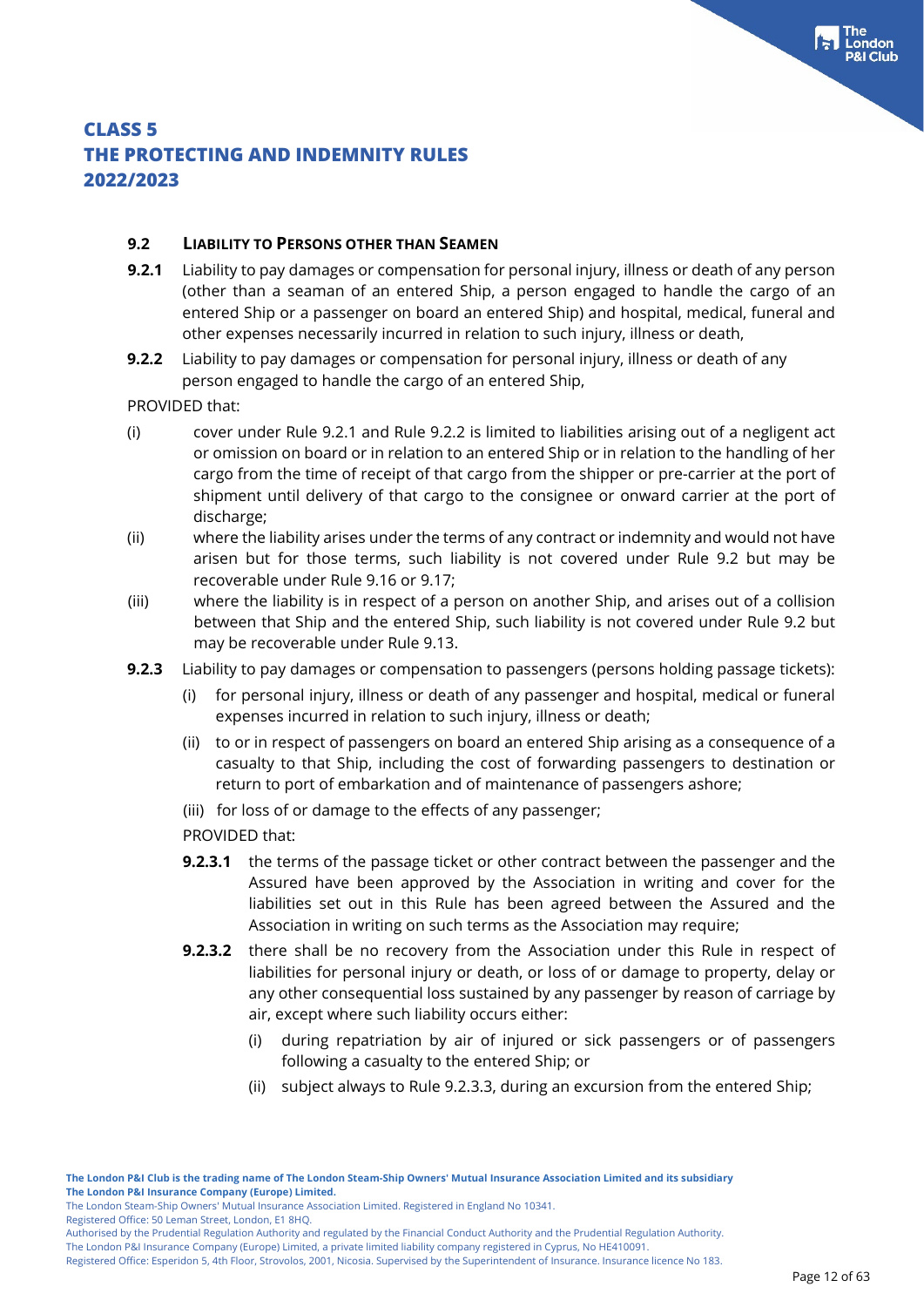- **9.2.3.3** there shall be no recovery from the Association in respect of the contractual liability of an Assured to a passenger whilst on an excursion from the entered Ship in circumstances where either:
	- (i) that contract has been separately entered into by the passenger for the excursion, whether or not with the Assured; or
	- (ii) the Assured has waived any or all of his rights of recourse against any subcontractor or other third party in respect of the excursion;
- **9.2.3.4** in the context of Rule 9.2.3 (ii), "casualty" shall mean an incident involving either (i) a collision, stranding, explosion, fire, or any other cause affecting the physical condition of the entered Ship so as to render it incapable of safe navigation to its intended destination; or (ii) a threat to the life, health or safety of passengers.

### **9.3 INJURY AND DEATH – SEAMEN**

- **9.3.1** Liability to pay damages or compensation for personal injury or death of any seaman of an entered Ship and hospital, medical, funeral and other expenses necessarily incurred in relation to such injury or death, including expenses of repatriating the seaman and sending abroad and/or awaiting a substitute to replace him,
	- **9.3.1.1** PROVIDED that where the liability arises or the costs or expenses are incurred under the terms of a crewing agreement, collective agreement or other contract of service or employment and would not have arisen but for those terms, such liability is only covered to the extent that those terms shall have been previously approved by the Association in writing.
	- **9.3.1.2** PROVIDED that, subject to Rule 9.3.1.1, where the liability arises or the costs or expenses are incurred while a seaman is on leave, the seaman shall be deemed to have been serving at the material time on the Ship on which he last served prior to his injury or death.

#### **9.4 ILLNESS – SEAMEN**

- **9.4.1** Liability to pay damages or compensation for illness or industrial disease of a seaman of an entered Ship and hospital, medical, funeral and other expenses necessarily incurred in relation to such illness or industrial disease including expenses of repatriating the seaman and sending abroad and/or awaiting a substitute to replace him.
	- **9.4.1.1** The PROVISOS in Rules 9.3.1.1 and 9.3.1.2 shall apply to recovery under Rule 9.4.

#### **9.5 WAGES AND SHIPWRECK UNEMPLOYMENT INDEMNITY**

- **9.5.1** Liability to pay wages to a seaman of an entered Ship:
	- **9.5.1.1** during medical or hospital treatment abroad or during repatriation consequent upon injury or illness;
	- **9.5.1.2** in the case of a seaman engaged abroad as a substitute, while awaiting and during repatriation.

Registered Office: 50 Leman Street, London, E1 8HQ.

The London P&I Insurance Company (Europe) Limited, a private limited liability company registered in Cyprus, No HE410091. Registered Office: Esperidon 5, 4th Floor, Strovolos, 2001, Nicosia. Supervised by the Superintendent of Insurance. Insurance licence No 183.

The London Steam-Ship Owners' Mutual Insurance Association Limited. Registered in England No 10341.

Authorised by the Prudential Regulation Authority and regulated by the Financial Conduct Authority and the Prudential Regulation Authority.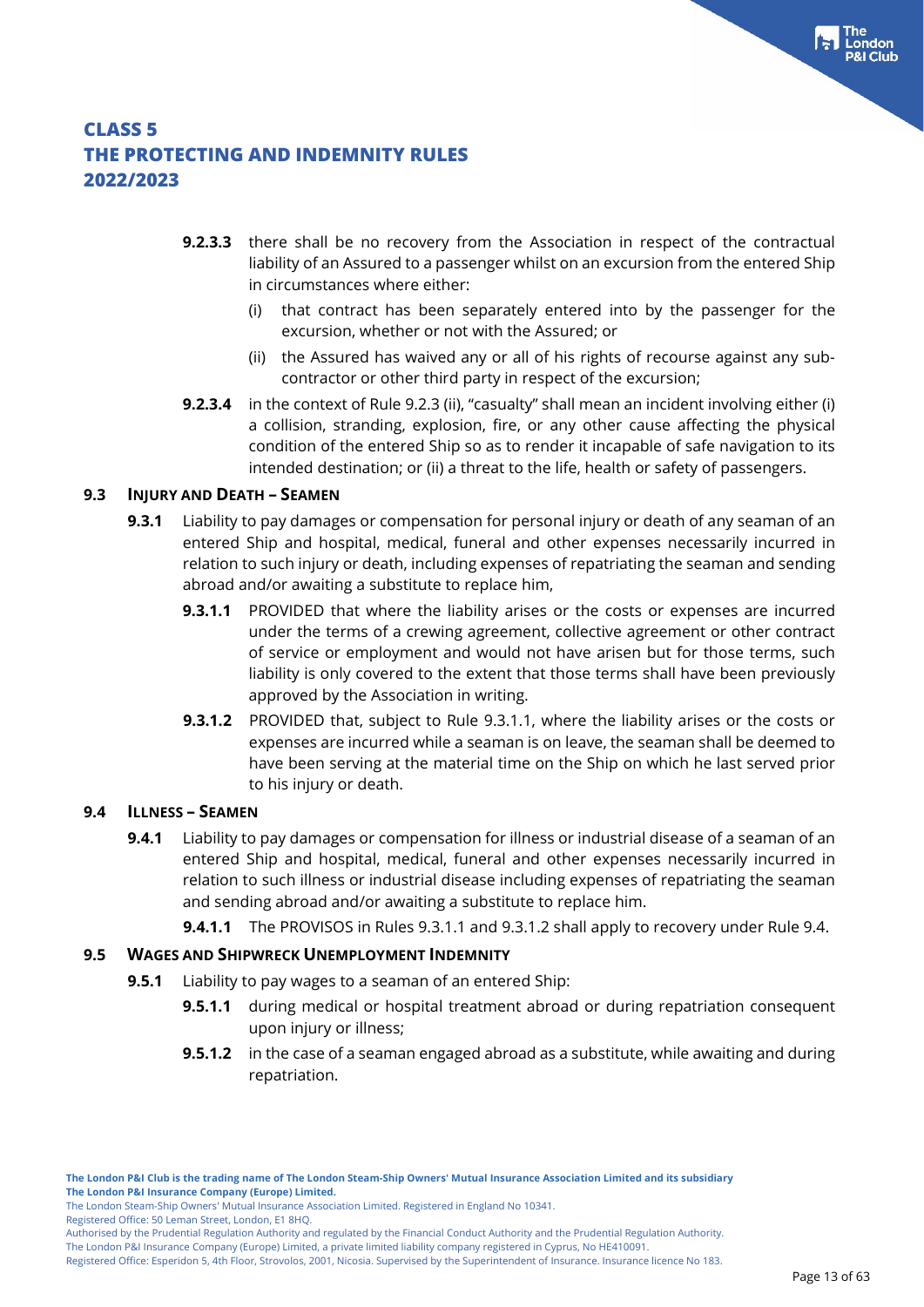- **9.5.2** Liability to compensate a seaman who is on board or proceeding to or from an entered Ship for the loss of his employment caused by the actual or constructive total loss of that Ship or to pay his wages in consequence of the actual or constructive total loss of that Ship.
- **9.5.3** The PROVISO in Rule 9.3.1.1 shall apply to recovery under Rule 9.5.

#### **9.6 REPATRIATION AND SUBSTITUTES**

- **9.6.1** The expense of repatriating a seaman of an entered Ship in unforeseen circumstances and, where applicable, the expense of sending abroad and/or awaiting a substitute to replace him other than under Rule 9.3 or 9.4 where:
	- **9.6.1.1** the Assured is under statutory obligation to repatriate him;
	- **9.6.1.2** the Assured is obliged to repatriate him under the terms of a crewing agreement. collective agreement or other contract of service or employment previously approved by the Association in writing;
	- **9.6.1.3** the seaman's presence is necessarily required to attend his spouse, child or parent who has died or become dangerously ill during the course of the voyage;
	- **9.6.1.4** the repatriation and/or substitution is necessary for the safety of the crew, entered Ship or her cargo;
	- **9.6.2.1** PROVIDED that there shall be no recovery under Rule 9.6 in respect of expenses which arise out of or are the consequence of:
		- **9.6.2.1.1** the termination of any agreement, whether the termination is in accordance with the terms of that agreement or by mutual consent of the parties to it; or
		- **9.6.2.1.2** breach by the Assured of any agreement or other contract of service or employment; or
		- **9.6.2.1.3** sale of the entered Ship; or
		- **9.6.2.1.4** any other voluntary disposition by the Assured of the entered Ship.

#### **9.7 DIVERSION**

- **9.7.1** Expenses of diversion of an entered Ship to the extent that those expenses:
	- **9.7.1.1** represent the net loss to the Assured (over and above such expenses as would have been incurred but for the diversion) in respect of the cost of bunkers, insurance, wages, stores, provisions and port charges; and
		- **9.7.1.2** are reasonably incurred for the sole purpose of securing treatment for an injured or sick person or while awaiting a substitute for such person or for the purpose of landing stowaways, refugees or persons saved at sea, or for the purposes of attempting to save life at sea.

#### **9.8 SPOUSES AND CHILDREN**

**9.8.1** Hospital, medical, funeral, repatriation and other expenses necessarily incurred in relation to the injury, illness or death of any seaman's spouse or child travelling on board an entered Ship.

The London Steam-Ship Owners' Mutual Insurance Association Limited. Registered in England No 10341.

Registered Office: 50 Leman Street, London, E1 8HQ.

The London P&I Insurance Company (Europe) Limited, a private limited liability company registered in Cyprus, No HE410091.

Registered Office: Esperidon 5, 4th Floor, Strovolos, 2001, Nicosia. Supervised by the Superintendent of Insurance. Insurance licence No 183.

Authorised by the Prudential Regulation Authority and regulated by the Financial Conduct Authority and the Prudential Regulation Authority.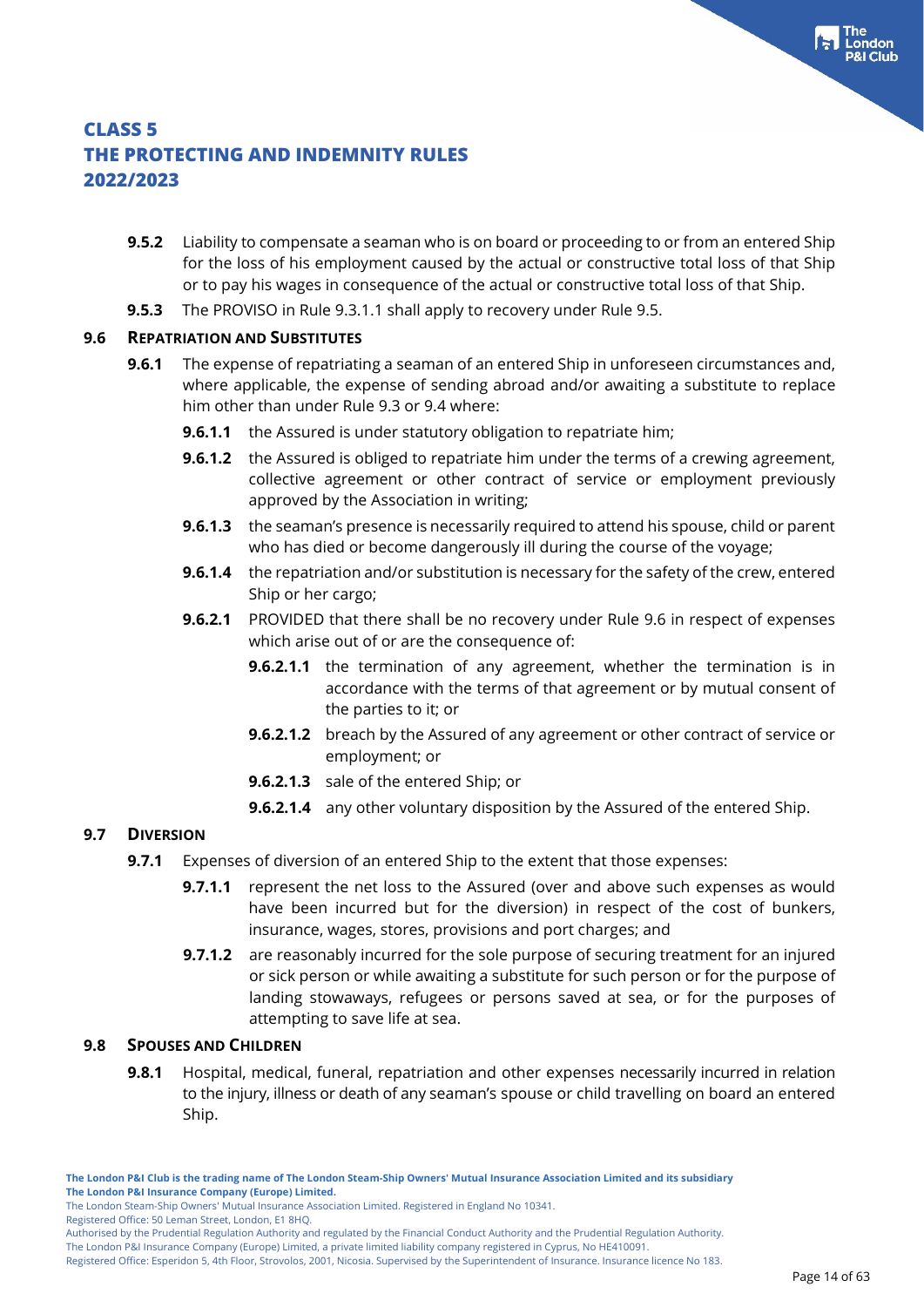**9.8.2** Repatriation expenses of a spouse or child travelling on board an entered Ship in the event of the seaman's repatriation or if the spouse's presence is necessarily required to attend a child who has become dangerously ill during the course of the voyage.

#### **9.9 STOWAWAYS, DESERTERS AND REFUGEES**

- **9.9.1** Expenses, other than under Rule 9.7, incurred by the Assured in discharging his obligations towards or making necessary arrangements for stowaways, deserters, refugees and persons saved at sea but only to the extent that either the Assured is legally liable for them or they are incurred with the prior approval of the Association in writing.
- **9.9.2** The cost of employing shore watchmen approved by the Association, or the cost of maintaining crew members, stowaways or refugees ashore in safe custody, in circumstances where a detainment notice is served by the appropriate Authorities;
- **9.9.3** PROVIDED that there shall be no recovery from the Association under Rule 9.9.2 unless the Assured can satisfy the Association that proper steps were taken to guard against desertion and landing without permission of the proper authority.

#### **9.10 LIFE SALVAGE**

- **9.10.1** Sums legally due to third parties who have saved or attempted to save the life of any person on an entered Ship to the extent that such payments are not recoverable under the hull policies of the entered Ship or from cargo owners or underwriters.
- **9.10.2** Such sums as an Assured shall have paid to other vessels which have stood-by or in any way assisted an entered Ship or persons on that Ship, and as shall be determined by the Members' Committee in its sole discretion to have been reasonable; the Members' Committee in its sole discretion may also allow recovery of expenses incurred by a sister-Ship in assisting an entered Ship in these same circumstances.

#### **9.11 EFFECTS OF SEAMEN AND OTHERS**

- **9.11.1** Liability for loss of or damage to the effects belonging to or in the charge of any seaman, passenger or other person on board an entered Ship,
	- PROVIDED that:
	- **9.11.1.1** unless previously agreed by the Association in writing, there shall be no recovery in respect of cash, negotiable instruments, valuables or objects of a rare or precious nature including rare or precious metals or stones;
	- **9.11.1.2** where the liability arises under the terms of a contract and would not have arisen but for those terms, such liability is only covered to the extent that those terms shall have been previously approved by the Association in writing;
	- **9.11.1.3** there shall be no recovery in respect of loss of or damage to property, delay or any other consequential loss sustained by any passenger by reason of carriage by air, except where such liability occurs during repatriation by air of injured or sick passengers, or following a casualty to the entered Ship.

The London Steam-Ship Owners' Mutual Insurance Association Limited. Registered in England No 10341.

Registered Office: 50 Leman Street, London, E1 8HQ.

Authorised by the Prudential Regulation Authority and regulated by the Financial Conduct Authority and the Prudential Regulation Authority.

Registered Office: Esperidon 5, 4th Floor, Strovolos, 2001, Nicosia. Supervised by the Superintendent of Insurance. Insurance licence No 183.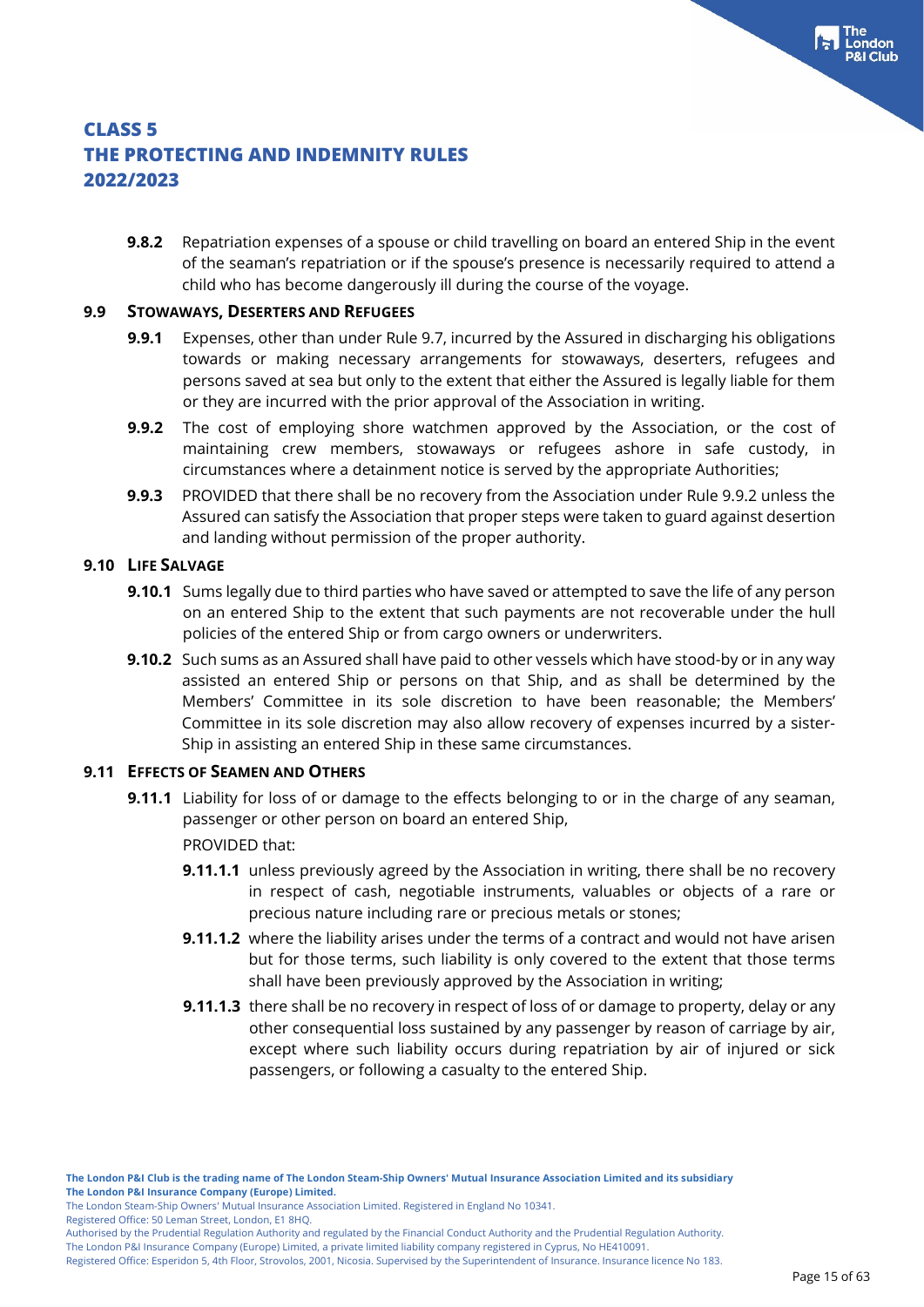#### **9.12 QUARANTINE**

- **9.12.1** Additional expenses incurred by the Assured as a direct consequence of an outbreak of infectious disease on an entered Ship, including quarantine and disinfection expenses and the net loss to the Assured (over and above such expenses as would have been incurred but for such outbreak) in respect of bunkers, insurance, wages, stores, provisions and port charges;
- **9.12.2** PROVIDED that, unless the Members' Committee in its sole discretion shall otherwise determine, in the case of an entered Ship, which is not already under contract, being ordered or chartered to proceed to a port where it is known or should be reasonably anticipated that such Ship will, as a result, be subject to quarantine there or elsewhere, there shall be no recovery of expenses arising at, or consequent upon the ship having been at such port.

#### **9.13 COLLISION WITH OTHER VESSELS**

- **9.13.1** The liabilities set out in Rule 9.13.1.1 9.13.1.4 to pay damages to any other person as a consequence of a collision between an entered Ship and any other Ship to the extent that such liabilities are not covered by the hull policies of the entered Ship or would not be covered under the usual form of Lloyd's Policy with the Institute Time Clauses Hulls including the Three-Fourths Collision Liability Clause attached (under which the entered Ship is deemed by Rule 12 to be insured) namely:
	- **9.13.1.1** One-fourth of the liability arising out of the collision, other than the liabilities set out in Rule 9.13.1.2 hereof which shall be recoverable in full; or where the Association shall have previously agreed in writing (which may include the requirement of an increased Call) four-fourths of such liability.
	- **9.13.1.2** Four-fourths liability arising out of the collision for or relating to:
		- **9.13.1.2.1** the raising, removal, destruction, lighting or marking of obstructions, wrecks, cargoes or any other thing;
		- **9.13.1.2.2** any real or personal property except other Ships with which the entered Ship is in collision and property on such other Ships;
		- **9.13.1.2.3** pollution or contamination of any real or personal property, or the threat thereof, except other Ships with which the entered Ship is in collision and property on such other Ships;
		- **9.13.1.2.4** the cargo or other property on the entered Ship or general average contributions, special charges or salvage paid by the owners of that cargo or property;
		- **9.13.1.2.5** loss of life, personal injury or illness, repatriation or substitute expenses.
	- **9.13.1.3** That part of the Assured's remaining three-fourths liability, which exceeds the greater of three-fourths of the actual insured value in the hull policies of the entered Ship or three-fourths of whatever value the Members' Committee in its

Registered Office: 50 Leman Street, London, E1 8HQ.

The London Steam-Ship Owners' Mutual Insurance Association Limited. Registered in England No 10341.

Authorised by the Prudential Regulation Authority and regulated by the Financial Conduct Authority and the Prudential Regulation Authority.

Registered Office: Esperidon 5, 4th Floor, Strovolos, 2001, Nicosia. Supervised by the Superintendent of Insurance. Insurance licence No 183.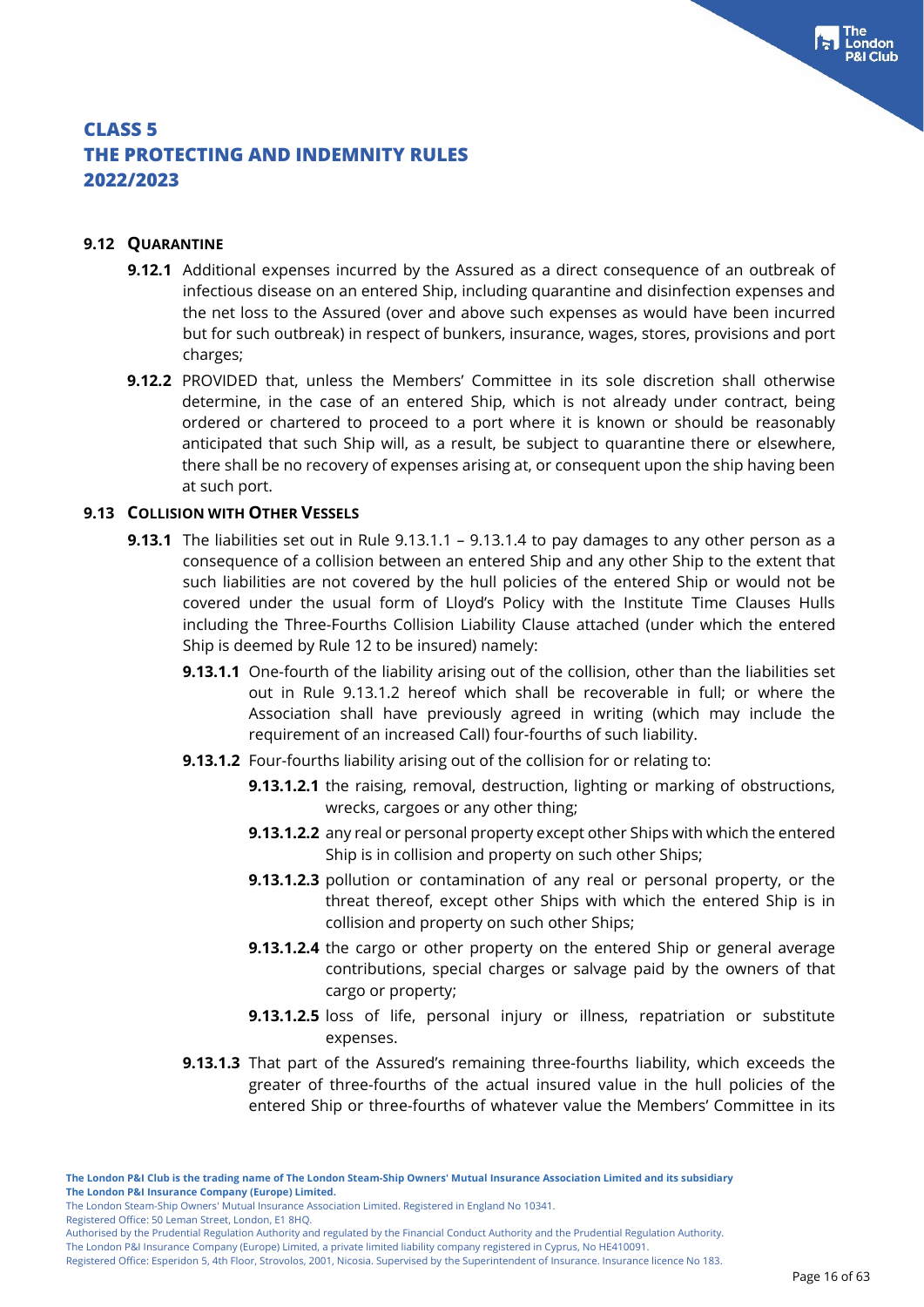sole discretion may determine as the appropriate full value for which the entered Ship is deemed to be insured under Rule 12.

- **9.13.1.4** The Assured's liability which exceeds the greater of the actual insured value in the hull policies of the entered Ship or whatever value the Members' Committee in its sole discretion may determine as the appropriate full value for which the entered Ship is deemed to be insured under Rule 12,
	- **9.13.1.4.1** PROVIDED that the terms on which the Ship is entered specifically exclude recovery of those liabilities defined in Rule 9.13.1.1;

### **9.13.2** PROVIDED that:

- **9.13.2.1** an Assured shall not be entitled to recover under Rule 9.13 any franchise or deductible borne by him under the hull policies of the entered Ship;
- **9.13.2.2** if the entered Ship shall come into collision with another Ship belonging wholly or in part to the Assured, he shall be entitled to recover the same amounts from the Association, and the Association shall have the same rights, as if such other Ship belonged wholly to a different owner;
- **9.13.2.3** if both the Ships in collision are to blame, then where the liability of either or both becomes limited by law, or is treated by agreement as if so limited, claims under Rule 9.13 shall be settled upon the principle of single liability, but in all other cases claims under Rule 9.13 shall be settled upon the principle of cross liabilities, as if the owner of each Ship had been compelled to pay the owner of the other Ship such proportion of the latter's damages as may have been properly allowed in ascertaining the balance or sum payable by or to the Assured in consequence of the collision.

#### **9.14 PROPERTY NOT ON BOARD AN ENTERED SHIP**

- **9.14.1** Liability to pay damages or compensation for any loss of or damage to or loss of use of or infringement of rights in connection with any property whether on land or water and whether fixed or movable,
	- PROVIDED that there shall be no recovery under Rule 9.14 in respect of liability:
	- **9.14.1.1** arising under the terms of any contract or indemnity which would not have arisen but for those terms and for which recovery, if any, shall only be under Rule 9.16 or 9.17;
	- **9.14.1.2** against which cover is available (or would have been available but for the operation of any proviso, warranty, condition, exception, deductible or other like term) under Rule 9.11, 9.13, 9.15, 9.18, 9.19 or 9.22.
- **9.14.2** Where there would be a valid claim for damage to any property but for such property belonging to the Assured he shall nevertheless be entitled to recovery under Rule 9.14 corresponding with the liability which he would have incurred if such property had belonged to another person, subject to determination by the Members' Committee in its sole discretion of the appropriate law (including any right to limit liability) which shall be deemed to apply for the purpose of evaluating such notional liability, and in any event only for the

The London Steam-Ship Owners' Mutual Insurance Association Limited. Registered in England No 10341.

Registered Office: 50 Leman Street, London, E1 8HQ.

Authorised by the Prudential Regulation Authority and regulated by the Financial Conduct Authority and the Prudential Regulation Authority.

The London P&I Insurance Company (Europe) Limited, a private limited liability company registered in Cyprus, No HE410091.

Registered Office: Esperidon 5, 4th Floor, Strovolos, 2001, Nicosia. Supervised by the Superintendent of Insurance. Insurance licence No 183.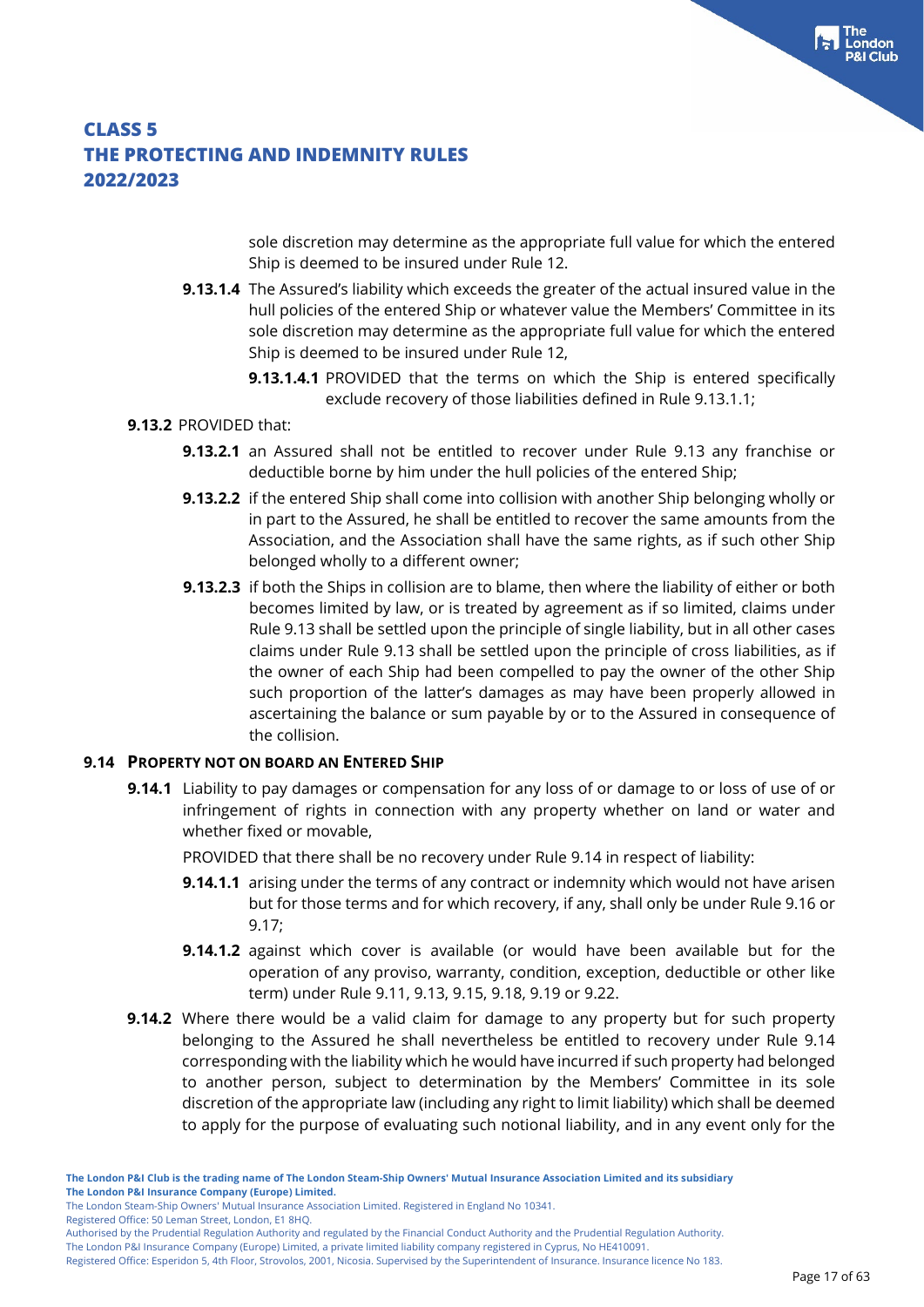excess of any amount recoverable by the Assured under any other insurance on the said property.

#### **9.15 POLLUTION**

- **9.15.1** Liabilities, costs and expenses set out in Rule 9.15.1.1 9.15.1.4 to the extent that they are the result of the discharge or escape from an entered Ship of oil or any other polluting substance, or the threat of such discharge or escape, namely:
	- **9.15.1.1** liability for loss, damage or contamination;
	- **9.15.1.2** liability of an Assured as a party to any agreement previously approved by the Association in writing, and the costs and expenses incurred by an Assured in performing his obligations under such agreements;
	- **9.15.1.3** the costs of measures reasonably taken (or taken in compliance with any order or direction given by any government or authority) for the purpose of avoiding the threat of or minimising pollution, and liability incurred as a result of such measures;
	- **9.15.1.4** liability of an Assured to pay special compensation to a salvor of an entered Ship in respect of work done or measures taken to prevent or minimise damage to the environment, but only to the extent that such liability is imposed on the Assured pursuant to Article 14 of the International Convention on Salvage 1989, or is assumed by the Assured under the terms of a standard form of salvage agreement approved by the Association, or the Lloyd's Open Form of Salvage Agreement.
	- **9.15.1.5** PROVIDED that, unless the Members' Committee in its sole discretion shall otherwise determine, there shall be no recovery under this Rule:
		- **9.15.1.5.1** in respect of any liabilities, costs and expenses which but for the terms of a charter or contract of employment entered into for the employment of the entered Ship would have been allowable in general average adjusted on terms no less favourable than under the unamended York-Antwerp Rules and would have been recoverable from other parties to the contract;
		- **9.15.1.5.2** in respect of any liability for loss, damage, contamination, costs and expenses arising as a consequence of the discharge or escape, or the threat of discharge or escape, or the presence, of any substance, material, product or waste, determined or deemed to be hazardous, in any dump, site, storage or disposal facility, whether or not such substance, material, product or waste was previously carried on an entered Ship as cargo, fuel or stores;
	- **9.15.1.6** An Assured insured in respect of a Ship which is a 'Relevant Ship' as defined in the Small Tanker Oil Pollution Indemnification Agreement 2006 (as amended 2017) ("STOPIA") shall, by virtue of entry with and through the agency of the Association, and unless the Association otherwise agrees in writing, become a party to STOPIA for the period of entry of that Ship in the Association. In the event that an Assured exercises his rights under STOPIA to withdraw from that agreement, and unless

Registered Office: 50 Leman Street, London, E1 8HQ.

Authorised by the Prudential Regulation Authority and regulated by the Financial Conduct Authority and the Prudential Regulation Authority.

The London P&I Insurance Company (Europe) Limited, a private limited liability company registered in Cyprus, No HE410091.

Registered Office: Esperidon 5, 4th Floor, Strovolos, 2001, Nicosia. Supervised by the Superintendent of Insurance. Insurance licence No 183.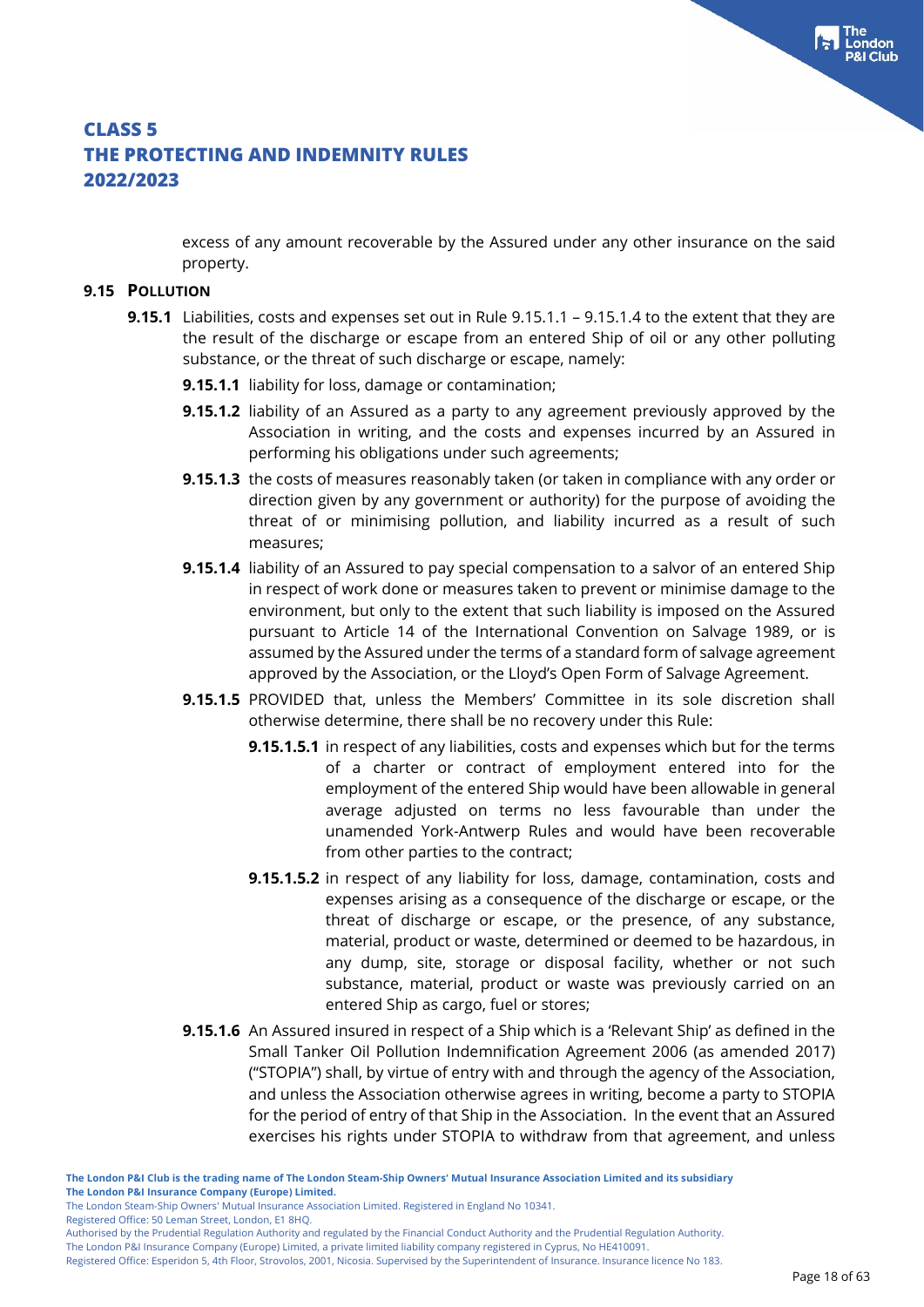the Managers have agreed in writing, or unless the Members' Committee in its sole discretion otherwise determines, there shall be no cover under Rule 9.15 in respect of such Ship so long as that Assured is not a party to STOPIA.

**9.15.1.7** An Assured insured in respect of a Ship which is a 'Relevant Ship' as defined in the Tanker Oil Pollution Indemnification Agreement 2006 (as amended 2017) ("TOPIA") shall, by virtue of entry with and through the agency of the Association, and unless the Association otherwise agrees in writing, become a party to TOPIA for the period of entry of that Ship in the Association. In the event that an Assured exercises his rights under TOPIA to withdraw from that agreement, and unless the Managers have agreed in writing, or unless the Members' Committee in its sole discretion otherwise determines, there shall be no cover under Rule 9.15 in respect of such Ship so long as that Assured is not a party to TOPIA.

#### **9.16 TOWAGE**

- **9.16.1** Liabilities arising out of towage of an entered Ship PROVIDED that there shall be no right of recovery for liabilities, costs and expenses incurred under or pursuant to the terms of a contract other than:
	- **9.16.1.1** under or pursuant to the terms of any contract for customary towage of an entered Ship, namely:
		- (i) towage of an entered Ship for the purpose of entering or leaving port or manoeuvring within the port during the ordinary course of trading; or
		- (ii) towage of an entered Ship which is habitually towed in the ordinary course of trading from port to port or from place to place, which has been so declared to the Association in writing PROVIDED that such liabilities shall only be covered by the Association to the extent that the Assured is not insured against such liabilities under the hull policies on the entered Ship.
	- **9.16.1.2** under or pursuant to the terms of any other contract for the towage of an entered Ship, PROVIDED that the terms of the towage contract have been previously approved and cover agreed by the Association in writing, upon such terms as the Association may require.
	- **9.16.1.3** For the purpose of 9.16.1.2, the Association will approve contracts for towage of an entered Ship on terms not less favourable to the entered Ship than:
		- (i) Lloyd's Open Form of Salvage Agreement (whether or not incorporating SCOPIC); or
		- (ii) a contract that contains a Himalaya Clause and an enforceable term that the parties to the towage contract, and any parties on whose behalf they contract, shall be responsible for any loss of or damage to or wreck removal of their own ship, cargo or property and for loss of life or personal injury thereon, without any recourse whatsoever against the other and will indemnify the other against any such liability.
- **9.16.2** Liabilities arising out of the towage by an entered Ship of a vessel or other floating structure PROVIDED that there shall be no recovery for liability for loss or of damage to or wreck

The London Steam-Ship Owners' Mutual Insurance Association Limited. Registered in England No 10341.

Registered Office: 50 Leman Street, London, E1 8HQ.

Authorised by the Prudential Regulation Authority and regulated by the Financial Conduct Authority and the Prudential Regulation Authority.

The London P&I Insurance Company (Europe) Limited, a private limited liability company registered in Cyprus, No HE410091.

Registered Office: Esperidon 5, 4th Floor, Strovolos, 2001, Nicosia. Supervised by the Superintendent of Insurance. Insurance licence No 183.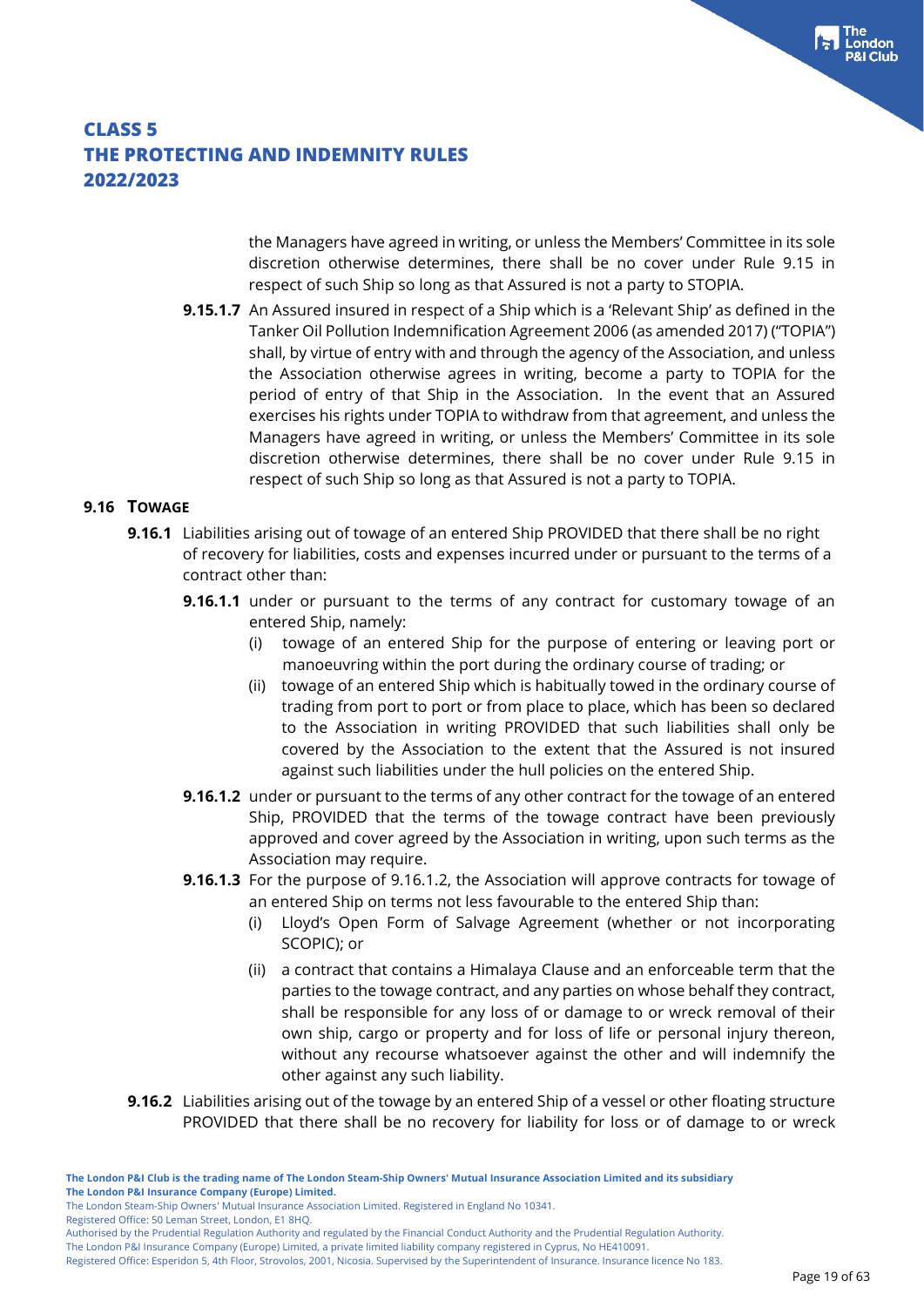removal of a vessel or other floating structure towed by an entered Ship or the cargo or other property on such tow (together with costs and expenses associated therewith) save insofar as either:

- **9.16.2.1** the entered Ship was specially designed or converted for the purposes of towage and was declared to the Association as intended to be used for towing at the time of entry or at the time of conversion; and the terms of the towage contract have been previously approved and cover agreed by the Association in writing, upon such terms as the Association may require; or
- **9.16.2.2** the Members' Committee in its sole discretion shall determine that in the particular circumstances of the case it was reasonable for the entered Ship to undertake such towage.
- **9.16.2.3** For the purposes of 9.16.2.1,the following contracts are approved:
	- (i) the United Kingdom, Netherlands, Scandinavian and German standard towage conditions; or
	- (ii) 'Towcon' and 'Towhire'; or
	- (iii) Lloyd's Standard Form of Salvage Agreement (whether or not incorporating SCOPIC).
- **9.16.2.4** For the purposes of 9.16.2.1, the following contracts may be approved from time to time by the Association:
	- (i) contracts incorporating a Himalaya Clause and an enforceable term as between the owner of the entered Ship on the one part, and the owner of the tow and the owners of any cargo or other property on board the tow on the other part, that each shall be responsible for any loss or damage to his own ship, cargo or other property and for loss of life or personal injury on his own ship, without any recourse whatsoever against the other, or
	- (ii) other contracts where a term or terms of the contract complying with (i) above is or is likely to be unenforceable in whole or in part, where the contract does not impose on the owners of the entered Ship any liability to any person arising out of any act, neglect or default of the owner of the tow or any other person; and the contract limits the liability of the owner of the entered Ship under the contract or otherwise to the maximum extent possible by law.
- **9.16.3** There shall be no recovery in respect of liabilities, costs and expenses arising out of towage of or by an entered Ship otherwise than in accordance with this Rule 9.16 and cover hereunder is in any event limited to the risks covered under Rule 9 (excluding this Rule 9.16) to the extent that such risks are applicable to the Assured's' entry in the Association.

#### **9.17 INDEMNITIES AND CONTRACTS FOR OTHER SERVICES**

**9.17.1** Liability arising under the terms of an indemnity or contract relating to facilities or services provided or to be provided to or in connection with an entered Ship, other than under Rule 9.16 and only to the extent that either:

Registered Office: 50 Leman Street, London, E1 8HQ.

The London Steam-Ship Owners' Mutual Insurance Association Limited. Registered in England No 10341.

Authorised by the Prudential Regulation Authority and regulated by the Financial Conduct Authority and the Prudential Regulation Authority.

Registered Office: Esperidon 5, 4th Floor, Strovolos, 2001, Nicosia. Supervised by the Superintendent of Insurance. Insurance licence No 183.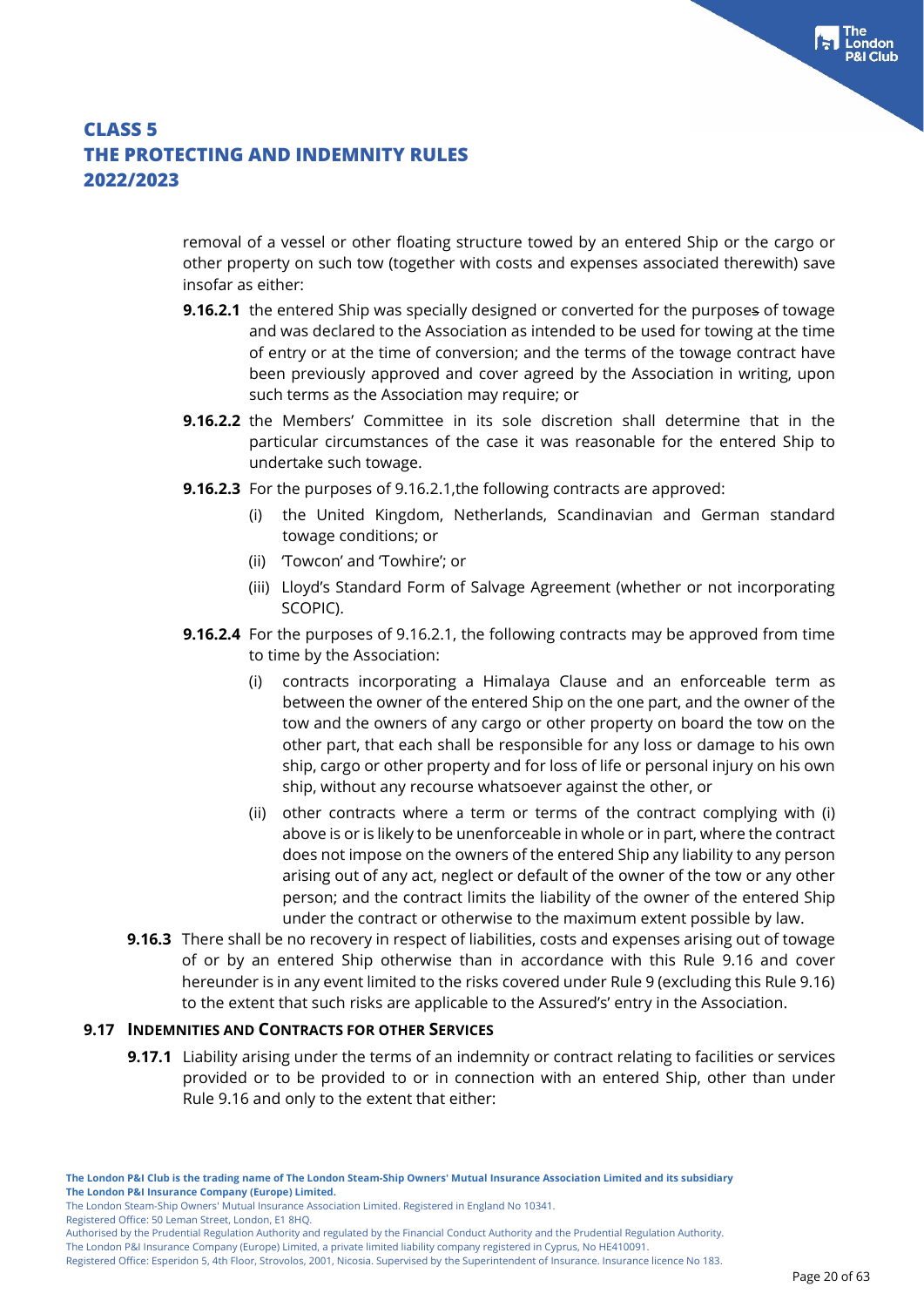- **9.17.1.1** the terms have previously been approved by the Association in writing, and subject to payment by the Assured of whatever increased Call or additional premium may be required by the Association; or
- **9.17.1.2** the Members' Committee in its sole discretion may determine that the Assured should be reimbursed.

#### **9.18 WRECK REMOVAL**

- **9.18.1** Costs and expenses reasonably incurred by the Assured under a contract approved by the Association, in the raising, removal, destruction, lighting or marking of the wreck of an entered Ship or any cargo, equipment or other property which is or was carried on board an entered Ship where such is a hazard or obstruction to navigation or to the extent that such measures are compulsory by law, or if (with the approval of the Association in writing) the Assured has declined to take such measures, his liability to any other person for such costs and expenses.
- **9.18.2** Liability for costs and expenses as in Rule 9.18.1 under the terms of use of port facilities, but only to the extent that such terms shall have previously been approved by the Association in writing, for which the Association may require an increased Call or additional premium.
- **9.18.3** Liability resulting from any raising, removal or destruction of the wreck undertaken by the Assured as specified in Rule 9.18.1.
- **9.18.4** Liability resulting from the presence of the wreck, but if measures as specified in Rule 9.18.1 have not been undertaken by the Assured, only to the extent that such inaction has had the approval of the Association in writing,
- **9.18.5** PROVIDED that:
	- **9.18.5.1** subject to the next following provision, all cover under Rule 9.18 shall cease 3 years after termination of the Ship's entry save in respect of costs and expenses incurred prior to that time or claims which are already by then the subject of formally instituted proceedings against the Assured and of which the Assured shall have promptly notified the Association in writing;
	- **9.18.5.2** cover may be continued beyond the cesser of the immediately preceding provision but only if requested by the Assured within the 3 years period referred to therein and agreed by the Association in writing, for which the Association may require an additional premium;
	- **9.18.5.3** from any claim under Rule 9.18.1 9.18.3 there shall be deducted the value of the wreck and its equipment including all bunkers, stores and materials saved and if the Association shall have reimbursed, advanced or incurred a liability to any other party whatsoever for the costs and expenses of raising and removal of the wreck and/or its equipment including bunkers, stores and materials, then the Association shall be entitled to reimbursement by the Assured of the value of the wreck and its equipment, including all bunkers, stores and materials saved;
	- **9.18.5.4** there shall be no recovery under Rule 9.18 if the Assured, without the consent of the Association in writing, shall have transferred his interest in the wreck prior to

Registered Office: 50 Leman Street, London, E1 8HQ.

The London Steam-Ship Owners' Mutual Insurance Association Limited. Registered in England No 10341.

Authorised by the Prudential Regulation Authority and regulated by the Financial Conduct Authority and the Prudential Regulation Authority.

Registered Office: Esperidon 5, 4th Floor, Strovolos, 2001, Nicosia. Supervised by the Superintendent of Insurance. Insurance licence No 183.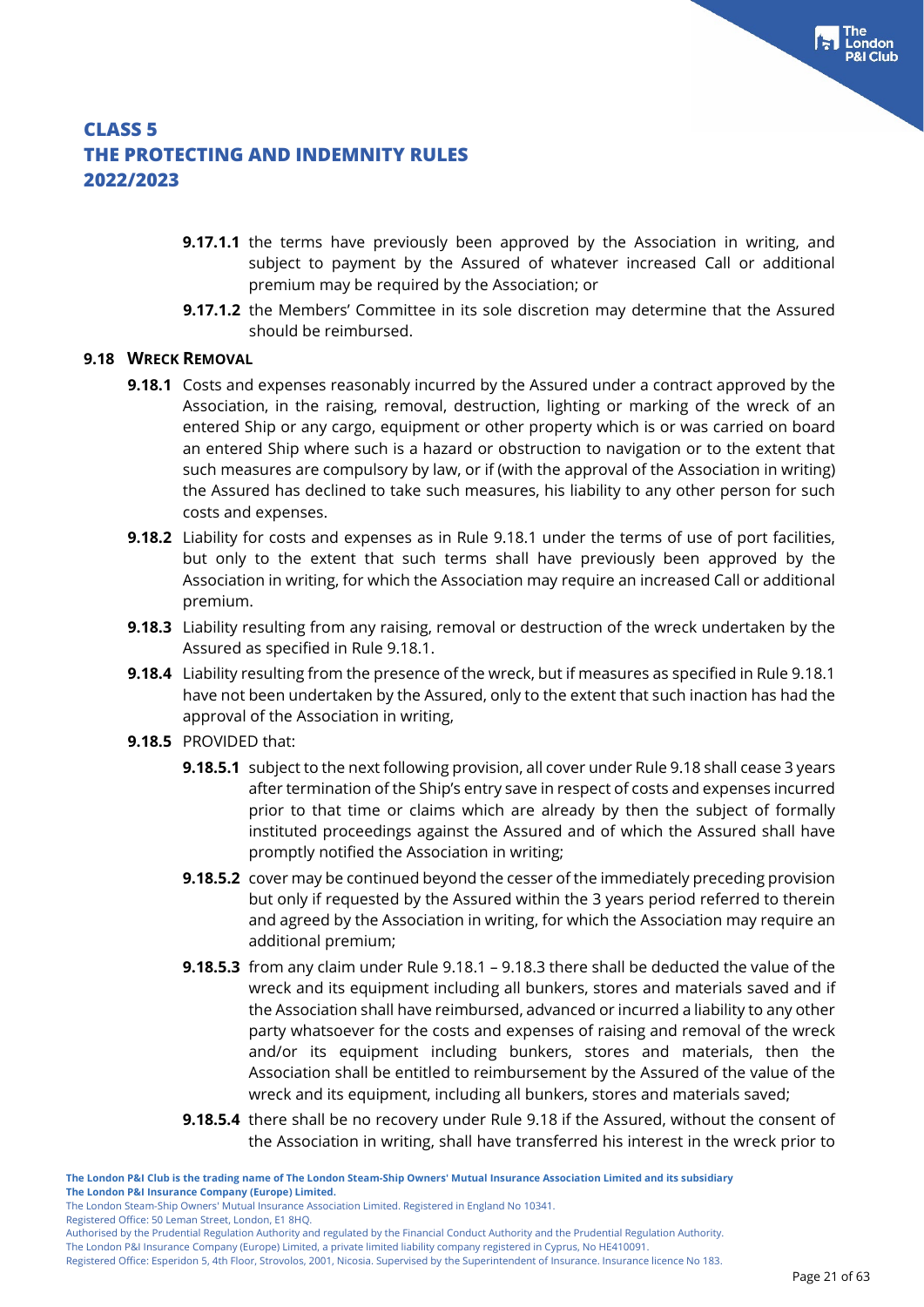the raising, removal, destruction, lighting or marking of the wreck or prior to the incident giving rise to liability; tendering of notice of abandonment to hull underwriters shall not require the Association's consent but prompt advice whether or not the same has been accepted must nonetheless be given by the Assured to the Association;

**9.18.5.5.** a claim under Rules 9.18.1 – 9.18.4 shall be covered only in circumstances where an entered Ship becomes a wreck as a result of a fortuitous incident caused by collision, stranding, explosion, fire or similar cause, and no claim shall be recoverable in the event that an entered Ship becomes a wreck due to dereliction or neglect of the Assured.

#### **9.19 CARGO**

- **9.19.1** Liabilities, costs and expenses set out in Rule 9.19.1.1 9.19.1.4 in respect of cargo intended to be or being or having been carried in an entered Ship, extending from the time of receipt for shipment on quay or wharf until final delivery from quay or wharf, namely:
	- **9.19.1.1** liability (other than in respect of a contract of through carriage entered into by the Assured) for loss, shortage, damage or other responsibility;
	- **9.19.1.2** the additional costs (over and above those which would have been incurred in any event under the contract of carriage) incurred by the Assured in discharging or disposing of damaged or worthless cargo, originally loaded in sound condition, but only to the extent that the Assured both has to incur such costs to enable the entered Ship to complete discharge and continue trading and has no right to recover such costs from any other person;
	- **9.19.1.3** the costs of discharging, re-loading and re-stowing cargo necessarily incurred to continue the safe prosecution of the voyage but only to the extent that the Assured has no right to recover such costs from any other person by way of general average or otherwise;
	- **9.19.1.4** liability for loss, shortage, damage or other responsibility in respect of any contract of through carriage of cargo partly to be performed by the entered Ship and including transit by land, water or air to or from the entered Ship and intermediate storage necessary to perform such contract, but only to the extent that the terms of such contract shall have been approved by the Association in writing, for which the Association may require an increased Call;

#### **9.19.2** PROVIDED that:

**9.19.2.1** unless the Association shall have previously agreed or arranged cover on special terms (which may include the requirement of an increased Call or additional premium) or unless the Members' Committee in its sole discretion shall otherwise determine, there shall be no recovery in respect of liabilities, costs or expenses which would not have been incurred by the Assured if the contract of carriage had been subject to the Hague Rules or the Hague Visby Rules, except and to the extent that such are overridden by other rules, conventions or provisions of national or international law which may mandatorily apply;

**The London P&I Club is the trading name of The London Steam-Ship Owners' Mutual Insurance Association Limited and its subsidiary The London P&I Insurance Company (Europe) Limited.**

Registered Office: 50 Leman Street, London, E1 8HQ.

The London P&I Insurance Company (Europe) Limited, a private limited liability company registered in Cyprus, No HE410091.

The London Steam-Ship Owners' Mutual Insurance Association Limited. Registered in England No 10341.

Authorised by the Prudential Regulation Authority and regulated by the Financial Conduct Authority and the Prudential Regulation Authority.

Registered Office: Esperidon 5, 4th Floor, Strovolos, 2001, Nicosia. Supervised by the Superintendent of Insurance. Insurance licence No 183.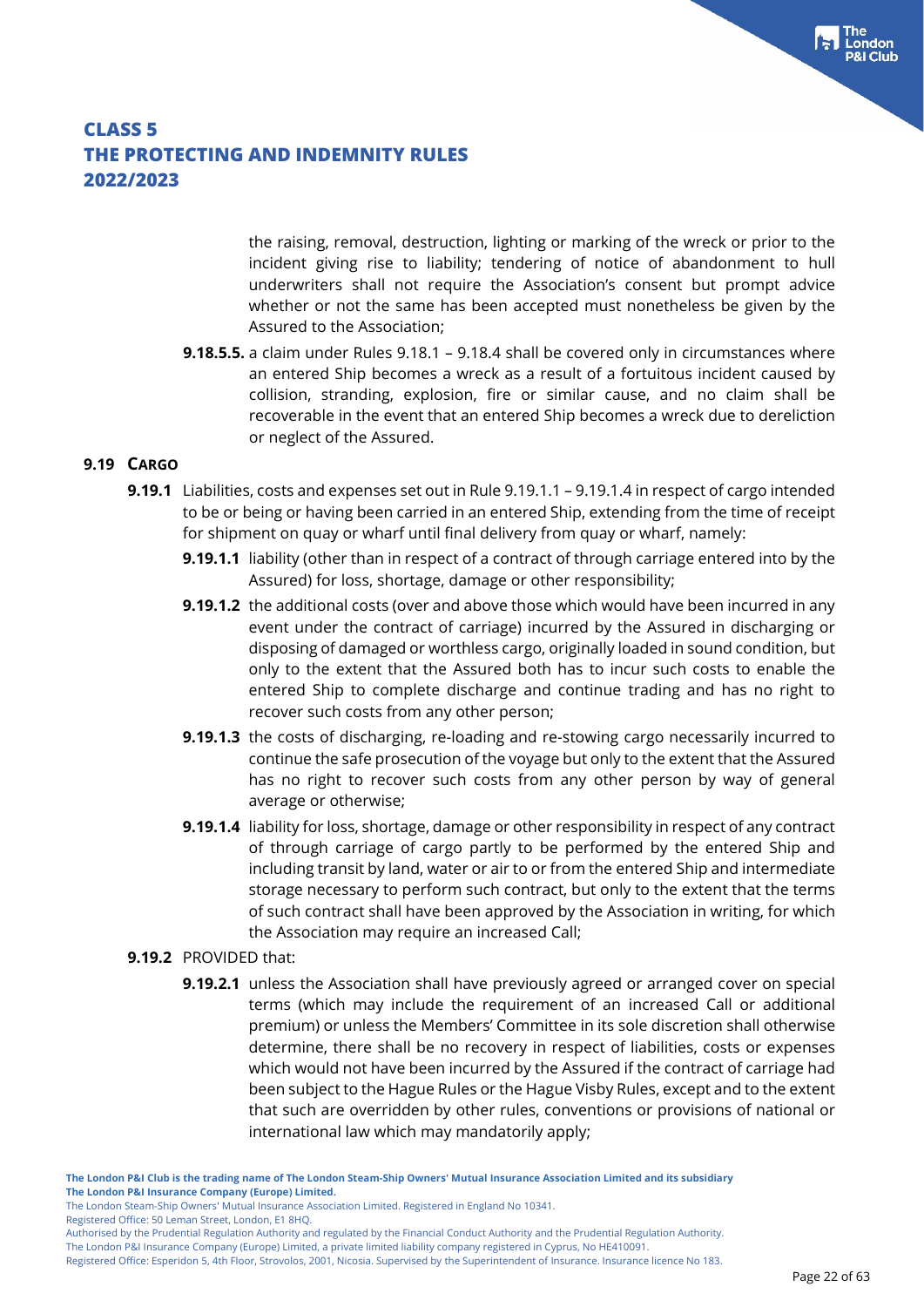- **9.19.2.2** if any means of transport or other facilities are used in connection with carriage, storage or handling of cargo outside the dock area where the entered Ship is to load or has discharged, there shall be no recovery of any amounts recoverable by the Assured from the owners or operators of such other means of transport or other facilities or which would have been recoverable if all available rights of recourse had been maintained by the Assured against such owners or operators;
- **9.19.2.3** there shall be no recovery in the case of deviation from the contractually agreed voyage if as a result of such deviation the Assured is denied any defences or rights of limitation which would otherwise have been available to him to exclude or reduce liability unless either:
	- **9.19.2.3.1** the Assured has notified the Association of the deviation before it occurs or immediately upon receiving information that it has occurred and the Association has agreed or arranged cover on special terms (which may include the requirement of an additional premium), or:
	- **9.19.2.3.2** the Members' Committee in its sole discretion shall determine that the Assured had reasonable grounds for believing that no deviation was being or had been made or that the deviation was permitted under the terms of the contract of carriage;
- **9.19.2.4** unless the Members' Committee in its sole discretion shall otherwise determine, there shall be no recovery in respect of:
	- **9.19.2.4.1** any bill of lading, waybill or other document containing or evidencing the contract of carriage issued with an incorrect date or, with the knowledge of the Assured or the master of the entered Ship, with an incorrect description of the cargo or its quantity or its condition or a misstatement of the port of loading or the port of discharge;
	- **9.19.2.4.2** delivery of cargo carried under a negotiable bill of lading or similar document of title (including an electronic bill of lading) without production (or the equivalent thereof in the case of an electronic bill of lading) of that bill of lading or document by the person to whom delivery is made except where cargo has been carried on an entered Ship:
		- a) under the terms of a non-negotiable bill of lading, waybill or other non-negotiable document (and has been properly delivered as required by that document) and liability arises under the terms of a negotiable bill of lading or other similar document of title issued on behalf of a party other than the Assured providing for carriage partly by a means of transport other than the entered Ship; or
		- b) under the terms of an approved electronic trading system and has been properly delivered to the person so entitled in accordance therewith;

The London Steam-Ship Owners' Mutual Insurance Association Limited. Registered in England No 10341.

Registered Office: 50 Leman Street, London, E1 8HQ.

Authorised by the Prudential Regulation Authority and regulated by the Financial Conduct Authority and the Prudential Regulation Authority. The London P&I Insurance Company (Europe) Limited, a private limited liability company registered in Cyprus, No HE410091.

Registered Office: Esperidon 5, 4th Floor, Strovolos, 2001, Nicosia. Supervised by the Superintendent of Insurance. Insurance licence No 183.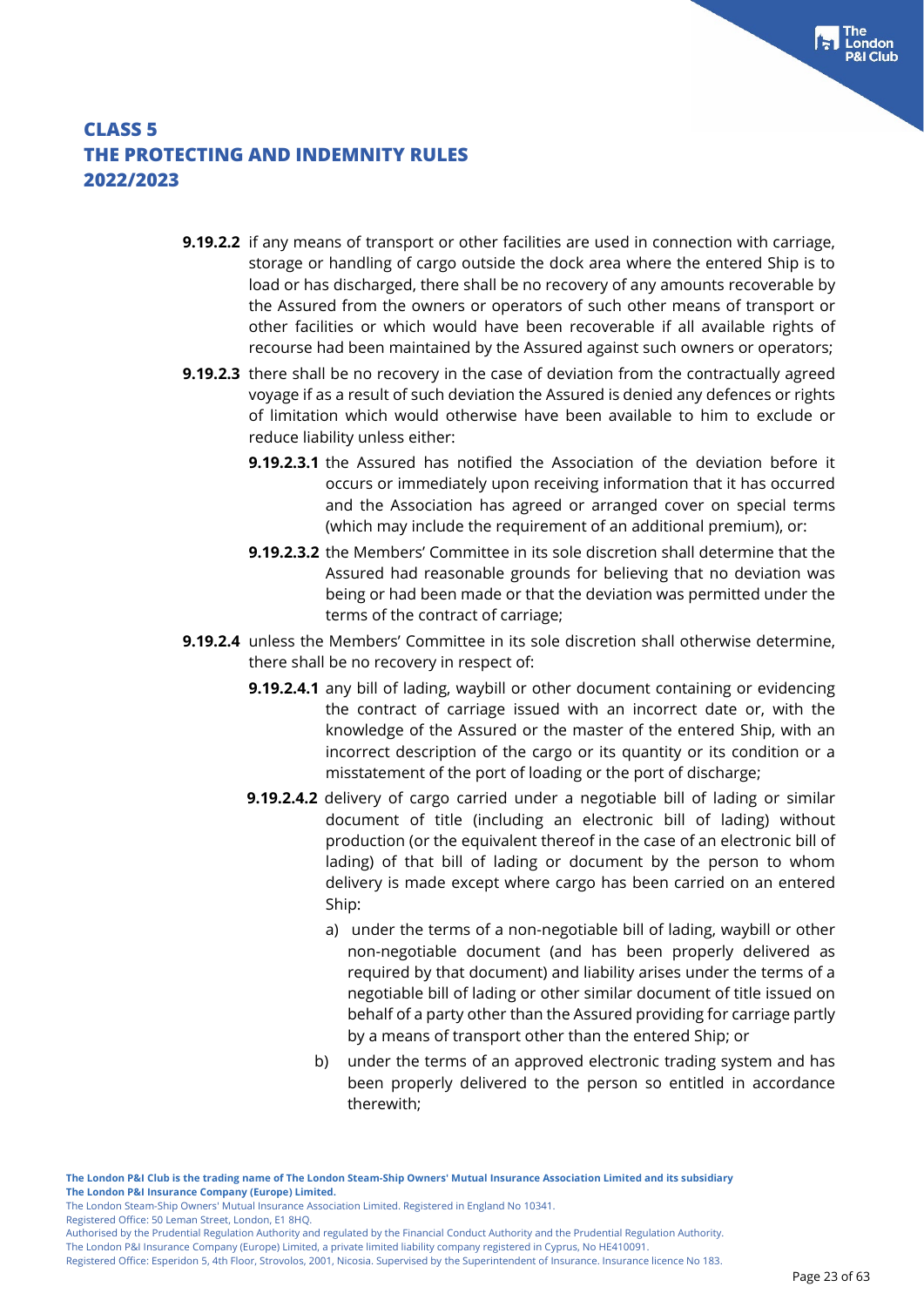- **9.19.2.4.3** delivery of cargo without production of the relevant non-negotiable bill of lading, waybill or other document containing or evidencing the contract of carriage where production of such document is required by the express terms of that document or the law to which such document, or the contract of carriage contained in or evidenced by it, is subject, except where the Assured is required by any other law to which he is subject to deliver or relinquish custody or control of the cargo without production of such document;
- **9.19.2.4.4** discharge of cargo at a port or place other than that stated in the contract of carriage;
- **9.19.2.4.5** carriage of cargo to the port or place of discharge stated in the contract of carriage from another port or storage or other charges;
- **9.19.2.4.6** late arrival or non-arrival of the entered Ship at a port or place of loading, or failure to load or delay in loading any particular cargo other than such liabilities, costs and expenses arising under a bill of lading already issued;
- **9.19.2.4.7** the carriage on deck of cargo for which the bill of lading does not state that such cargo is being so carried and does not purport to exclude the Assured's liability altogether, save that in the case of cargo customarily carried or suitable for carriage on deck incorporation of an appropriate liberty clause for on-deck carriage shall be sufficient;
- **9.19.2.4.8** any liability howsoever described arising from the mistaken or illegal exercise of a lien over cargo on board the entered Ship;
- **9.19.2.4.9** any liability howsoever described arising from withdrawal or temporary interruption in services performed under a time charterparty where such actions have been taken in order to enforce payment of hire;
- **9.19.2.4.10** refusal to issue bills of lading in an attempt to recover any sums due to the Assured under a charterparty;
- **9.19.2.4.11** any liabilities, losses, costs and expenses arising from the use of any electronic trading system, other than an electronic trading system approved by the Association, to the extent that such liabilities, losses, costs and expenses would not (save insofar as the Association in its sole discretion otherwise determines) have arisen under a paper trading system.

For the purposes of this Rule 9.19.2.4.11,

- (a) an electronic trading system is any system which replaces or is intended to replace paper documents used for the sale of goods and/or their carriage by sea or partly by sea and other means of transport and which:
	- (i) are documents of title, or

Registered Office: 50 Leman Street, London, E1 8HQ.

Authorised by the Prudential Regulation Authority and regulated by the Financial Conduct Authority and the Prudential Regulation Authority.

The London P&I Insurance Company (Europe) Limited, a private limited liability company registered in Cyprus, No HE410091. Registered Office: Esperidon 5, 4th Floor, Strovolos, 2001, Nicosia. Supervised by the Superintendent of Insurance. Insurance licence No 183.

The London Steam-Ship Owners' Mutual Insurance Association Limited. Registered in England No 10341.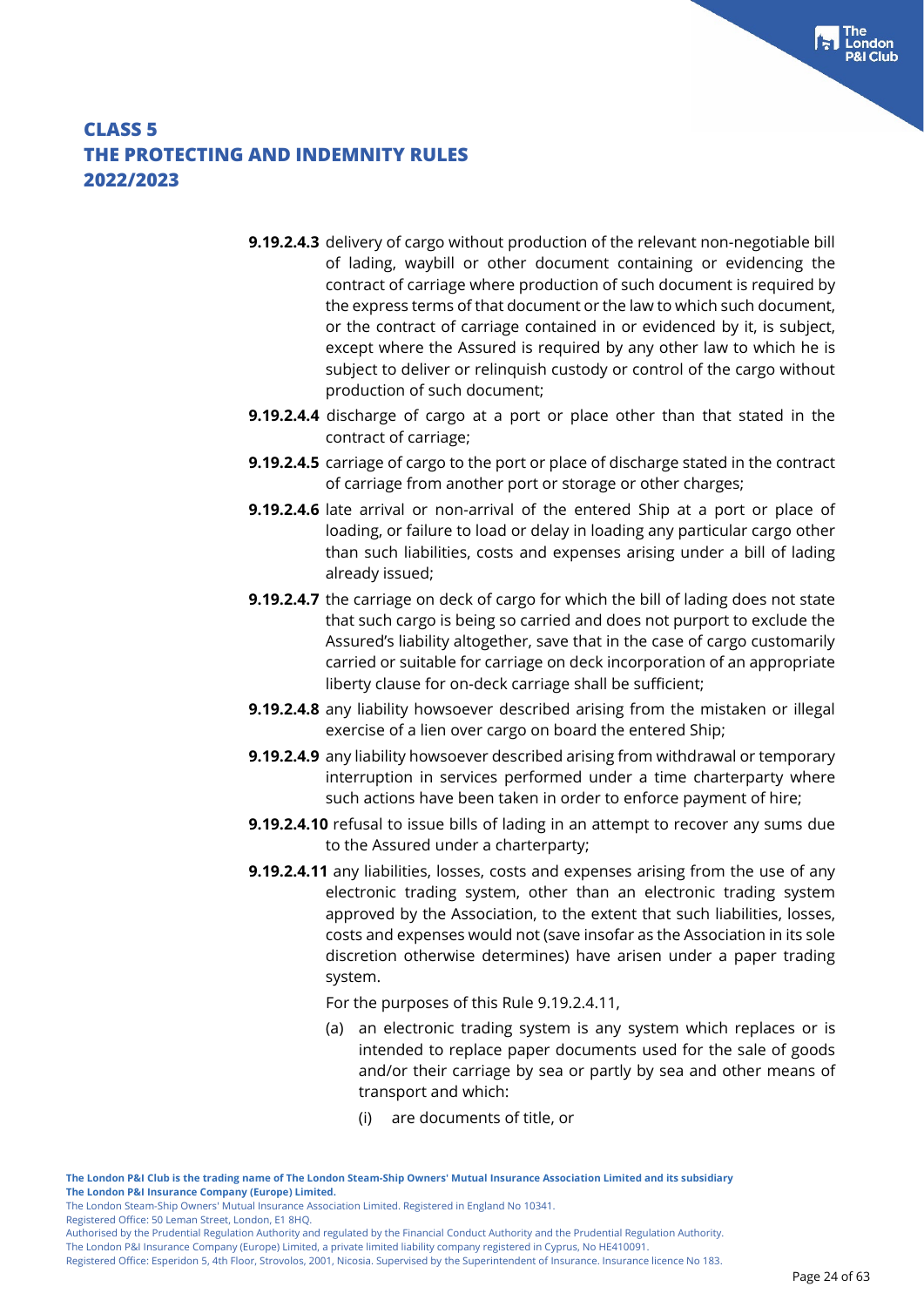- (ii) entitle the holder to delivery or possession of the goods referred to in such documents, or
- (iii) evidence a contract of carriage under which the rights and obligations of either of the contracting parties may be transferred to a third party.
- (b) a "document" shall mean anything in which information of any description is recorded including, but not limited to, computer or other electronically generated information.
- **9.19.2.5** there shall be no recovery in excess of US\$2,500 per unit, piece or package where an ad valorem bill of lading, waybill or other document containing or evidencing the contract of carriage has been issued in which a unit value of more than US\$2,500 (or the equivalent in any other currency) is declared and/or inserted by reference to a unit, piece, or package or by reference to an overall or aggregated value or otherwise where the effect of such a declaration and/or insertion is to deprive the Assured of any right or rights of limitation to which he would otherwise have been entitled and which causes him to incur a greater liability than he would have done but for such declaration and/or insertion to the extent that such liability thereby exceeds US\$2,500 (or the equivalent in any other currency) in respect of any such unit, piece or package, unless this has been promptly notified to the Association by the Assured and the Association has agreed or arranged cover on special terms, which may include the requirement that an additional premium be paid;
- **9.19.2.6** there shall be no recovery in respect of cash, bullion, bonds, negotiable instruments, plate, valuables or objects of a rare or precious nature including rare or precious metals or stones, whether carried as cargo or as passengers' baggage or as crew's effects and whether the value is declared or not, unless the spaces, apparatus and means used for the carriage and the instructions given for the safe custody thereof, have been approved by the Association in writing prior to any such carriage and any directions made by the Association have been complied with;
- **9.19.2.7** where cargo on board the entered Ship is the property of the Assured he shall nevertheless be entitled to recovery under Rule 9.19, and the Association shall have the same rights, as if such cargo belonged to a third party and that third party had entered into a contract of carriage with the Assured.

#### **9.20 IRRECOVERABLE GENERAL AVERAGE CONTRIBUTIONS**

**9.20.1** General average (excluding Ship's sacrifice items), special charges or salvage chargeable to any other party to the marine adventure for which the Assured may become liable or be unable to recover from such party solely by reason of a breach of the contract of carriage, PROVIDED that:

Registered Office: 50 Leman Street, London, E1 8HQ.

The London Steam-Ship Owners' Mutual Insurance Association Limited. Registered in England No 10341.

Authorised by the Prudential Regulation Authority and regulated by the Financial Conduct Authority and the Prudential Regulation Authority.

Registered Office: Esperidon 5, 4th Floor, Strovolos, 2001, Nicosia. Supervised by the Superintendent of Insurance. Insurance licence No 183.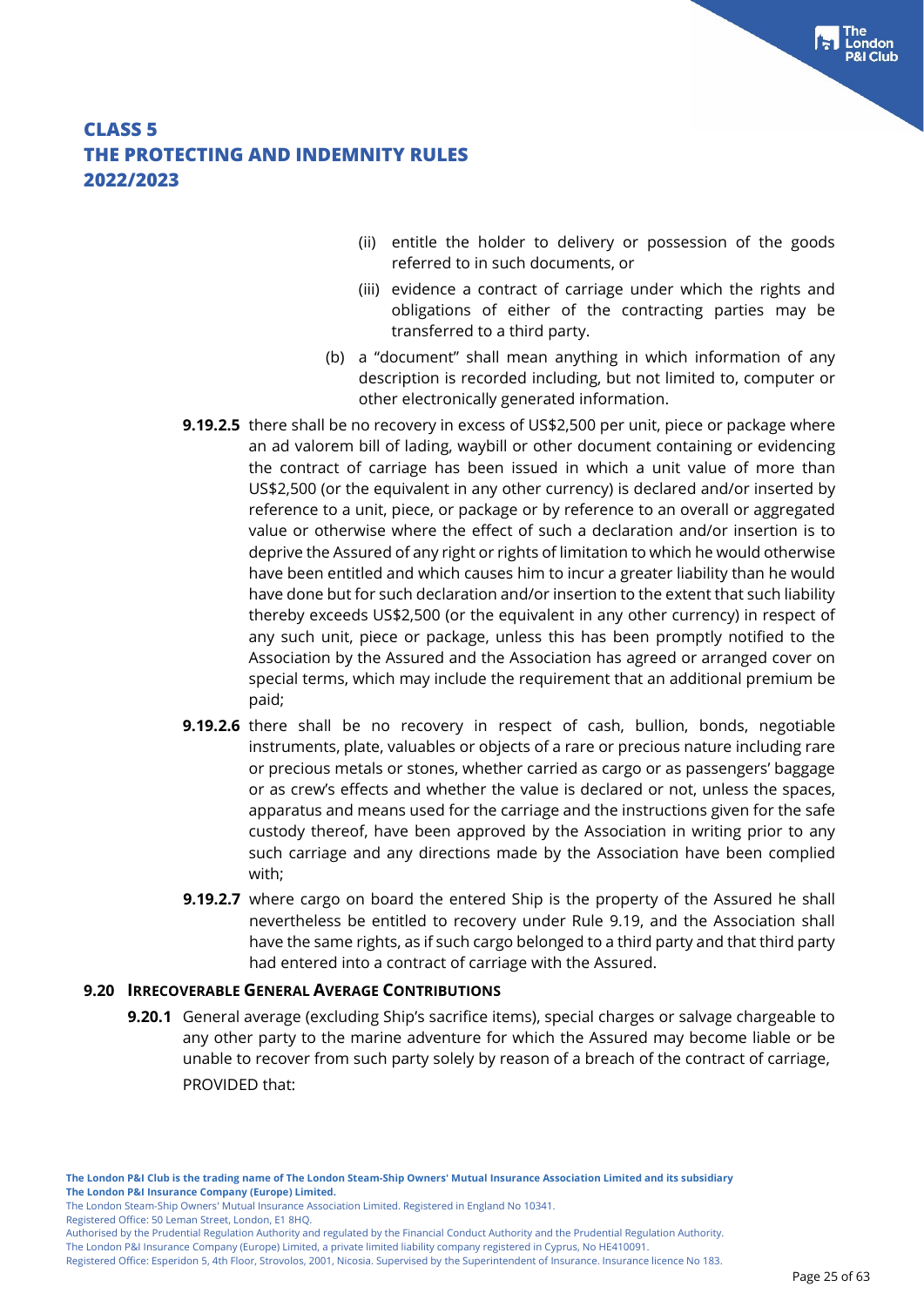- **9.20.1.1** the Assured shall have notified the Association in writing within 12 months both of the casualty out of which a claim under Rule 9.20 might arise, and of the reference of the matter to adjusters;
- **9.20.1.2** the Provisos in Rule 9.19.2.1 9.19.2.7 shall apply to recovery under Rule 9.20.

#### **9.21 SHIP'S PROPORTION OF GENERAL AVERAGE**

- **9.21.1** Ship's proportion of general average, special charges or salvage not recoverable under hull policies by reason of the value for which an entered Ship is assessed for contribution to general average, special charges or salvage exceeding the greater of the actual insured value in the hull policies or whatever value the Members' Committee in its sole discretion may determine as the appropriate full value for which the entered Ship is deemed to be insured under Rule 12.1,
	- **9.21.1.1** PROVIDED that the Assured shall have notified the Association in writing within 12 months both of the casualty out of which a claim under Rule 9.21 might arise, and of the reference of the matter to Adjusters.

#### **9.22 PROPERTY OTHER THAN CARGO ON BOARD AN ENTERED SHIP**

- **9.22.1** Liability for loss of or damage to any containers, equipment, bunkers or other property on board the entered Ship other than cargo and the effects of any person aboard, PROVIDED that:
	- **9.22.1.1** there shall be no recovery in respect of any property which forms part of the entered Ship or which is owned, hired, leased or borrowed by the Assured or by any company associated with or under the same management as the Assured;
	- **9.22.1.2** where the liability arises under the terms of any contract or indemnity and would not have arisen but for those terms, such liability is not covered under Rule 9.22 but may be recoverable under Rule 9.16 or 9.17.

#### **9.23 FINES**

- **9.23.1** Fines imposed by any court, tribunal or authority upon the Assured (or upon a third party whom the Assured is legally obliged to reimburse) in respect of an entered Ship for or in respect of the following:
	- **9.23.1.1** breach of any immigration law or regulations relating to crew members or their spouses and children or stowaways, PROVIDED that there shall be no recovery from the Association unless the Assured can satisfy the Association that proper steps were taken to guard against desertion and landing without permission of the proper authority;
	- **9.23.1.2** short-delivery or over-delivery of cargo or failure to comply with any law or regulation relating to declaration or documentation of cargo (other than fines or penalties arising from the smuggling of goods or cargo or any attempt thereat), but only when the entered Ship is covered for cargo risks under Rule 9.19 in which case such fines shall be aggregated with cargo claims for the purposes of applying the cargo deductible to the same, and fines under Rule 9.23.1.2 shall not be subject to any other deductible;

Registered Office: 50 Leman Street, London, E1 8HQ.

**The London P&I Club is the trading name of The London Steam-Ship Owners' Mutual Insurance Association Limited and its subsidiary The London P&I Insurance Company (Europe) Limited.**

The London Steam-Ship Owners' Mutual Insurance Association Limited. Registered in England No 10341.

Authorised by the Prudential Regulation Authority and regulated by the Financial Conduct Authority and the Prudential Regulation Authority.

Registered Office: Esperidon 5, 4th Floor, Strovolos, 2001, Nicosia. Supervised by the Superintendent of Insurance. Insurance licence No 183.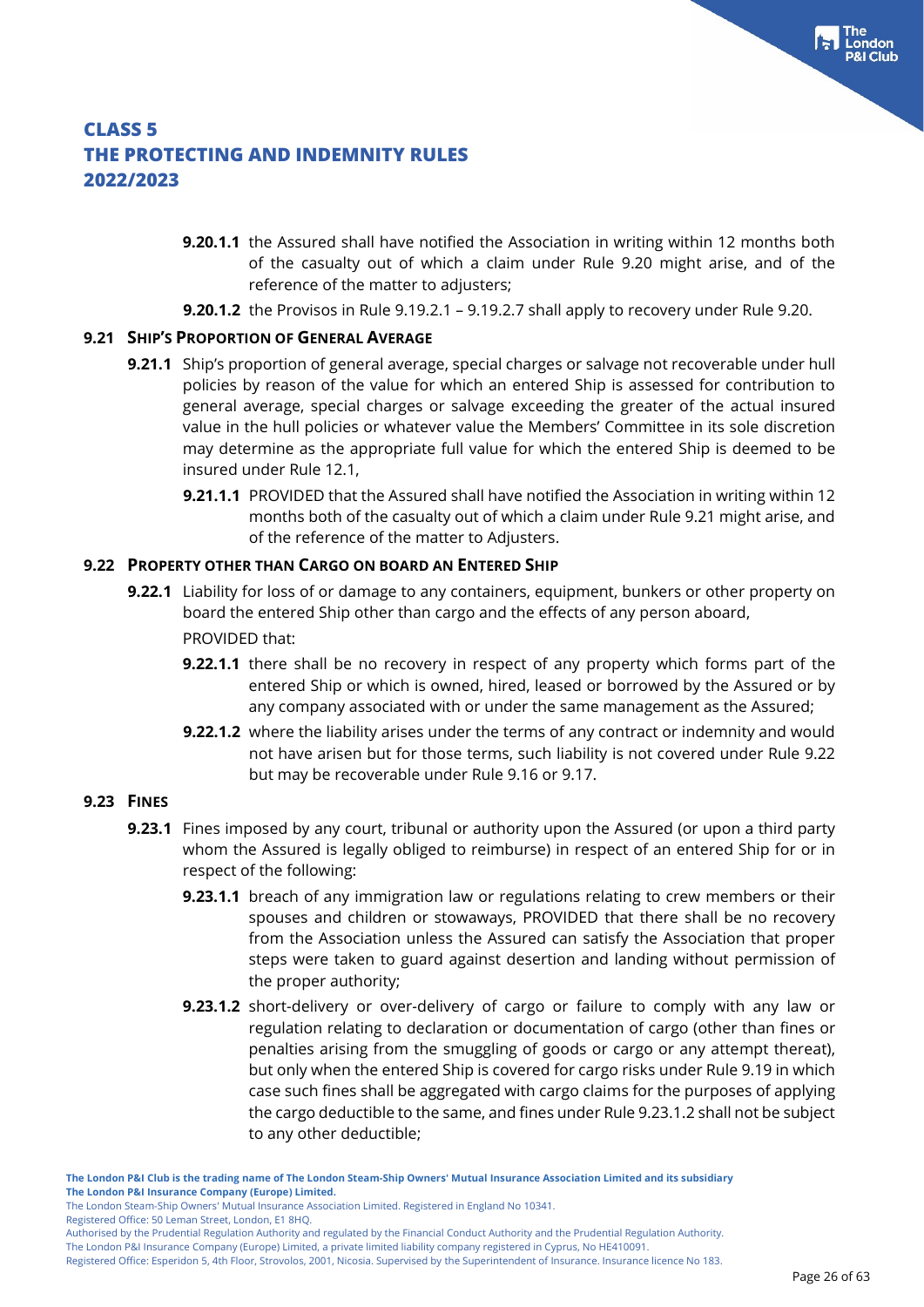- **9.23.1.3** the accidental discharge or escape of oil or any polluting substance or threat thereof, but as regards oil only where the entered Ship is covered for pollution risks under Rule 9.15;
- **9.23.2** All other fines shall be recoverable only to such extent as the Members' Committee in its sole discretion may determine and provided that:
	- **9.23.2.1** the Assured has satisfied the Members' Committee that he took such steps as appear to the Members' Committee to have been reasonable to avoid the event giving rise to the fine or penalty; and
	- **9.23.2.2** any fine imposed not on an Assured but on the master or crew members of the entered Ship or on any other servant or agent of the Assured shall only be recoverable in circumstances either where the Assured has been compelled by law to pay or reimburse such fine or where the Members' Committee shall determine that it was reasonable for the Assured to have paid or reimbursed the same.

### **9.24 CONFISCATION**

- **9.24.1** Confiscation of an entered Ship by a legally empowered court, tribunal or authority for breach of any customs law or regulation,
	- **9.24.1.1** PROVIDED that:
		- **9.24.1.1.1** recovery under Rule 9.24.1 shall be to such extent as the Members' Committee in its sole discretion shall decide but shall in any event be limited to the market value of the vessel, free of commitment, at the time of confiscation;
		- **9.24.1.1.2** no claim shall be considered by the Members' Committee in respect of any confiscation which has not remained in effect for a continuous period of 183 days from such time as the Assured shall have notified the Association in writing of the confiscation, and if at any time before or after the expiry of the said period terms become available for the return of the vessel on payment of a monetary penalty, the Members' Committee may require the Assured to accept such terms and make the necessary payment which alone shall then be the subject of recovery from the Association;
		- **9.24.1.1.3** the Assured has satisfied the Members' Committee that he took such steps as appear to the Members' Committee to have been reasonable to prevent the event giving rise to the confiscation;

### **9.25 OFFICIAL INQUIRIES**

**9.25.1** The costs incurred to defend the interest of an Assured in an inquiry conducted by the lawful authority of any country but only to the extent that such inquiry relates to any risk against which the Assured is insured within this Class and with the previous approval of the Association in writing.

**The London P&I Club is the trading name of The London Steam-Ship Owners' Mutual Insurance Association Limited and its subsidiary The London P&I Insurance Company (Europe) Limited.**

The London Steam-Ship Owners' Mutual Insurance Association Limited. Registered in England No 10341.

Registered Office: 50 Leman Street, London, E1 8HQ.

Authorised by the Prudential Regulation Authority and regulated by the Financial Conduct Authority and the Prudential Regulation Authority.

The London P&I Insurance Company (Europe) Limited, a private limited liability company registered in Cyprus, No HE410091.

Registered Office: Esperidon 5, 4th Floor, Strovolos, 2001, Nicosia. Supervised by the Superintendent of Insurance. Insurance licence No 183.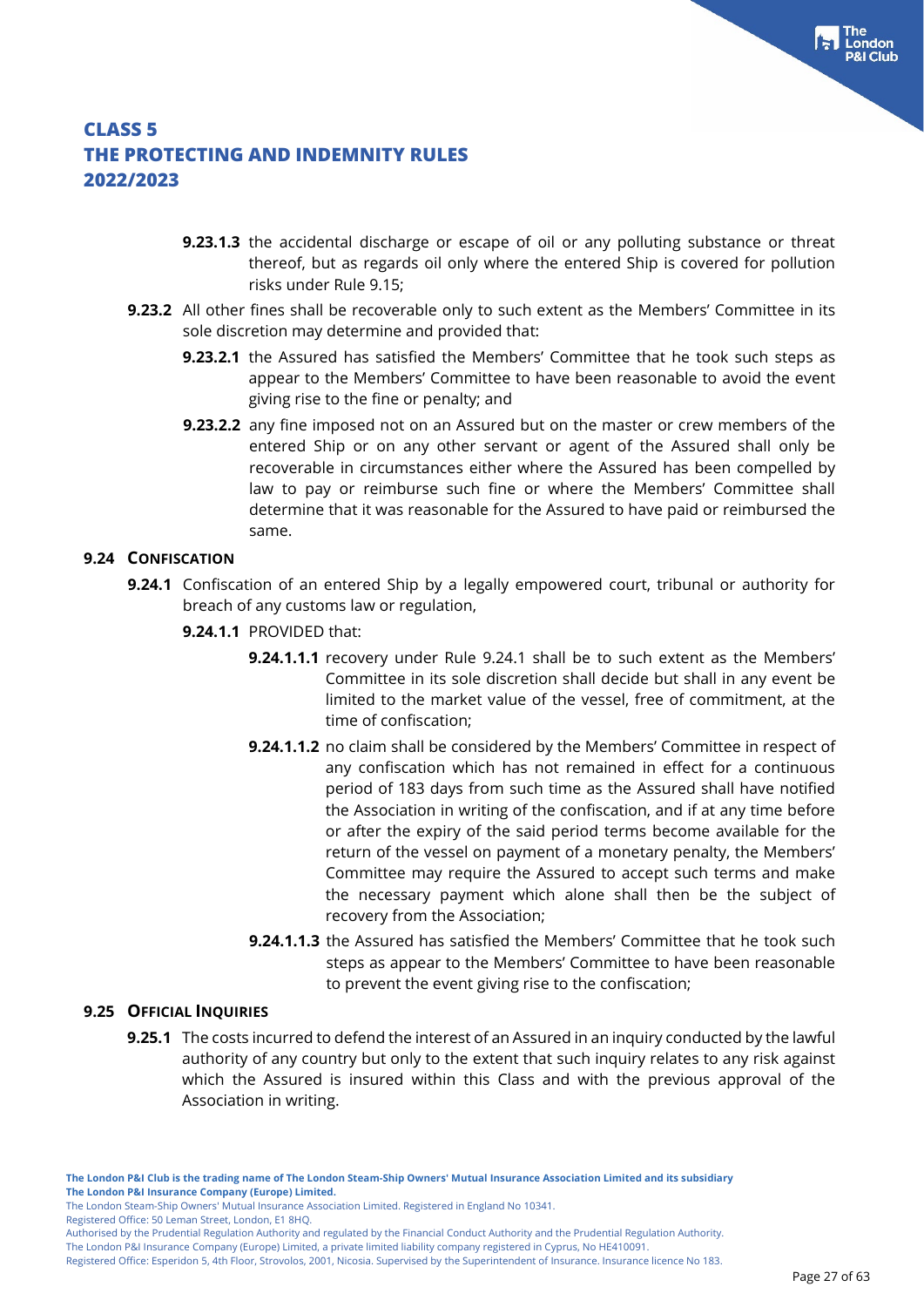#### **9.26 SPECIAL DIRECTION OF THE MEMBERS' COMMITTEE**

**9.26.1** Loss, costs and expenses incurred in compliance with the Members' Committee's special direction (confirmed to the Assured by the Association in writing under express reference to this Rule 9.26 and subject to any special terms which the Members' Committee may require) in any circumstances where the Members' Committee shall in its sole discretion determine that it is in the interests of the Assureds of this Class generally that the direction should be given.

### **9.27 SUE AND LABOUR AND LEGAL COSTS**

**CLASS 5**

- **9.27.1** Extraordinary costs and expenses (other than under Rule 9.26) reasonably incurred after any casualty, event or matter for the purpose of avoiding or minimising any liabilities, costs or expenses against which the Assured is insured within this Class, but only to the extent either that such extraordinary costs and expenses have been incurred with the approval of the Association or that the Members' Committee in its sole discretion shall determine that the same should be recovered.
- **9.27.2** Legal costs and expenses arising solely from any liabilities, costs or expenses against which and during such time the Assured is insured within this Class, but only to the extent either that such legal costs and expenses have been incurred with the written approval of the Association or that the Members' Committee in its sole discretion shall determine that the same should be recovered.

#### **9.27.3** PROVIDED that:

- **9.27.3.1** the operation of Rule 9.27 shall require account to be taken of any relevant deductible in evaluating the liabilities, costs and expenses for which the Assured is insured within this Class and for the avoiding or minimising of which the extraordinary or legal costs and expenses shall have been incurred;
- **9.27.3.2** losses, costs and expenses relating to ransom shall not be recoverable unless and to the extent that the Members' Committee in its discretion shall otherwise decide.

#### **9.28 OMNIBUS RULE**

- **9.28.1** Liabilities, losses, costs and expenses incidental to the business of owning, operating or managing Ships which and to such extent as the Members' Committee in its sole discretion shall consider fall within the scope of this Class,
	- **9.28.1.1** PROVIDED that there shall be no recovery which is expressly excluded by other provisions of these Rules, save to the extent that those members of the Members' Committee present when the claim is being considered are unanimous that such exclusion should be overridden in the particular circumstances of the case.

#### **9.29 SPECIAL COVER FOR SALVORS**

**9.29.1** Without prejudice to Rule 1.4, an Assured may be insured against liabilities, costs and expenses arising in connection with that Assured's business as a salvor. Such insurance and the terms and conditions thereof shall be offered at the sole discretion of the Association, but may cover liabilities, costs and expenses:

**9.29.1.1** arising in relation to the Assured's interest in and the operation of an entered Ship;

Registered Office: 50 Leman Street, London, E1 8HQ.

**THE PROTECTING AND INDEMNITY RULES 2022/2023**

The London Steam-Ship Owners' Mutual Insurance Association Limited. Registered in England No 10341.

Authorised by the Prudential Regulation Authority and regulated by the Financial Conduct Authority and the Prudential Regulation Authority.

Registered Office: Esperidon 5, 4th Floor, Strovolos, 2001, Nicosia. Supervised by the Superintendent of Insurance. Insurance licence No 183.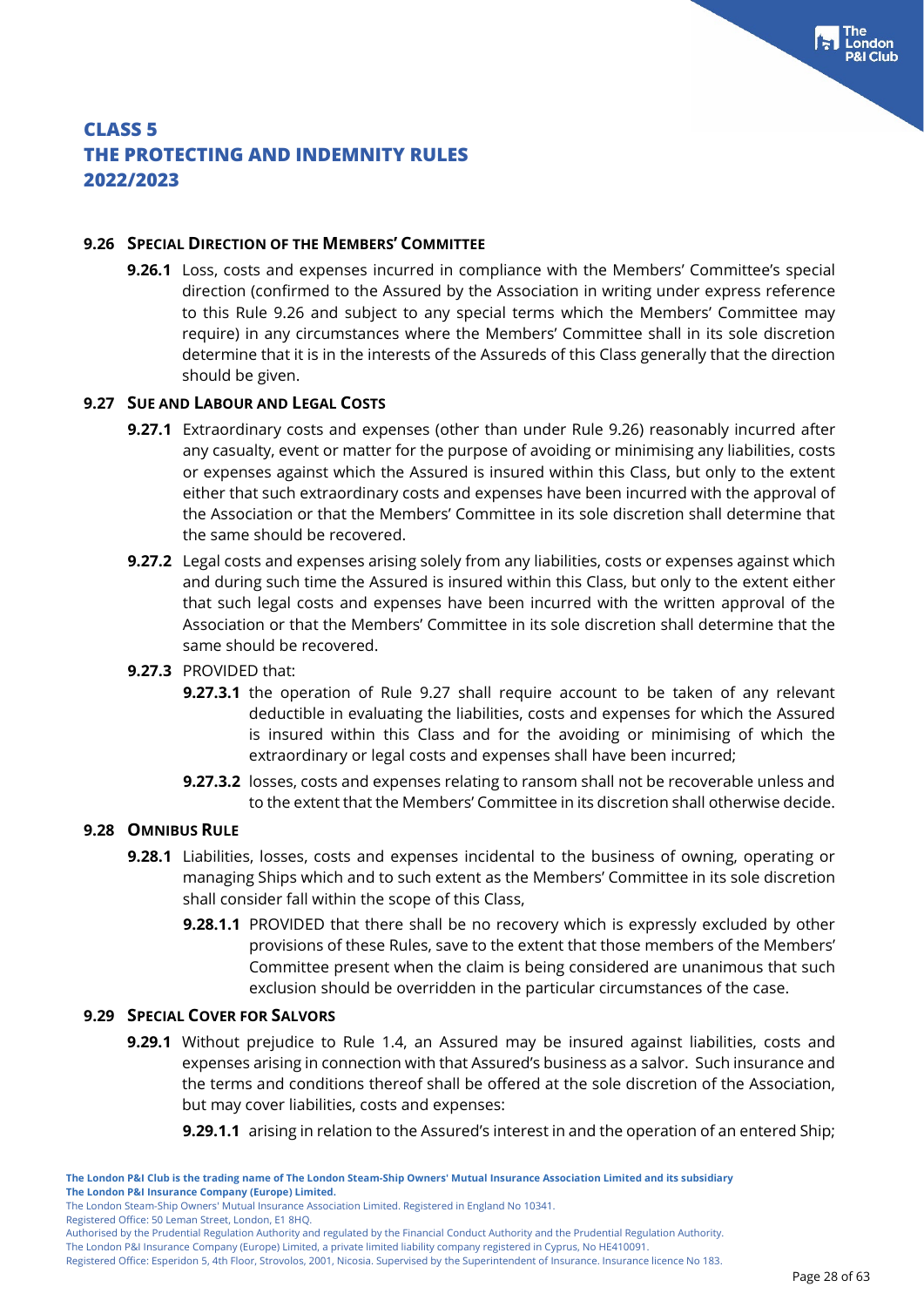**9.29.1.2** caused by events (including oil pollution) occurring during salvage operations or attempts of salvage, performed by the Assured or a sub-contractor of his,

#### **9.29.2** PROVIDED that:

- **9.29.2.1** the Assured shall have no right of recovery unless he has first complied with all such terms and conditions as the Association may have required, as well as with the Rules of this Class;
- **9.29.2.2** where liabilities, costs and expenses would, but for the provisions of this Rule 9.29, fall to be covered by any other part of Rule 9, the terms and conditions of that part shall apply to a claim under this Rule, save that such liabilities, costs and expenses need not relate to an entered Ship;
- **9.29.2.3** the Assured and any company in the same or related or associated ownership or management shall, upon cover under this Rule 9.29 being offered and thereafter within 30 days before each renewal thereof, apply to enter in this Class every Ship then owned or operated by it or which is used or intended to be used in connection with salvage operations. Acceptance of such applications shall be in all respects at the sole discretion of the Association.

### **RULE 10 – SPECIAL COVER FOR CHARTERERS**

- **10.1** Without prejudice to the generality of Rule 1.5, an Assured may be insured by the Association as a Charterer against the following risks, on such terms and conditions as may be agreed by the Managers in writing:
	- **10.1.1** the liability of the charterer, together with costs and expenses incidental thereto, for risks set out in Rule 9;
	- **10.1.2** the liability of the charterer to contribute to general average, salvage or other charges in respect of the charterer's interest in hire, freight, bunkers or other property on board the entered Ship other than cargo and containers;
	- **10.1.3** where the cargo on board the entered Ship is the property of the charterer, the liability of the charterer as the owner thereof in respect of the risks set out in Rule 9;
	- **10.1.4** Notwithstanding the provisions of Rules 12 and 13:
		- **10.1.4.1** the liability of the charterer to the owner or disponent owner, together with costs and expenses incidental thereto, for loss of or physical damage to the entered Ship;
		- **10.1.4.2** the liability of the charterer to the owner or disponent owner, together with costs and expenses incidental thereto, for loss of use, hire or demurrage arising from loss of or physical damage to the entered Ship as provided in Rule 10.1.4.1;
		- **10.1.4.3** the liability of the charterer, together with costs and expenses incidental thereto, as would be covered under Rule 9 and this Rule 10, but for the exclusion of war risks as set out in Rule 15;
		- **10.1.4.4** loss of or damage to bunkers of the charterer on board the entered Ship;
	- **10.1.5** such other additional risks as the Managers may agree.

Registered Office: 50 Leman Street, London, E1 8HQ.

The London P&I Insurance Company (Europe) Limited, a private limited liability company registered in Cyprus, No HE410091.

Registered Office: Esperidon 5, 4th Floor, Strovolos, 2001, Nicosia. Supervised by the Superintendent of Insurance. Insurance licence No 183.

The London Steam-Ship Owners' Mutual Insurance Association Limited. Registered in England No 10341.

Authorised by the Prudential Regulation Authority and regulated by the Financial Conduct Authority and the Prudential Regulation Authority.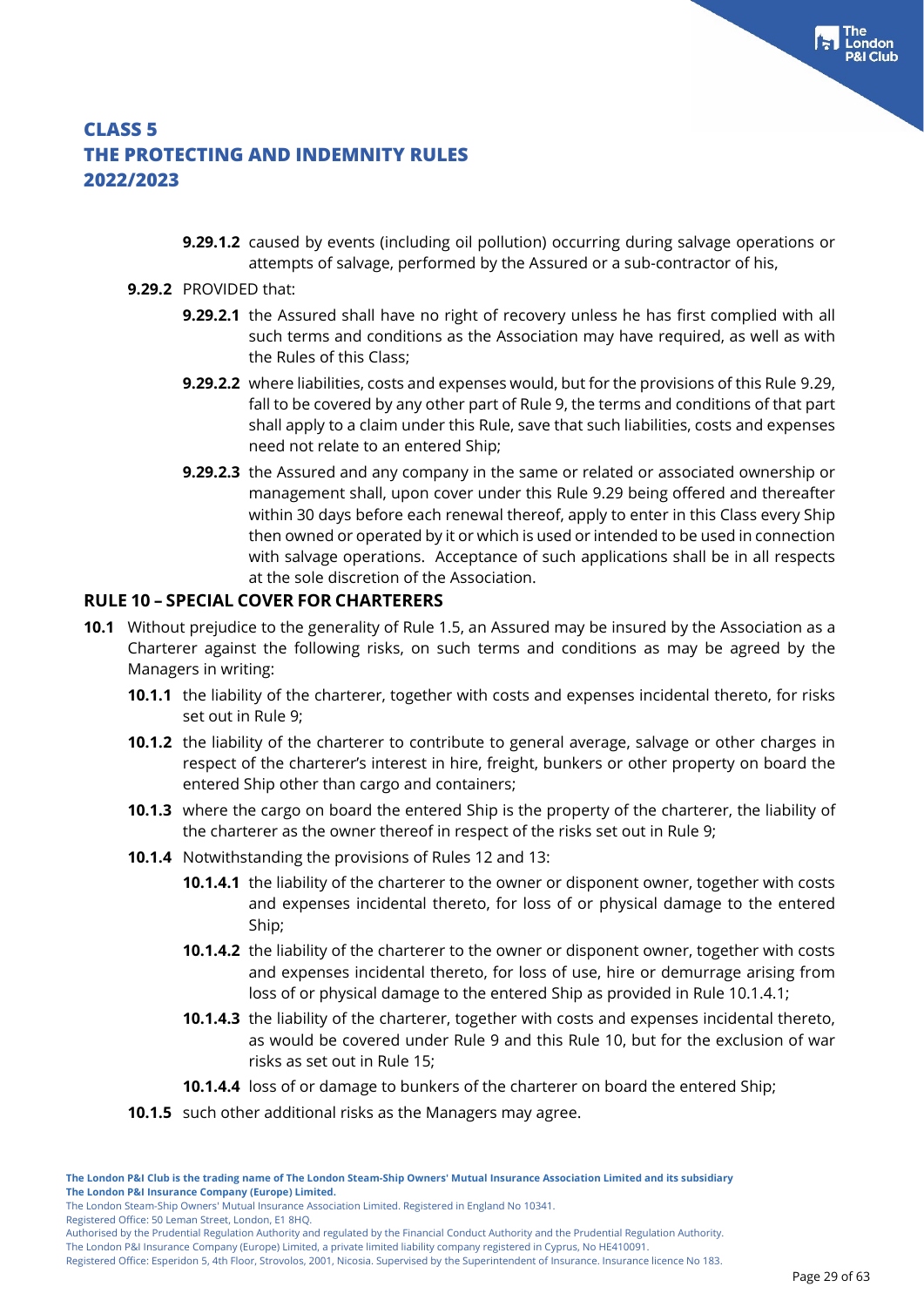#### **RULE 11 – LIMITATIONS ON COVER**

- **11.1** Unless the Members' Committee in its sole discretion shall otherwise determine, when an Assured is entitled to limit any liability for which he is insured, there shall be no recovery in respect of such liability for more than that limited amount.
- **11.2** An Assured who is not the registered owner, demise charterer or charterer of an entered Ship shall be deemed to be entitled to all the limitations of liability which would apply as if he were the registered owner, demise charterer or charterer of the entered Ship and as if such registered owner, demise charterer or charterer were entitled to limit liability, and recovery in respect of the liability concerned shall not exceed the lowest amount to which the registered owner, demise charterer or charterer may be entitled to limit liability.
- **11.3** Save as provided in Rule 11.5 and subject thereto, recovery shall be limited to a maximum of US\$1,000,000,000 (U.S. Dollars One Billion) for any one occurrence in respect of any one entered Ship in respect of oil pollution liability**,** including fines, costs and expenses and clean-up and damages payable to any other person as may arise in respect of oil pollution liability, whether under Rule 9.15 (Pollution) or Rule 9.13 (Collision) or any other sections of Rule 9 or any other Rule or combination thereof,
	- **11.3.1** PROVIDED that where an entered Ship gives or attempts to give salvage or other assistance to another Ship following a casualty, any oil pollution liability incurred by that entered Ship in consequence thereof shall be aggregated with any oil pollution liability incurred by any other Ships similarly assisting in connection with the same casualty which are insured in respect of oil pollution liability either by the Association or by any other association which participates in the Pooling Agreement and/or the Group General Excess Loss Contract, and recovery in respect of the oil pollution liability of any entered Ship assisting as aforesaid shall be limited to such proportion of a maximum of US\$1,000,000,000 (U.S. Dollars One Billion) as that Ship's oil pollution liability bears to the aggregate of the oil pollution liabilities of all the similarly assisting Ships;
	- **11.3.2** PROVIDED that where a Ship is separately entered by an Assured who is the owner, demise charterer, manager or operator with the Association or any other association which participates in the Pooling Agreement and/or the Group General Excess Loss Contract, the maximum recovery in respect of all claims for oil pollution liability following any one occurrence brought against the owner, demise charterer, manager or operator of an entered Ship or against the Association or any other association shall be limited to US\$1,000,000,000 (U.S. Dollars One Billion). The liability of the Association in respect of such claims shall be limited to that proportion of US\$1,000,000,000 (U.S. Dollars One Billion) that each claim recoverable from the Association bears to the aggregate of the claims recoverable against the Association and such other associations if any;
	- **11.3.3** PROVIDED that if the total amount of claims against an Assured for oil pollution liability following any one occurrence exceeds US\$1,000,000,000 (U.S. Dollars One Billion) the Association will not be liable to make any payment in respect of the amount by which any such claims exceed the aforesaid limit of cover.

Registered Office: 50 Leman Street, London, E1 8HQ.

The London Steam-Ship Owners' Mutual Insurance Association Limited. Registered in England No 10341.

Authorised by the Prudential Regulation Authority and regulated by the Financial Conduct Authority and the Prudential Regulation Authority.

Registered Office: Esperidon 5, 4th Floor, Strovolos, 2001, Nicosia. Supervised by the Superintendent of Insurance. Insurance licence No 183.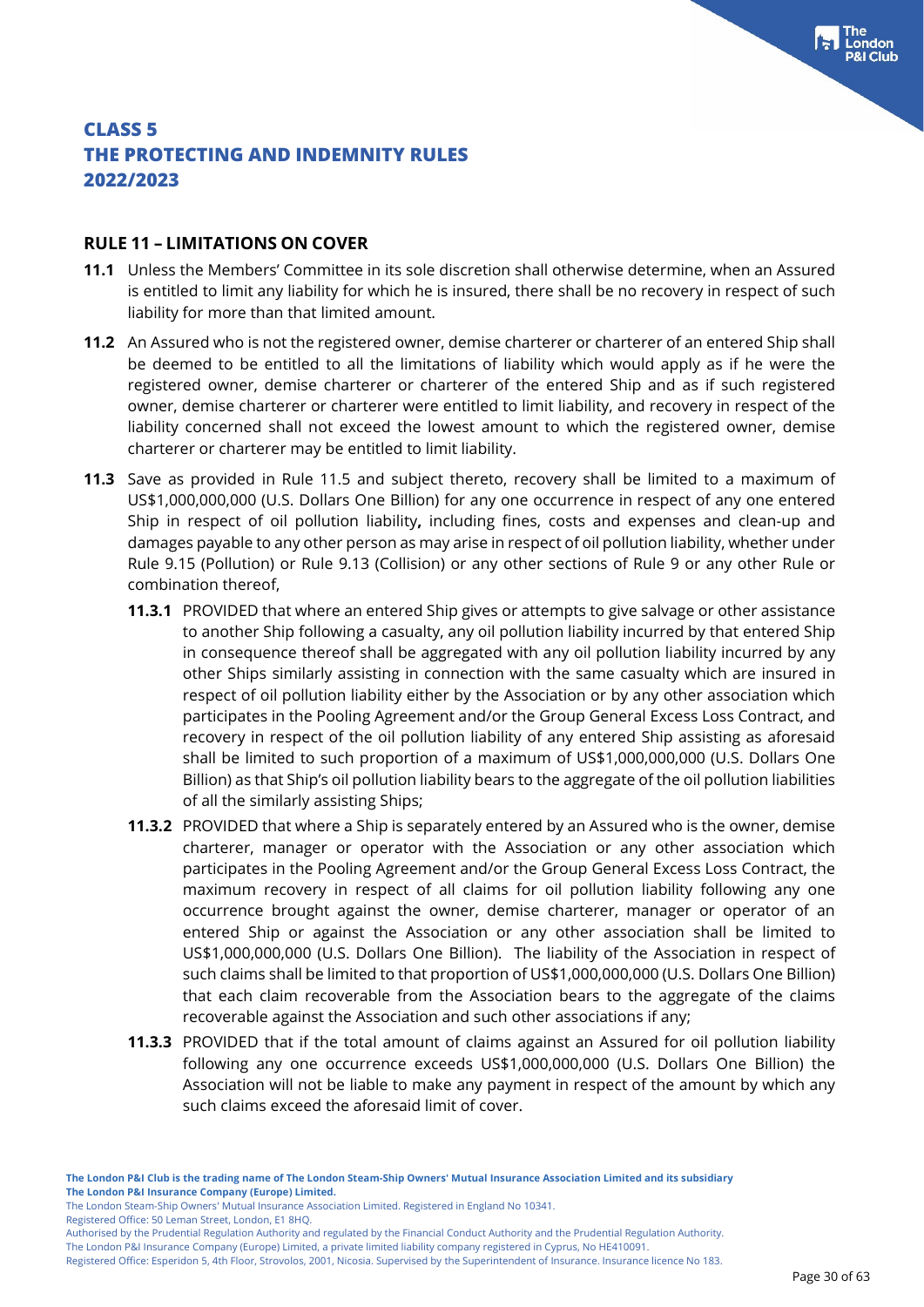- **11.4** Save as provided in Rule 11.5 and subject thereto,
	- **11.4.1** Unless otherwise limited to a lesser sum, the Association's aggregate liability arising in respect of any one entered ship shall not exceed
		- (1) in respect of liability to Passengers US\$2,000,000,000 for any one occurrence; and
		- (2) in respect of liability to Passengers and Seamen US\$3,000,000,000 for any one occurrence,

PROVIDED always that:

- **11.4.2** Where a Ship is separately entered by an Assured who is the owner, demise charterer, manager or operator with the Association or any other association which participates in the Pooling Agreement and/or the Group General Excess Loss Contract,
	- **11.4.2.1** the aggregate of claims in respect of liability to Passengers recoverable from the Association and/or such other insurers shall not exceed US\$2,000,000,000 for any one occurrence and the liability of the Association shall be limited to such proportion of that sum as the claim recoverable by such persons from the Association bears to the aggregate of all such claims otherwise recoverable from the Association and all such insurers;
	- **11.4.2.2** the aggregate of all claims in respect of liability to Passengers and Seamen recoverable from the Association and/or such other insurers shall not exceed US\$3,000,000,000 for any one occurrence and the liability of the Association shall be limited:
		- (i) where claims in respect of liability to Passengers have been limited to US\$2,000,000,000 in accordance with Rule 11.4.2.1 to such proportion of the balance of US\$1,000,000,000 as the claims recoverable by such persons in respect of liability to Seamen bears to the aggregate of all such claims otherwise recoverable from the Association and all such insurers; and
		- (ii) in all other cases, to such proportion of US\$3,000,000,000 as the claims recoverable by such persons in respect of liability to Passengers and Seamen bears to the aggregate of all such claims otherwise recoverable from the Association and all such insurers.
- **11.4.3** For the purposes of this Rule 11.4 and the provisos thereto, and without prejudice to anything else contained in these Rules, a "Passenger" shall mean a person carried on board a vessel under a contract of carriage or who, with the consent of the carrier, is accompanying a vehicle or live animals covered by a contract for the carriage of goods and a "Seaman" shall mean any other person on board a ship who is not a Passenger.
- **11.5** Unless otherwise provided for in the Certificate of Entry recovery by:
	- **11.5.1** an Assured, whose interest in an entered Ship is that of a charterer other than a charterer Co-assured with an Assured who is the registered owner or demise charterer of the Ship, and any Co-assured(s) of such charterer shall be limited for all liabilities in the aggregate to a maximum of US\$350,000,000 (U.S. Dollars Three Hundred and Fifty Million),

Registered Office: 50 Leman Street, London, E1 8HQ.

The London P&I Insurance Company (Europe) Limited, a private limited liability company registered in Cyprus, No HE410091. Registered Office: Esperidon 5, 4th Floor, Strovolos, 2001, Nicosia. Supervised by the Superintendent of Insurance. Insurance licence No 183.

The London Steam-Ship Owners' Mutual Insurance Association Limited. Registered in England No 10341.

Authorised by the Prudential Regulation Authority and regulated by the Financial Conduct Authority and the Prudential Regulation Authority.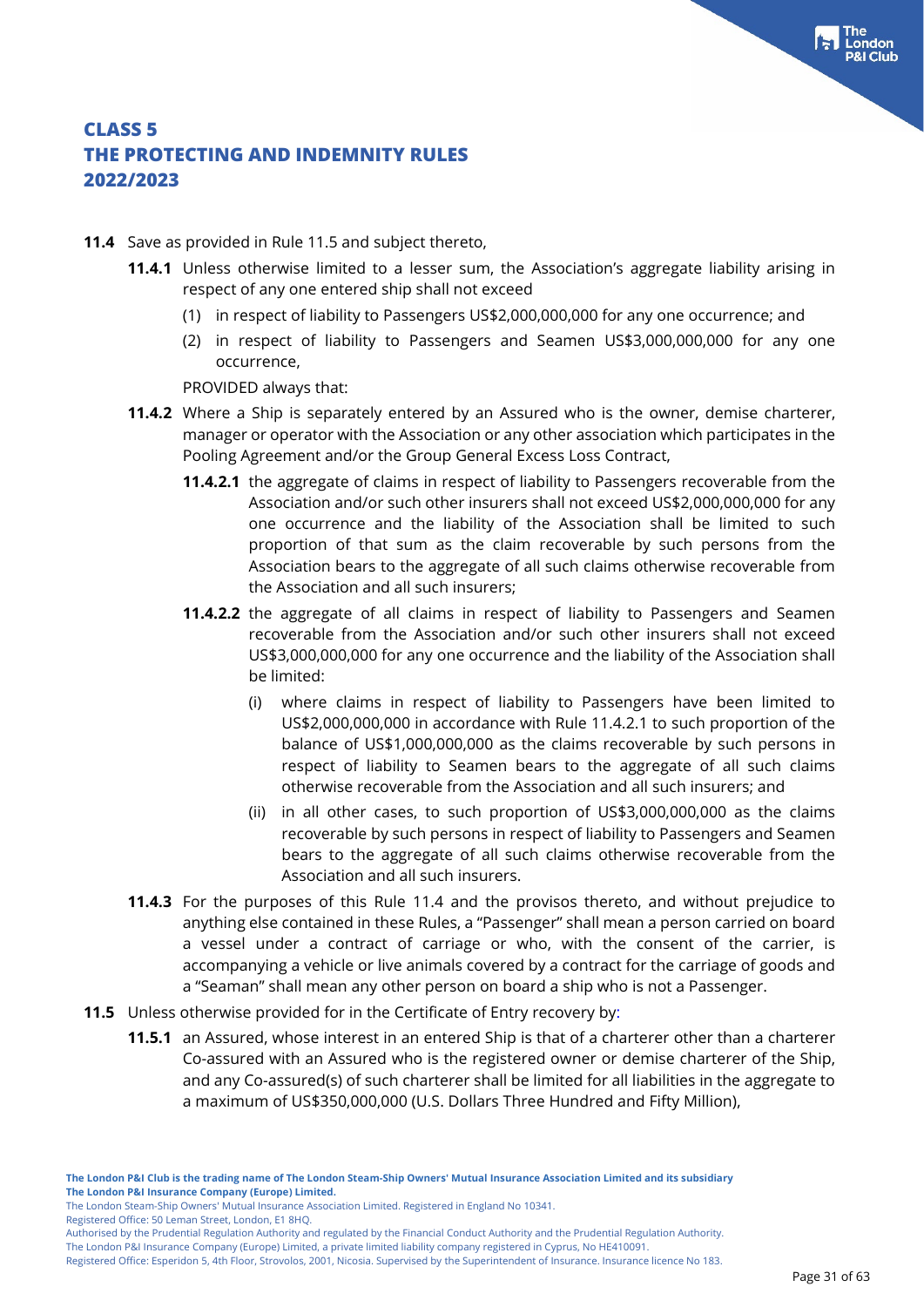- **11.5.2** PROVIDED that where a Ship entered by a charterer gives or attempts to give salvage or other assistance to another Ship following a casualty, any oil pollution liability incurred by that entered Ship in consequence thereof shall be aggregated with any oil pollution liability incurred by any other ships entered by charterers similarly assisting in connection with the same casualty which are insured in respect of oil pollution liability either by the Association or by any other association which participates in the Pooling Agreement and/or the Group General Excess Loss Contract, and recovery in respect of the oil pollution liability of any entered Ship assisting as aforesaid shall be limited to such proportion of a maximum of US\$350,000,000 (U.S. Dollars Three Hundred and Fifty Million) as that Ship's oil pollution liability bears to the aggregate of the oil pollution liabilities of all the similarly assisting Ships.
- **11.5.3** an Assured whose interest in an entered Ship is that of a charterer Co-assured with an Assured who is the registered owner or demise charterer of the Ship shall be limited for all liabilities in the aggregate to a maximum of US\$350,000,000 (U.S. Dollars Three Hundred and Fifty Million).

#### **11.6** Where:

- **11.6.1** the Association has issued any guarantee, undertaking or certificate as referred to in Rule 16 or other bail or security by which it undertakes to directly meet or guarantee any relevant liabilities, (together the "Direct Liabilities"); and
- **11.6.2** claims in respect of Direct Liabilities alone or in combination with other claims may in the sole opinion of the Association exceed any limit(s) on the cover provided by the Association as set out in the Rules or in the Certificate of Entry;
- **11.6.3** the Association may in its sole discretion defer payment of any such other claims or any part thereof until the Direct Liabilities, or such parts of the Direct Liabilities as the Association may in its sole discretion decide, have been discharged.
- **11.6.4** To the extent that any claims or liabilities (including any Direct Liabilities) discharged by the Association exceed the said limit(s), any payment by the Association in respect thereof shall be by way of loan and the Assured shall indemnify the Association promptly upon demand in respect of such payment and shall assign to the Association to the extent and on the terms that the Association determines in its discretion to be practicable all the rights of the Assured under any other insurance and against any third party.

#### **11.7. Consortium Claims**

#### **11.7.1 Definitions**

In this Rule 11.6 the following words and expressions shall have the following meanings, unless the context requires otherwise:

"Consortium Agreement" means any arrangement which shall have been approved in writing by the Managers under which an Assured agrees with other parties to the reciprocal exchange or sharing of cargo space on an entered Ship and Consortium Ships.

"Consortium Claim" means liabilities, costs and expenses covered under and subject to the Rules of this Class, arising out of the carriage of cargo on a Consortium Ship operating under a Consortium Agreement, pursuant to which the entered Ship is also employed. For the purpose of a Consortium Claim under this Rule 11.6, the Consortium Ship shall be treated

The London P&I Insurance Company (Europe) Limited, a private limited liability company registered in Cyprus, No HE410091.

The London Steam-Ship Owners' Mutual Insurance Association Limited. Registered in England No 10341.

Registered Office: 50 Leman Street, London, E1 8HQ.

Authorised by the Prudential Regulation Authority and regulated by the Financial Conduct Authority and the Prudential Regulation Authority.

Registered Office: Esperidon 5, 4th Floor, Strovolos, 2001, Nicosia. Supervised by the Superintendent of Insurance. Insurance licence No 183.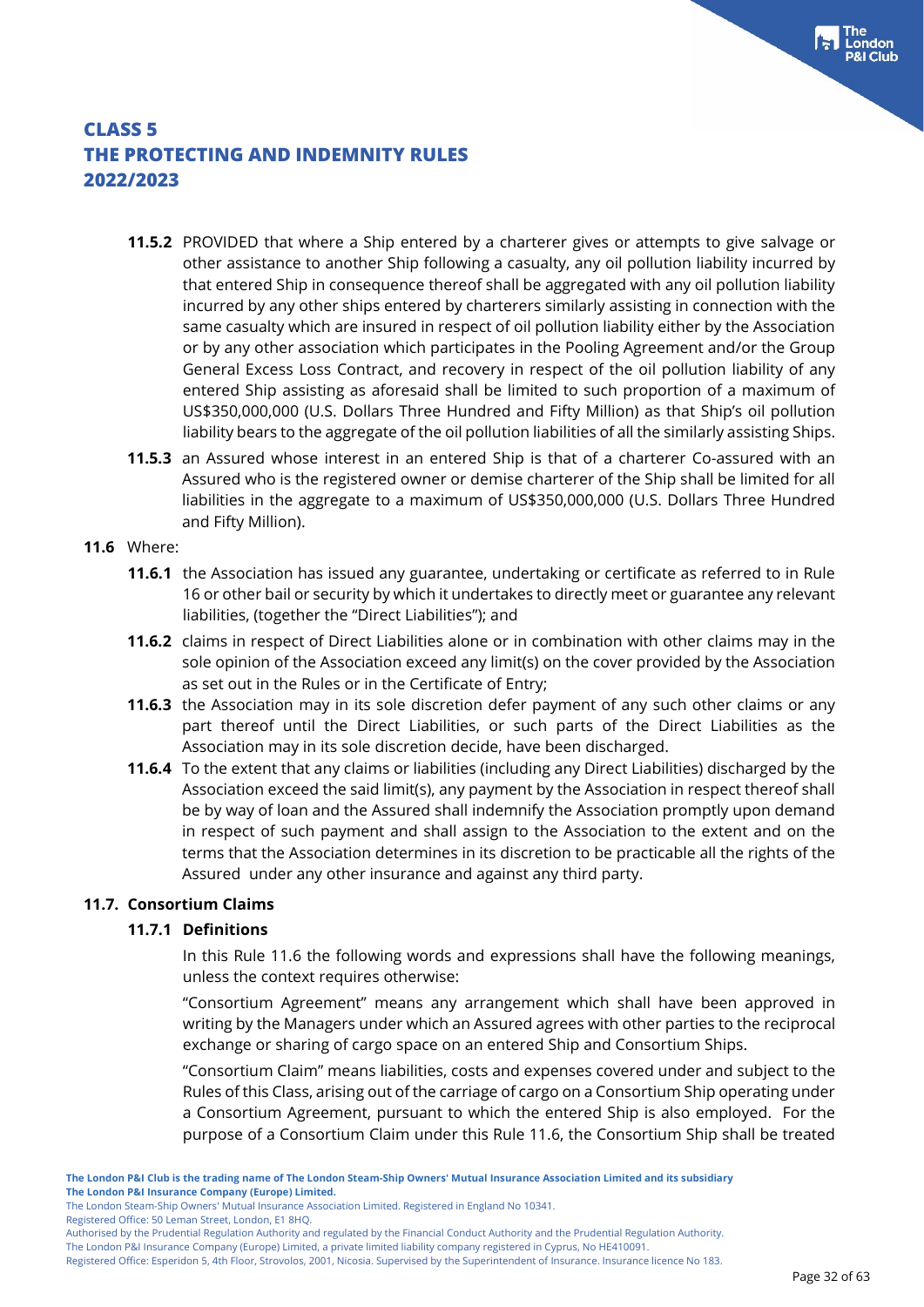as an entered Ship on behalf of the Assured as a charterer.

"Consortium Ship" means a ship or space thereon, not being the entered Ship, employed to carry cargo under a Consortium Agreement.

- **11.7.2** Where an Assured has entered a Ship in the Association as an owner and also has an entry in the Association of a Ship as a charterer, both of which are employed by the Assured pursuant to the Consortium Agreement at the time the event giving rise to a Consortium Claim occurs, the Consortium Claim shall for the purpose of these Rules be treated as a claim arising in respect of the entry of the Assured as an owner;
- **11.7.3** Where an Assured employs more than one Ship pursuant to the Consortium Agreement at the time the event giving rise to a Consortium Claim occurs:
	- **11.7.3.1** where all such Ships are entered in the Association, they shall be deemed to be an entry of one entered Ship;
	- **11.7.3.2** where an Assured has an entry in respect of such Ships in the Association and in any other association which is party to the Pooling Agreement, each such Ship shall be deemed to be a part entry of one Ship in the Association and such other association and in the absence of agreement to the contrary between the Association and such other association, the Consortium Claim shall, subject to Rule 11.6.4, be prorated equally between them.
- **11.7.4** The liability of the Association in respect of Consortium Claims arising from the carriage of cargo on one Consortium Ship in respect of all Ships entered by an Assured in the Association and in any other association which is party to the Pooling Agreement shall be limited to US\$350,000,000 in the aggregate for any one occurrence;
	- **11.7.4.1** PROVIDED that where such Consortium Claims are recoverable from the Association and one or more associations which are parties to the Pooling Agreement, the liability of the Association shall be limited to that proportion of US\$350,000,000 as its proportion of the Consortium Claims bears to their total.
- **11.8** Any Overspill Claim incurred by the Association shall not be recoverable from the Association in excess of the amounts specified in Rule 33.2.

### **RULE 12 – OTHER INSURANCES**

- **12.1** Subject to Rule 12.2 every entered Ship shall be deemed to be insured throughout her period of entry by the usual form of Lloyd's Policy with the Institute Time Clauses Hulls 1/10/83 including the Three-Fourths Collision Liability Clause attached, or by other equally wide insurances (which may include excess liability policies), for such value as the Members' Committee in its sole discretion may determine as representing at the relevant time her full market value, free of commitment.
- **12.2** Unless and to the extent that the Members' Committee in its sole discretion otherwise decides, or the Association agrees in writing as a term of entry, there shall be no recovery for any liability, costs or expenses for which the entered Ship is deemed to be insured under Rule 12.1 or which the Assured is entitled (or but for the entry of the Ship concerned, would be entitled) to recover under any other insurance or otherwise howsoever.

Registered Office: 50 Leman Street, London, E1 8HQ.

**The London P&I Club is the trading name of The London Steam-Ship Owners' Mutual Insurance Association Limited and its subsidiary The London P&I Insurance Company (Europe) Limited.**

The London Steam-Ship Owners' Mutual Insurance Association Limited. Registered in England No 10341.

Authorised by the Prudential Regulation Authority and regulated by the Financial Conduct Authority and the Prudential Regulation Authority.

Registered Office: Esperidon 5, 4th Floor, Strovolos, 2001, Nicosia. Supervised by the Superintendent of Insurance. Insurance licence No 183.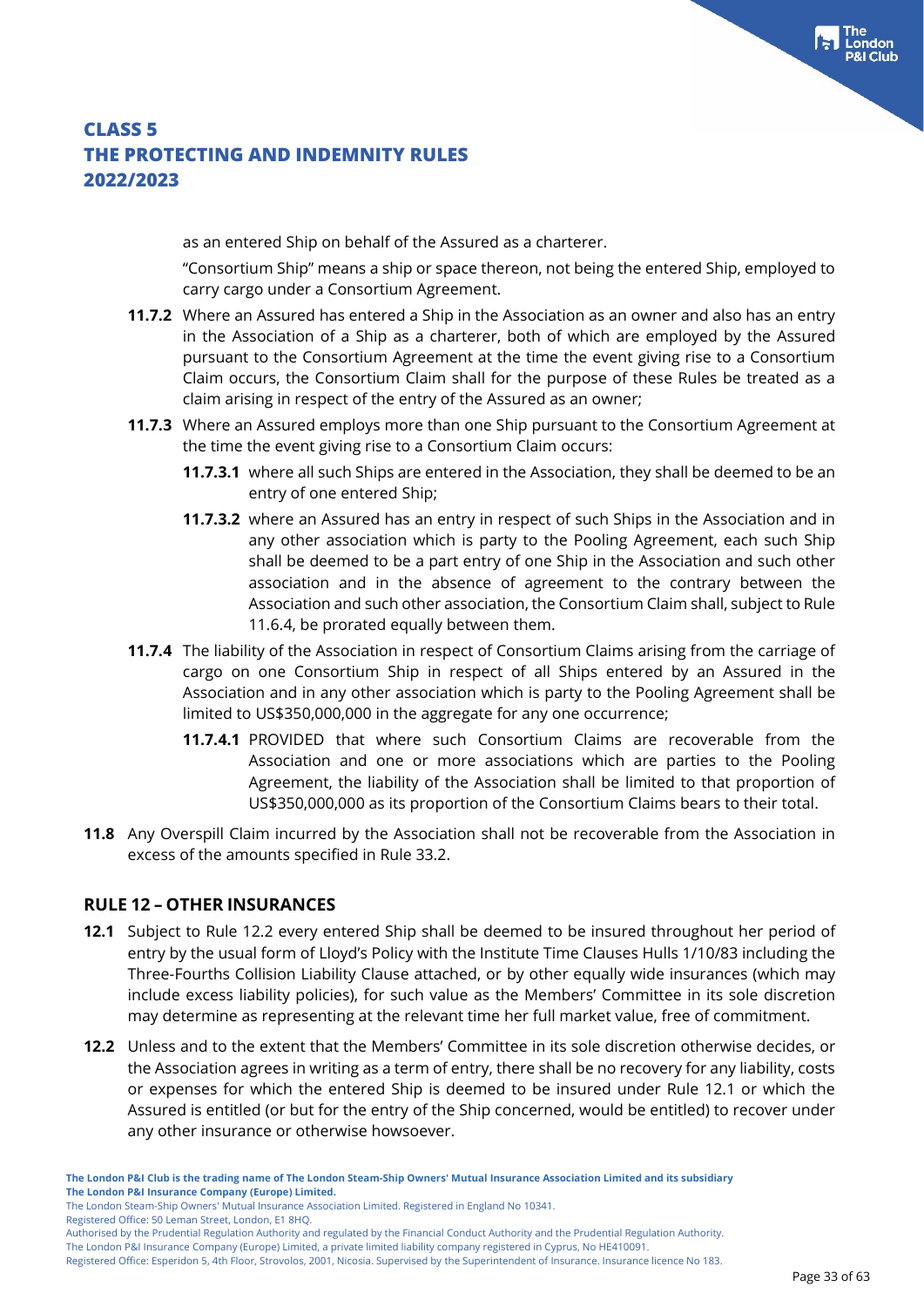#### Page 34 of 63

ondon

### **CLASS 5 THE PROTECTING AND INDEMNITY RULES 2022/2023**

#### **RULE 13 – EXCLUSION OF DAMAGE TO ENTERED SHIP, LOSS OF HIRE, SANCTIONS, ETC.**

- **13.1** There shall be no recovery by an Assured in respect of any Ship entered by him for:
	- **13.1.1** loss of or damage to such Ship, her stores or fuel, or to any equipment, containers, pallets or trailers which are used in connection with such Ship and which are owned or leased by the Assured or by any company associated with or under the same management as the Assured, save only as may be recoverable under Rule 9.24;
	- **13.1.2** freight, demurrage, hire or detention except by way of the Assured's liability towards a third party for loss of or damage to cargo;
	- **13.1.3** salvage or services in the nature of salvage (other than under Rule 9.10 and 9.15.1.4);
	- **13.1.4** cancellation or wrongful termination of a charter or other engagement;
	- **13.1.5** bad debts or other losses arising out of the insolvency of any person, including insolvency of agents;
	- **13.1.6** loss, damage or expense in whole or in part arising out of or occasioned by the failure, inability or unwillingness of the Assured on financial grounds to pay and/or settle all or any financial obligations and demands and/or to discharge all or any items of expenditure whatsoever in connection with the proper prosecution and/or completion of a voyage;
	- **13.1.7** interest on any claim or part thereof that he may make or bring against the Association under or in connection with these Rules, including any claim brought by way of legal or arbitration proceedings;
- **13.2** PROVIDED that any recovery which would otherwise be excluded under Rules 13.1.1 to 13.1.7 may be allowed if the relevant matters shall have been the direct result either of compliance by the Assured with a special direction of the Members' Committee in accordance with Rule 9.26 or of suing and labouring undertaken by the Assured with the approval of the Association in accordance with Rule 9.27.1.
- **13.3** There shall be no recovery by an Assured in respect of any Ship entered by him for any liability, loss, damage, cost or expense where the provision of cover or any payment in respect thereof exposes or may expose the Association or the Managers to the risk of violating applicable law, including but not limited to, the prohibitions and requirements of any economic, financial, or trade sanctions administered by any state, international or supranational organisation or other authority; or to the risk of being or becoming subject to any sanction, prohibition or adverse action in any form whatsoever by any state, international or supranational organisation or other authority which sanction, prohibition or adverse action the Members' Committee in its sole discretion determines may materially affect the Association in any way whatsoever.

#### **RULE 14 – ILLEGAL, HAZARDOUS OR IMPROPER ADVENTURES**

- **14.1** There shall be no recovery in respect of any liability, costs or expenses arising out of or in consequence of:
	- **14.1.1** an entered Ship carrying contraband, blockade running or being employed in an unlawful trade;

Registered Office: 50 Leman Street, London, E1 8HQ.

The London P&I Insurance Company (Europe) Limited, a private limited liability company registered in Cyprus, No HE410091.

Registered Office: Esperidon 5, 4th Floor, Strovolos, 2001, Nicosia. Supervised by the Superintendent of Insurance. Insurance licence No 183.

The London Steam-Ship Owners' Mutual Insurance Association Limited. Registered in England No 10341.

Authorised by the Prudential Regulation Authority and regulated by the Financial Conduct Authority and the Prudential Regulation Authority.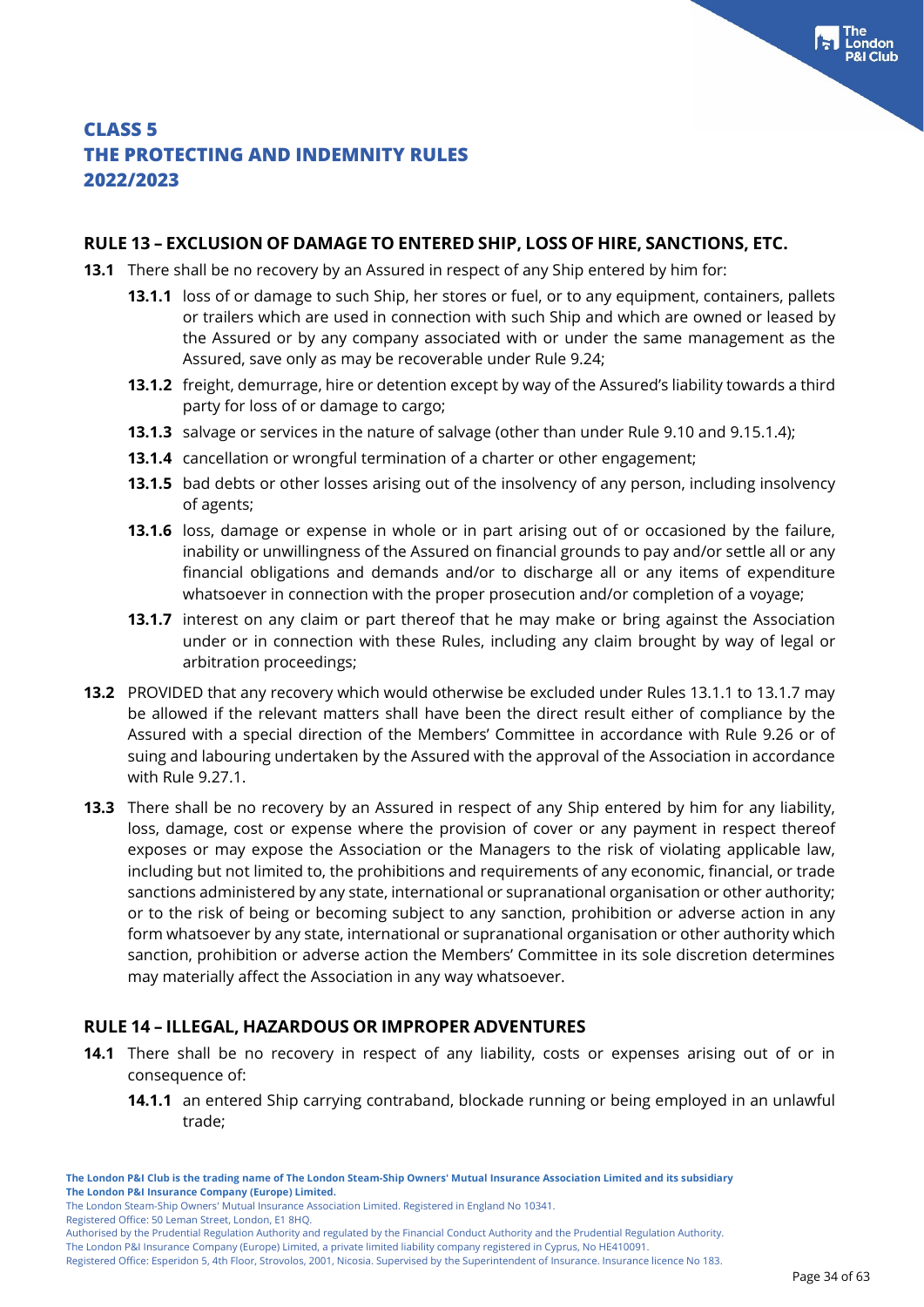**14.1.2** any carriage, trade or voyage of, or any other activity on board or in connection with the entered Ship which the Members' Committee shall in its sole discretion determine to be imprudent, unsafe, unduly hazardous or improper.

### **RULE 15 – LIABILITY EXCLUDED FOR WAR RISKS AND NUCLEAR RISKS**

- **15.1** There shall be no recovery in respect of any liabilities, costs or expenses (whether or not a contributory cause of the same being incurred was any neglect on the part of the Assured or the Assured's servants or agents) when the loss or damage, injury, illness or death or other accident in respect of which such liability arises or costs or expenses are incurred, shall have been caused, whether directly or indirectly, by:
	- **15.1.1** war, civil war, revolution, rebellion, insurrection or civil strife arising therefrom, or any hostile act by or against a belligerent power, or any act of terrorism,

PROVIDED that in the event of any dispute as to whether or not any act constitutes an act of terrorism the decision of the Members' Committee shall be final;

- **15.1.2** capture, seizure, arrest, restraint or detainment (barratry and piracy excepted), and the consequences thereof or any attempt thereat;
- **15.1.3** mines, torpedoes, bombs, rockets, shells, explosives or other similar weapons of war, PROVIDED that the exclusion in Rule 15.1.3 shall not apply to:
	- (i) liabilities, costs or expenses which arise solely by reason of the transport of any such weapons whether on board the entered Ship or not;
	- (ii) the use of any such weapons, either as a result of government order or with the agreement of the Association in writing, where the reason for such use is the avoidance or mitigation of liabilities, costs or expenses which would otherwise be recoverable under Rule 9.
- **15.2** There shall be no recovery in respect of any liabilities, costs or expenses (whether or not a contributory cause of the same being incurred was any neglect on the part of the Assured or the Assured's servants or agents) when the loss or damage, injury, illness or death or other accident in respect of which such liability arises or costs or expenses are incurred, shall have been caused, whether directly or indirectly, by:
	- **15.2.1** ionising radiations from or contamination by radioactivity from any nuclear fuel or from any nuclear waste or from the combustion of nuclear fuel;
	- **15.2.2** the radioactive, toxic, explosive or other hazardous or contaminating properties of any nuclear installation, reactor or other nuclear assembly or nuclear component thereof;
	- **15.2.3** any weapon or device employing atomic or nuclear fission and/or fusion or other like reaction or radioactive force or matter;
	- **15.2.4** the radioactive, toxic, explosive or other hazardous or contaminating properties of any radioactive matter,

PROVIDED that the exclusions in Rule 15.2.1, Rule 15.2.2, Rule 15.2.3 and Rule 15.2.4 shall not apply to liabilities, costs and expenses arising out of carriage of "excepted matter" (as defined in the

Registered Office: 50 Leman Street, London, E1 8HQ.

The London Steam-Ship Owners' Mutual Insurance Association Limited. Registered in England No 10341.

Authorised by the Prudential Regulation Authority and regulated by the Financial Conduct Authority and the Prudential Regulation Authority.

Registered Office: Esperidon 5, 4th Floor, Strovolos, 2001, Nicosia. Supervised by the Superintendent of Insurance. Insurance licence No 183.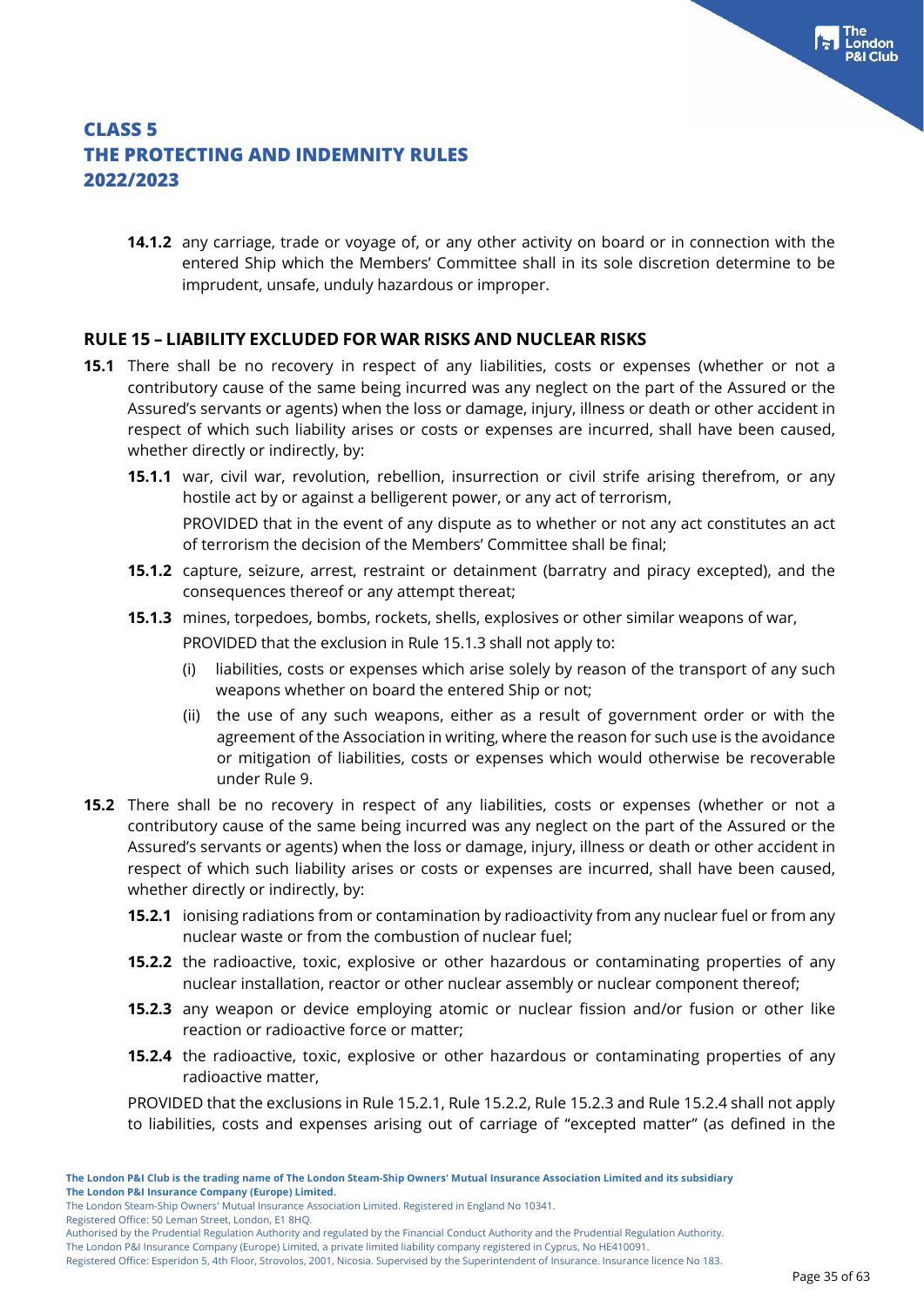Nuclear Installations Act 1965 of the United Kingdom or any regulations made thereunder) as cargo in an insured Ship.

**15.3** The Association may provide special cover to an Assureds against any or all of the risks set out in Rule 9 notwithstanding that those liabilities, costs or expenses would otherwise be excluded by Rule 15.1 or 15.2, subject to such limits and to such terms and conditions as the Association may from time to time determine.

#### **RULE 16 – GUARANTEES, CERTIFICATES AND UNDERTAKINGS**

- **16.1** Notwithstanding the exclusions in Rule 15 and the provisos in Rule 9.1, the Association will discharge on behalf of the Assured liabilities, costs, and expenses arising under a demand made pursuant to the issue by the Association on behalf of the Assured of:
	- **16.1.1** a guarantee or other undertaking given by the Association to the Federal Maritime Commission under Section 2 of US Public Law 89-777, or
	- **16.1.2** a certificate issued by the Association in compliance with Article VII of the International Conventions on Civil Liability for Oil Pollution Damage 1969 or 1992 or any amendments thereof, or
	- **16.1.3** an undertaking given by the Association to the International Oil Pollution Compensation Fund 1992 in connection with the Small Tanker Oil Pollution Indemnification Agreement 2006 (as amended 2017) ("STOPIA"), or, except where such liabilities, costs and expenses arise from or are caused by an act of terrorism, the Tanker Oil Pollution Indemnification Agreement 2006 (as amended 2017) ("TOPIA"), or
	- **16.1.4** a certificate issued by the Association in compliance with Article 7 of the International Convention on Civil Liability for Bunker Oil Pollution Damage, 2001, or
	- **16.1.5** a certificate issued by the Association in compliance with Article 12 of the International Convention on the Removal of Wrecks 2007, or
	- **16.1.6** a non-war certificate issued by the Association in compliance with either Article IV bis of the Athens Convention relating to the Carriage of Passengers and their Luggage by Sea, 1974 and the Protocol thereto of 2002 or regulation (EC) No. 392/2009 of the European Parliament and of the Council of 23 April 2009 giving effect thereto, or
	- **16.1.7** a certificate issued by the Association in respect of the requirements under Regulation 2.5.2, Standard A2.5.2 and Regulation 4.2, Standard A4.2.1 Paragraph 1(b) of the Maritime Labour Convention 2006, as amended,

PROVIDED ALWAYS that:

- **16.1.8** The Assured shall indemnify the Association to the extent that any payment under any such guarantee, certificate or undertaking in discharge of the said liabilities, costs and expenses is or would have been recoverable in whole or in part under a standard P&I war risk policy had the Assured entered into such policies of insurance and complied with the terms and conditions thereof, and the Assured agrees that:
	- **16.1.8.1** any payment by the Association under any such guarantee, certificate or undertaking in discharge of the said liabilities, costs and expenses shall, to the extent of any amount recovered under any policy of insurance or extension to the

Registered Office: 50 Leman Street, London, E1 8HQ.

**The London P&I Club is the trading name of The London Steam-Ship Owners' Mutual Insurance Association Limited and its subsidiary The London P&I Insurance Company (Europe) Limited.**

The London Steam-Ship Owners' Mutual Insurance Association Limited. Registered in England No 10341.

Authorised by the Prudential Regulation Authority and regulated by the Financial Conduct Authority and the Prudential Regulation Authority.

Registered Office: Esperidon 5, 4th Floor, Strovolos, 2001, Nicosia. Supervised by the Superintendent of Insurance. Insurance licence No 183.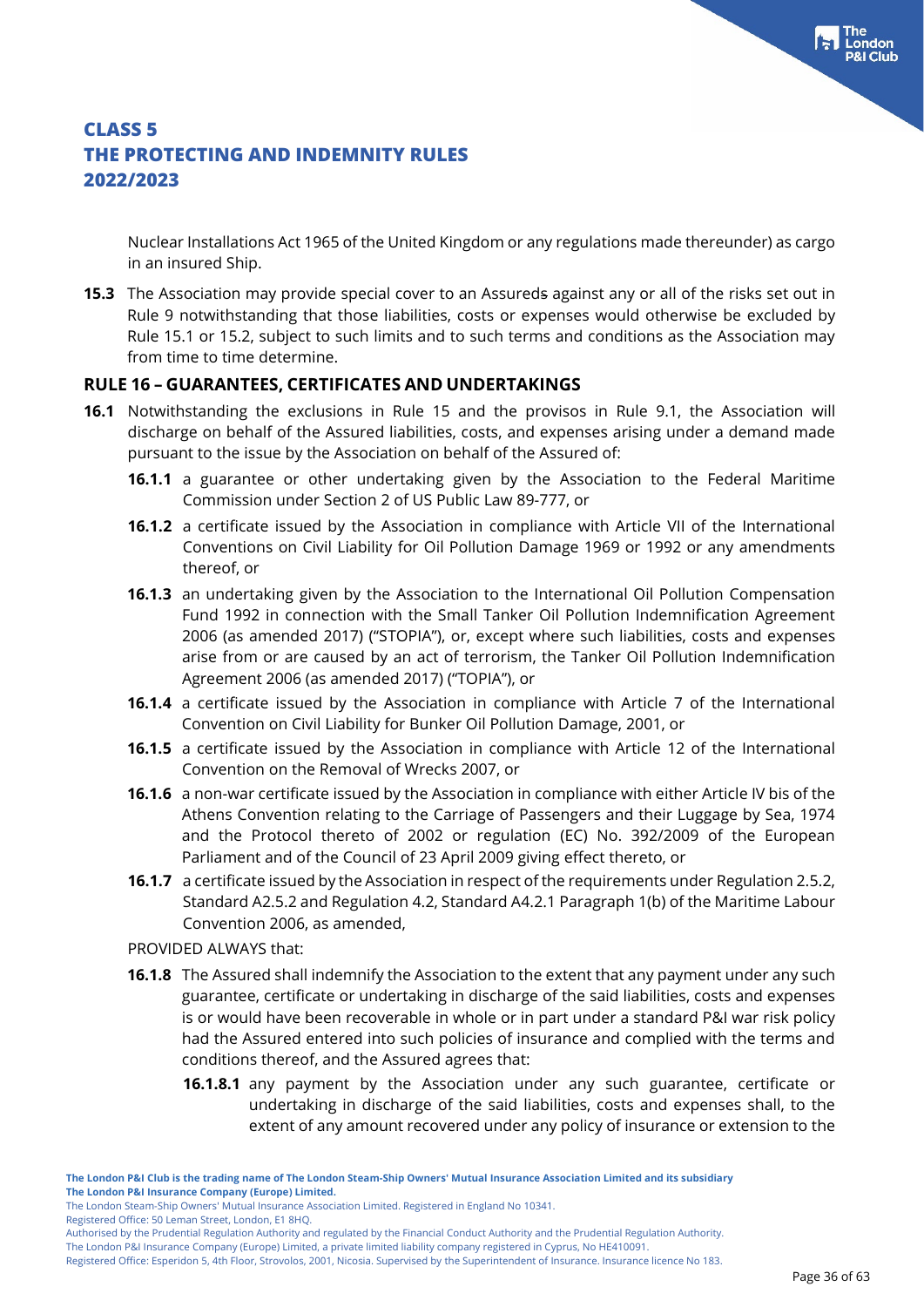cover provided by the Association, be by way of loan; and

- **16.1.8.2** there shall be assigned to the Association to the extent and on the terms that it determines in its sole discretion to be practicable all the rights of the Assured under any other insurance and against any third party.
- **16.2** Notwithstanding the provisions of Rule 3.1, the Association shall discharge or pay on the Assured's behalf directly to a seaman or dependent thereof a legal liability which an Assured has failed to discharge to such seaman or dependent to pay damages or compensation for injury, illness or death of the seaman that would have been recoverable by the Assured under Rule 9.3 and/or Rule 9.4**,**

#### PROVIDED ALWAYS that:

- **16.2.1** there shall be no recovery under Rule 16.2 unless the seaman or dependent has no enforceable right of recovery against any other party and would otherwise be uncompensated,
- **16.2.2** the amount payable by the Association shall not be subject to set off of any amount due to the Association from the Assured and, subject to Rule 16.2.3 below, the amount payable by the Association shall under no circumstances exceed the amount which the Assured would have been able to recover from the Association under the Rules and his terms of entry,
- **16.2.3** where the Association is under no liability to the Assured by virtue of cesser under Rule 3.1.2 by reason of non-payment of amounts due to the Association, the Association shall nevertheless discharge or pay a claim under Rule 16.2 to the extent only that it arises from an event occurring during the period of the contract of insurance,
- **16.2.4** any discharge or payment by the Association in accordance with Rule 16.2 shall be made as agent only of the Assured, and the Assured shall be liable to reimburse the Association for the full amount of such payment.

### **RULE 17 – EXCLUSION OF CERTAIN SPECIALIST RISKS**

- **17.1** Unless previously agreed in writing by a special agreement between the Assured and the Association there shall be no recovery in respect of liabilities, costs and expenses:
	- **17.1.1** arising from the operation of a semi-submersible heavy lift Ship or other Ship designed exclusively for the carriage of heavy lift cargo where the claim arises in connection with the cargo or, notwithstanding Rule 9.18.1, the wreck removal of that cargo, save to the extent such cargo is being carried under the terms of a contract on Heavycon terms;
	- **17.1.2** arising out of salvage operations (including wreck removal) conducted by an entered Ship or provided by the Assured, other than for the purpose of saving or attempting to save life at sea;
	- **17.1.3** incurred by an Assured during the course of performing dredging, blasting, pile-driving, well intervention, cable or pipelaying, construction, installation or maintenance work, core sampling, depositing of spoil, power generation, decommissioning and such other operations as the Association may from time to time determine in writing to the extent that such liabilities, costs and expenses arise as a consequence of:

Registered Office: 50 Leman Street, London, E1 8HQ.

The London P&I Insurance Company (Europe) Limited, a private limited liability company registered in Cyprus, No HE410091. Registered Office: Esperidon 5, 4th Floor, Strovolos, 2001, Nicosia. Supervised by the Superintendent of Insurance. Insurance licence No 183.

The London Steam-Ship Owners' Mutual Insurance Association Limited. Registered in England No 10341.

Authorised by the Prudential Regulation Authority and regulated by the Financial Conduct Authority and the Prudential Regulation Authority.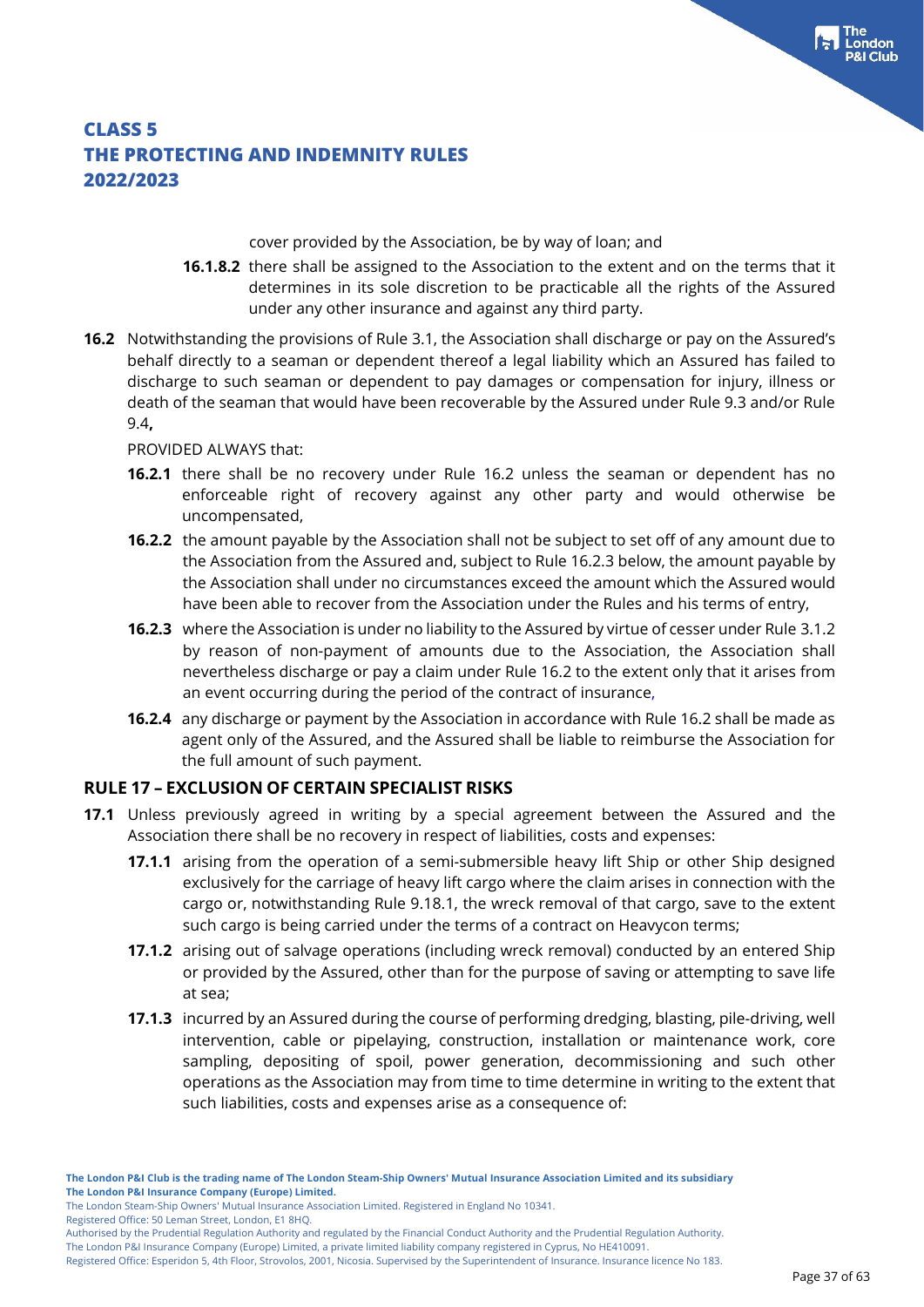- **17.1.3.1** claims brought by any party for whose benefit the work has been performed, or by any third party (whether connected with any party for whose benefit the work has been performed or not), in respect of the specialist nature of the operations;
- **17.1.3.2** the failure to perform such specialist operations by the Assured or the fitness for purpose and quality of the Assured's work, products or services, including any deficiency in the Assured's work, products or services;
- **17.1.3.3** any loss of or damage to the contract work;
- **17.1.3.4** PROVIDED that this exclusion shall not apply to liabilities, costs and expenses incurred by an Assured in respect of loss of life, injury or illness of crew and other personnel on board the entered Ship, and the removal of the wreck of the entered Ship, the discharge or escape of oil from the entered Ship or the threat thereof; but only to the extent that such liabilities, costs and expenses are covered elsewhere in accordance with these Rules;
- **17.1.4** incurred in respect of an entered Ship carrying out drilling or production operations in connection with oil or gas exploration or production to the extent that such liabilities, costs or expenses arise out of or during drilling or production operations;
	- **17.1.4.1** for the purposes of Rule 17.1.4, an entered Ship shall be deemed to be carrying out production operations if (inter alia) it is a storage tanker or other vessel engaged in the storage of oil, and either:
	- **17.1.4.2** the oil is transferred directly from a producing well to the storage vessel; or
	- **17.1.4.3** the storage vessel has oil and gas separation equipment on board and gas is being separated from oil whilst on board the storage vessel other than by natural venting;
	- **17.1.4.4** in respect of any entered Ship employed to carry out production operations in connection with oil or gas production, the exclusion shall apply from the time that a connection, whether directly or indirectly, has been established between the entered Ship and the well pursuant to a contract under which the entered Ship is employed, until such time that the entered Ship is finally disconnected from the well in accordance with that contract;
- **17.1.5** incurred by an Assured in connection with any claim arising out of:
	- **17.1.5.1** waste incineration or disposal operations carried out by the entered Ship (other than any such operations carried out as an incidental part of other commercial activities, not being specialist operations); or
	- **17.1.5.2** the operation by the Assured of submarines, mini-submarines diving bells, or remotely operated underwater vehicles; or
	- **17.1.5.3** the activities of professional or commercial divers where the Assured is responsible for such activities, other than:
		- **17.1.5.3.1** activities arising out of salvage operations being conducted by an entered Ship where the divers form part of the crew of that entered Ship (or of diving bells or other similar equipment or craft operating

Registered Office: 50 Leman Street, London, E1 8HQ.

The London P&I Insurance Company (Europe) Limited, a private limited liability company registered in Cyprus, No HE410091.

Registered Office: Esperidon 5, 4th Floor, Strovolos, 2001, Nicosia. Supervised by the Superintendent of Insurance. Insurance licence No 183.

The London Steam-Ship Owners' Mutual Insurance Association Limited. Registered in England No 10341.

Authorised by the Prudential Regulation Authority and regulated by the Financial Conduct Authority and the Prudential Regulation Authority.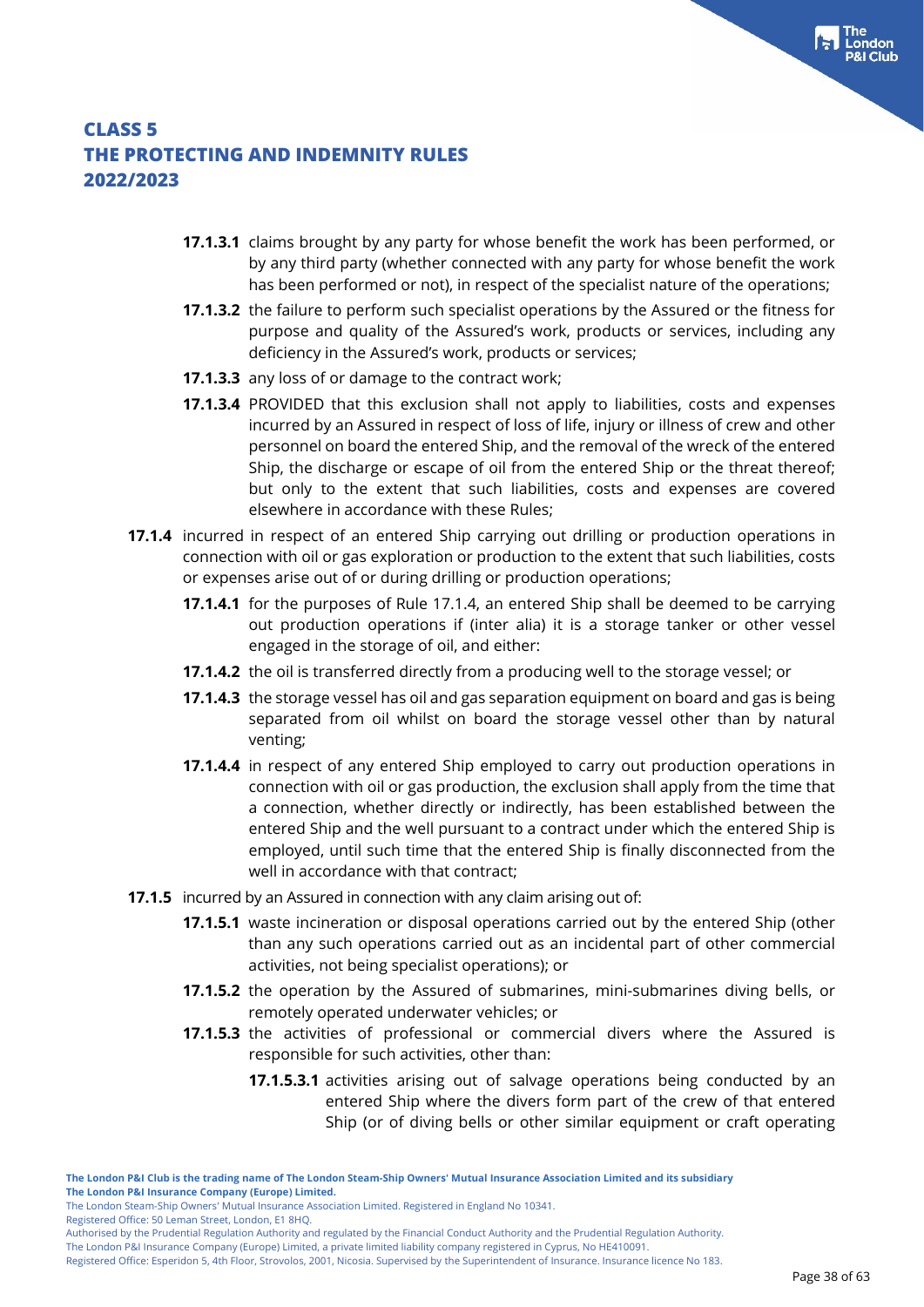from the entered Ship) and where the Assured, the owner of that entered Ship, is responsible for the activities of such divers; and

- **17.1.5.3.2** incidental diving operations carried out in relation to the inspection, repair or maintenance of the entered Ship or in relation to damage caused by the entered Ship; and
- **17.1.5.3.3** recreational diving activities;
- **17.1.6** in respect of any of the following persons:
	- **17.1.6.1** personnel (other than marine crew) on board the entered Ship employed otherwise than by the Assured where the entered Ship is providing accommodation to such personnel in relation to their engagement on or about an oil or gas exploration or production facility, unless a contractual allocation of such risk has been approved by the Association. A contractual allocation of risk may be approved by the Association where it is on terms no less favourable to the Assured than Knock for Knock;
	- **17.1.6.2** hotel and restaurant guests and other visitors and catering crew of the entered Ship when the entered Ship is moored (otherwise than on a temporary basis) and is open to the public as a hotel, restaurant, bar or other place of entertainment.

#### **RULE 18 – OBLIGATION OF THE ASSURED IN RESPECT OF CLAIMS**

- **18.1** An Assured must promptly:
	- **18.1.1** notify the Association of every casualty, event and claim against him which threatens to give rise to any liability, costs or expenses for which he is insured, or would have been insured but for the existence of any deductible, other insurance or retention, of all material developments in respect thereof, and of every survey or opportunity for survey (including survey of the condition of the entered Ship) in connection therewith;
	- **18.1.2** disclose and produce all information, documents, reports or legal advices in or coming into his or his agents' (including lawyers') possession, power or knowledge relevant to any such casualty, event or claim either available at the time of notification or at any time.
- **18.2** An Assured must neither settle nor make any admission nor grant any waiver in respect of liabilities, costs or expenses for which he is insured without prior consent from the Association in writing.
- **18.3** If an Assured commits any breach of his obligations under Rule 18 the Members' Committee may in its sole discretion reject or reduce any recovery to which such breach may appear to the Members' Committee to be relevant or require the Assured to repay to the Association any amounts in respect of liabilities, costs or expenses which the Association may have incurred or paid or undertaken to pay in connection therewith.

#### **RULE 19 – TIME-BAR**

**19.1** Without derogation from and in addition to the obligation under Rule 18.1.1 to give prompt notice, if an Assured fails to notify the Association in writing of any claim against him as therein described within one year after he has knowledge of such claim, any right of the Assured to recover in respect thereof shall be extinguished, unless the Members' Committee in its sole discretion shall otherwise determine.

Registered Office: 50 Leman Street, London, E1 8HQ.

**The London P&I Club is the trading name of The London Steam-Ship Owners' Mutual Insurance Association Limited and its subsidiary The London P&I Insurance Company (Europe) Limited.**

The London Steam-Ship Owners' Mutual Insurance Association Limited. Registered in England No 10341.

Authorised by the Prudential Regulation Authority and regulated by the Financial Conduct Authority and the Prudential Regulation Authority.

Registered Office: Esperidon 5, 4th Floor, Strovolos, 2001, Nicosia. Supervised by the Superintendent of Insurance. Insurance licence No 183.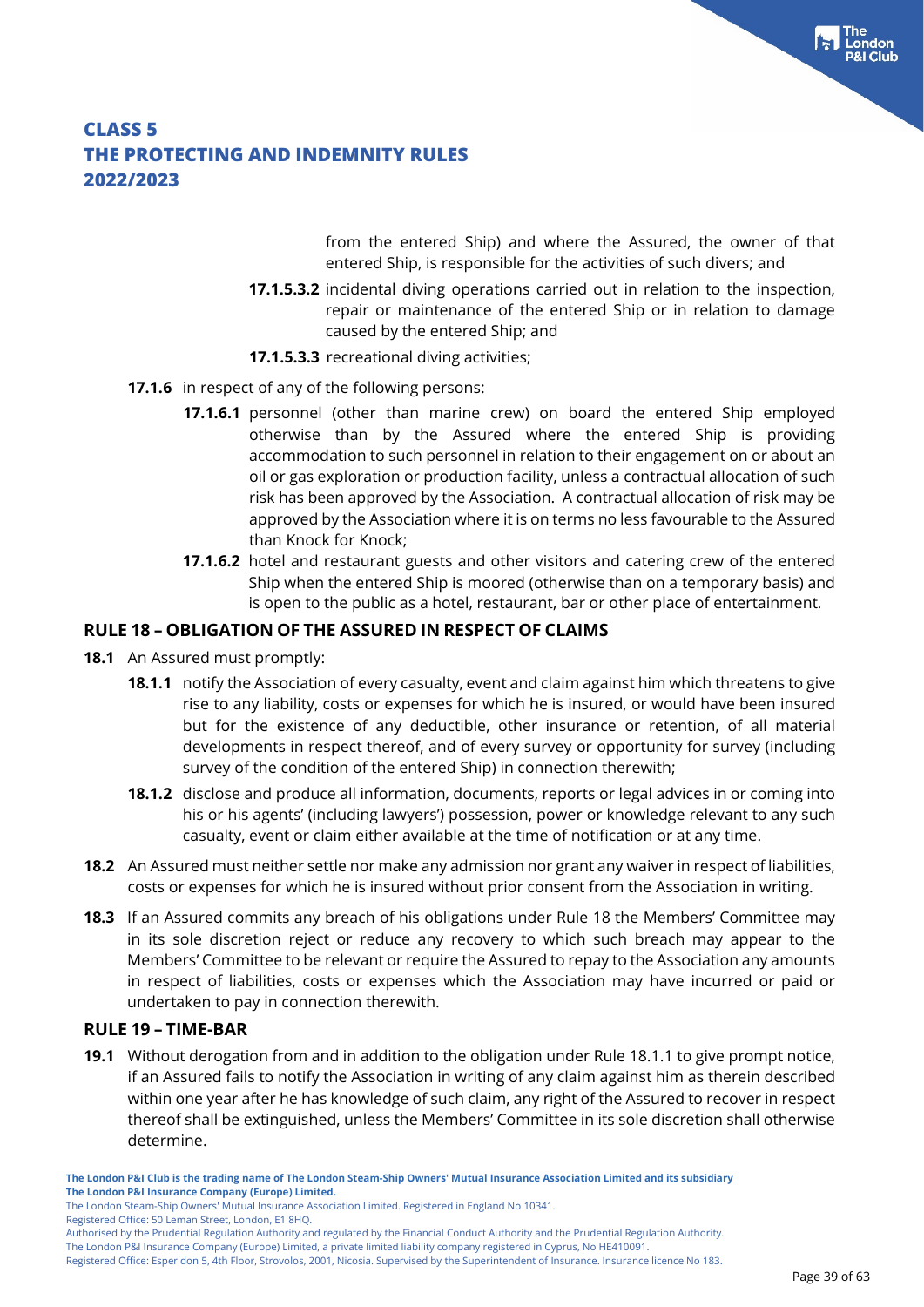#### **RULE 20 – BAIL**

**20.1** The Association may, but shall in no case be obliged to, provide on behalf of an Assured security to prevent arrest or obtain release from arrest or otherwise in respect of an entered Ship and if it does such Assured shall upon first demand made at any time by the Association in writing arrange such counter-security (which expression may in the Association's sole discretion include a deposit of cash with the Association) as the Association may require and (with or without such counter-security having been required or arranged) shall indemnify the Association against all liabilities and expenses incurred by the Association in consequence of the security originally provided by the Association. In the event that the Assured does not arrange such counter-security as may have been required or does not indemnify the Association as aforesaid, the Association, without prejudice to its other rights, shall be entitled to retain any amounts which would otherwise be recoverable by such Assured, notwithstanding that the same may have no connection with the liability in respect of which the original security was provided and may relate to other periods of cover before or after that liability was incurred by the Assured or to another entered Ship. The provision of security by the Association shall be without prejudice to the Association's liability to the Assured for the claim in question.

#### **RULE 21 – POWERS OF THE ASSOCIATION RELATING TO THE HANDLING AND SETTLEMENT OF CLAIMS**

- **21.1** The Association shall at all times have the right to:
	- **21.1.1** appoint and employ on an Assured's behalf lawyers, surveyors or other persons to cooperate with the Assured in investigating or dealing with (including commencing or defending legal or other proceedings) any matter which may result in liability, costs or expenses for which the Assured is or may be insured by the Association, or would have been insured but for the existence of any deductible, other insurance or retention, or in respect of which the Association has provided security;
	- **21.1.2** direct the conduct of any claim or legal or other proceedings against an Assured relating to any potential liability for which an Assured is or may be insured by the Association in whole or in part, or would have been insured but for the existence of any deductible, other insurance or retention, or in respect of which the Association has provided security, including direction that such claim or proceedings should be settled, compromised, or otherwise disposed of in such manner and upon such terms as the Association may require;
	- **21.1.3** with the approval of the Members' Committee, control the conduct of any claim or legal or other proceedings against an Assured relating to any potential liability for which an Assured is or may be insured by the Association in whole or in part, or would have been insured but for the existence of any deductible, other insurance or retention, or in respect of which the Association has provided security, including the settlement, compromise or other disposal of such claim or proceedings in such manner and upon such terms as the Association may require;
	- **21.1.4** require the Assured to provide or execute any documents to enable it to give effect to its powers under Rule 21.

The London Steam-Ship Owners' Mutual Insurance Association Limited. Registered in England No 10341.

Registered Office: 50 Leman Street, London, E1 8HQ.

Authorised by the Prudential Regulation Authority and regulated by the Financial Conduct Authority and the Prudential Regulation Authority.

The London P&I Insurance Company (Europe) Limited, a private limited liability company registered in Cyprus, No HE410091.

Registered Office: Esperidon 5, 4th Floor, Strovolos, 2001, Nicosia. Supervised by the Superintendent of Insurance. Insurance licence No 183.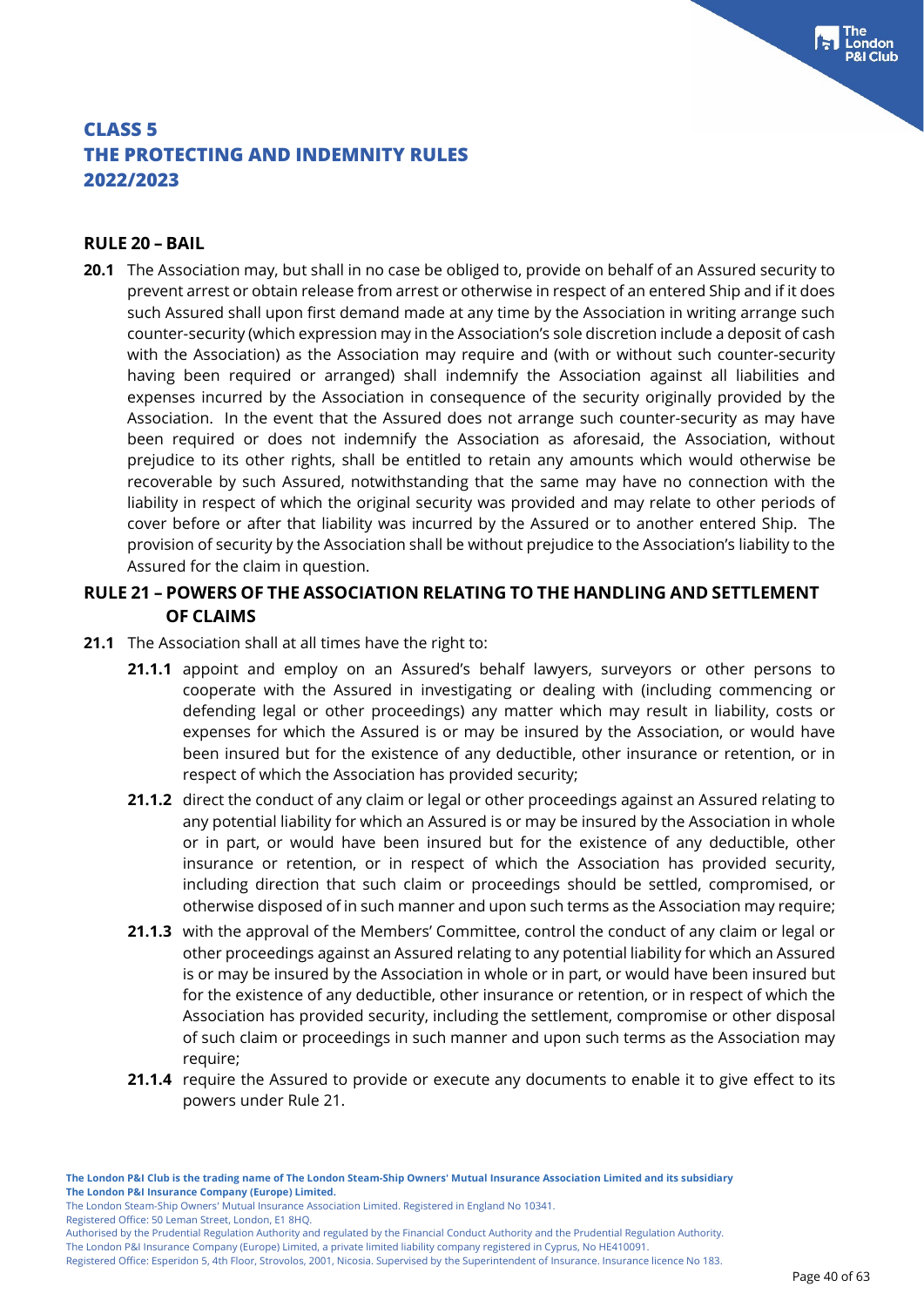**21.2** Without prejudice to any of the Association's rights and remedies under these Rules and at law, if an Assured fails to cooperate or to comply with any of the provisions under Rule 21, the Members' Committee may in its sole discretion reject or reduce any recovery to which such failure may appear to the Members' Committee to be relevant.

### **RULE 22 – SETTLEMENT OF CLAIMS**

- **22.1** The Members' Committee shall meet as often as may be required for the purposes of settling and determining claims or any other matters relating to the business of the Association.
- **22.2** The Members' Committee shall in its sole discretion have power from time to time to authorise the Managers to effect both settlement and payment of any claims, without prior reference to the Members' Committee, of such types and up to such sums as the Members' Committee may in its sole discretion determine.
- **22.3** No member of the Members' Committee may vote upon any claim in which he is in any way interested.
- **22.4** Where under any Rule the Members' Committee shall have exercised its sole discretion in settling or determining claims or any other matters relating to the business of the Association, the Members' Committee shall not be obliged to give reasons for any decision.

### **RULE 23 – COVER FOR CO-ASSUREDS AND OTHER ASSUREDS**

- **23.1** The Association may accept an application for insurance as a Co-assured of other interests in the same Ship than the interest of the Principal Assured PROVIDED that:
	- **23.1.1** The cover afforded to such Co-assureds shall extend only to risks, liabilities and expenses arising out of operations and/or activities customarily carried on by or at the risk and responsibility of shipowners and which are within the scope of the cover afforded by the Rules and any special terms set out in the Certificate of Entry.
	- **23.1.2** Each Co-assured shall have an independent right of recovery from the Association although the Association may in its sole discretion reject or reduce any multiple recovery by Co-assureds in respect of the same loss.
	- **23.1.3** The Principal Assured and all Co-Assureds and Other Assureds under the same entry each warrant that the Co-assured is in relation to the entered Ship:
		- **23.1.3.1** interested in its operation, management or manning; or
		- **23.1.3.2** the holding company or the beneficial owner of the Principal Assured or any person insured as Co-assured and interested in its operation, management or manning; or
		- **23.1.3.3** a mortgagee of the ship or a financial institution (or its subsidiary or affiliate) as the owner leasing the entered Ship to the Principal Assured; or
		- **23.1.3.4** not a charterer of the ship other than as a bareboat charterer under Rule 23.1.3.1.
	- **23.1.4** Co-assureds shall be jointly and severally liable with the Principal Assured to pay all amounts due to the Association whether pursuant to these Rules, the Articles or otherwise.
- **23.2** The Association may accept an application for insurance as an Other Assured as follows:
	- **23.2.1** a contractor (including a charterer) who has entered into a contract with the Principal Assured for the provision of services by or to the entered Ship, and any person in the

The London Steam-Ship Owners' Mutual Insurance Association Limited. Registered in England No 10341.

Registered Office: 50 Leman Street, London, E1 8HQ.

The London P&I Insurance Company (Europe) Limited, a private limited liability company registered in Cyprus, No HE410091.

Authorised by the Prudential Regulation Authority and regulated by the Financial Conduct Authority and the Prudential Regulation Authority.

Registered Office: Esperidon 5, 4th Floor, Strovolos, 2001, Nicosia. Supervised by the Superintendent of Insurance. Insurance licence No 183.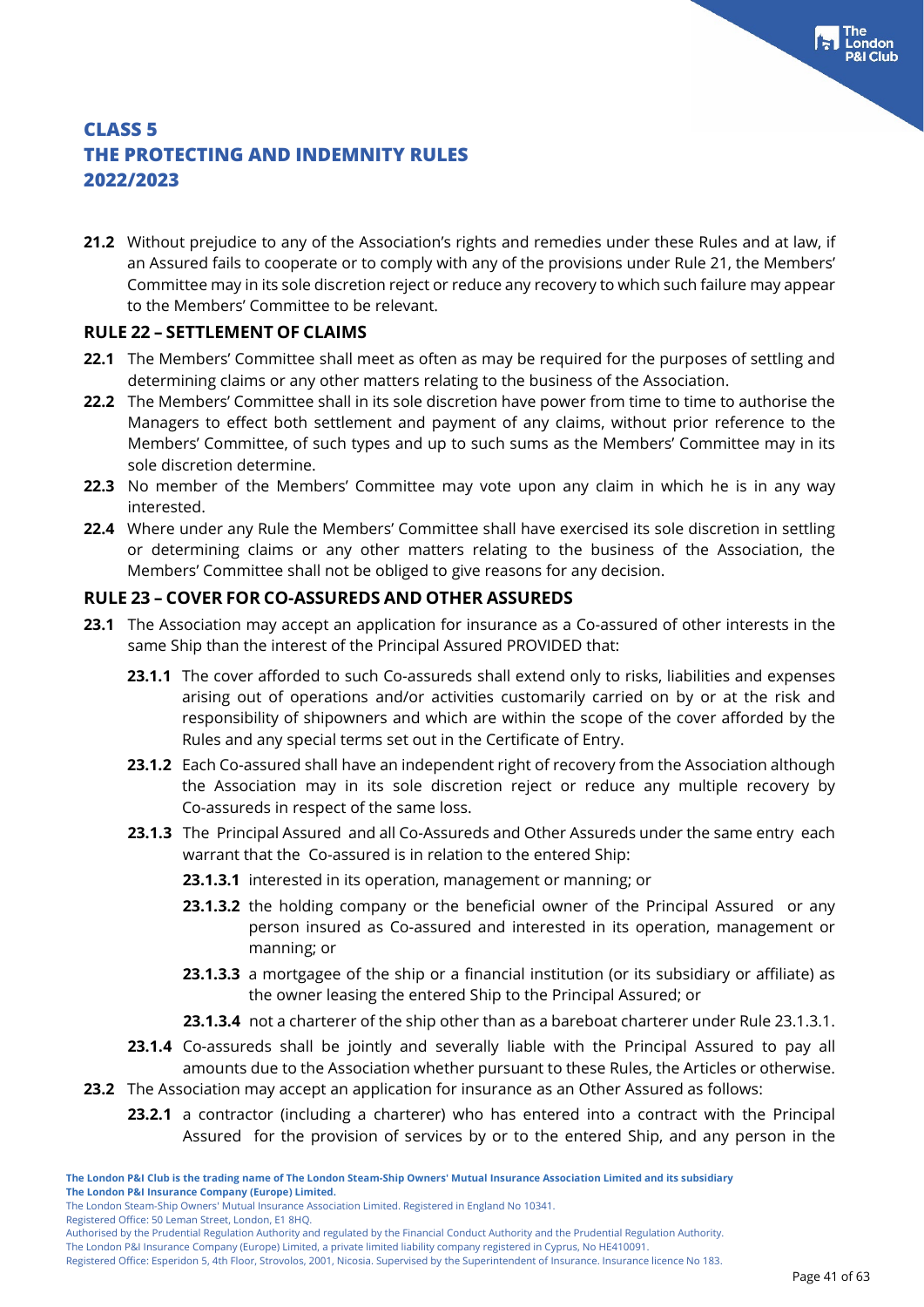contractor's group, PROVIDED that:

- **23.2.1.1** the contract has been approved by the Association; and
- **23.2.1.2** the contractor and, if so requested by the contractor, any person in the contractor's group is named in the Certificate of Entry; and
- **23.2.1.3** the contract includes a Knock for Knock agreement in respect of any and all persons in the contractor's group; and
- **23.2.1.4** the Other Assured shall only be covered for liabilities, costs and expenses which are to be borne by the Principal Assured under the terms of the contract and would, if borne by that Assured, be recoverable by that Assured from the Association.
- **23.2.2** a charterer affiliated to or associated with the Principal Assured PROVIDED that:
	- **23.2.2.1** such charterer shall only be covered for the risks, liabilities, costs and expenses for which that Assured has cover;
	- **23.2.2.2** for the purposes of this Rule 23.2.2 a charterer shall only be affiliated to or associated with that Assured if:
		- **23.2.2.2.1** both that Assured and the charterer have the same parent or
		- **23.2.2.2.2** one of that Assured and charterer is the parent of the other and
		- **23.2.2.2.3** a parent is a company which owns at least 50% of the shares in and voting rights of another or owns a minority of the shares in the other and the ability to procure that it is managed and operated in accordance with its wishes.
- **23.2.3** other persons or companies (for misdirected arrow claims) PROVIDED that:
	- **23.2.3.1** the cover afforded to the Other Assured shall extend insofar only as that Other Assured may be found liable to pay in the first instance for loss or damage which is properly the responsibility of the Principal Assured or an affiliated or associated charterer as defined in Rule 23.2.2;
	- **23.2.3.2** nothing in the cover afforded hereunder shall be construed as extending cover in respect of any amount which would not have been recoverable from the Association by the Principal Assured, or as appropriate an affiliated or associated charterer as defined in Rule 23.2.2, had the claim in respect of such loss or damage been made or enforced against him;
	- **23.2.3.3** once the Association has made indemnification under such cover it shall not be under any further liability and shall not make any further payment to any person or company whatsoever, including the Principal Assured or an affiliated or associated charterer as defined in Rule 23.2.2 in respect of that loss or damage; and
	- **23.2.3.4** the Principal Assured and all Co-assureds and Other Assureds under the same entry each warrant that it is not a charterer of the whole or any part of the entered Ship.
- **23.3** In relation to Co-assureds and Other Assureds:

**The London P&I Club is the trading name of The London Steam-Ship Owners' Mutual Insurance Association Limited and its subsidiary The London P&I Insurance Company (Europe) Limited.**

Registered Office: 50 Leman Street, London, E1 8HQ.

The London P&I Insurance Company (Europe) Limited, a private limited liability company registered in Cyprus, No HE410091.

The London Steam-Ship Owners' Mutual Insurance Association Limited. Registered in England No 10341.

Authorised by the Prudential Regulation Authority and regulated by the Financial Conduct Authority and the Prudential Regulation Authority.

Registered Office: Esperidon 5, 4th Floor, Strovolos, 2001, Nicosia. Supervised by the Superintendent of Insurance. Insurance licence No 183.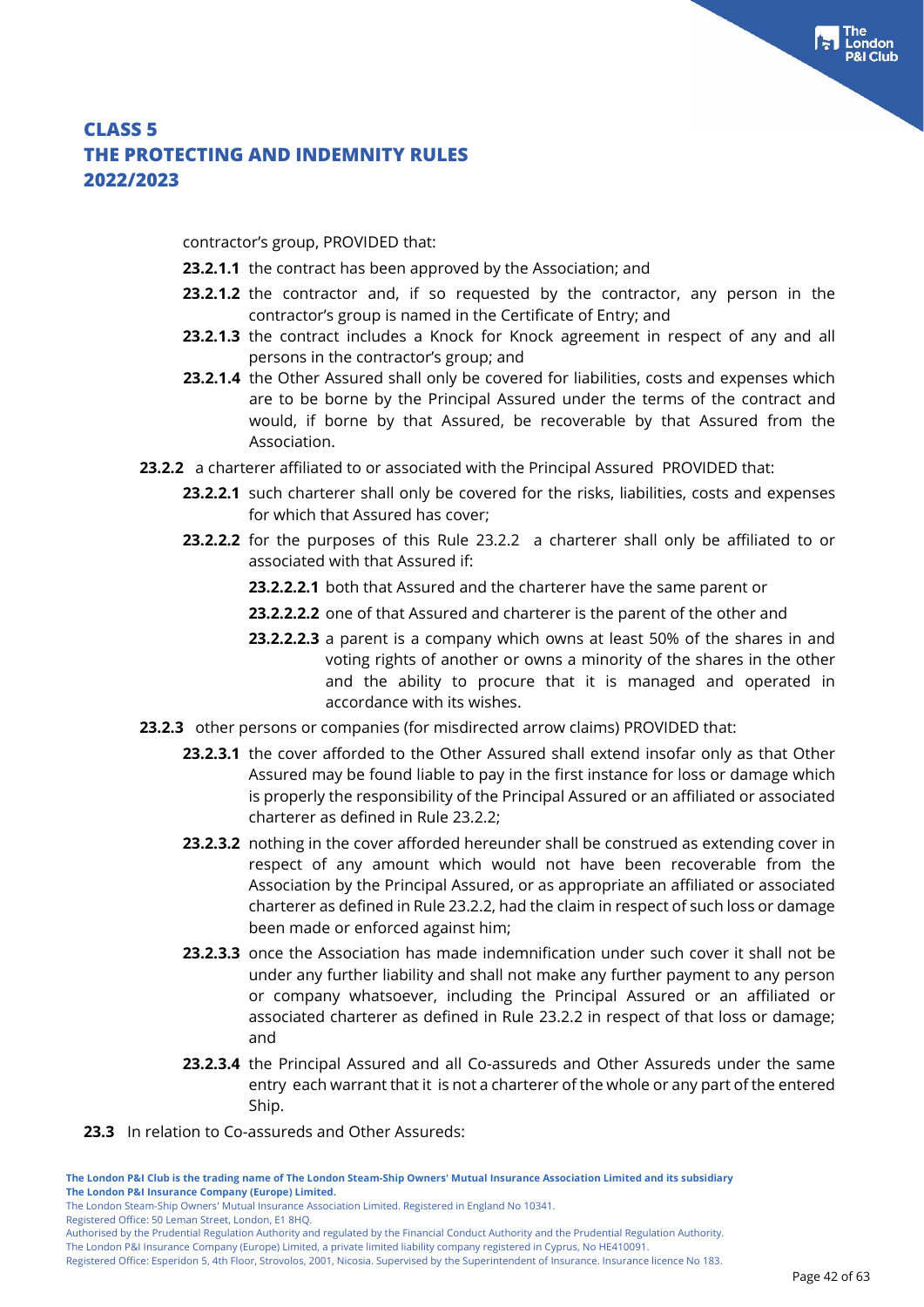- **23.3.1** each Co-assured and each Other Assured shall be named as such together with its interest in relation to the entered Ship in the relevant Certificate of Entry or by endorsement thereto;
- **23.3.2** the benefit of the insurance of the Principal Assured shall not be extended to third party persons or companies which are not referred to in the relevant Certificate of Entry or by endorsement thereto, whether by name, class, description or otherwise, notwithstanding the provisions of the Contracts (Rights of Third Parties) Act 1999;
- **23.3.3** the cover afforded shall always be subject to:

**23.3.3.1** the provisos in Rule 9.1, and

**23.3.3.2** the limitations on recoveries in Rule 11;

- **23.3.4** there shall be no waiver of subrogation and any contractual or other legal liability of any Assured, Co-assured or Other Assured to each other shall not be excluded or discharged by reason of being insured under the same Entry. Any payment by the Association to any Assured, Co-assured or Other Assured in respect to any liabilities, losses and expenses shall operate only as satisfaction not exclusion or discharge of the liability of any Assured, Coassured or Other Assured to each other;
- **23.3.5** the Association shall not be bound to issue any Certificate of Entry or any Endorsement Slip to more than one Assured delivery of which to whom shall be sufficient delivery to all;
- **23.3.6** payment to any one Assured of any sums payable by the Association shall be a sufficient discharge of the Association for the same;
- **23.3.7** failure by one Assured to provide particulars and information within his knowledge (or which could with reasonable diligence be ascertained by him) shall be deemed to have been the failure of all;
- **23.3.8** conduct of one Assured which is sufficient to bar that Assured's right under this policy shall bar the rights of recovery of all and the knowledge (including deemed knowledge) of one Assured shall be deemed to be the knowledge (including deemed knowledge) of all;
- **23.3.9** any provision of these Rules which would entitle the Association to reject or reduce recovery in respect of one Assured shall be deemed to apply to all;
- **23.3.10** any communication from the Association to one Co-assured or Other Assured shall be deemed to have been communicated to all its other Co-assureds and Other Assureds and any communication from the Association to the Principal Assured shall be deemed to have been communicated to all of its Co-assureds and Other Assureds;
- 23.3.11 any communication from one Assured to the Association shall be deemed to have been made with the full approval and authority of all;
- **23.3.12** the Association shall be entitled to pay all sums to one Assured on behalf of all Co-assureds and Other Assureds; and
- **23.3.13** no Assured shall be entitled to recover from the Association in respect of any dispute or claim arising with any other Assured in respect of an entry.

The London Steam-Ship Owners' Mutual Insurance Association Limited. Registered in England No 10341.

Registered Office: 50 Leman Street, London, E1 8HQ.

The London P&I Insurance Company (Europe) Limited, a private limited liability company registered in Cyprus, No HE410091.

Registered Office: Esperidon 5, 4th Floor, Strovolos, 2001, Nicosia. Supervised by the Superintendent of Insurance. Insurance licence No 183.

Authorised by the Prudential Regulation Authority and regulated by the Financial Conduct Authority and the Prudential Regulation Authority.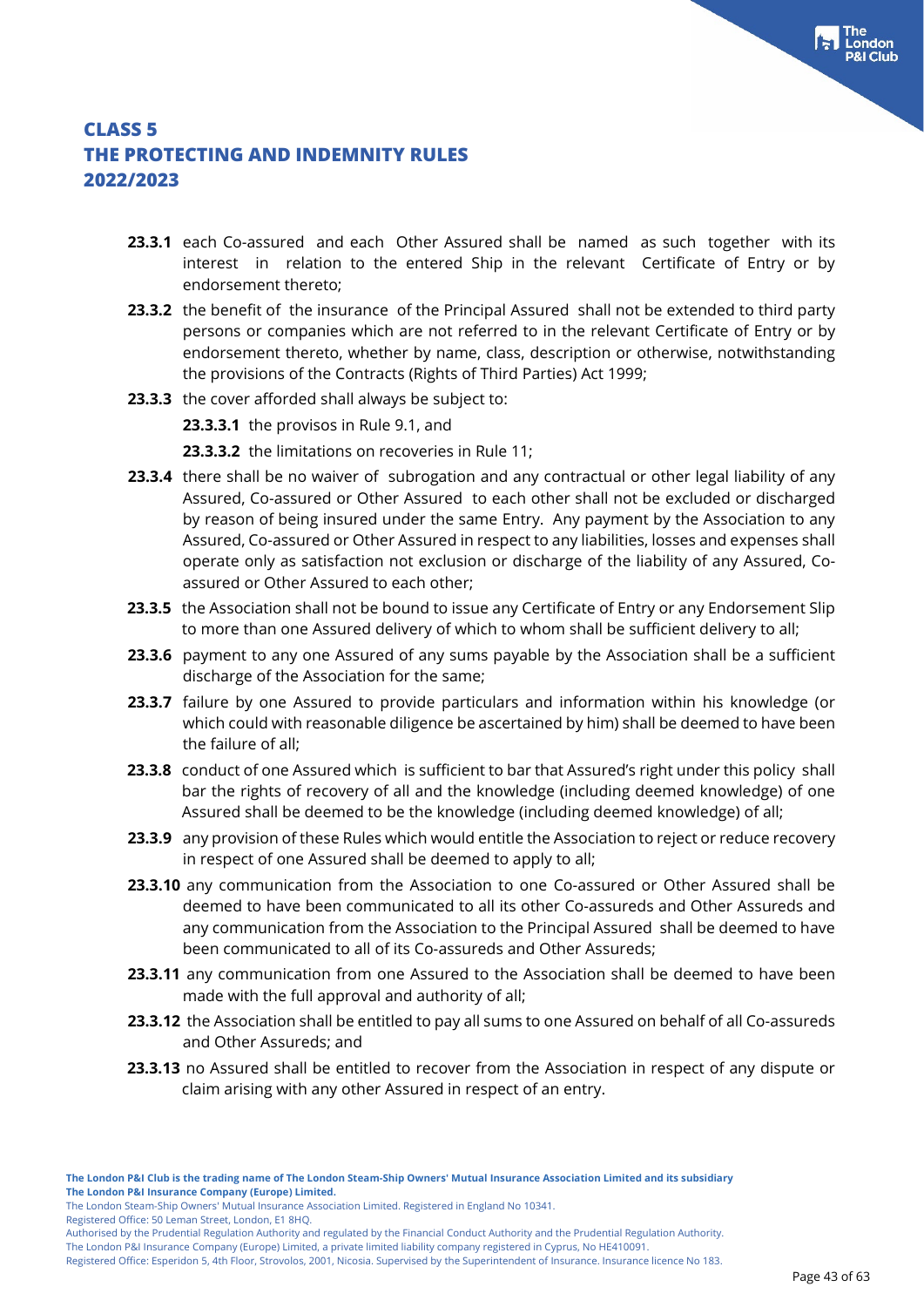### **RULE 24 – COVER FOR AFFILIATES AND ASSOCIATES NOT NAMED IN THE CERTIFICATE OF ENTRY**

- **24.1** Should a claim in respect whereof the Principal Assured is insured by the Association be made or enforced through a person or company (other than a Co-assured or Other Assured in relation to that Assured) affiliated or associated with such Assured , the Association may if so requested by the Principal Assured indemnify such person or company against any loss which as a consequence thereof such person or company shall have incurred in that capacity provided always that nothing herein contained shall be construed as extending to any amount which would not have been recoverable from the Association by the Principal Assured had such claim been made or enforced against him. Once the Association has made such indemnification it shall not be under any further liability and shall not make any further payment to any person or company whatsoever, including the Principal Assured, in respect of that claim.
- **24.2** Conduct of the Principal Assured or affiliate or associate hereunder or any Co-assured or Other Assured which would entitle the Association to reject or reduce recovery shall be deemed to have been the conduct of all and shall bar the rights of recovery of all of said insured.

#### **RULE 25 – FLEET ENTRIES**

**25.1** Applications for insurance may be made and accepted in respect of Ships of which the beneficial ownership is separate on terms that the Ships concerned shall be deemed (for these insurance purposes only) to form part of a specified fleet whereby the Association shall deal with the entries of such Ships in combination and not individually, in consideration for which all Assureds within each such fleet entry shall accept joint and several liability to pay all amounts due to the Association by way of Calls or otherwise in respect of all Ships within that fleet entry.

#### **RULE 26 – ASSIGNMENT**

- **26.1** No insurance afforded by the Association may be assigned without the written consent of the Association, which shall in its sole discretion be entitled to refuse consent or to give consent only upon specified terms or conditions, in either case without stating reasons, and any purported assignments made without such consent shall be void and of no effect.
- **26.2** Where the written consent of the Association is given to any proposed assignment, such consent and such assignment shall be on terms that on and from the assignment the assignee shall become and be with the assignor jointly and severally liable for the payment of all Calls and/or other amounts due to the Association and for the performance of the assignor's other obligations hereunder.
- **26.3** In particular, but without prejudice to the generality of the foregoing, from any amount payable by the Association to the assignee there may be deducted such amount as the Association may then estimate as sufficient to discharge any past or future liabilities whatsoever of the assignor to the Association, whether arising before or after the assignment.

Registered Office: 50 Leman Street, London, E1 8HQ.

The London P&I Insurance Company (Europe) Limited, a private limited liability company registered in Cyprus, No HE410091.

Registered Office: Esperidon 5, 4th Floor, Strovolos, 2001, Nicosia. Supervised by the Superintendent of Insurance. Insurance licence No 183.

The London Steam-Ship Owners' Mutual Insurance Association Limited. Registered in England No 10341.

Authorised by the Prudential Regulation Authority and regulated by the Financial Conduct Authority and the Prudential Regulation Authority.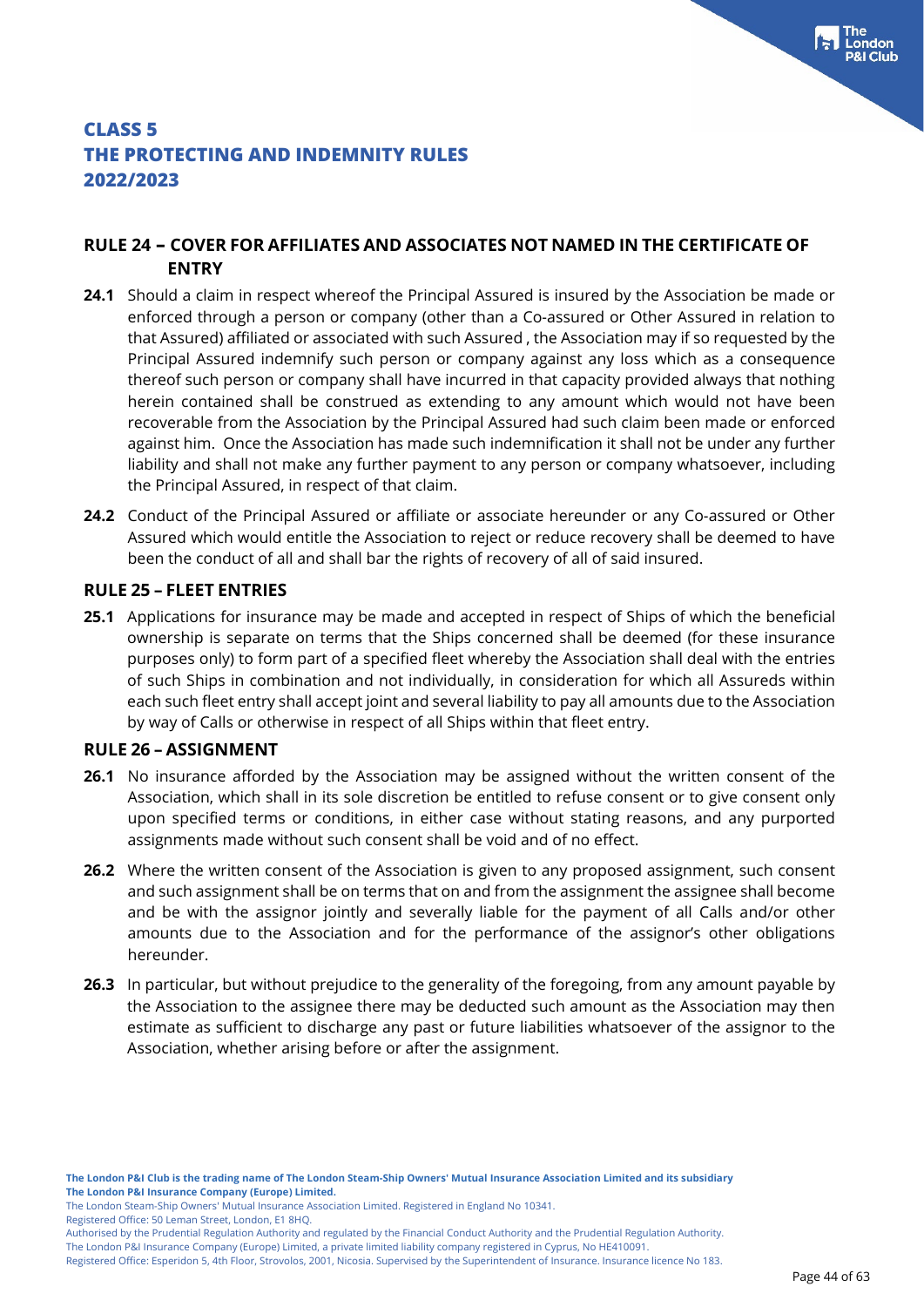### **RULE 27 – PERIOD OF INSURANCE, TERMINATION BY CONTRACTUAL NOTICE AND NOVATION**

- **27.1** Unless otherwise agreed by the Association in writing or unless terminated earlier in accordance with these Rules, any contract of insurance in respect of any Assured's interest in an entered Ship (together with the entry of that Ship in respect of that interest) shall commence at the time stated in the Certificate of Entry relating to such contract and shall, unless such contract is for a fixed period (in which case such contract shall, subject as otherwise provided in these Rules, cease at the end of such fixed period), continue until the expiry of the then current Policy Year and thereafter from Policy Year to Policy Year.
- **27.2** Any contract of insurance:
	- **27.2.1** (other than a contract for a fixed premium) in respect of any Assured's interest in an entered Ship (together with the entry of that Ship in respect of that interest) may be terminated by the Assured only at noon GMT on 20th February of any year with not less than 30 days' written notice to the Association;
	- **27.2.2** in respect of any Assured's interest in an entered Ship (together with the entry of that Ship in respect of that interest) may be terminated by the Association at any time with not less than 7 days' written notice to the Assured or, in the event that the Assured declares or manifests an intention not to pay Calls or any other amount due to the Association, whether such Calls or any other amount due to the Association be then currently due and payable or payable in the future, with immediate effect upon written notice to the Assured.
- **27.3** In the event of any sale, disposal or transfer by the Association of the whole or any part of the undertaking, property, assets or liabilities of the Association to any third party carrying on the whole or any part of the business of the Association in succession to the Association (the "Transferee"), any contract of insurance in respect of any Assured's interest in an entered Ship (together with the entry of that Ship in respect of that interest) may, subject to the approval of the Board (provided such approval was decided upon at a meeting of the Board at which not less than two thirds of the Board members present and entitled to vote voted in favour of the resolution to give such approval, or is the subject of a written resolution signed by all members of the Board), be:
	- **27.3.1** novated, in whole or in part, to the Transferee on such terms as the Board may in its sole discretion deem necessary for the purpose of implementing or giving effect to any such sale, disposal or transfer; and/or
	- **27.3.2** terminated by the Association in accordance with Rule 27.2.2 and replaced with a new contract of insurance between each Assured and the Transferee on the same terms mutatis mutandis as that Assured's original contract of insurance with the Association.

For the purpose of giving effect to this Rule 27.3, the Assured hereby consents to any novation, termination and entry into a replacement contract of insurance as referred to in Rules 27.3.1 and 27.3.2 and appoints the Association (acting through one or more members of the Board or the Managers) as agent for and on its behalf and in its name to enter into and execute any such novation, termination and replacement contract of insurance.

The London Steam-Ship Owners' Mutual Insurance Association Limited. Registered in England No 10341.

Registered Office: 50 Leman Street, London, E1 8HQ.

Authorised by the Prudential Regulation Authority and regulated by the Financial Conduct Authority and the Prudential Regulation Authority.

Registered Office: Esperidon 5, 4th Floor, Strovolos, 2001, Nicosia. Supervised by the Superintendent of Insurance. Insurance licence No 183.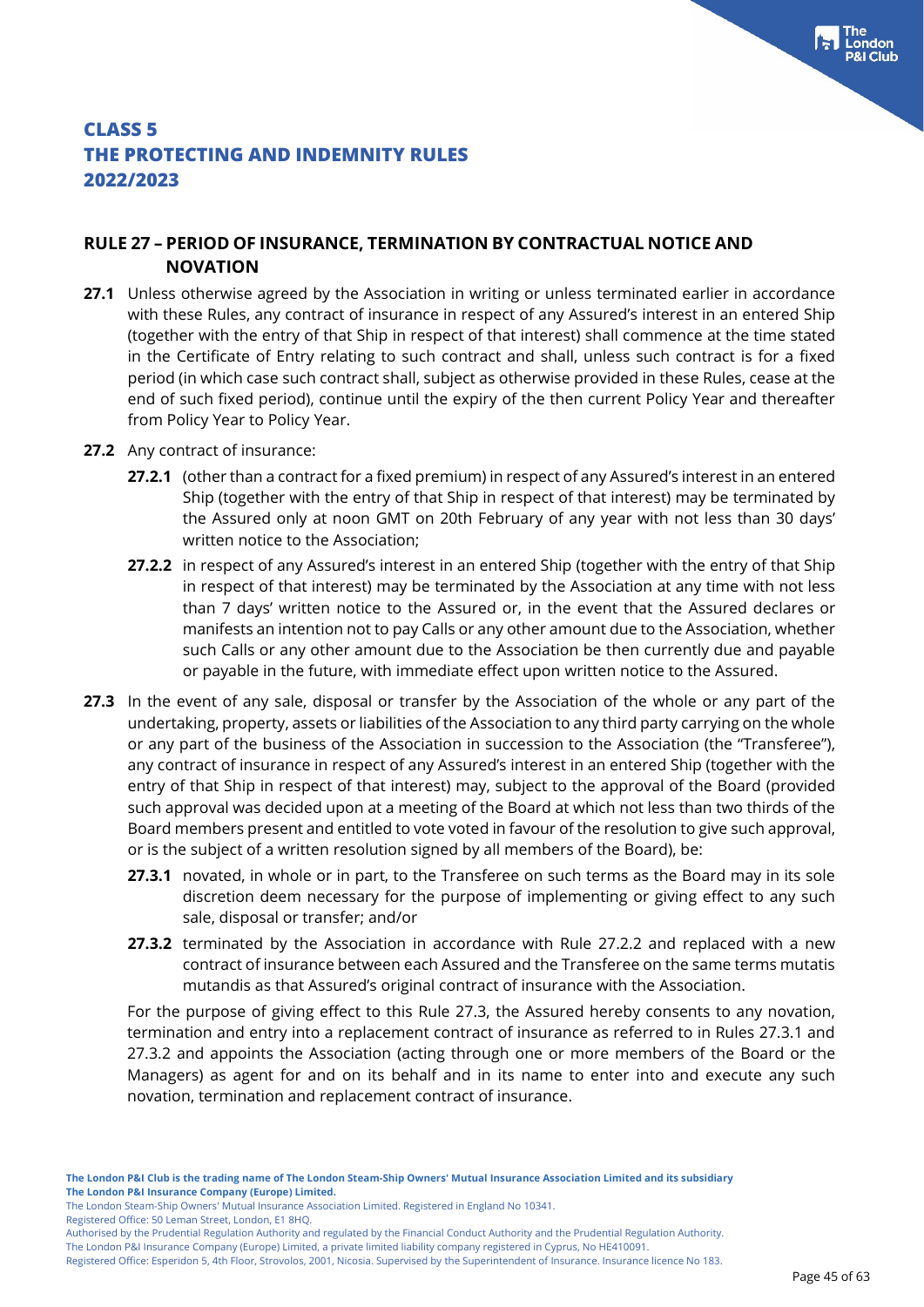### **RULE 28 – TERMINATION UPON SALE, LOSS, ETC.**

- **28.1** Unless otherwise agreed by the Association in writing, any contract of insurance in respect of any Assured's interest in an entered Ship shall terminate (together with the entry of that Ship in respect of that interest) upon the happening of any of the following events:
	- **28.1.1** the Assured parting with or assigning his interest in the Ship whether by bill of sale or other formal document or in any other way whatsoever;
	- **28.1.2** the Ship is a total loss or is accepted by the hull underwriters as being a constructive, compromised or arranged total loss, save as regards the liabilities, costs and expenses resulting directly from the casualty which has given rise to such total loss or which are incurred as a result of measures taken with the Association's approval for the purpose of avoiding or minimising any such liabilities;
	- **28.1.3** the Ship being missing for ten days from the date she was last heard of or from her being posted at Lloyd's as missing, whichever shall be the earlier.
- **28.2** The Association may terminate any contract of insurance in respect of any Assured's interest in an entered Ship (together with the entry of that Ship) upon there being any change in the management or operation of the entered Ship.

### **RULE 29 – TERMINATION UPON INSOLVENCY OR LIQUIDATION**

- **29.1** Any contract of insurance in respect of any Assured's interest in an entered Ship shall terminate (together with the entry of that Ship in respect of that interest) upon the happening of any of the following events:
	- **29.1.1** where the Assured is an individual upon his death, or upon a receiving order being made against him, or upon his becoming bankrupt, or upon his making any composition or arrangement with his creditors generally, or upon his becoming incapable by reason of mental disorder of managing and administering his property and affairs;
	- **29.1.2** where the Assured is a corporation, upon the occurrence of any of the following:
		- **29.1.2.1** dissolution;
		- **29.1.2.2** a resolution for voluntary winding-up being passed (other than for purposes of company or group reorganisation);
		- **29.1.2.3** an order for compulsory winding-up being made;
		- **29.1.2.4** possession being taken by or on behalf of the holder(s) of any debenture(s) secured by a floating charge of any property comprised in or subject to the charge;
		- **29.1.2.5** any event analogous to or having an effect analogous to those set out in Rules 29.1.2.1 to 29.1.2.4 above under the applicable laws and proceedings of any jurisdiction;
		- **29.1.2.6** any action being taken by the Assured intended to procure the occurrence of any or more of the events set out in Rules 29.1.2.1 to 29.1.2.5 above.
- **29.2** Where the Assured is a corporation, the Association may terminate any contract of insurance in respect of that Assured's interest in an entered Ship (together with the entry of that Ship in respect of that interest) upon the happening of any of the following events:

The London Steam-Ship Owners' Mutual Insurance Association Limited. Registered in England No 10341.

Registered Office: 50 Leman Street, London, E1 8HQ.

The London P&I Insurance Company (Europe) Limited, a private limited liability company registered in Cyprus, No HE410091.

Registered Office: Esperidon 5, 4th Floor, Strovolos, 2001, Nicosia. Supervised by the Superintendent of Insurance. Insurance licence No 183.

Authorised by the Prudential Regulation Authority and regulated by the Financial Conduct Authority and the Prudential Regulation Authority.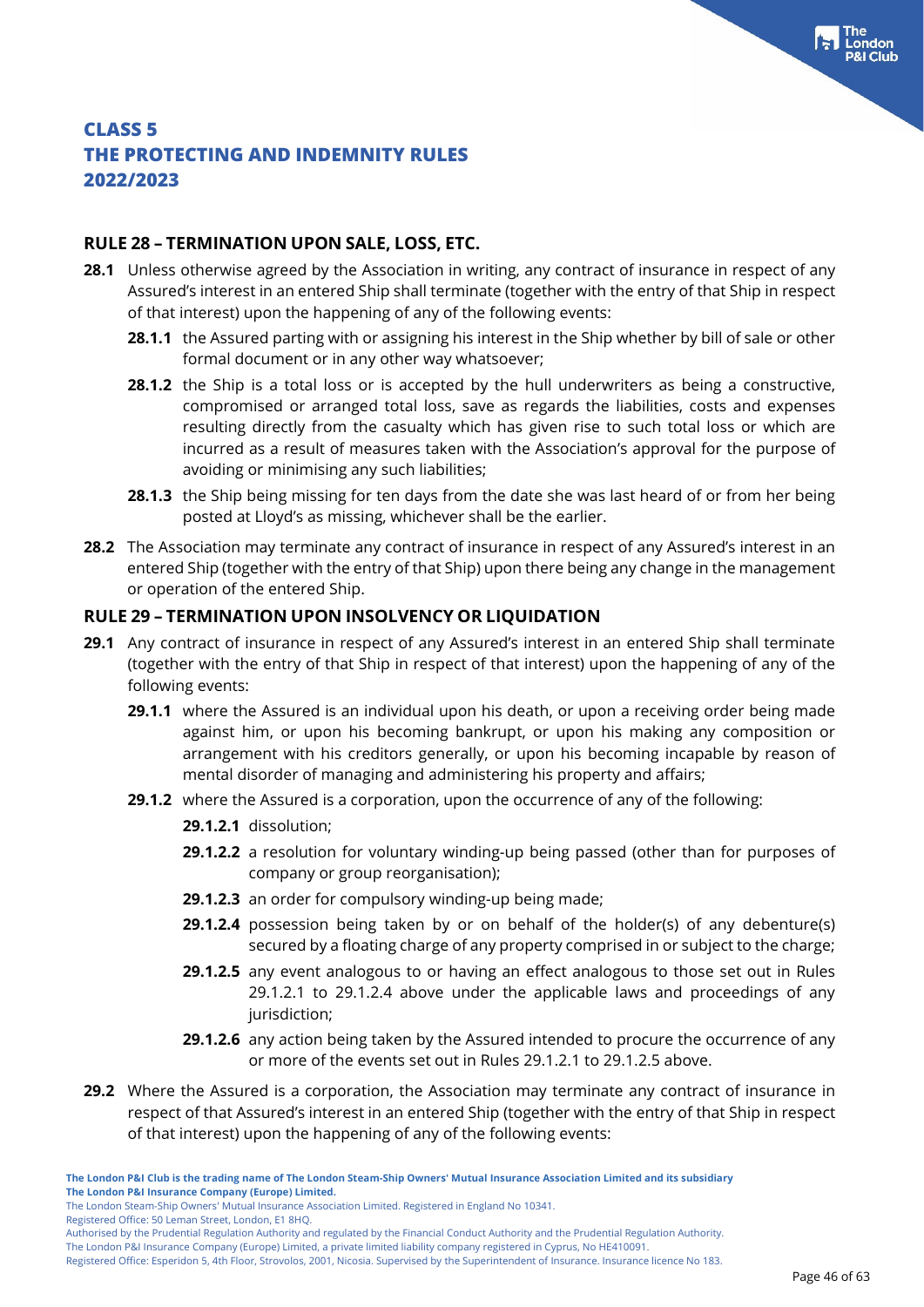- **29.2.1** the appointment of an administrator, receiver, trustee, custodian or other similar official for it or for all or substantially all of its assets;
- **29.2.2** the making of any general assignment, arrangement or composition with or for the benefit of creditors;
- **29.2.3** an order granting protection from creditors being made;
- **29.2.4** any event analogous to or having an effect analogous to those set out in Rules 29.2.1 to 29.2.3 above under the applicable laws and procedures of any jurisdiction;
- **29.2.5** any action being taken by the Assured intended to procure the occurrence of any or more of the events set out in Rules 29.2.1 to 29.2.4 above.

### **RULE 30 – TERMINATION**

- **30.1** If not previously terminated under Rules 27 29, any contract of insurance in respect of any interest in an entered Ship of an Assured who under the proviso in Rule 3.1.2 has ceased to have any rights of recovery by reason of his failure to pay Calls or any other amount due to the Association shall formally terminate (together with the entry of that Ship in respect of that interest) at noon GMT on the next following 20th February unless in the meantime the Association has offered terms for reinstatement of the Assured's cover (which the Association shall in no way be obliged to do) and the same have been accepted by the Assured.
- **30.2** Where the contract of insurance and/or the entry of the entered Ship is terminated under any Rule, it is agreed that the Association is entitled to a lien over the previously entered Ship.

### **RULE 31 – REINSURANCES**

- **31.1** The Association may:
	- **31.1.1** accept reinsurance of risks insured by any other insurer or reinsurer to the extent that such risks might have been directly insured by the Association for the same persons and in respect of the same interests in the Ships concerned as by the original insurer. The terms of such reinsurance shall be as agreed between the Association and such insurer or reinsurer and such insurer or reinsurer shall, unless otherwise agreed by the Association, be bound by and be subject to these Rules as if he was an Assured and had entered a Ship in the Association for insurance;
	- **31.1.2** effect reinsurances of any risks insured or reinsured by the Association;
	- **31.1.3** towards either or both of the aforesaid purposes, continue to be a party to the Pooling Agreement dated 17th November 1992 or any amendment, variation or replacement thereof or addendum thereto, in which the group known as the International Group of Protection and Indemnity Associations currently participate, or to any other agreement of a similar nature or purpose.
- **31.2** The Assured shall not be entitled to recovery in respect of that part of any liability, loss, damage, cost or expense which is not recovered by the Association under the Pooling Agreement, Group General Excess Loss Contract or any reinsurance(s) arranged by the Association because of a shortfall in recovery from such parties or reinsurers thereunder by reason of a potential violation of applicable law, including, but not limited to, the prohibitions and requirements of any economic, financial, or trade sanctions administered by a state, international or supranational organisation or

Registered Office: 50 Leman Street, London, E1 8HQ.

The London Steam-Ship Owners' Mutual Insurance Association Limited. Registered in England No 10341.

Authorised by the Prudential Regulation Authority and regulated by the Financial Conduct Authority and the Prudential Regulation Authority.

The London P&I Insurance Company (Europe) Limited, a private limited liability company registered in Cyprus, No HE410091.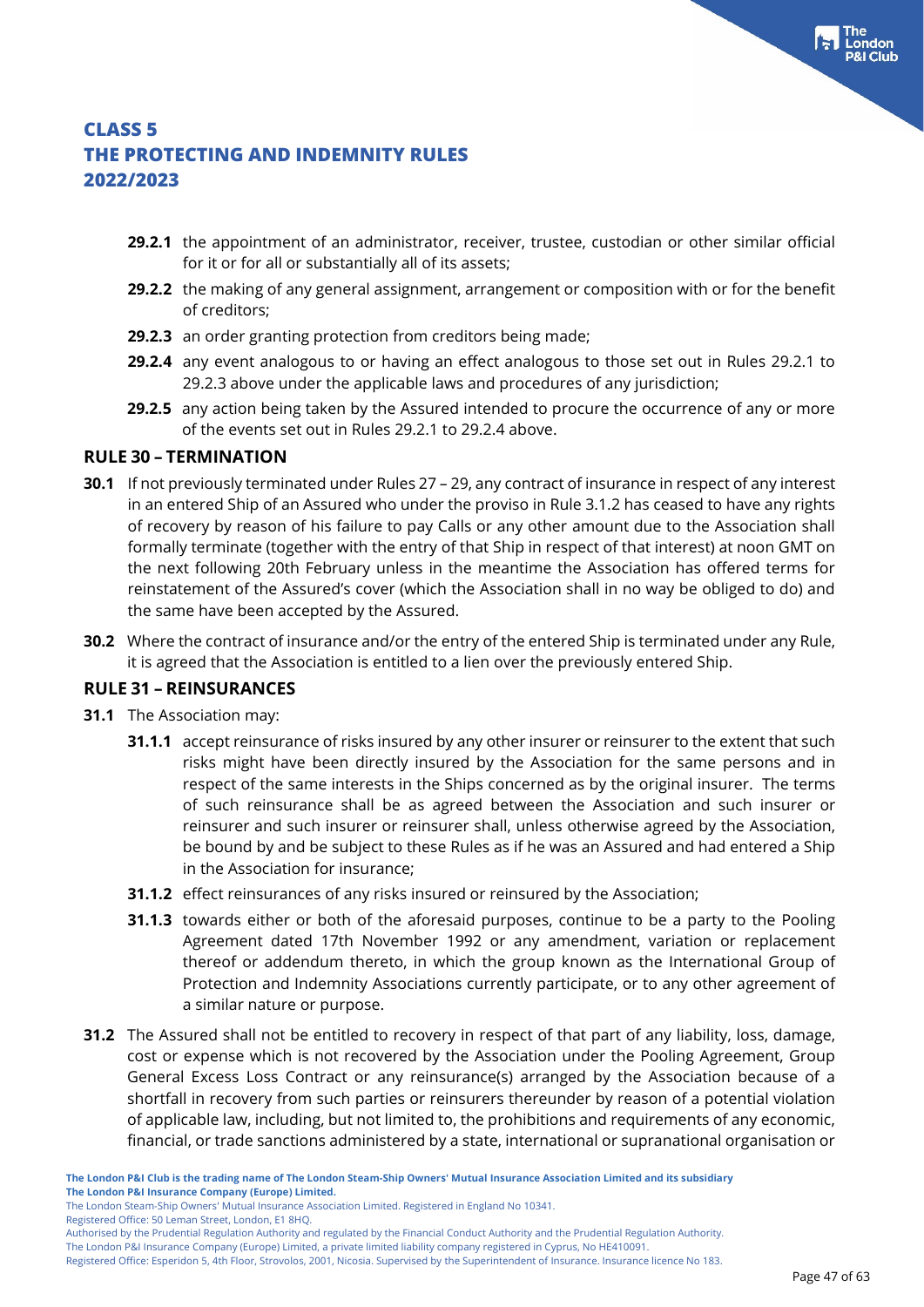other authority (or the risk thereof) or the risk of being or becoming subject to any sanction, prohibition or adverse action in any form whatsoever by any state, international or supranational organisation or other authority if payment were to be made by such parties or reinsurers. For the purposes of this Rule 31.2, "shortfall" includes any failure or delay in recovery by the Association by reason of such parties or reinsurers making payment into a designated account in compliance with the requirements of any state, international organisation or supranational organisation or other authority. The provisions of this Rule 31.2 shall cease to apply in respect of any shortfall to the extent the same is subsequently recovered by the Association under the Pooling Agreement, Group General Excess Loss Contract or any reinsurance(s) arranged by the Association.

### **RULE 32 – ANNUAL AND SUPPLEMENTARY CALLS**

- **32.1** The Assureds who have entered Ships for insurance in the Association in respect of any Policy Year (not being a year closed in accordance with Rule 34) shall (unless such entry is a Fixed Premium Entry or as may be otherwise specifically agreed) provide in accordance with the provisions of Rule 32 by way of Annual Calls or Annual and Supplementary Calls, all funds which in the sole discretion of the Board are required to meet:
	- **32.1.1** the claims, expenses and outgoings (whether incurred, accrued or anticipated) of the insurance business of the Association in respect of such Policy Year including, without prejudice to the generality of the foregoing, such excess (if any) of the claims and other outgoings in respect of any category of such business over the Calls payable to the Association in respect thereof as the Board may charge in whole or in part to such Policy Year, and any proportion of any claims, expenses or outgoings of any insurer other than the Association which has fallen or which may be thought likely to fall upon the Association by virtue of any reinsurance or pooling agreement concluded between the Association and such other insurer, but excluding Overspill Claims;
	- **32.1.2** such of the general expenses of the Association as the Board may from time to time charge against the insurance business of the Association in respect of such Policy Year;
	- **32.1.3** such transfers to the reserves or other accounts of the Association (as referred to in Rules 33.8 and 38) and for subsequent application for the purposes of such reserves or other accounts or otherwise as the Board may determine;
	- **32.1.4** any deficiency (but also taking account of any surplus) which has occurred or may be thought likely to occur in any Policy Years;
	- **32.1.5** any sums which the Association may by any governmental or other similar legislation or regulation be required to set aside in order to establish and/or maintain an adequate solvency margin, guarantee fund and/or other fund or capital requirement in respect of any Policy Year.
- **32.2** Towards such funds for each Policy Year Assureds shall pay an Annual Call at the rate assessed in respect of each Assured by the Managers and shown in each Ship's Certificate of Entry for that Policy Year on the entered tonnage therein stated and pro rata for Ships entered for less than the whole Policy Year.
- **32.3** Further towards such funds, if determined as aforesaid by the Board to be required in accordance with Rule 32.1 for any Policy Year, the Board may direct that a Supplementary Call(s) shall be paid,

The London Steam-Ship Owners' Mutual Insurance Association Limited. Registered in England No 10341.

Registered Office: 50 Leman Street, London, E1 8HQ.

The London P&I Insurance Company (Europe) Limited, a private limited liability company registered in Cyprus, No HE410091.

Registered Office: Esperidon 5, 4th Floor, Strovolos, 2001, Nicosia. Supervised by the Superintendent of Insurance. Insurance licence No 183.

Authorised by the Prudential Regulation Authority and regulated by the Financial Conduct Authority and the Prudential Regulation Authority.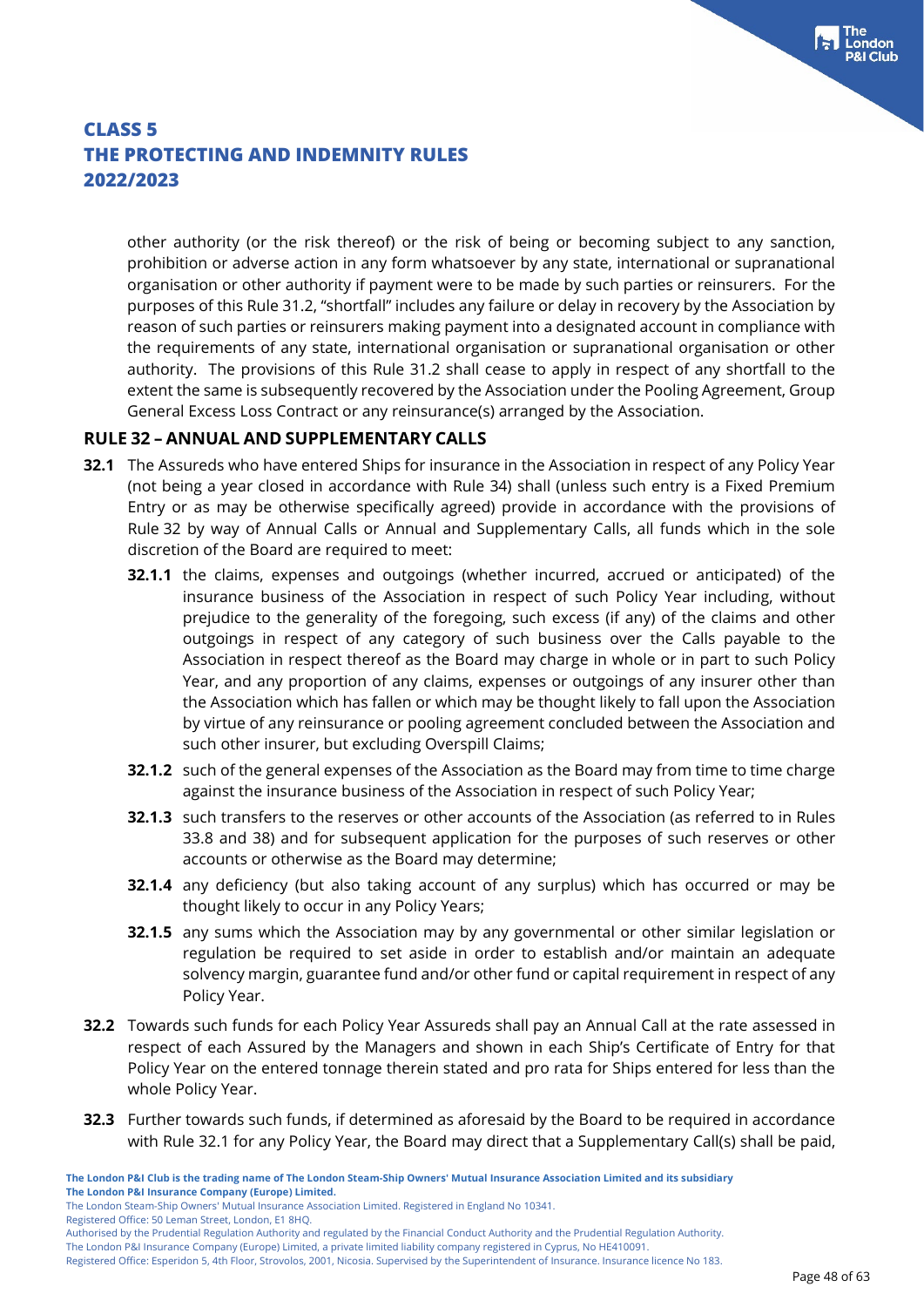the amount(s) of which shall be stated as a uniform percentage of the Annual Call payable by each Assured for that Policy Year.

- **32.4** The Assureds shall also be liable to provide funds in accordance with Rule 33 by means of an Overspill Call(s) to meet any Overspill Claim.
- **32.5** The Board may determine a general increase or reduction in Annual Call rates for the immediately following Policy Year which shall be notified to Assureds not later than the previous 31st December so as to apply with effect from the start of the immediately following Policy Year to all Ships whose entries are then continuing on the basis of which Annual Calls shall be assessed in respect of each Assured by the Managers and shown in each Ships' Certificates of Entry for that Policy Year.

#### **RULE 33 – OVERSPILL CLAIMS/CALLS**

- **33.1** Interpretation
	- **33.1.1** In these Rules the following words and expressions shall have the following meanings, unless the context requires otherwise:

| "Convention Limit"                             | that, | in respect of a Ship, the limit of liability of the owner of that Ship<br>for claims (other than claims for loss of life or personal injury) at<br>the Overspill Claim Date, calculated in accordance with Article 6<br>paragraph 1(b) (but applying 334 Units of Account to each ton up<br>to 500 tons) of the International Convention on Limitation of<br>Liability for Maritime Claims 1976 (the "Convention") and<br>converted from Special Drawing Rights into United States Dollars<br>at the rate of exchange conclusively certified by the Association<br>as being the rate prevailing on the Overspill Claim Date, provided |
|------------------------------------------------|-------|---------------------------------------------------------------------------------------------------------------------------------------------------------------------------------------------------------------------------------------------------------------------------------------------------------------------------------------------------------------------------------------------------------------------------------------------------------------------------------------------------------------------------------------------------------------------------------------------------------------------------------------|
|                                                | (a)   | where a Ship is entered for a proportion (the "relevant<br>proportion") of its tonnage only, the Convention Limit shall<br>be the relevant proportion of the limit of liability calculated<br>and converted as aforesaid; and                                                                                                                                                                                                                                                                                                                                                                                                         |
|                                                |       | (b) each Ship shall be deemed to be a seagoing Ship to which<br>the Convention applies, notwithstanding any provision in the<br>Convention to the contrary;                                                                                                                                                                                                                                                                                                                                                                                                                                                                           |
| "Group General<br><b>Excess Loss Contract"</b> |       | the excess of loss reinsurance policies effected by parties to the<br>Pooling Agreement;                                                                                                                                                                                                                                                                                                                                                                                                                                                                                                                                              |
| "Group Reinsurance<br>Limit"                   |       | the amount of the smallest claim (other than any claim arising in<br>respect of oil pollution) incurred by the Association or by any<br>other party to the Pooling Agreement which would exhaust the<br>largest limit for any type of claim (other than a claim arising in<br>respect of oil pollution) from time to time imposed in the Group<br>General Excess Loss Contract;                                                                                                                                                                                                                                                       |
| "Overspill Call"                               |       | a Call levied by the Association pursuant to Rule 33.5 for the                                                                                                                                                                                                                                                                                                                                                                                                                                                                                                                                                                        |

**The London P&I Club is the trading name of The London Steam-Ship Owners' Mutual Insurance Association Limited and its subsidiary The London P&I Insurance Company (Europe) Limited.**

The London Steam-Ship Owners' Mutual Insurance Association Limited. Registered in England No 10341.

Registered Office: 50 Leman Street, London, E1 8HQ.

Authorised by the Prudential Regulation Authority and regulated by the Financial Conduct Authority and the Prudential Regulation Authority.

The London P&I Insurance Company (Europe) Limited, a private limited liability company registered in Cyprus, No HE410091. Registered Office: Esperidon 5, 4th Floor, Strovolos, 2001, Nicosia. Supervised by the Superintendent of Insurance. Insurance licence No 183.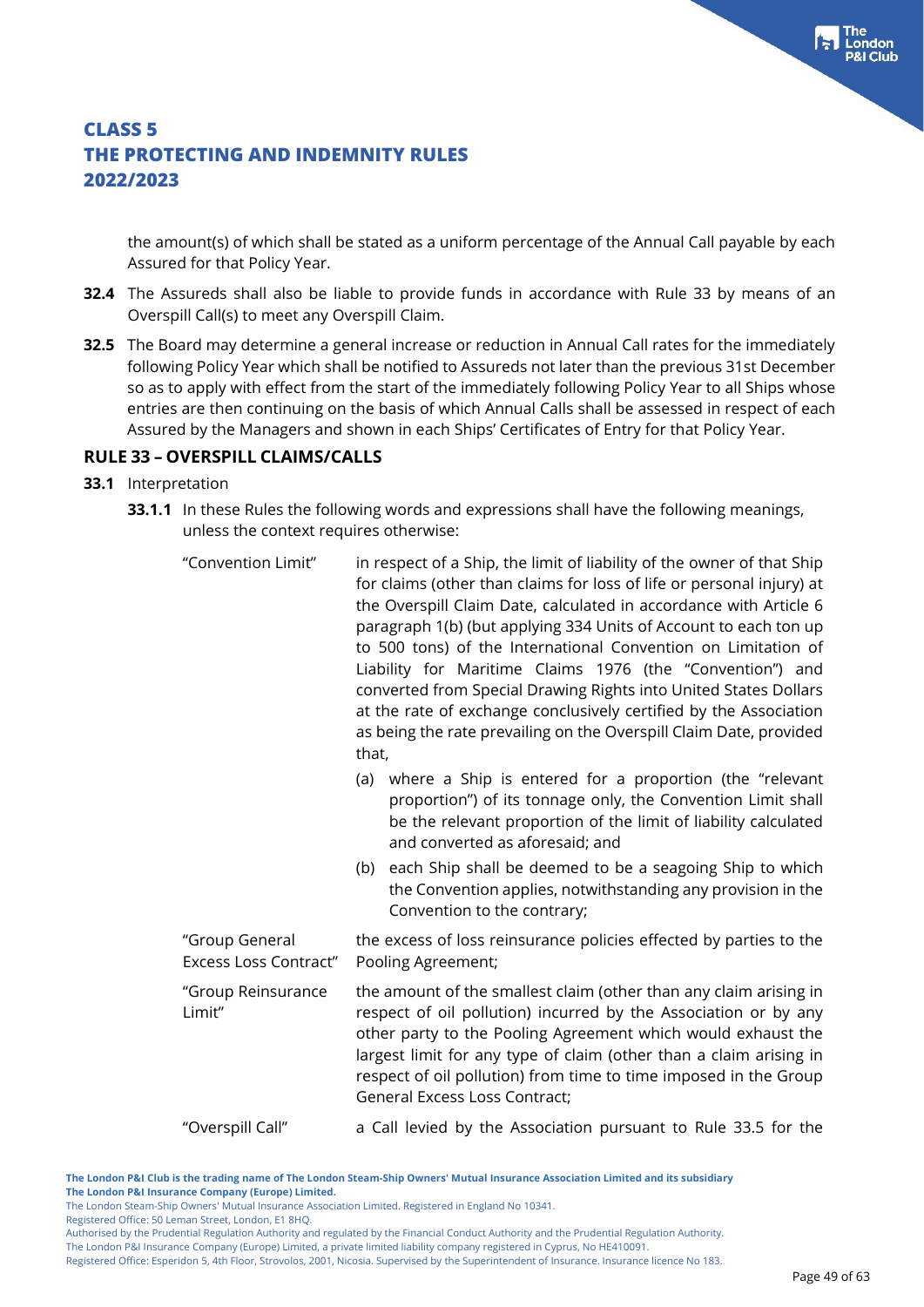|                           | purpose of providing funds to pay part of an Overspill Claim;                                                                                                                                                                                                                                                                                                                                                                                                                        |
|---------------------------|--------------------------------------------------------------------------------------------------------------------------------------------------------------------------------------------------------------------------------------------------------------------------------------------------------------------------------------------------------------------------------------------------------------------------------------------------------------------------------------|
| "Overspill Claim"         | that part (if any) of a claim (other than a claim arising in respect<br>of oil pollution) incurred by the Association or by any other party<br>to the Pooling Agreement under the terms of entry of a Ship<br>which exceeds or may exceed the Group Reinsurance Limit;                                                                                                                                                                                                               |
| "Overspill Claim<br>Date" | in relation to any Overspill Call, the time and date on which there<br>occurred the incident or occurrence giving rise to the Overspill<br>Claim in respect of which the Overspill Call is made or, if the Policy<br>Year in which such incident or occurrence occurred has been<br>closed in accordance with the provisions of Rules 33.6.1 and<br>33.6.2, noon GMT on 20th August of the Policy Year in respect of<br>which the Association makes a declaration under Rule 33.6.3; |
| "Overspill Reserve"       | a reserve established by the Association pursuant to Rule 33.8;                                                                                                                                                                                                                                                                                                                                                                                                                      |
| "Pooling Agreement"       | the agreement, to which the Association is a party, between<br>certain protection and indemnity associations dated 17th<br>November 1992 and any addendum to, or variation or                                                                                                                                                                                                                                                                                                        |

**33.1.2** All claims (other than claims arising in respect of oil pollution) incurred by the Association or by any other party to the Pooling Agreement under the entry of any one Ship arising from any one incident or occurrence including any claim in respect of liability for the removal or nonremoval of any wreck shall be treated for the purposes of these Rules 33.1 – 33.8 as if they were one claim.

replacement of, the said agreement.

- **33.1.3** Any reference to a claim incurred by the Association or by any other party to the Pooling Agreement shall be deemed to include the costs and expenses associated therewith.
- **33.2** Recoverability of Overspill Claims
	- **33.2.1** Without prejudice to any other applicable limit, any Overspill Claim incurred by the Association shall not be recoverable from the Association in excess of the aggregate of:
		- (a) that part of the Overspill Claim which is eligible for pooling under the Pooling Agreement but which, under the terms of the Pooling Agreement, is to be borne by the Association; and
		- (b) the maximum amount that the Association is able to recover from the other parties to the Pooling Agreement as their contributions to the Overspill Claim.
	- **33.2.2** The aggregate amount referred to in Rule 33.2.1 shall be reduced to the extent that the Association can evidence:
		- (a) that costs have been properly incurred by it in collecting or seeking to collect:
			- (i) Overspill Calls levied to provide funds to pay that part of the Overspill Claim referred to in Rule 33.2.1(a); or
			- (ii) the amount referred to in Rule 33.2.1(b); or

Registered Office: 50 Leman Street, London, E1 8HQ.

The London Steam-Ship Owners' Mutual Insurance Association Limited. Registered in England No 10341.

Authorised by the Prudential Regulation Authority and regulated by the Financial Conduct Authority and the Prudential Regulation Authority.

Registered Office: Esperidon 5, 4th Floor, Strovolos, 2001, Nicosia. Supervised by the Superintendent of Insurance. Insurance licence No 183.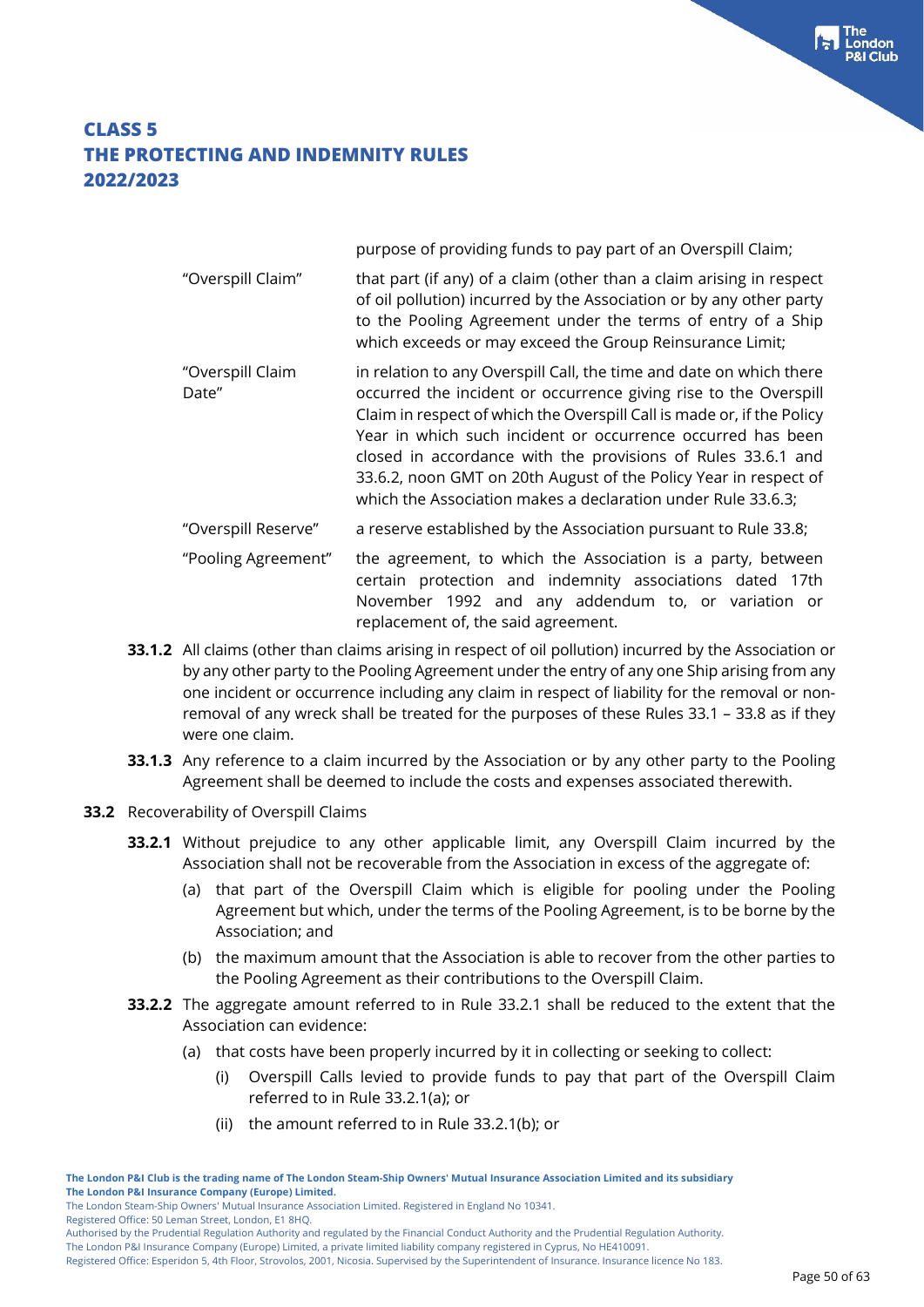- (b) that it is unable to collect an amount equal to that part of the Overspill Claim referred to in Rule 33.2.1(a) which it had intended to pay out of the levy of Overspill Calls because any Overspill Calls so levied, or parts thereof, are not economically recoverable, provided that if, due to a change in circumstances, such amounts subsequently become economically recoverable, the aggregate amount referred to in Rule 33.2.1 shall be reinstated to that extent.
- **33.2.3** In evidencing the matters referred to in Rule 33.2.2(b) the Association shall be required to show that:
	- (a) it has levied Overspill Calls in respect of the Overspill Claim referred to in Rule 33.2.1 on all Assureds entered in the Association on the Overspill Claim Date in accordance with and in the maximum amounts permitted under Rule 33.5; and
	- (b) it has levied those Overspill Calls in a timely manner, has not released or otherwise waived an Assured's obligation to pay those Calls and has taken all reasonable steps to recover those Calls.
- **33.3** Payment of Overspill Claims
	- **33.3.1** The funds required to pay any Overspill Claim incurred by the Association shall be provided:
		- (a) from such sums as the Association is able to recover from the other parties to the Pooling Agreement as their contributions to the Overspill Claim; and
		- (b) from such sums as the Association is able to recover from any special insurance which may, in the sole discretion of the Association, have been effected to protect the Association against the risk of payments of Overspill Claims; and
		- (c) from such proportion as the Association in its sole discretion determines of any sums standing to the credit of such Overspill Reserve as the Association may in its sole discretion have established; and
		- (d) by levying one or more Overspill Calls in accordance with Rule 33.5, irrespective of whether the Association has sought to recover or has recovered all or any of the sums referred to in Rule 33.3.1(b) but provided the Association shall first have made a determination in accordance with Rule 33.3.1(c); and
		- (e) from any interest accruing to the Association on any funds provided as aforesaid.
	- **33.3.2** The funds required to pay such proportion of any Overspill Claim incurred by any other party to the Pooling Agreement which the Association is liable to contribute under the terms of the Pooling Agreement shall be provided in the manner specified in Rules 33.3.1(a) – 33.3.1(e).
	- **33.3.3** To the extent that the Association intends to provide funds required to pay any Overspill Claim incurred by it in the manner specified in Rule 33.3.1(d), the Association shall only be required to pay such Overspill Claim as and when such funds are received by it, provided that it can show from time to time that, in seeking to collect such funds, it has taken the steps referred to in Rules 33.2.3(a) and 33.2.3(b).
- **33.4** Overspill Claims Expert Determinations
	- **33.4.1** Any of the issues referred to in Rule 33.4.2 on which the Association and an Assured cannot

Registered Office: 50 Leman Street, London, E1 8HQ.

Authorised by the Prudential Regulation Authority and regulated by the Financial Conduct Authority and the Prudential Regulation Authority.

Registered Office: Esperidon 5, 4th Floor, Strovolos, 2001, Nicosia. Supervised by the Superintendent of Insurance. Insurance licence No 183.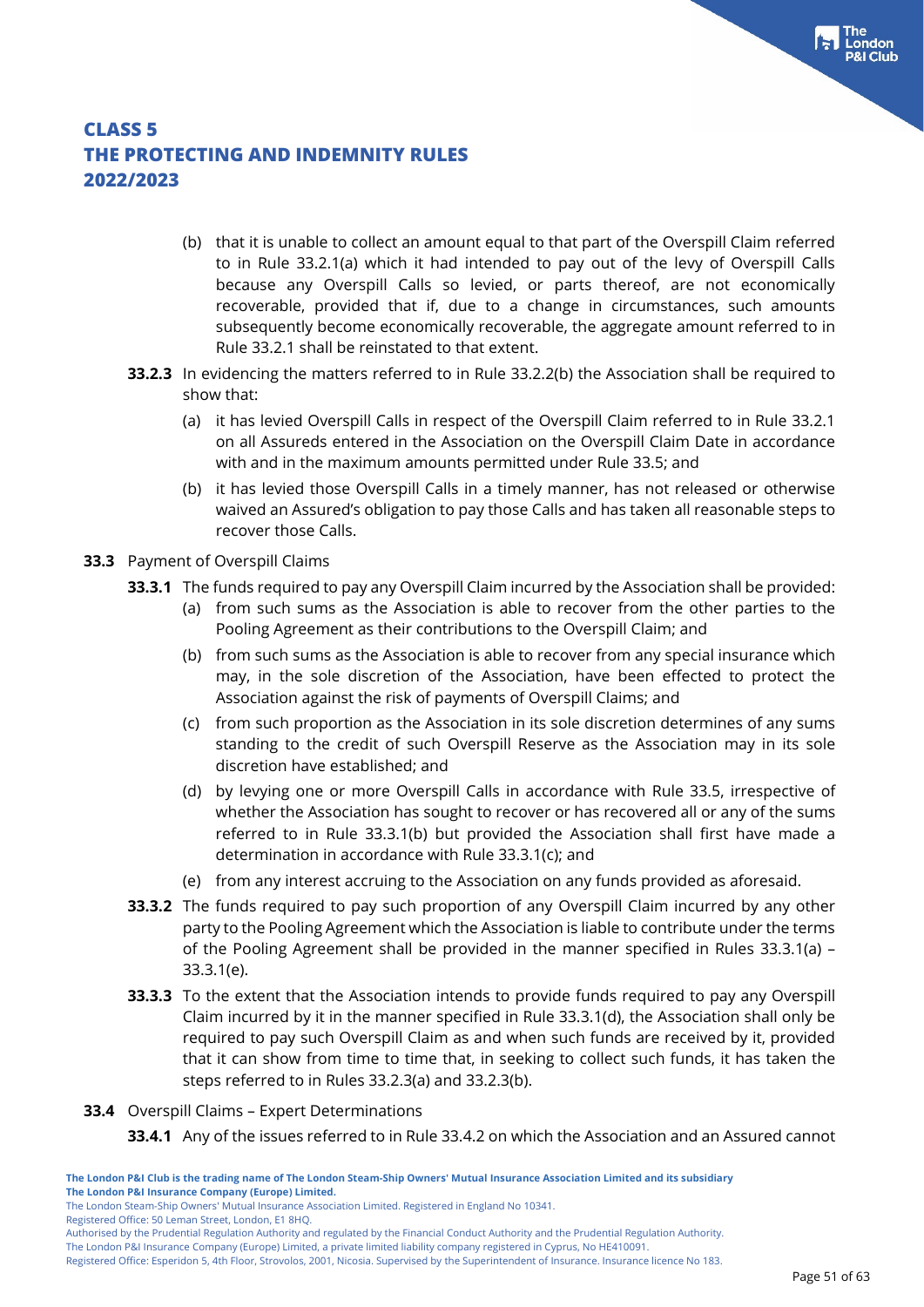agree shall be referred to a panel ("the Panel") constituted in accordance with arrangements established in the Pooling Agreement which, acting as a body of experts and not as an arbitration tribunal, shall determine the issue.

- **33.4.2** This Rule 33.4 shall apply to any issue of whether, for the purpose of applying any of Rules 33.2.2, 33.2.3 and 33.3.3 in relation to any Overspill Claim ("the relevant Overspill Claim"):
	- (a) costs have been properly incurred in collecting or seeking to collect Overspill Calls; or
	- (b) any Overspill Call or part thereof is economically recoverable; or
	- (c) in seeking to collect the funds referred to in Rule 33.3.3, the Association has taken the steps referred to in that Rule.
- **33.4.3** If the Panel has not been constituted at a time when an Assured wishes to refer an issue to it, the Association shall, on request by the Assured, give a direction for the constitution of the Panel as required under the Pooling Agreement.
- **33.4.4** The Association may (and, on the direction of the Assured, shall) give such direction as is required under the Pooling Agreement for the formal instruction of the Panel to investigate any issue and to give its determination as soon as reasonably practicable.
- **33.4.5** The Panel shall in its discretion decide what information, documents, evidence and submissions it requires in order to determine an issue and how to obtain these, and the Association and the Assured shall cooperate fully with the Panel.
- **33.4.6** In determining any issue referred to it under this Rule 33.4 the Panel shall endeavour to follow the same procedures as it follows in determining issues arising in respect of the relevant Overspill Claim which are referred to it under the Pooling Agreement.
- **33.4.7** In determining an issue the members of the Panel:
	- (a) shall rely on their own knowledge and expertise; and
	- (b) may rely on any information, documents, evidence or submission provided to it by the Association or the Assured as the Panel sees fit.
- **33.4.8** If the three members of the Panel cannot agree on any matter, the view of the majority shall prevail.
- **33.4.9** The Panel shall not be required to give reasons for any determination.
- **33.4.10**The Panel's determination shall be final and binding upon the Association and the Assured (subject only to Rule 33.4.11) and there shall be no right of appeal from such determination.
- **33.4.11**If the Panel makes a determination on an issue referred to in Rules 33.4.2(b) or 33.4.2(c) the Association or the Assured may refer the issue back to the Panel notwithstanding Rule 33.4.10, if it considers that the position has materially changed since the Panel made its determination.
- **33.4.12**The costs of the Panel shall be paid by the Association.
- **33.4.13**Costs, indemnities and other sums payable to the Panel by the Association in relation to any Overspill Claim, whether the reference to the Panel has been made under this Rule 33.4 or under the Pooling Agreement, shall be deemed to be costs properly incurred by the Association in respect of that Overspill Claim for the purposes specified in Rule 33.2.2(a).

Registered Office: 50 Leman Street, London, E1 8HQ.

The London Steam-Ship Owners' Mutual Insurance Association Limited. Registered in England No 10341.

Authorised by the Prudential Regulation Authority and regulated by the Financial Conduct Authority and the Prudential Regulation Authority.

Registered Office: Esperidon 5, 4th Floor, Strovolos, 2001, Nicosia. Supervised by the Superintendent of Insurance. Insurance licence No 183.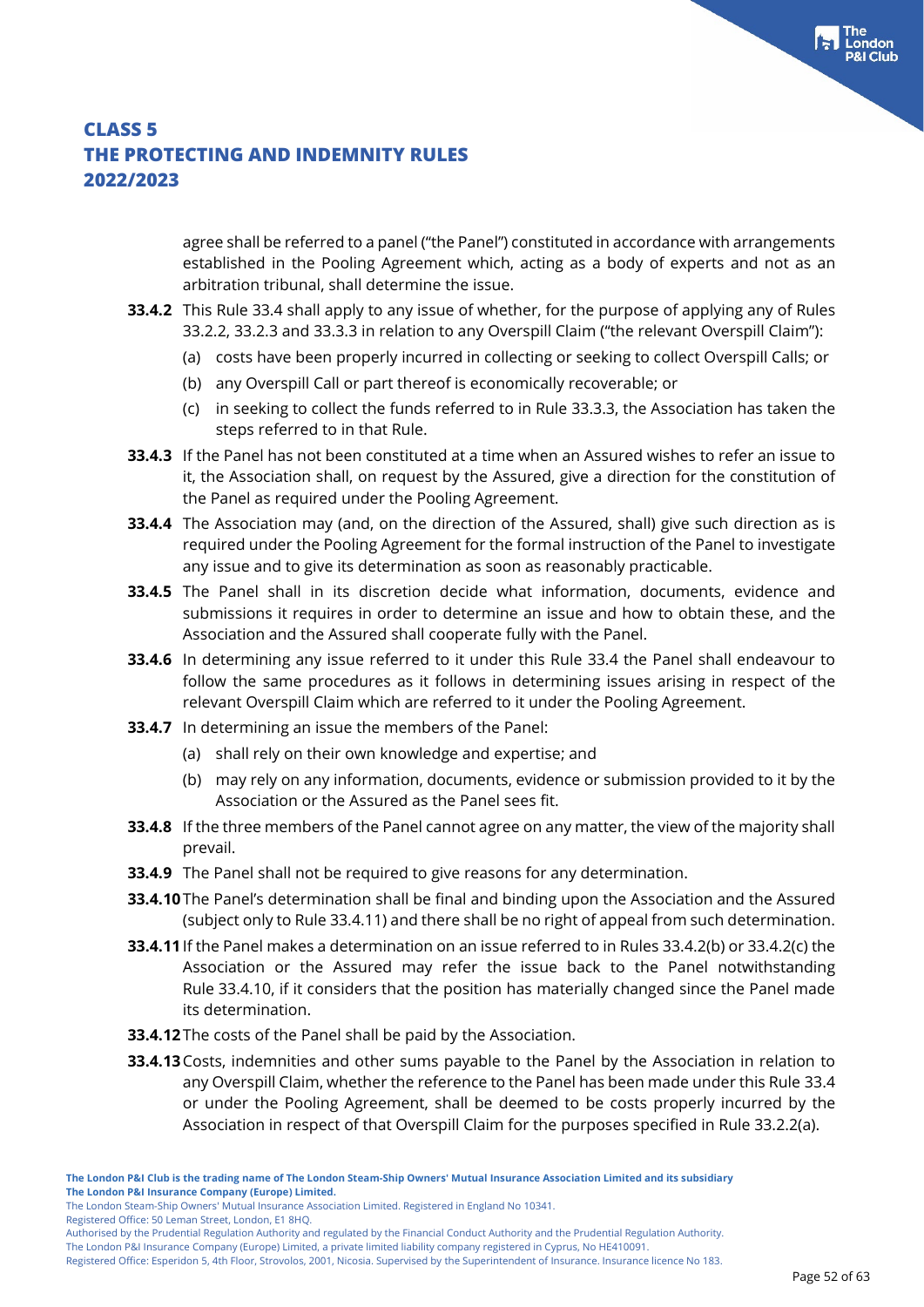- **33.5** Levying of Overspill Calls
	- **33.5.1** If:
		- (a) the Association shall at any time determine that funds are or may in future be required to pay part of an Overspill Claim (whether incurred by the Association or by any other party to the Pooling Agreement); and
		- (b) the Association shall have made a declaration under Rules 33.6.1 or 33.6.3 that a Policy Year shall remain open for the purpose of levying an Overspill Call or Calls in respect of that Overspill Claim,

the Association in its sole discretion, at any time or times after such declaration has been made, may levy one or more Overspill Calls in respect of that Overspill Claim in accordance with Rule 33.5.2.

- **33.5.2** The Association shall levy any such Overspill Call:
	- (a) on all Assureds entered in the Association on the Overspill Claim Date in respect of Ships entered by them at that time, notwithstanding the fact that, if the Overspill Claim Date shall be in a Policy Year in respect of which the Association has made a declaration under Rule 33.6.3, any such Ship may not have been entered in the Association at the time the relevant incident or occurrence occurred; and
	- (b) at such percentage of the Convention Limit of each such Ship as the Association in its sole discretion shall decide.
- **33.5.3** An Overspill Call shall not be levied in respect of any Ship entered on the Overspill Claim Date with an overall limit of cover equal to or less than the Group Reinsurance Limit.
- **33.5.4** The Association shall not levy on any Assured in respect of the entry of any one Ship an Overspill Call or Calls in respect of any one Overspill Claim exceeding in the aggregate two point five per cent (2.5%) of the Convention Limit of that Ship.
- **33.5.5** If at any time after the levying of an Overspill Call upon the Assureds entered in the Association in any Policy Year, it shall appear to the Association that the whole of such Overspill Call is unlikely to be required to meet the Overspill Claim in respect of which such Overspill Call was levied, the Association may decide to dispose of any excess which in the opinion of the Association is not so required in one or both of the following ways:
	- (a) by transferring the excess or any part thereof to the Overspill Reserve (in accordance with Rule 33.8); or
	- (b) by returning the excess or any part thereof to those Assureds who have paid that Overspill Call in proportion to the payments made by them.
- **33.6** Closing of Policy Years for Overspill Calls
	- **33.6.1** If at any time prior to the expiry of a period of 36 months from the commencement of a Policy Year (the "relevant Policy Year"), any of the parties to the Pooling Agreement sends a notice (an "Overspill Notice") in accordance with the Pooling Agreement that an incident or occurrence has occurred in the relevant Policy Year which has given or at any time may give rise to an Overspill Claim, the Association shall as soon as practicable declare that the relevant Policy Year shall remain open for the purpose of levying an Overspill Call or Calls

The London Steam-Ship Owners' Mutual Insurance Association Limited. Registered in England No 10341.

Registered Office: 50 Leman Street, London, E1 8HQ.

Authorised by the Prudential Regulation Authority and regulated by the Financial Conduct Authority and the Prudential Regulation Authority.

The London P&I Insurance Company (Europe) Limited, a private limited liability company registered in Cyprus, No HE410091.

Registered Office: Esperidon 5, 4th Floor, Strovolos, 2001, Nicosia. Supervised by the Superintendent of Insurance. Insurance licence No 183.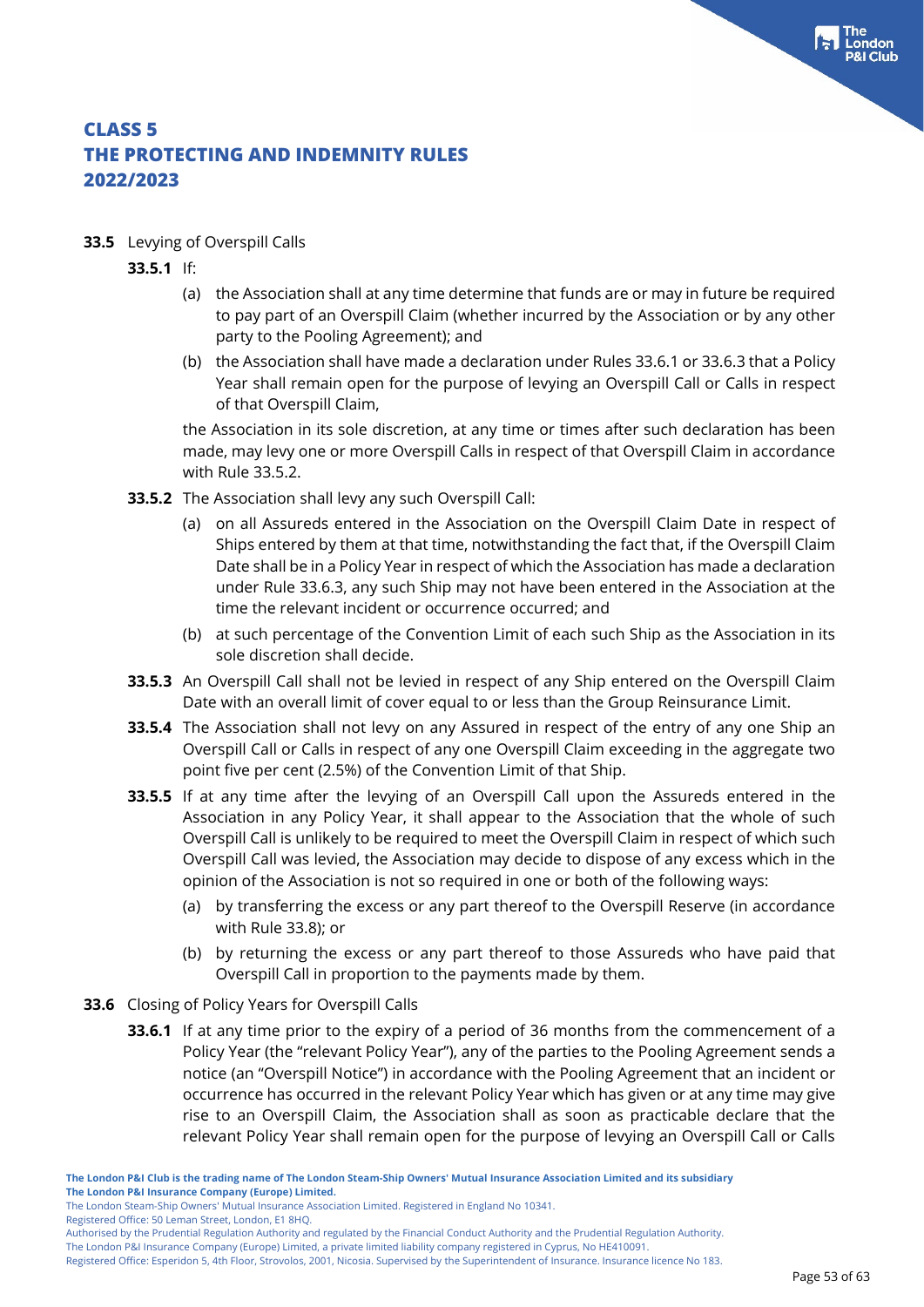in respect of that claim and the relevant Policy Year shall not be closed for the purpose of making an Overspill Call or Calls in respect of that claim until such date as the Association shall determine.

- **33.6.2** If at the expiry of the period of 36 months provided for in Rule 33.6.1, no Overspill Notice as therein provided for has been sent, the relevant Policy Year shall be closed automatically for the purpose of levying Overspill Calls only, whether or not closed for any other purposes, such closure to have effect from the date falling 36 months after the commencement of the relevant Policy Year.
- **33.6.3** If at any time after the Policy Year has been closed in accordance with the provisions of Rules 33.6.1 and 33.6.2, it appears to the Association that an incident or occurrence which occurred during such closed Policy Year may then or at any time in the future give rise to an Overspill Claim, the Association shall as soon as practicable declare that the earliest subsequent open Policy Year (not being a Policy Year in respect of which the Association has already made a declaration in accordance with Rule 33.6.1 and 33.6.3) shall remain open for the purpose of levying an Overspill Call or Calls in respect of that claim and such open Policy Year shall not be closed for the purpose of making an Overspill Call or Calls in respect of that claim until such date as the Association shall determine.
- **33.6.4** A Policy Year shall not be closed for the purpose of levying Overspill Calls save in accordance with this Rule 33.6.
- **33.7** Security for Overspill Calls on termination or cessor
	- **33.7.1** If:
		- (a) the Association makes a declaration in accordance with Rule 33.6.1 or 33.6.3 that a Policy Year shall remain open for the purpose of levying an Overspill Call or Calls; and
		- (b) an Assured who is liable to pay any such Overspill Call or Calls as may be levied by the Association in accordance with Rule 33.5 ceases or has ceased to be insured by the Association for any reason, or the Association determines that the insurance of any such Assured may cease,

the Association may require such Assured to provide to the Association by such date as the Association may determine (the "due date") a guarantee or other security in respect of the Assured's estimated future liability for such Overspill Call or Calls, such guarantee or other security to be in such form and amount (the "guarantee amount") and upon such terms as the Association in its sole discretion may deem to be appropriate in the circumstances.

- **33.7.2** Unless and until such guarantee or other security as is required by the Association has been provided by the Assured, the Assured shall not be entitled to recovery from the Association of any claims whatsoever and whensoever arising in respect of any and all Ships entered in the Association for any Policy Year by him or on his behalf.
- **33.7.3** If such guarantee or other security is not provided by the Assured to the Association by the due date, a sum equal to the guarantee amount shall be due and payable by the Assured to the Association on the due date, and shall be retained by the Association as a security deposit on such terms as the Association in its sole discretion may deem to be appropriate

Registered Office: 50 Leman Street, London, E1 8HQ.

The London Steam-Ship Owners' Mutual Insurance Association Limited. Registered in England No 10341.

Authorised by the Prudential Regulation Authority and regulated by the Financial Conduct Authority and the Prudential Regulation Authority.

Registered Office: Esperidon 5, 4th Floor, Strovolos, 2001, Nicosia. Supervised by the Superintendent of Insurance. Insurance licence No 183.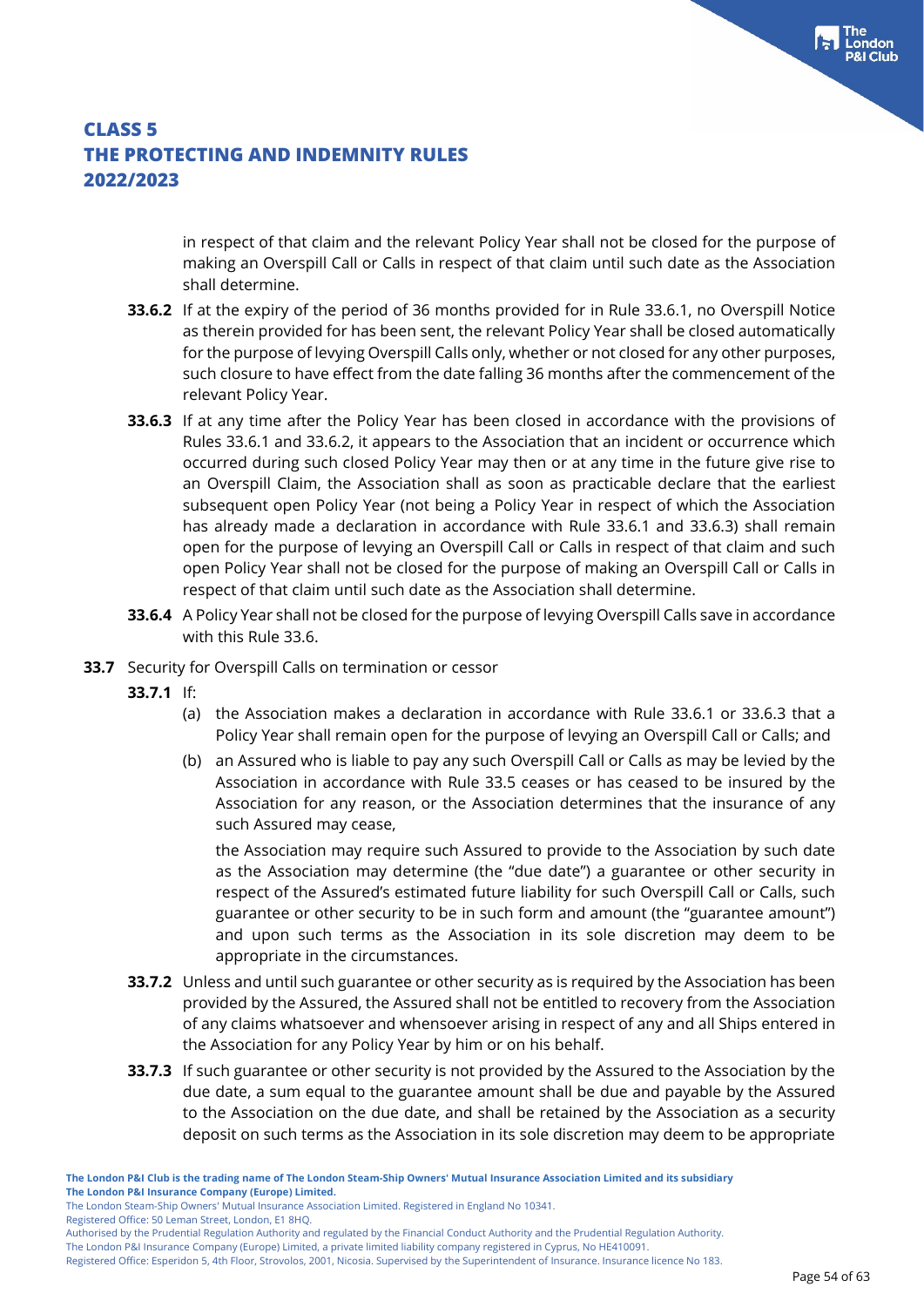in the circumstances.

**33.7.4** The provision of a guarantee or other security as required by the Association (including a payment in accordance with Rule 33.7.3) shall in no way restrict or limit the Assured's liability to pay such Overspill Call or Calls as may be levied by the Association in accordance with Rule 33.5.

#### **33.8** Overspill Reserve

- **33.8.1** The Association may, in its sole discretion, establish and maintain a reserve (an "Overspill Reserve") to provide a source of funds which may be applied towards meeting any Overspill Claim or Claims.
- **33.8.2** Funds to be applied to the Overspill Reserve may be raised in any of the following ways:
	- (a) the Association, when deciding on the rate of any Annual Call for any Policy Year, may resolve that any specified amount or proportion of such Call shall be transferred to and applied for the purposes of the Overspill Reserve;
	- (b) the Association may on the closing of any Policy Year or at any time or times thereafter resolve that any specified amount or proportion of the funds standing to the credit of that Policy Year shall be transferred to and applied for the purposes of the Overspill Reserve;
	- (c) the Association may transfer to the Overspill Reserve any balance of an Overspill Call not required to satisfy the Overspill Claim in respect of which it was levied, as contemplated in Rule 33.5.5(a).

### **RULE 34 – CLOSING OF POLICY YEARS**

- **34.1** With effect from such date as the Board shall in its sole discretion determine after the end of each Policy Year, but no sooner than 36 months from its commencement, the Board shall declare the same closed for Supplementary Calls, after which no further Supplementary Calls shall be levied in respect thereof.
- **34.2** The Board may declare any Policy Year closed for Supplementary Calls notwithstanding that it is known or anticipated that there are in existence or may in the future arise liabilities, costs or expenses recoverable in respect of such Policy Year (apart from Overspill Claims) which have not yet accrued or the validity, extent or amount of which have yet to be established.
- **34.3** If upon the closing of any Policy Year it shall appear to the Board that the whole of the Calls (other than Overspill Calls) and other receipts in respect of such Policy Year (and of all transfers from reserves and provisions made for the credit of or in respect of that Policy Year), is unlikely to be required to meet the claims (other than Overspill Claims), expenses and outgoings arising in respect of that Policy Year (as referred to in Rule 32), then the Board may decide to dispose of any excess which in their opinion is not so required in one or any of the following ways:
	- **34.3.1** by transferring the excess or any part thereof to the reserves of the Association in accordance with Rules 33.8 or 38;
	- **34.3.2** by applying the excess or any part thereof to meet any deficiency which has occurred or may be thought likely to occur in any closed Policy Year or Years;

Registered Office: 50 Leman Street, London, E1 8HQ.

The London P&I Insurance Company (Europe) Limited, a private limited liability company registered in Cyprus, No HE410091. Registered Office: Esperidon 5, 4th Floor, Strovolos, 2001, Nicosia. Supervised by the Superintendent of Insurance. Insurance licence No 183.

The London Steam-Ship Owners' Mutual Insurance Association Limited. Registered in England No 10341.

Authorised by the Prudential Regulation Authority and regulated by the Financial Conduct Authority and the Prudential Regulation Authority.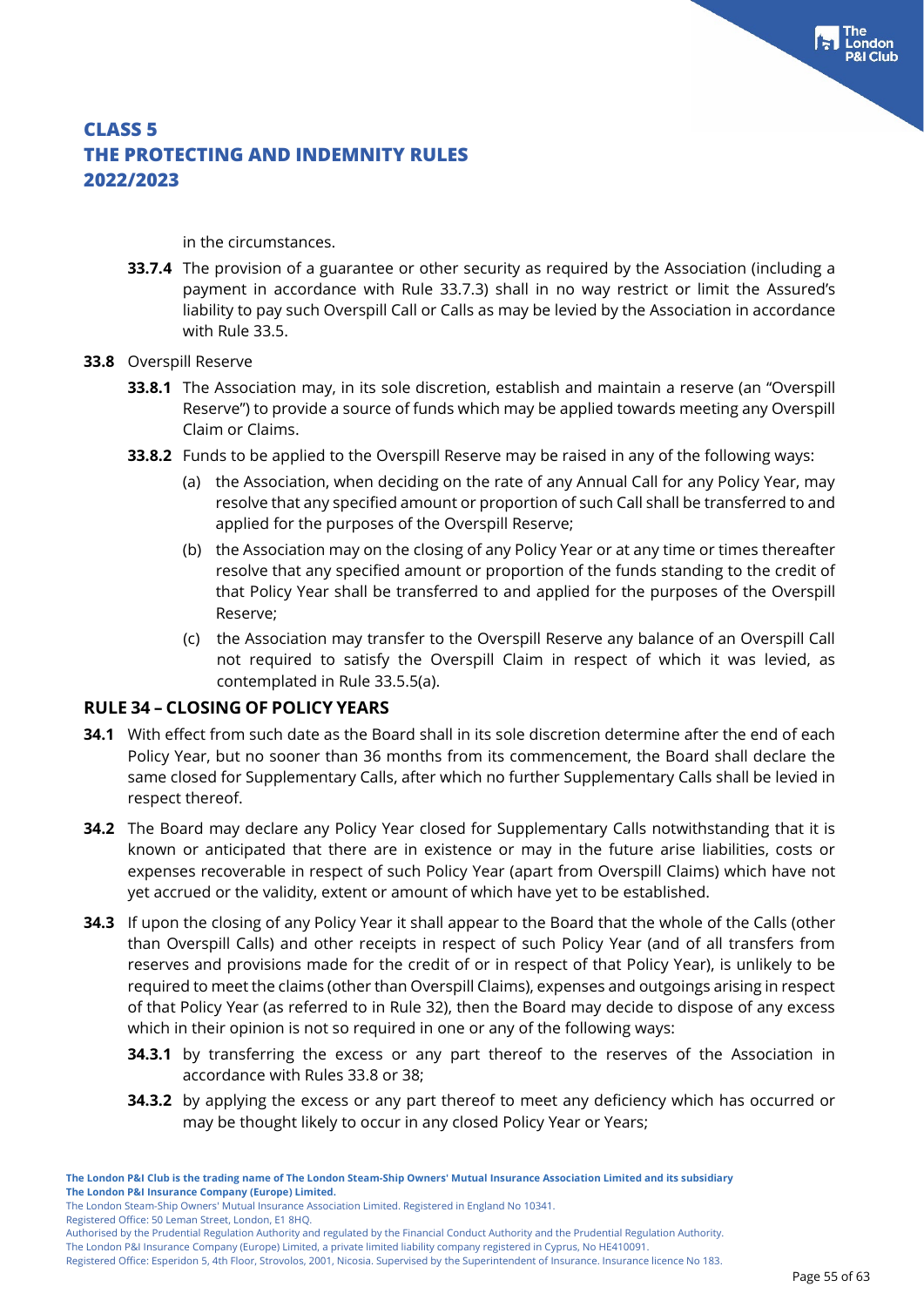- **34.3.3** by returning the excess or any part thereof to those Assureds entered in respect of such Policy Year (unless such entry is a Fixed Premium Entry) in proportion to the Annual Call payable by Assureds in respect of such Policy Year (after taking into account any returns or rebates applicable thereto under their terms of entry or under any other provision of these Rules) save that no return shall be made to any Assured whose entry ceased in the course of such Policy Year by reason of Rule 29 or Rule 30 or whose liability for Calls in respect of such Policy Year has been assessed under the provisions of Rule 36.
- **34.4** If upon the closing of any Policy Year it shall appear to the Board that the claims (other than Overspill Claims), expenses and outgoings arising in respect of that Policy Year (as referred to in Rule 32) exceed or are likely to exceed the totality of the Calls (other than Overspill Calls) and other receipts in respect of such Policy Year (and of all transfers from reserves and provisions made for the credit of or in respect of such Policy Year), then the Board may decide to provide for such deficiency in any one or more of the following ways:
	- **34.4.1** by transferring funds from the reserves or other accounts of the Association;
	- **34.4.2** by transferring funds standing to the credit of any different closed Policy Year;
	- **34.4.3** by levying Supplementary Call(s) in respect of any open Policy Year with the intention (as permitted by Rule 32) of applying a part thereof to meet any such deficiency.
- **34.5** At any time after any Policy Year shall have been closed the Board may resolve to amalgamate the accounts of two or more closed Policy Years and to pool the amounts standing to the credit of the same. If the Board shall so resolve then the two or more closed Policy Years concerned shall be treated as though they constituted a single closed Policy Year, provided that no such amalgamation shall apply for the purposes of Overspill Claims, Overspill Calls or Overspill Reserves.

#### **RULE 35 – PAYMENT OF CALLS AND PREMIUMS**

- **35.1** Save as provided below in this Rule 35.1, Calls and (in relation to Fixed Premium Entries) fixed premiums shall be payable in such instalments and on such dates as the Board shall specify, and without set-off of any amount due or alleged to be due by the Association to any Assured on any ground or of any kind whatsoever including set-off which might otherwise have arisen by reason of the bankruptcy or winding up of an Assured (whether or not any set-off has been allowed by the Association at any time in the past) except to the extent that in requiring payment of the subject amount the Association itself shall have already allowed a set-off or credit in favour of the Assured. Upon the termination of an Assured's contract of insurance all Calls (including all instalments thereof falling due for payment after the time of such termination) or (in relation to Fixed Premium Entries) fixed premiums in respect of such contract and remaining unpaid at the time of such termination shall become immediately due and payable notwithstanding that the due date for payment in respect of any such Calls (including any instalment thereof) or fixed premiums falls after the time of such termination.
- **35.2** The Association may decline a request by any Assured or former Assured to pay all or any part of any Call(s) or fixed premiums payable by him in a currency other than U.S. Dollars.
- **35.3** A copy of the resolution of the Board authorising any Call(s) certified by the Managers to be a true copy and a certificate signed by the Managers with the amount due by an Assured in respect of

The London Steam-Ship Owners' Mutual Insurance Association Limited. Registered in England No 10341.

Registered Office: 50 Leman Street, London, E1 8HQ.

Authorised by the Prudential Regulation Authority and regulated by the Financial Conduct Authority and the Prudential Regulation Authority.

The London P&I Insurance Company (Europe) Limited, a private limited liability company registered in Cyprus, No HE410091.

Registered Office: Esperidon 5, 4th Floor, Strovolos, 2001, Nicosia. Supervised by the Superintendent of Insurance. Insurance licence No 183.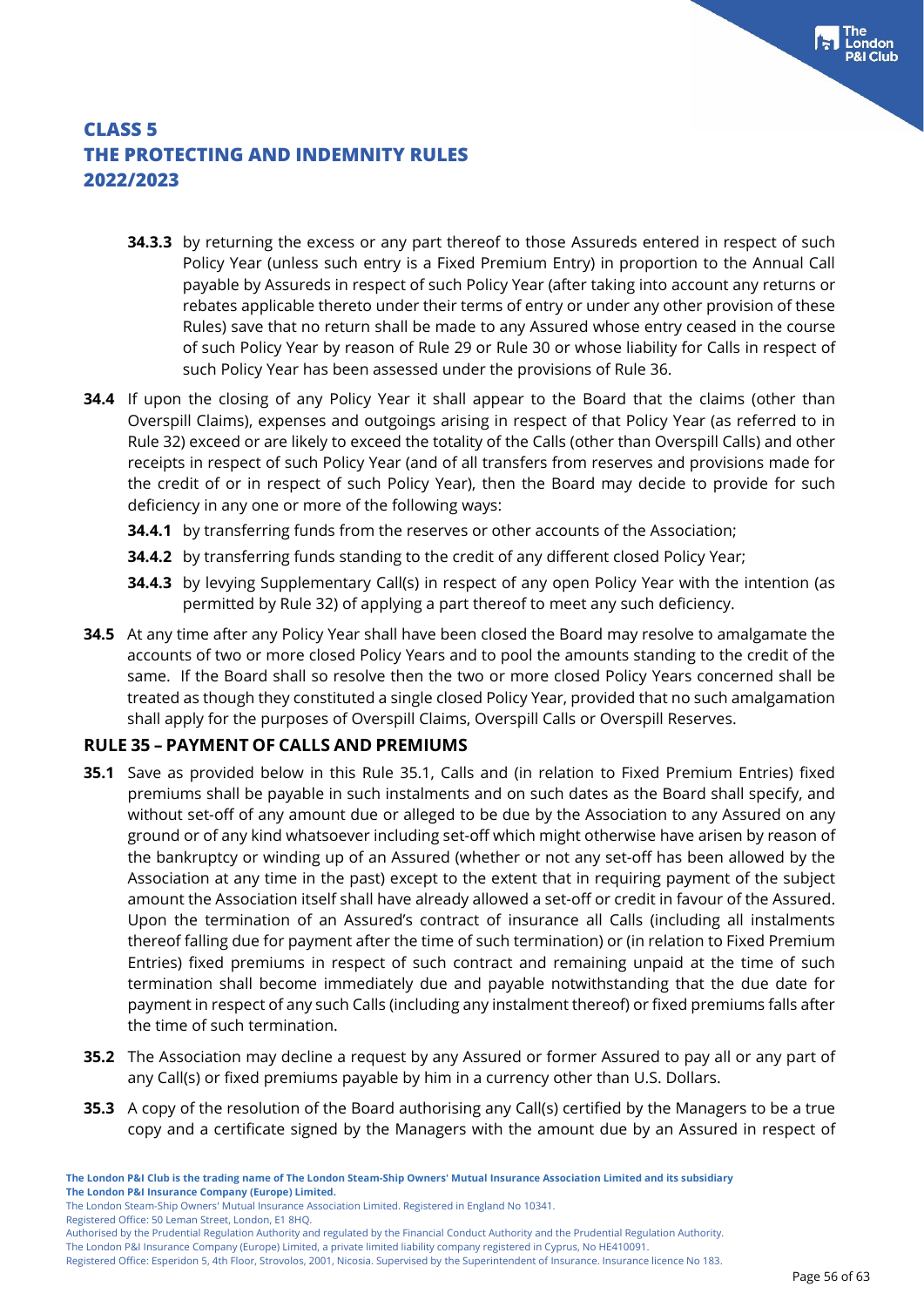such Call(s) shall be sufficient evidence of the Call(s) and the amount due by that Assured in respect thereof.

- **35.4** The amount or amounts specified in Rule 35.3 as being payable by an Assured or former Assured shall for all purposes (including the purposes of Rule 30) be and be deemed to be properly due as a debt from the Assured or former Assured to the Association at the time or times so specified and he shall have no right to question an assessment made pursuant to Rule 35.3 save that after payment thereof in full to the Association, he shall be entitled to claim repayment thereof in whole or in part by referring such matter to arbitration in accordance with Rule 43.
- **35.5** Without prejudice to any other provisions contained in these Rules the Board may in its sole discretion at any and all times determine the rate of interest which shall be payable to the Association on any Call(s) or other amounts due to the Association (including amounts due under Rule 36) as from the due date of payment or such later date as the Board may in its sole discretion consider fit.
- **35.6** If any Annual and/or Supplementary Call(s) or other payment due from an Assured or former Assured to the Association is not paid and if the Association decides that payment cannot be obtained, the sums required to make good any resulting shortfall or deficiency in the funds of the Association shall be deemed to be expenses of the Association for which, as the Board may in its sole discretion determine, Call(s) may be levied in accordance with Rule 32 or, as the case may be, reserves may be applied in accordance with Rules 34 and 38.
- **35.7** An Assured shall pay on demand to the Association the amount of any premium tax or other excise tax for which the Association determines it or the Assured has or may become liable and shall indemnify and hold harmless the Association in respect of any loss, damage, liability, cost or expense which the Association may incur in respect of such premium tax or other excise tax.

#### **RULE 36 – RELEASE CALLS**

- **36.1** Subject to the provisions of this Rule 36, upon or at any time after the termination of entry of any Ship for any reason, a Release Call may be charged or re-charged by the Association in lieu of any Supplementary Call for open Policy Years during which such Ship shall have been entered. An Assured's liability for any Overspill Call shall not be affected by the charging or the payment of any Release Call.
- **36.2** The amount of any Release Call which shall be so charged for any open Policy Year shall be such percentage of the Annual Call as the Board shall from time to time determine.
- **36.3** Once paid, a Release Call shall not in any circumstances be returnable, notwithstanding any subsequent reduction in the amounts chargeable for the Policy Years concerned; nor shall the Assured have any right to share in any return of surplus for any such Policy Year in respect of a Ship for which any Release Call has been paid or is payable, but payment of a Release Call shall discharge an Assured from any future liability for any Supplementary Call in lieu of which such Release Call has been charged.
- **36.4** At any time after the termination of entry of any Ship, at the request in writing of any Assured who would otherwise be liable to pay any Supplementary Call in respect thereof, the Association may

The London Steam-Ship Owners' Mutual Insurance Association Limited. Registered in England No 10341.

Registered Office: 50 Leman Street, London, E1 8HQ.

Authorised by the Prudential Regulation Authority and regulated by the Financial Conduct Authority and the Prudential Regulation Authority.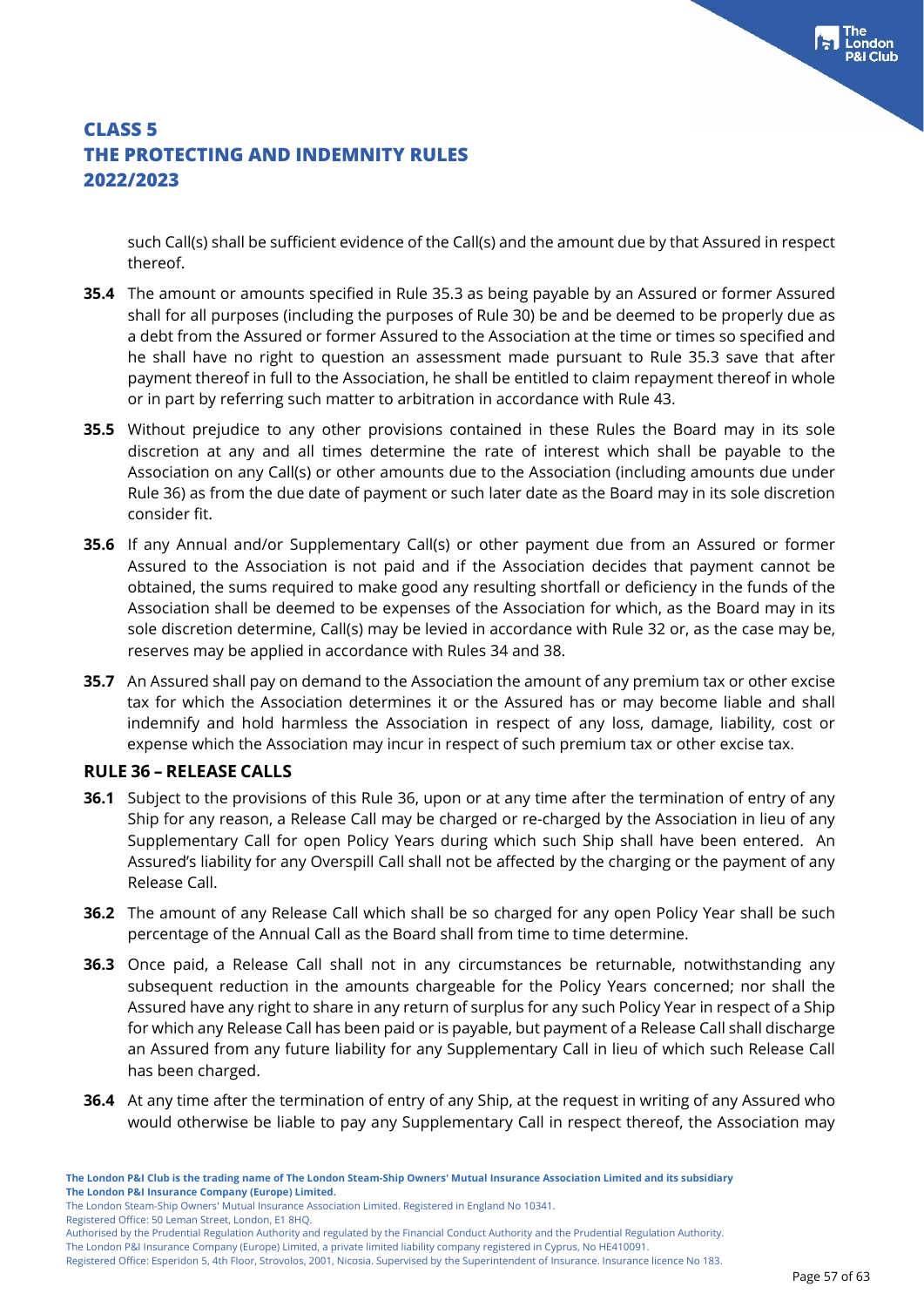(but shall not be required to) assess and give notice to the Assured of the amount chargeable in accordance with Rule 36.2 by way of Release Call in respect of that Ship for all open Policy Years or such of them as may be specified in the request. If the Assured does not accept the amount so chargeable by way of Release Call within 30 days of the Association's notice, liability to pay any Supplementary Call (whether levied before, on or after the date of the Association's notice) will continue subject to the right of the Assured to make a further request which shall operate afresh as described above and to the right of the Association to impose any Release Call in accordance with Rule 36.5. If the Assured accepts the amount so chargeable by way of Release Call, debit notes will be issued and shall be due and payable by the Assured immediately.

- **36.5** Whether or not any request shall have been made in accordance with Rule 36.4, and notwithstanding the acceptance or otherwise by the Assured pursuant to that Rule, upon or at any time after the termination of entry of any Ship, a Release Call in respect of any Supplementary Call in the relevant amounts chargeable in accordance with Rule 36.2 for all open Policy Years during which such Ship shall have been entered may be imposed by the Association upon any Assured who would otherwise be liable to pay any such Call. Debit notes for such Release Calls may be rendered without previous notice and shall be due and payable immediately.
	- **36.5.1** PROVIDED that such debit notes (and the imposition of a Release Call thereby effected) shall be cancelled if within 30 days from the date of the debited Release Call (unless otherwise agreed by the Association in writing) the Association shall have received a bank guarantee which will pay on the written demand of the Association any future Supplementary Call in respect of the Ship concerned, for which the Assured shall remain liable in full. Such bank guarantee shall be:
		- **36.5.1.1** enforceable in London;
		- **36.5.1.2** acceptable to the Association; and
		- **36.5.1.3** for an amount equal to the debited Release Call.
- **36.6** If while a Release Call which has become due and payable is unpaid (and, if payment of any future Supplementary Call is not guaranteed in accordance with Rule 36.5.1) the Board determines in accordance with Rule 36.2 that a Release Call for any relevant Policy Year shall be charged at a higher percentage of the Annual Call or (as the case may be) a higher amount per gross ton, or where not determined gross registered ton, than the percentage or amount that was applicable at the time when the Release Call was notified pursuant to Rule 36.4 or imposed pursuant to Rule 36.5 (as the case may be), the Association may apply the increase to the outstanding Release Call and render a debit note for the appropriate additional higher amount, which shall be due and payable immediately, but the proviso in Rule 36.5.1 shall apply *mutatis mutandis* to any debit note issued pursuant to this Rule.
- **36.7** The Association may at any time while a Release Call which has become due and payable is unpaid (and, if payment of any future Supplementary Call is not guaranteed in accordance with Rule 36.5.1) cancel the Release Call by notice in writing to the Assured whereupon the Assured shall be liable to pay any Supplementary Call in respect of which the Release Call had been charged, whether levied before, on or after the date of cancellation.

The London Steam-Ship Owners' Mutual Insurance Association Limited. Registered in England No 10341.

Registered Office: 50 Leman Street, London, E1 8HQ.

Authorised by the Prudential Regulation Authority and regulated by the Financial Conduct Authority and the Prudential Regulation Authority.

The London P&I Insurance Company (Europe) Limited, a private limited liability company registered in Cyprus, No HE410091. Registered Office: Esperidon 5, 4th Floor, Strovolos, 2001, Nicosia. Supervised by the Superintendent of Insurance. Insurance licence No 183.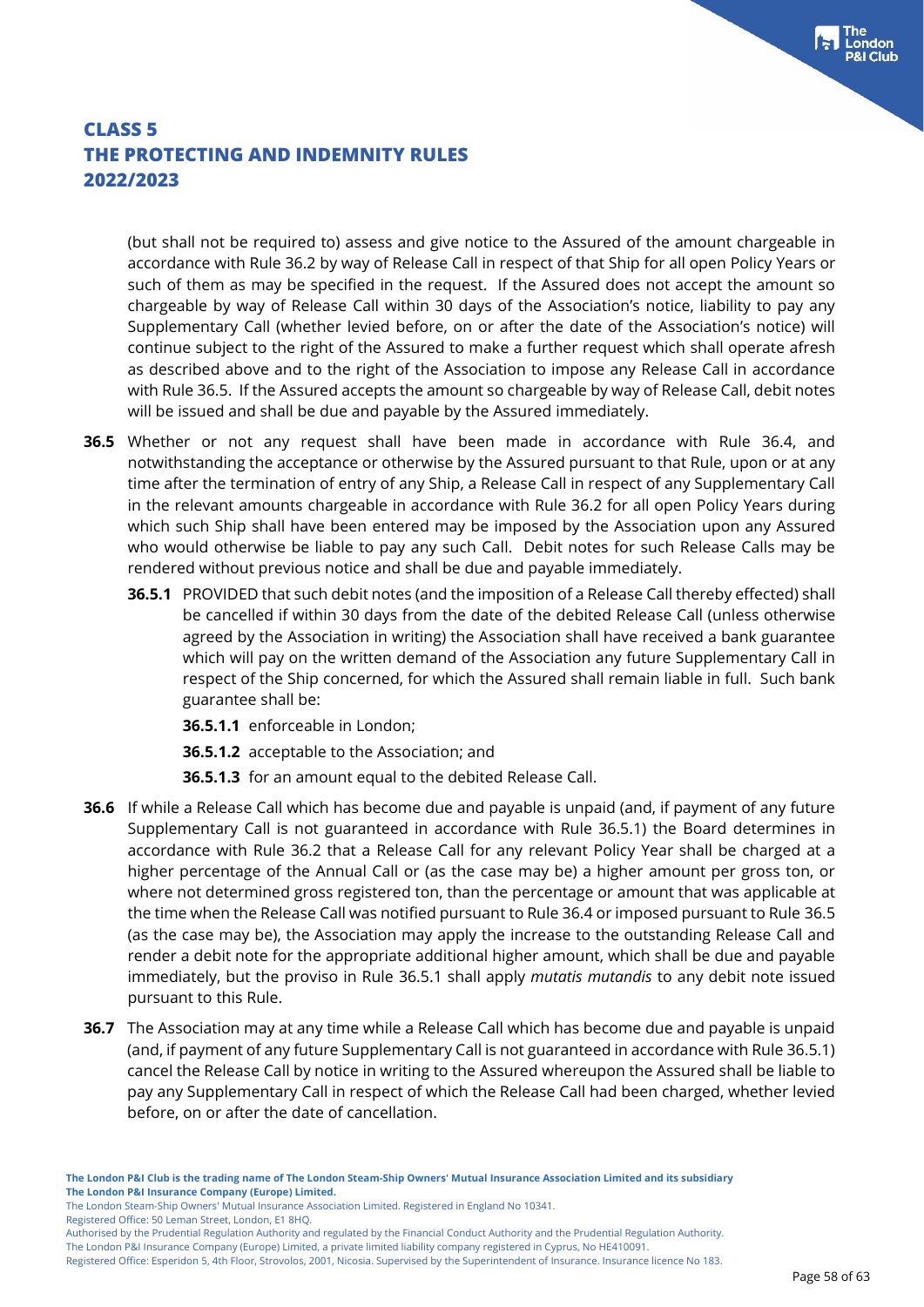### **RULE 37 – LAID-UP RETURNS**

- **37.1** Subject to any special terms or conditions which may have been agreed, an entered Ship safely laid up and so maintained in any safe port or place without cargo on board for 30 or more consecutive days computed from the day of finally being laid up there to the day of departure, one only being included, shall be allowed a pro rata return of Calls (other than of Overspill Calls) for such period at the following rates after deduction of such allowance for pool contributions, reinsurance, costs and expenses as the Association may from time to time determine:
	- **37.1.1** if the entered Ship so remains with crew on board, at the rate of 50 per cent of the Calls payable in respect of such entered Ship;
	- **37.1.2** if the entered Ship so remains without crew on board (other than for security or for maintenance necessary for the safety of the Ship), at the rate of 75 per cent of such Calls.

PROVIDED always that for the purpose of this Rule the term laid up shall not apply to an entered Ship which remains in any port or place for the purpose of carrying out repairs or awaiting orders for 30 or more consecutive days.

- **37.2** The Association shall be entitled to reject any claim for a return of Calls made under this Rule in the event that the Assured does not give the Association prompt notice of the lay-up of an entered Ship, together with details of the port or place at which the entered Ship is to be laid up, and in the event that the Assured has not given the Association notice in writing of any claim within 3 months of the entered Ship ceasing to be laid up.
- **37.3** If an entered Ship commences or recommences trading after having been laid up in any safe port or place in circumstances qualifying for a return of Calls under Rule 37.1.2 for a period exceeding four consecutive months, the Assured must notify the Association in writing prior to such commencement or recommencement so that the Association may satisfy itself as to the entered Ship's condition by inspection or otherwise, and if such notification is not given the Board may in its sole discretion reject or reduce any recovery to which such failure may appear to the Board to be relevant.

#### **RULE 38 – RESERVES**

- **38.1** The Board may in its sole discretion establish, maintain and apply such reserve funds or accounts, including without limitation a Calls Equalisation Account, for any or all of the following contingencies or purposes:
	- **38.1.1** to stabilise the level of Supplementary Calls from one Policy Year to another;
	- **38.1.2** to eliminate the need to levy Supplementary Calls in respect of any Policy Year, whether past, present or future, or to reduce the need for or level of any such Calls;
	- **38.1.3** to eliminate or reduce any deficiency which may have occurred or is considered likely to occur in respect of any closed Policy Year;
	- **38.1.4** to protect the Association against any actual or prospective losses on foreign exchange transactions or on realised or unrealised investments; or
	- **38.1.5** such other contingency or purpose beneficial to the Association as the Board may in its sole discretion determine.

Registered Office: 50 Leman Street, London, E1 8HQ.

The London P&I Insurance Company (Europe) Limited, a private limited liability company registered in Cyprus, No HE410091.

Registered Office: Esperidon 5, 4th Floor, Strovolos, 2001, Nicosia. Supervised by the Superintendent of Insurance. Insurance licence No 183.

**The London P&I Club is the trading name of The London Steam-Ship Owners' Mutual Insurance Association Limited and its subsidiary The London P&I Insurance Company (Europe) Limited.**

The London Steam-Ship Owners' Mutual Insurance Association Limited. Registered in England No 10341.

Authorised by the Prudential Regulation Authority and regulated by the Financial Conduct Authority and the Prudential Regulation Authority.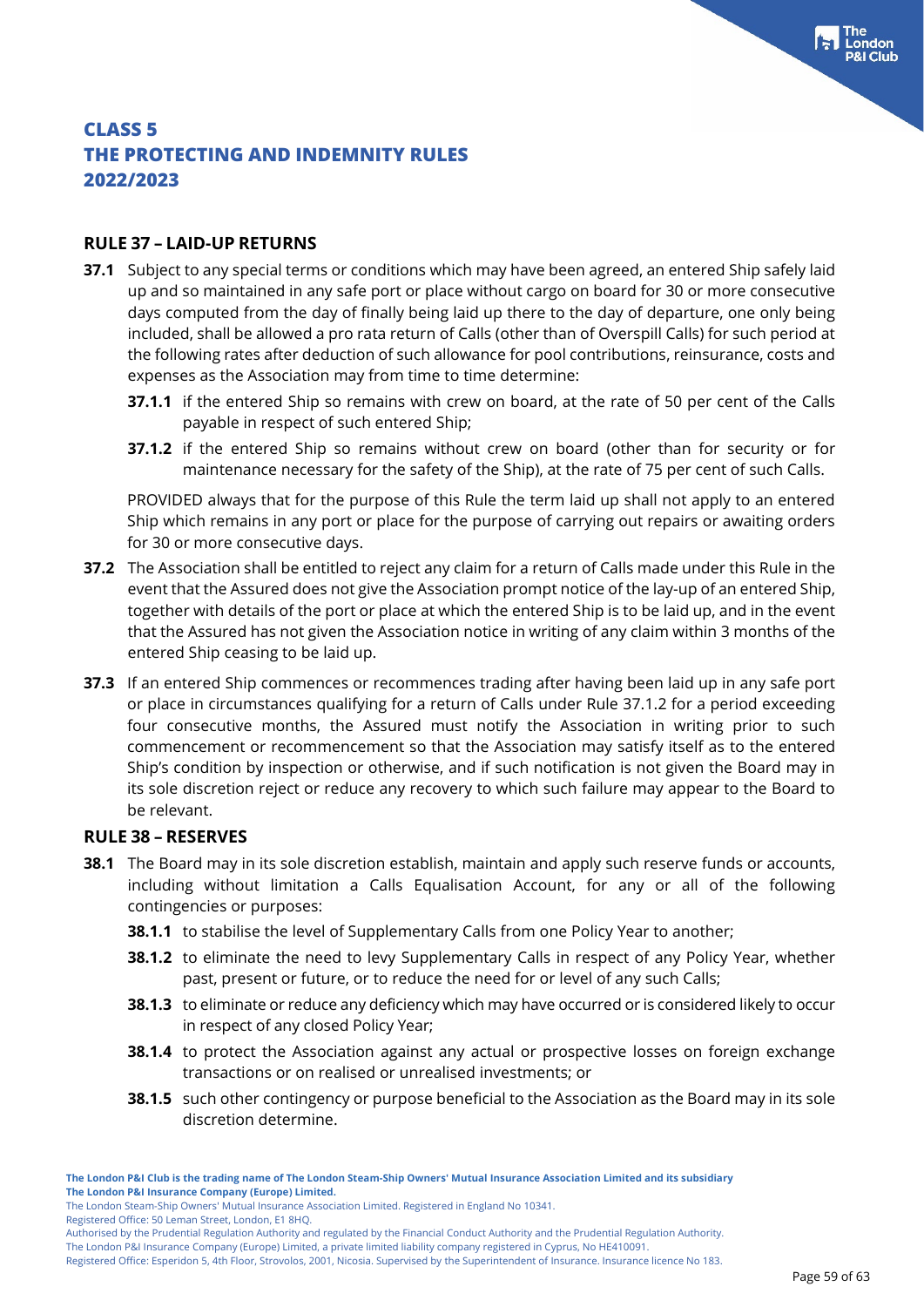- **38.2** Without prejudice to the generality of Rule 38.1, the Board may, in its sole discretion, establish an Overspill Reserve for the purpose described in, and in accordance with the provisions of, Rule 33.8.
- **38.3** The Board may in its sole discretion apply the whole or any part of any reserve fund or account (other than an Overspill Reserve established for the purpose described in Rule 33.8) for any of the contingencies or purposes set out in Rule 38.1 above and in respect of any Policy Year irrespective of the purpose or purposes for which that reserve fund or account was established and irrespective of the Policy Year or Years from which the funds or account originated, provided that such application shall be considered by the Board to be beneficial to the Association. The Board may also in its sole discretion transfer sums from one reserve (other than an Overspill Reserve established for the purpose described in Rule 33.8) to another (other than any such Overspill Reserve) within the same Class, but shall not be entitled to use any reserve fund or account established from Calls or funds of one Class for the benefit of any other Class, nor to transfer such reserve fund or account between different Classes.
- **38.4** Without prejudice to Rule 33.8 reserve funds or accounts may be raised by the Board resolving that there shall be transferred to and applied for the purposes of any such reserve funds or accounts a specified amount or proportion of:
	- **38.4.1** any Annual or Supplementary Calls, upon the rate of such Calls being decided; or
	- **38.4.2** any funds standing to the credit of a Policy Year upon such Policy Year being closed.

#### **RULE 39 – INVESTMENTS**

- **39.1** The funds of this Class may be invested under the direction of the Board by means of the purchase of such stocks, shares, bonds, debentures or other securities or the purchase of such currencies, commodities, or other real or personal property, or by means of being deposited in such accounts on such terms and in such manner as the Board may in its sole discretion determine. The funds of this Class may also be invested by such other method as the Board may approve.
- **39.2** Unless the Board decide otherwise, all or any of the funds standing to the credit of any Policy Year or of any reserve or account shall be pooled and invested as one fund.
- **39.3** If any funds shall have been so pooled and invested the Board may in its sole discretion apportion as they think fit the income arising on the pooled investments (including capital gains and losses and gains and losses on foreign exchange transactions) among and between the different Policy Years, reserves, funds and accounts from which the invested fund originated.
- **39.4** Without prejudice to Rule 39.3 above the Board may after the closing of any Policy Year in its sole discretion direct that year shall not be credited with any share of the apportionments made under that paragraph and that its share shall instead be credited to any reserve fund or account maintained by the Association.

#### **RULE 40 – PROVISION FOR EXPENSES**

**40.1** Towards the expenses attendant on carrying into effect the purposes and object of this Class the Association shall pay to the Managers out of the funds of this Class on the tonnage entered at the time of entry of each Ship and on every 20th February afterwards that such Ships remain entered an amount calculated at such rate per ton as the Board shall determine.

Registered Office: 50 Leman Street, London, E1 8HQ.

The London P&I Insurance Company (Europe) Limited, a private limited liability company registered in Cyprus, No HE410091.

The London Steam-Ship Owners' Mutual Insurance Association Limited. Registered in England No 10341.

Authorised by the Prudential Regulation Authority and regulated by the Financial Conduct Authority and the Prudential Regulation Authority.

Registered Office: Esperidon 5, 4th Floor, Strovolos, 2001, Nicosia. Supervised by the Superintendent of Insurance. Insurance licence No 183.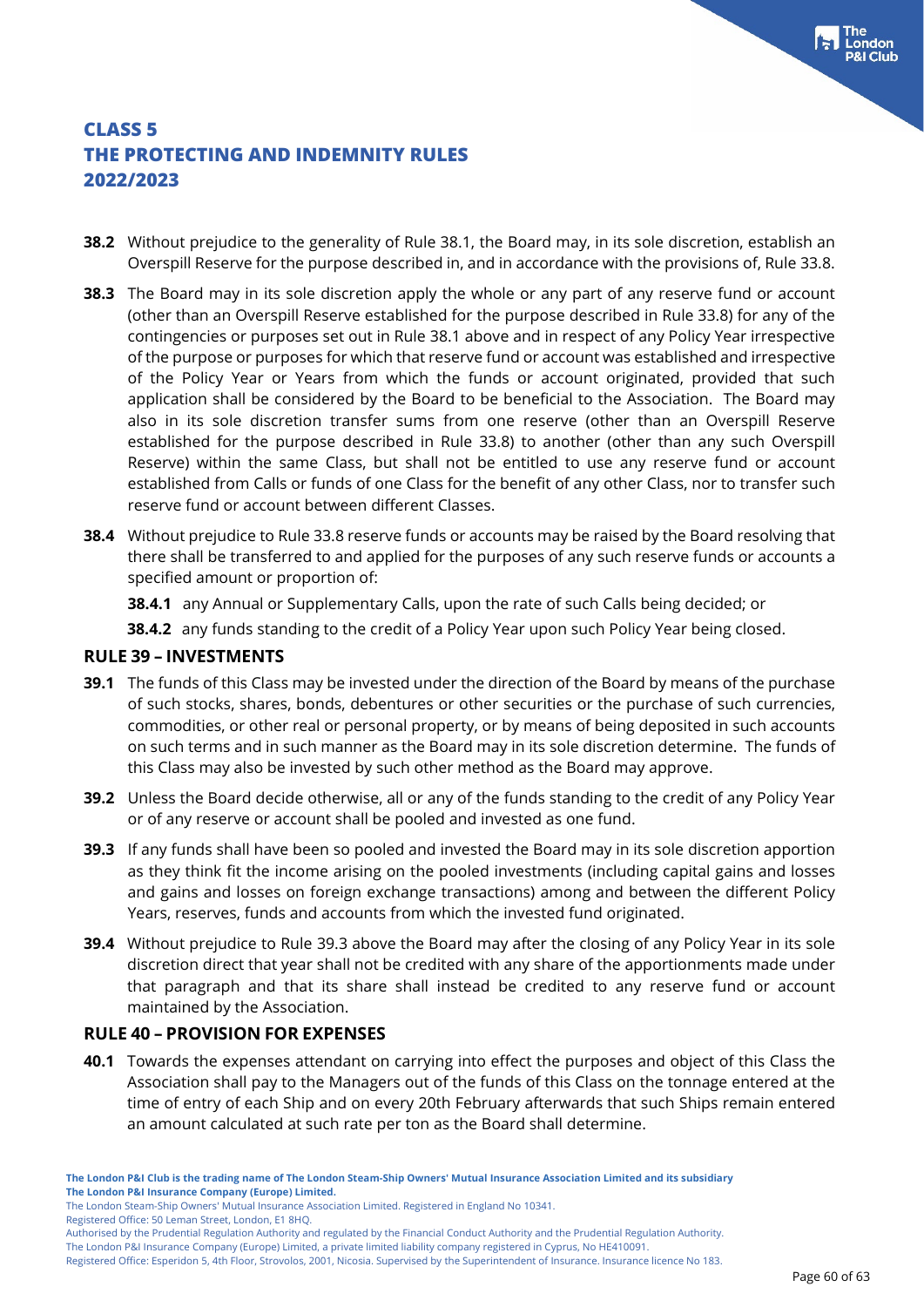### **RULE 41 – NOTICES**

- **41.1** Service of any notice or other document required under these Rules by the Association on an Assured may be sent through the post in a prepaid letter or by courier, facsimile or by Electronic Means all of which shall be addressed to the Assured at his address appearing in the register of Members of this Class or at any address identified by him to the Association expressly or impliedly as his place of business,
	- **41.1.1** PROVIDED that if the entry of a Ship in the Association on behalf of an Assured is through a broker or other agent on behalf of an Assured, or if the Association has been notified that a broker or other agent is to be involved in any manner whatsoever with the entry of the Ship, any such notice or other document may be addressed to that broker or agent and served at the address of any place of business of that broker or agent and such service shall be deemed to be service on the Assured.

In these Rules "address" in relation to 'Electronic Means' has the meaning set out in paragraph 7(1) of Part 3 of Schedule 4 and paragraph 7(1) of Part 3 of Schedule 5 of the Companies Act 2006.

- **41.2** Service of any notice or other document required under these Rules by an Assured on the Association shall be by any of the methods described in Rule 41.1, sent to the address of the registered office of the Association.
- **41.3** If posted, any such notice or other document as referred to in Rules 41.1, 41.1.1 and 41.2 shall be deemed to have been served 24 hours after the letter containing the same was put into the post, and in proving such service it shall be sufficient to prove that the letter containing the notice or document was properly addressed and put into the post as a prepaid letter. Any such notice or other document sent by courier shall be deemed to have been served at the time of delivery and any such notice or other document sent by facsimile or by Electronic Means shall be deemed to have been served at the time it was sent and in proving such service it shall be sufficient to prove that the notice or other document was duly despatched.
- **41.4** Every successor, legal personal representative, receiver, *curator bonis* or other legal curator, trustee in bankruptcy or liquidator of an Assured shall be bound by a notice or other document given as aforesaid if sent as aforesaid, notwithstanding that the Association may have notice of the Assured's death, mental disorder, bankruptcy, liquidation, incapacity or administration.

#### **RULE 42 – FORBEARANCE**

**42.1** No act, omission, course of dealing, forbearance, delay or indulgence of any kind by the Association in enforcing any of these Rules or any contractual terms or conditions, shall be treated as any waiver of any of the Association's rights thereunder, the strict enforcement of which the Association shall at all times and without notice be entitled to insist upon notwithstanding any of the matters aforesaid.

#### **RULE 43 – JURISDICTION AND LAW**

**43.1** These Rules and any contract of insurance entered into by the Association shall be governed by and construed in accordance with English law and shall be subject to the provisions of the Marine Insurance Act 1906 and the Insurance Act 2015 and any statutory modifications thereof except insofar as such Acts or modification may have been excluded by these Rules or by any terms of

Registered Office: 50 Leman Street, London, E1 8HQ.

The London P&I Insurance Company (Europe) Limited, a private limited liability company registered in Cyprus, No HE410091.

The London Steam-Ship Owners' Mutual Insurance Association Limited. Registered in England No 10341.

Authorised by the Prudential Regulation Authority and regulated by the Financial Conduct Authority and the Prudential Regulation Authority.

Registered Office: Esperidon 5, 4th Floor, Strovolos, 2001, Nicosia. Supervised by the Superintendent of Insurance. Insurance licence No 183.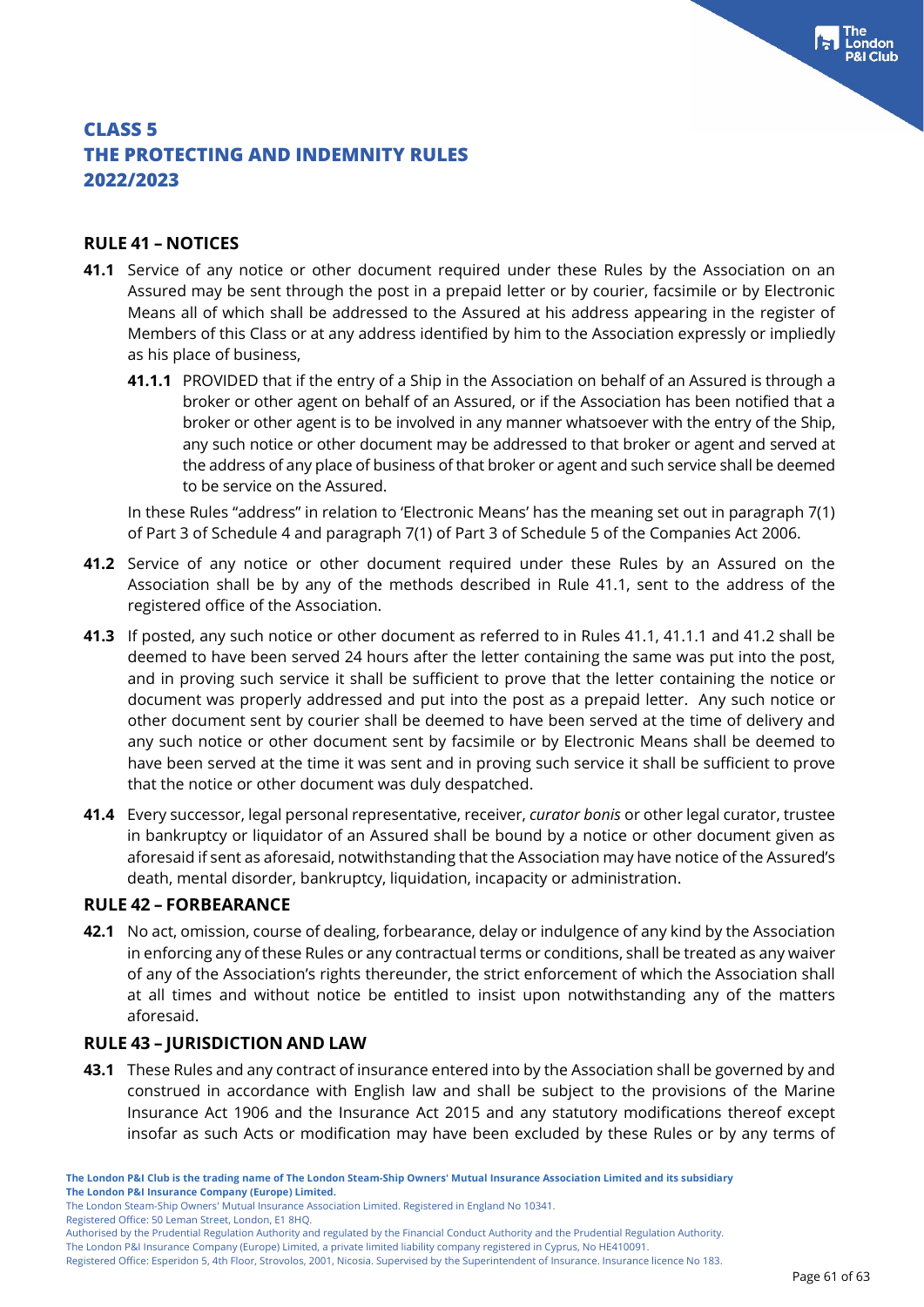such contracts.

**43.1.1** The following provisions of the Insurance Act 2015 ("the Act") are excluded as follows:

- Section 8 and Section 14 of the Act are excluded. As a result any breach of the duty of fair presentation and/or the duty of good faith shall entitle the Association to avoid this insurance in all circumstances.
- (ii) Section 10 of the Act is excluded. As a result if the Assured fails to comply with any warranty in these Rules and/or any contract of insurance, the Association shall be discharged from liability from the date of the breach, regardless of whether the breach is subsequently remedied.
- (iii) Section 11 of the Act is excluded. As a result if the Assured fails to comply with any term of these Rules and/or the contract of insurance, the Association's liability may be excluded, limited or discharged in accordance with these Rules notwithstanding that the breach could not have increased the risk of the loss which actually occurred in the circumstances in which it occurred.
- (iv) Section 13 of the Act is excluded. As a result the Association shall be entitled to exercise its right to terminate any contract of insurance in respect of the Assured in the event that a fraudulent claim is submitted by or on behalf of the Assured and/or any affiliated or associated company of the Assured.
- (v) Section 13A of the Act is excluded. Any contract of insurance between the Association and the Assured shall not be subject to nor shall the Association be in breach of any implied term that it will pay any sums due in respect of a claim within a reasonable time save that the Association may not deliberately or recklessly fail to do so.
- **43.2** Subject to Rule 33.4, if any difference or dispute shall arise between an Assured (or any other person) and the Association out of or in connection with these Rules, or out of any contract between the Assured and the Association, or as to the rights or obligations of the Association or the Assured thereunder, or in connection therewith, or as to any other matter whatsoever, such difference or dispute shall be referred to arbitration in London in accordance with the Arbitration Act 1996 and any statutory modification or re-enactment thereof save to the extent necessary to give effect to the provisions of this Rule. The arbitration shall be conducted in accordance with the London Maritime Arbitrators' Association (LMAA) Terms current at the time when the arbitration proceedings are commenced. The reference shall be to three arbitrators and the arbitrators shall all be full members of the LMAA and/or Queen's Counsel practising at the Commercial Bar in London.

A party wishing to refer a dispute to arbitration shall appoint its arbitrator and send notice of such appointment in writing to the other party requiring the other party to appoint its own arbitrator within fourteen (14) calendar days of that notice and stating that it will appoint its arbitrator as sole arbitrator unless the other party appoints its own arbitrator and gives notice that it has done so within the fourteen (14) days specified. If the other party does not appoint its own arbitrator and give notice that it has done so within the fourteen (14) days specified, the party referring a dispute to arbitration may, without the requirement of any further prior notice to the other party, appoint its arbitrator as sole arbitrator and shall advise the other party accordingly. The award of a sole

Registered Office: 50 Leman Street, London, E1 8HQ.

The London P&I Insurance Company (Europe) Limited, a private limited liability company registered in Cyprus, No HE410091.

The London Steam-Ship Owners' Mutual Insurance Association Limited. Registered in England No 10341.

Authorised by the Prudential Regulation Authority and regulated by the Financial Conduct Authority and the Prudential Regulation Authority.

Registered Office: Esperidon 5, 4th Floor, Strovolos, 2001, Nicosia. Supervised by the Superintendent of Insurance. Insurance licence No 183.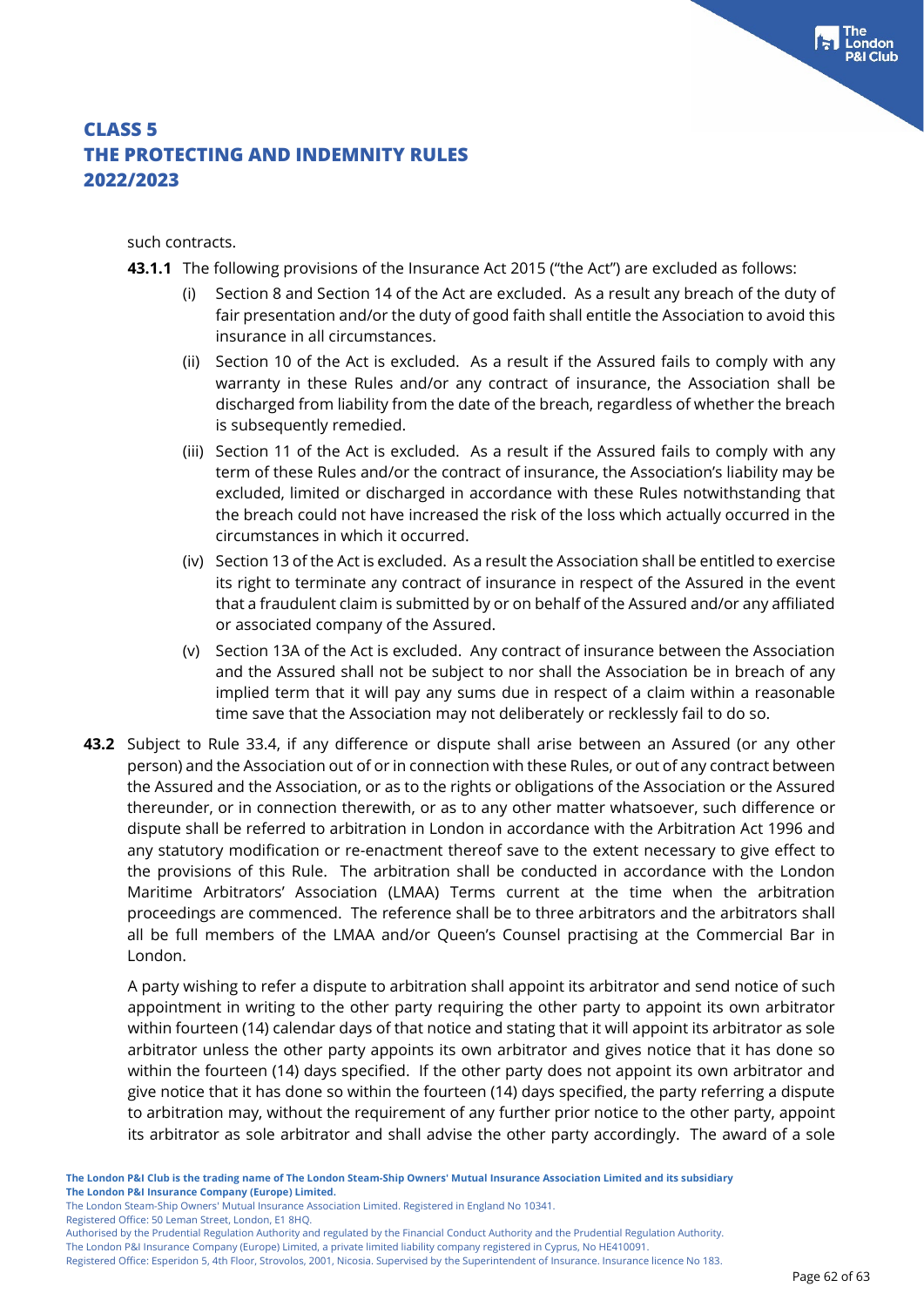arbitrator shall be binding on both parties as if he had been appointed by agreement. Nothing herein shall prevent the parties agreeing in writing to vary these provisions to provide for the appointment of a sole arbitrator.

In any such arbitration, any matter decided or stated in any judgment or arbitration award (or in any reasons given by an arbitrator for making any award) relating to proceedings between the Assured and any third party shall be admissible in evidence.

No Assured may bring or maintain any action, suit or other legal proceedings against the Association in connection with any such difference or dispute unless he has first obtained an arbitration award in accordance with this Rule.

- **43.3** In respect of any monies whatsoever which the Association considers are due to it, such as but not limited to, outstanding Calls or fixed premiums ("Sums Due"), the Association may but shall not be obliged to commence and maintain proceedings to obtain payment in its sole discretion in the following ways:
	- (i) in arbitration in London pursuant to Rule 43.2 above; or
	- (ii) in the High Court of Justice of England and, if it does so, the Assured hereby submits to the jurisdiction of that Court in respect of any such action.

Nothing in this Rule 43 including paragraph 2 or in any other Rule or otherwise shall preclude the Association from taking any legal action of whatsoever nature in any jurisdiction at its sole discretion, and subject to and/or under the law of such jurisdiction, in order to pursue or enforce any of its rights whatsoever and howsoever arising including but not limited to:

- (a) Recovering Sums Due; and/or
- (b) Obtaining security for Sums Due; and/or
- (c) Preserving the assets of the Assured; and/or
- (d) Enforcement of its rights of lien whether arising by law or under these Rules.

Registered Office: 50 Leman Street, London, E1 8HQ.

The London Steam-Ship Owners' Mutual Insurance Association Limited. Registered in England No 10341.

Authorised by the Prudential Regulation Authority and regulated by the Financial Conduct Authority and the Prudential Regulation Authority.

Registered Office: Esperidon 5, 4th Floor, Strovolos, 2001, Nicosia. Supervised by the Superintendent of Insurance. Insurance licence No 183.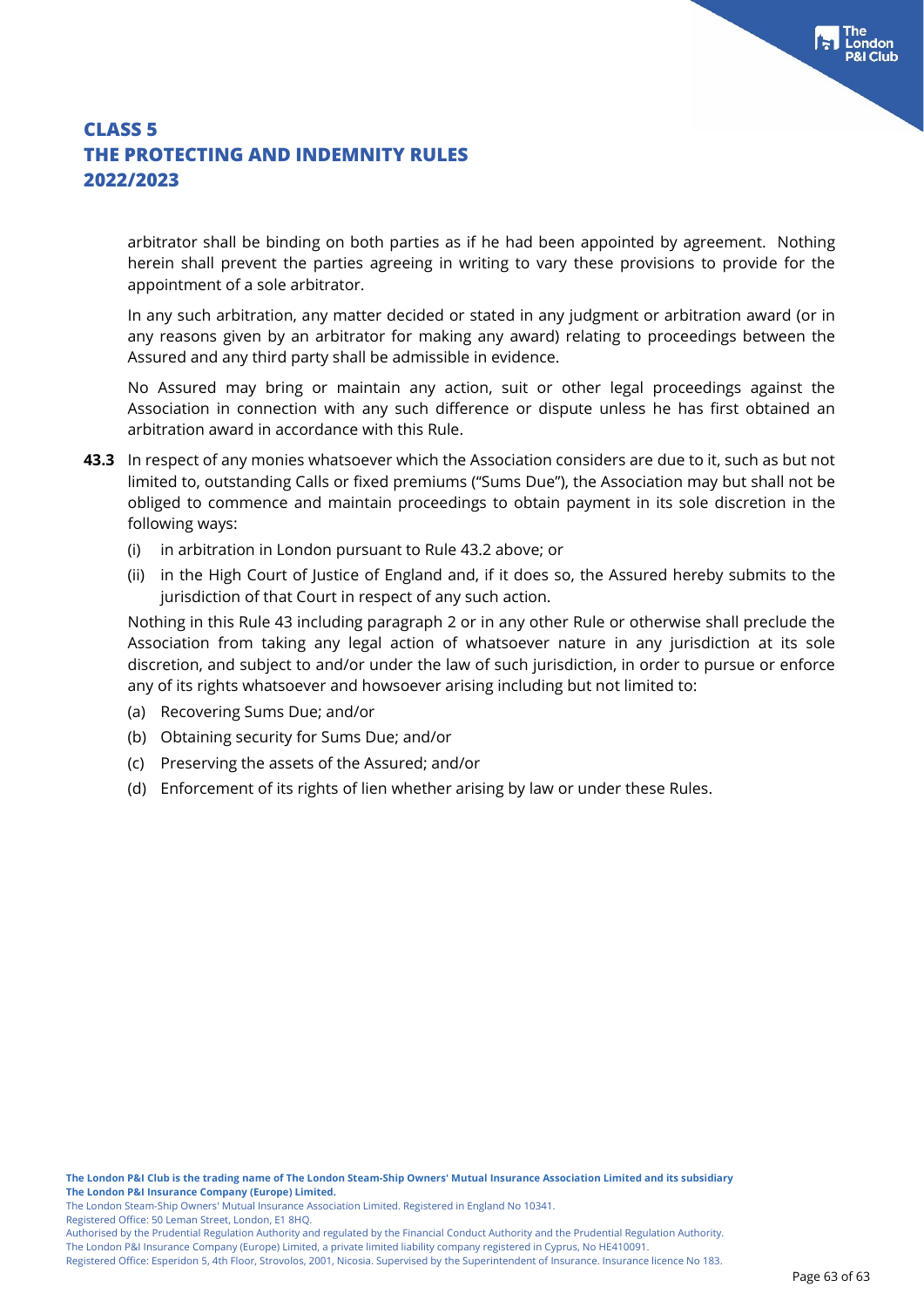#### **INDEX**

|                            | Rule     |
|----------------------------|----------|
| Ad valorem bills of lading | 9.19.2.6 |
| <b>Annual Calls</b>        | 32       |
| Affiliates & Associates    | 24       |
| Application for Insurance  | 5        |
| Arbitration                | 43       |
| Assignment                 |          |
| of insurance               | 26       |
| of interest in vessel      | 28.1.1   |
| Assured's own property     |          |
| cargo                      | 9.19.2.8 |
| other (on board ship)      | 9.22.1.1 |
| other (not on board ship)  | 9.14.2   |
|                            |          |

| B                                               | Rule       |
|-------------------------------------------------|------------|
| Bail                                            | 20         |
| <b>Bankruptcy of Assured</b>                    | 29.1.1     |
| <b>Bills of lading</b>                          |            |
| ad valorem                                      | 9.19.2.6   |
| delivery of cargo without production 9.19.2.4.2 |            |
| incorrect dating                                | 9.19.2.4.1 |
| liberty clauses                                 | 9.19.2.4.7 |
| mis-description of cargo                        | 9.19.2.4.1 |
| Blockade running, liability excluded            | 14.1.1     |

|                                 | Rule       |
|---------------------------------|------------|
| Calls                           |            |
| <b>Annual Calls</b>             | 32         |
| <b>Equalisation Account</b>     | 38         |
| laid-up returns                 | 37         |
| non-payment of                  | 3.1.2      |
| Overspill Calls                 | 32.4; 33   |
| payment of                      | 35         |
| Release Calls                   | 36         |
| returns on closing Policy Years | 34.3.3     |
| Supplementary Calls             | 32.3; 32.4 |
| Cargo                           |            |
| ad valorem bills of lading      | 9.19.2.6   |
| Assured's own property          | 9.19.2.8   |
| carriage on deck                | 9.19.2.4.7 |
| damage to                       | 9.19.1.1   |
| damaged, disposal of            | 9.19.1.2   |
| deviation                       | 9.19.2.3   |
| failure to load                 | 9.19.2.4.6 |
| fines relating to               | 9.23.1.3   |
|                                 |            |

| general average                                | 9.20.1     |
|------------------------------------------------|------------|
| Hague (Visby) Rules                            | 9.19.2.1   |
| late/non-arrival of vessel                     | 9.19.2.4.6 |
| loss/shortage of                               | 9.19.1.1   |
| mis-dating of bills of lading                  | 9.19.2.4.1 |
| mis-description in bills of lading             | 9.19.2.4.1 |
| nuclear/radioactive                            | 15         |
| period of cover                                | 9.19.1     |
| rare/valuable                                  | 9.19.2.6   |
|                                                |            |
| through carriage                               | 9.19.1.4   |
| Certificates                                   | 16         |
| Certificates of Entry                          | 6          |
| Charterers, special cover for                  | 10         |
| Children and spouses                           | 9.8        |
| Claims                                         |            |
| Association's powers re handling/settlement 21 |            |
| Assured's duty to co-operate                   | 21.2       |
| Assured's obligation in respect of             | 18         |
| notice to Association                          | 18.1.1     |
| settlement of                                  | 22         |
| <b>Classification Society</b>                  |            |
| compliance with rules/recommendations          | 8.3        |
| notice of casualties                           | 8.2        |
|                                                | 34         |
| Closing of Policy Years                        |            |
| Co-assured & Other Assureds                    | 23         |
| Collisions                                     |            |
| cross/single liabilities                       | 9.13.2.3   |
| excess liabilities                             | 9.13.1.3   |
| sister-ships                                   | 9.13.2.2   |
| Conditions of Insurance                        | 5          |
| Confiscation                                   | 9.24       |
| <b>Contracts for other Services</b>            | 9.17       |
|                                                |            |
| D                                              | Rule       |
|                                                |            |
| Damage to entered ship, exclusion of           | 13         |
| Death                                          |            |
| persons other than seamen                      | 9.2        |
| seamen                                         | 9.3        |
| Deck cargo                                     | 9.19.2.4.7 |
| Delivery without production of bills of        |            |
| lading                                         | 9.19.2.4.2 |
| <b>Deserters</b>                               | 9.9        |
| Deviation                                      | 9.19.2.3   |
| Disputes between Assured and Association       | 43         |
| Diversion expenses                             | 9.7        |
| Dredging, liabilities excluded                 | 17         |
|                                                |            |

Drilling, liabilities excluded 17

**The London P&I Club is the trading name of The London Steam-Ship Owners' Mutual Insurance Association Limited and its subsidiary The London P&I Insurance Company (Europe) Limited.**

The London Steam-Ship Owners' Mutual Insurance Association Limited. Registered in England No 10341.

Registered Office: 50 Leman Street, London, E1 8HQ.

Authorised by the Prudential Regulation Authority and regulated by the Financial Conduct Authority and the Prudential Regulation Authority.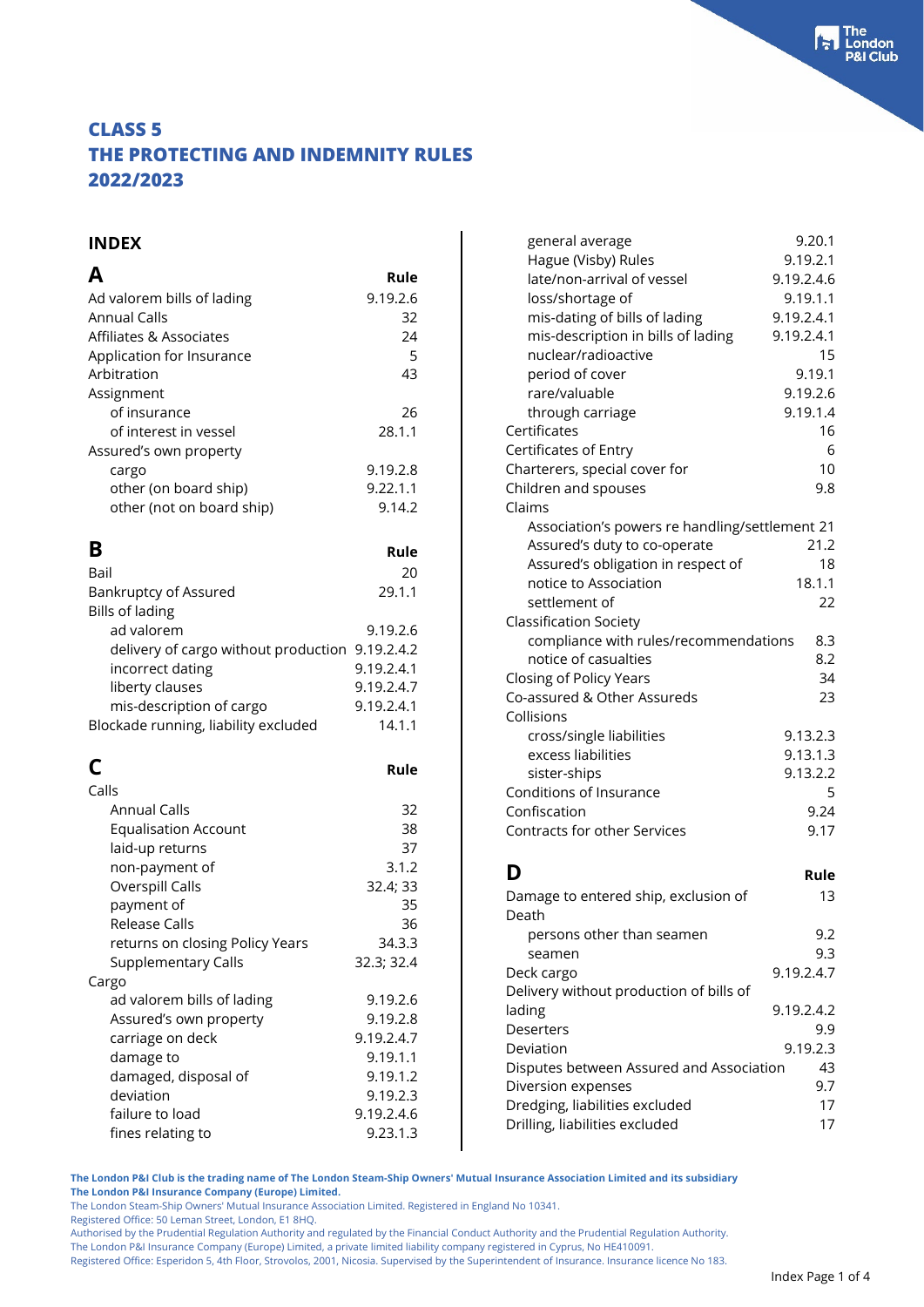### **E** Rule Effects of seamen and others 9.11 Endorsement Slips 6 English law governs 1999 and the 43.1 English text paramount 1.10 Entered tonnage 6.1.3; 32.2 Less than full the state of the sess collision liability the session of the session of the session of the session of the session of the session of the session of the session of the session of the session of the session of Excess collision liability Excess Liability Policies 12.1 Expenses, Provision for **40** Extension of cover to other parties 23 **F** Rule Fines 9.23 Fixed premium - see Non-Mutual Entries 2.3 Fleet entries 25 Forbearance by the Association 42 **G** Rule General Average Cargo's proportion 9.20.1 Irrecoverable contributions 9.20 Ship's proportion 9.21 Ship's sacrifices not recoverable 9.20.1 Guaranties 16 **H Rule** Hague Rules 8.19.2.1 Hague-Visby Rules 8.19.2.1 Hazardous operations excluded 14.1.2 Hull Policies cover excluded 12.2 deductibles 9.13.2.1 **I Rule** Illegal Adventures 14 Illness persons other than seamen measured by 9.2 seamen 9.4 Improper Adventures 14 Indemnities 9.17 Injury persons other than seamen 19.2 seamen 9.3 Insolvency of Assured 29 Inspections of Ships 8.5

| Insurance Act 2015<br>Investments                                                                                                                                                                                                                                                                                                          | 43.1<br>39                                                                    |
|--------------------------------------------------------------------------------------------------------------------------------------------------------------------------------------------------------------------------------------------------------------------------------------------------------------------------------------------|-------------------------------------------------------------------------------|
| I<br>Jurisdiction and Law                                                                                                                                                                                                                                                                                                                  | Rule<br>43                                                                    |
| L<br>Laid-up returns, notice for claiming<br>Legal Costs<br>Less than full tonnage entered<br>Liberty Clause, for on-deck carriage<br>Life Salvage<br>Limitations on cover<br>pollution liability<br>restriction to Assured's<br>legal limit<br><b>Time Charterers</b><br>Liquidation of Assured<br>Lloyd's Open Form of Salvage Agreement | Rule<br>37.2<br>9.27<br>7<br>9.19.2.4.7<br>9.10<br>11.3<br>11.1<br>11.5<br>29 |
| Loss of hire, exclusion of                                                                                                                                                                                                                                                                                                                 | 9.15.1.4<br>13                                                                |
| Μ                                                                                                                                                                                                                                                                                                                                          |                                                                               |
| Managers' remuneration<br>Marine Insurance Act, 1906<br>Meanings<br>Members Committee, Special Direction of<br><b>Mutual Contribution</b>                                                                                                                                                                                                  | Rule<br>40<br>43.1<br>1.1<br>9.26<br>2                                        |
| N<br>Non-Mutual entries<br>Non-Payment of Calls,<br>loss of rights of recovery<br>termination for<br>Notice of abandonment<br>to Hull Underwriters and<br>to Association                                                                                                                                                                   | Rule<br>2.1.1<br>3.1.2<br>30<br>9.18.5.4                                      |

**The London P&I Club is the trading name of The London Steam-Ship Owners' Mutual Insurance Association Limited and its subsidiary The London P&I Insurance Company (Europe) Limited.**

The London Steam-Ship Owners' Mutual Insurance Association Limited. Registered in England No 10341.

Registered Office: 50 Leman Street, London, E1 8HQ.

Authorised by the Prudential Regulation Authority and regulated by the Financial Conduct Authority and the Prudential Regulation Authority.

The London P&I Insurance Company (Europe) Limited, a private limited liability company registered in Cyprus, No HE410091.

Registered Office: Esperidon 5, 4th Floor, Strovolos, 2001, Nicosia. Supervised by the Superintendent of Insurance. Insurance licence No 183.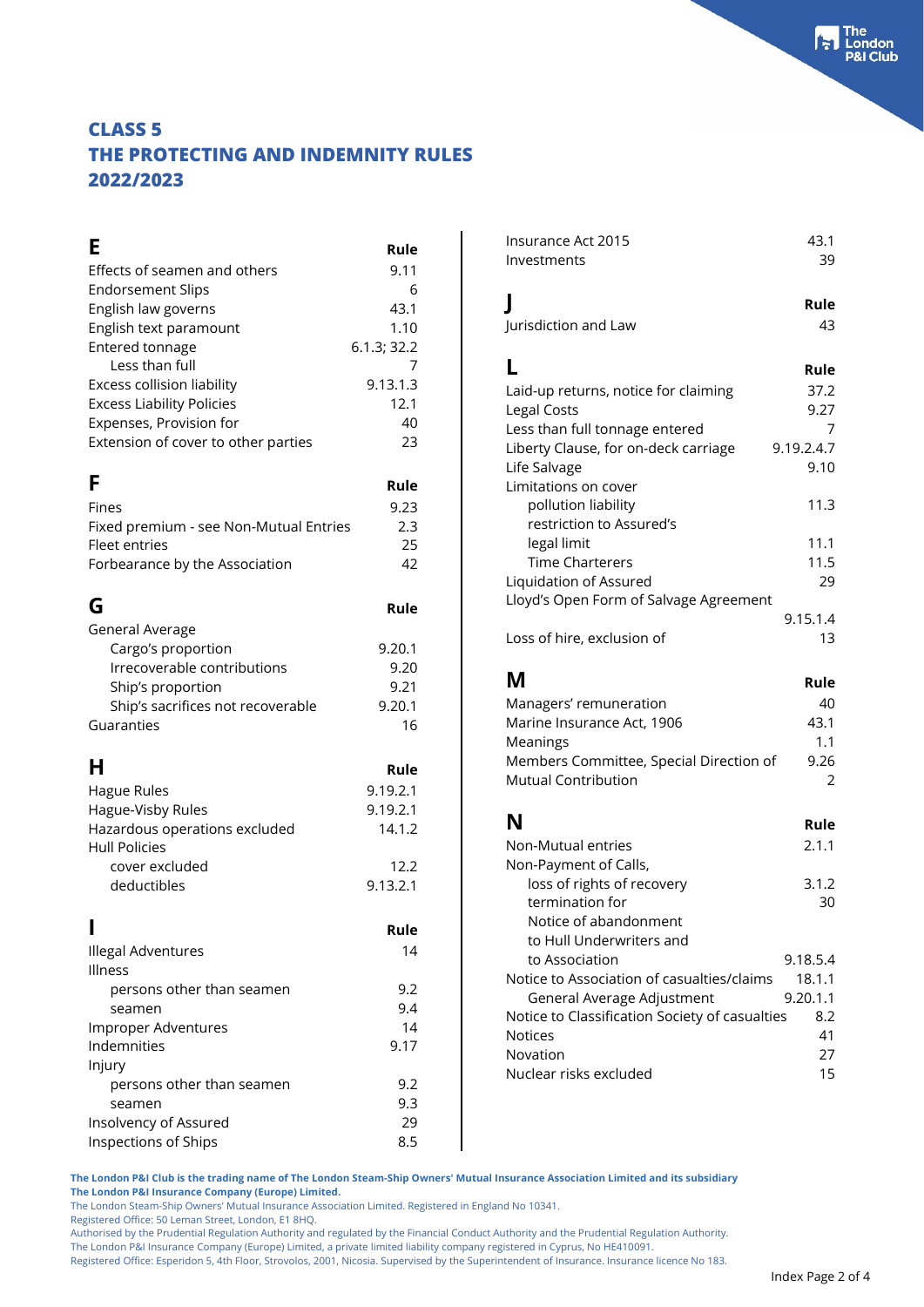| O                                                                                                                                           | Rule                              |
|---------------------------------------------------------------------------------------------------------------------------------------------|-----------------------------------|
| Official Inquiries                                                                                                                          | 9.25                              |
| Omnibus Rule                                                                                                                                | 9.28                              |
| On-deck carriage of cargo                                                                                                                   | 9.19.2.4.7                        |
| Other Insurances                                                                                                                            | 12                                |
| Overspill Calls                                                                                                                             | 33                                |
| Overspill Claims                                                                                                                            | 33                                |
| P                                                                                                                                           | Rule                              |
| Passengers                                                                                                                                  | 9.2.3                             |
| Payment of Calls                                                                                                                            | 35                                |
| Period of Insurance                                                                                                                         | 27                                |
| Pile Driving, liabilities excluded                                                                                                          | 17                                |
| Pipe Laying, liabilities excluded                                                                                                           | 17                                |
| Policy years<br>defined<br>closing of<br>Pollution<br>Property                                                                              | 2.2<br>34<br>9.15                 |
| not on board an entered Ship<br>on board an entered Ship,<br>other than Cargo<br>Provision for Expenses                                     | 9.14<br>9.22<br>40                |
| Q                                                                                                                                           | Rule                              |
| Quarantine                                                                                                                                  | 9.12                              |
| R<br>Radioactive materials excluded<br>Rare or precious cargo<br>Refugees<br>Reinsurance                                                    | Rule<br>15<br>9.19.2.6<br>9.9     |
| Association may accept                                                                                                                      | 31.1.1                            |
| Association may effect                                                                                                                      | 31.1.2                            |
| Release Calls                                                                                                                               | 36                                |
| Repatriation                                                                                                                                | 9.6                               |
| Reserves                                                                                                                                    | 38                                |
| Returns<br>laid-up<br>of Calls upon closing of Policy Years<br>Right to recover<br>loss of for non-payment of Calls<br><b>Risks Covered</b> | 37<br>34.3.3<br>3.1<br>3.1.2<br>9 |
| S                                                                                                                                           | Rule                              |
| Salvage Agreement (LOF 1995)                                                                                                                | 9.15.1.4                          |

| Salvage, liabilities excluded in respect of ships |                  |
|---------------------------------------------------|------------------|
| used for                                          | 17               |
| Salvors, special cover for                        | 9.29             |
| Sanctions                                         | 13.3; 31.2       |
| Security to prevent arrest                        | 20               |
| Service of notices                                | 41               |
| Set-off of claims against Calls not permitted     | 35.1             |
| Settlement of claims                              | 22               |
| powers of the Association                         |                  |
| relating to                                       | 21               |
| Ship's sacrifices not recoverable                 | 9.20.1           |
| Shipwreck Unemployment Indemnity                  | 9.5              |
| Special Direction of the Committee                | 9.26             |
| Spouses and children                              | 9.8              |
| Sister-ship collision liability                   | 9.13.2.2         |
| <b>STOPIA</b>                                     | 9.15.1.6; 16.1.3 |
| Stowaways                                         | 9.9; 9.23.1.1    |
| Sub-sea activities, liabilities excluded          | 17.1.5.2         |
| Substitutes                                       | 9.6              |
| Subrogation                                       | 3.2              |
| Sue and Labour                                    | 9.27             |
| <b>Supplementary Calls</b>                        | 32.3; 32.4       |
|                                                   |                  |
| Τ                                                 | Rule             |
| Termination                                       |                  |
| by Contractual Notice                             | 27               |
|                                                   |                  |

| $\epsilon$                                  |
|---------------------------------------------|
| 30                                          |
| upon change of management/operation<br>28.2 |
| 29                                          |
| 28                                          |
| 9.19.1.4                                    |
| 9.19.2.2                                    |
| 19                                          |
|                                             |
| 9.15.1.7                                    |
| 9.16                                        |
|                                             |

| U            | Rule |
|--------------|------|
| Undertakings | 16   |

| ------------------                           |      |
|----------------------------------------------|------|
| Unreasonable conduct, power to reject/reduce |      |
| claims                                       |      |
|                                              |      |
| V                                            | Rule |
| Valuahle caroo<br>$91976$                    |      |

| Valuable cargo     | 9.19.2.6 |
|--------------------|----------|
| Valuation of ship  |          |
| in General Average | 9.21.1   |
| in Hull Policies   | 12.1     |
|                    |          |

**The London P&I Club is the trading name of The London Steam-Ship Owners' Mutual Insurance Association Limited and its subsidiary The London P&I Insurance Company (Europe) Limited.**

The London Steam-Ship Owners' Mutual Insurance Association Limited. Registered in England No 10341.

Registered Office: 50 Leman Street, London, E1 8HQ.

Authorised by the Prudential Regulation Authority and regulated by the Financial Conduct Authority and the Prudential Regulation Authority.

The London P&I Insurance Company (Europe) Limited, a private limited liability company registered in Cyprus, No HE410091.

Registered Office: Esperidon 5, 4th Floor, Strovolos, 2001, Nicosia. Supervised by the Superintendent of Insurance. Insurance licence No 183.